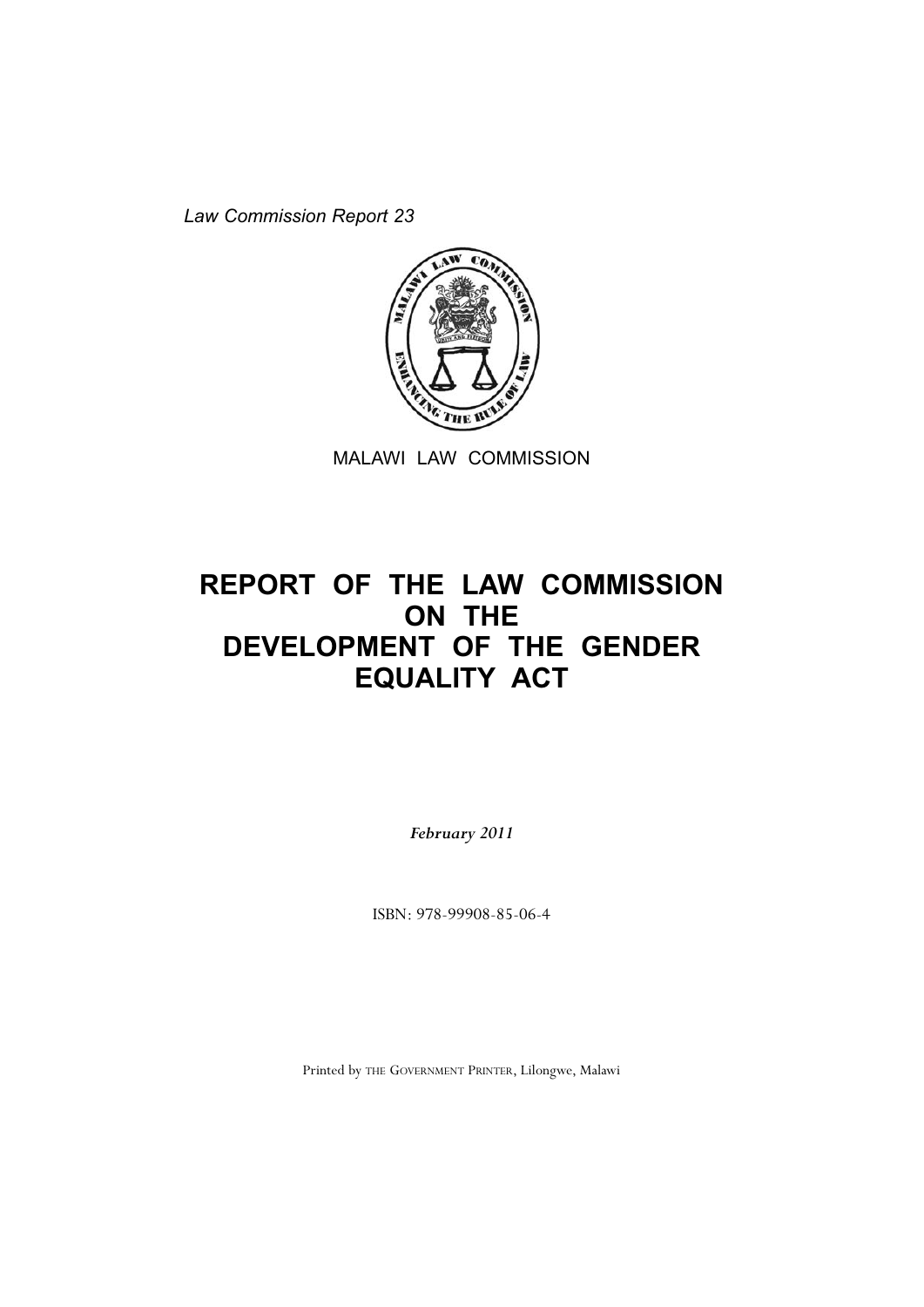# **The Malawi Gazette Supplement, dated 11th February, 2011, containing Report of the Law Commission**

LAW COMMISSION REPORT NO. 23

# CONSTITUTION OF MALAWI

# REPORT OF THE LAW COMMISSION ON THE DEVELOPMENT OF THE GENDER EQUALITY ACT

The Report of the Law Commission on the Review of the Development of the Gender Equality Act is hereby published and shall be laid in Parliament pursuant to section 135 (*d*) of the Constitution.

Dated this twentythird day of February, 2011.

HONOURABLE DR. GEORGE THAPATULA CHAPONDA *Minister of Justice* 

(FILE NO. LC/01/04)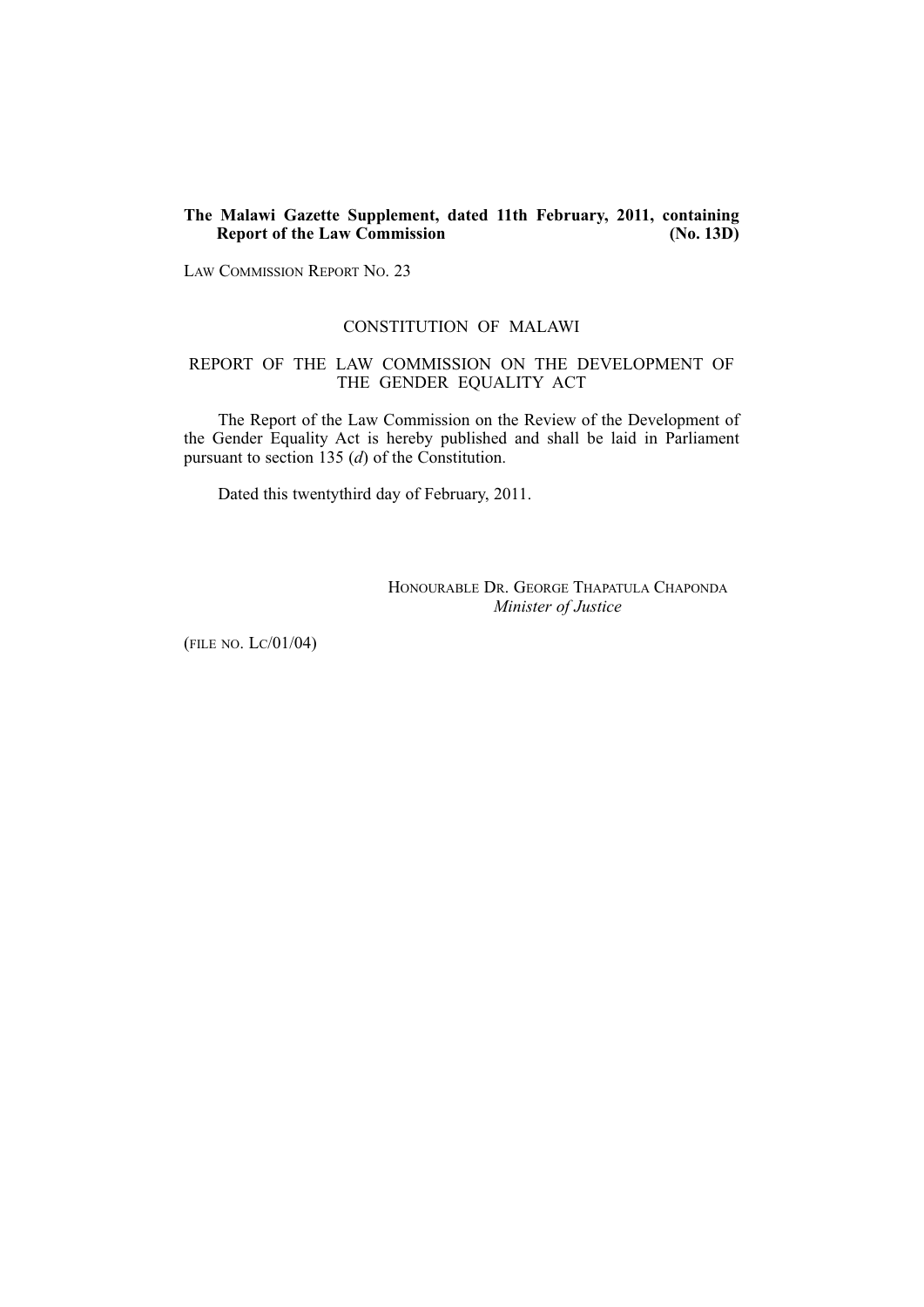# REPORT OF THE LAW COMMISSION ON THE DEVELOPMENT OF THE GENDER EQUALITY ACT

TO: THE MINISTER OF JUSTICE, HONOURABLE DR. GEORGE THAPATULA CHAPONDA

This is the Third Report of the special Law Commission which was appointed under section 133 of the Constitution to review gender-related laws in Malawi. The Report is on the development of legislation on gender equality.

The Commission hereby submits the Report pursuant to section 135 (*d*) of the Constitution and commends the recommendations contained in this Report to the Government, Parliament and people of Malawi.

## **MEMBERS**

MRS. ESNATH KALYATI \_\_*Chairperson*

…………………………..

MRS. DIANA JERE \_\_*Deputy Chairperson*,

Development

Senior Lecturer, Kamuzu College of Nursing, University of Malawi and former Commissioner, Malawi Human Rights Commission

Gender and Social Development Consultant, Relay Consultants and Associates and former Principal Secretary in the Ministry of Gender, Children and Community

..........................................

MRS. GERTRUDE LYNN HIWA \_\_ Law Commissioner

………………………….

………………………….



MR. PETER MSEFULA <sup>2</sup> -Director of Gender Affairs, Ministry of Gender, Children and Community and Community Development

DR. BLESSINGS CHINSINGA - Political Economy Specialist, Associate Professor, Department of Public and Administrative Studies, Chancellor College, University of Malawi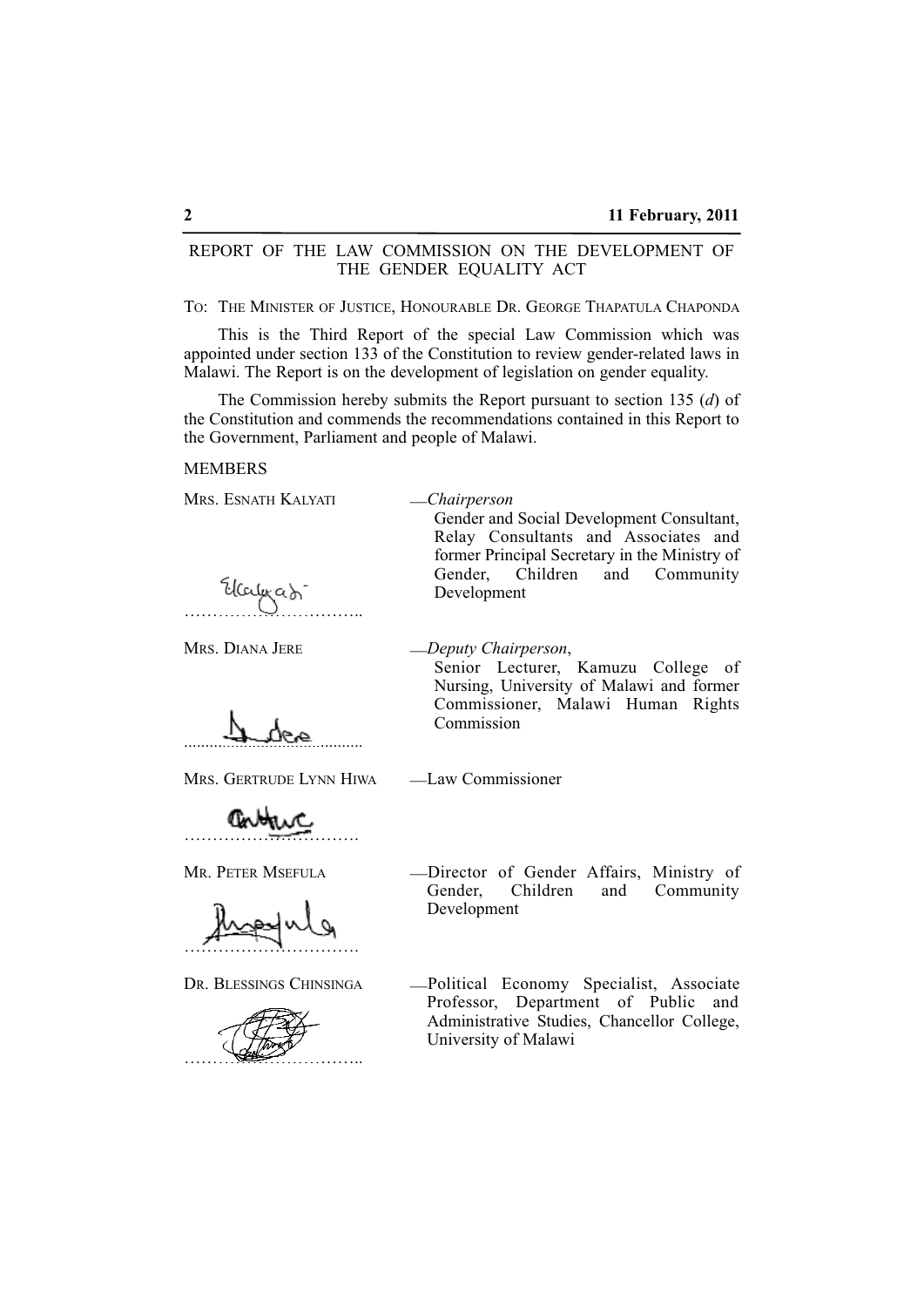# **11 February, 2011 4**

⚠ …………………………..

…………………………..

akhor ………………………….

………………………….

………………………….

Dated: May, 2009

Ms. GERTRUDE CHIPUNGU - Programme Manager, Global AIDS Interfaith Alliance

MRS. ANNABEL MTALIMANJA <sup>\_\_\_\_\_</sup>Former Legislative Counsel and currently Administrator General, Ministry of Justice

Ms. LINGALIRENI MIHOWA - - Former Programme Policy Manager, Oxfam\_Malawi, Gender Specialist and currently Gender Advisor in the Office of the State Vice President

- REV. FR. DR. ROBERT T. MWAUNGULU \_\_Executive Director, Ecumenical Counselling Centre
- MRS. INNOCENTIA OTTOBER -Legal Practitioner, Member, Women Lawyers' Association and Malawi Law Society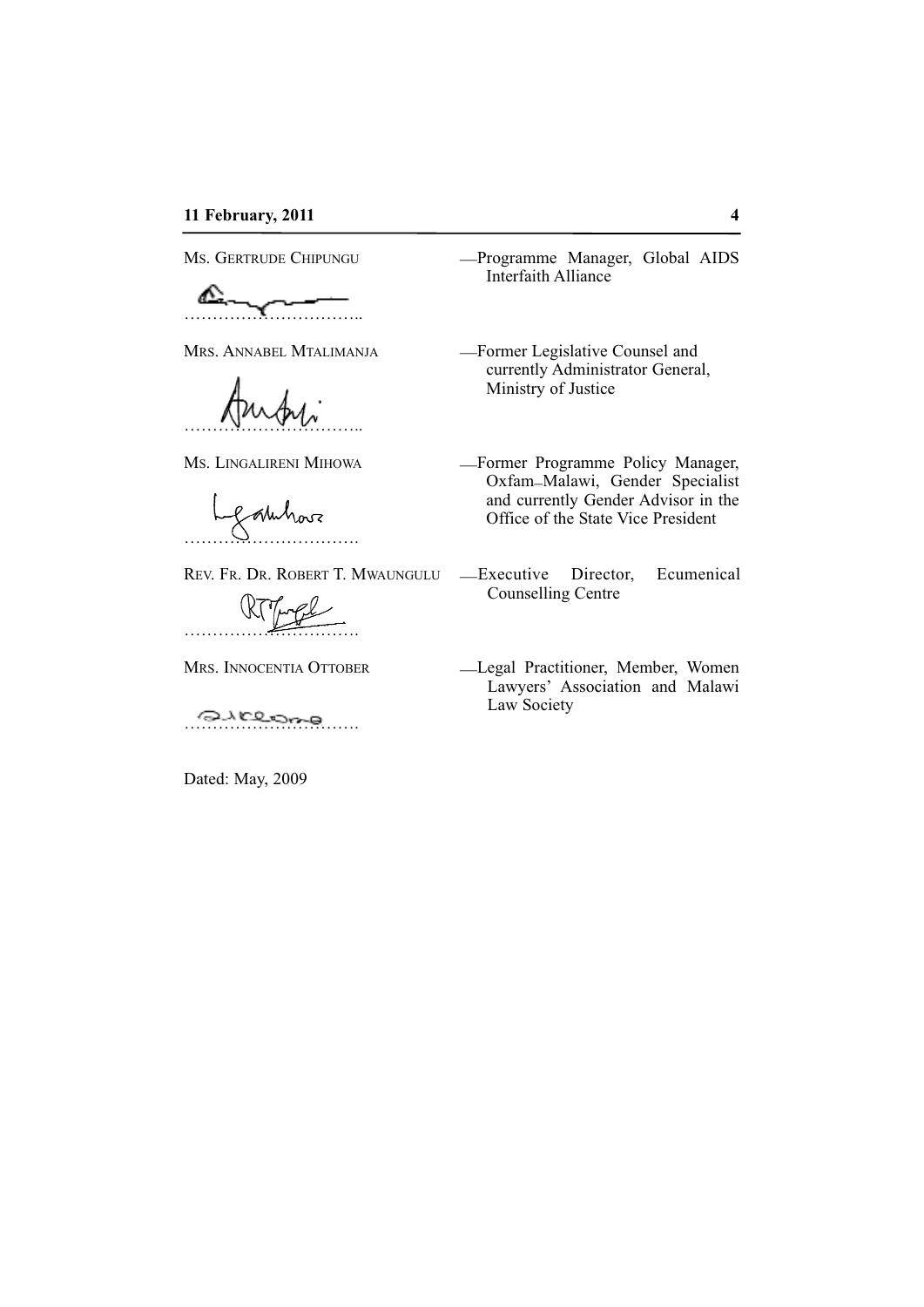|                           |                |                                                                          |                                                                                           |                                 |                      |                      |                                              |                      | PAGE           |
|---------------------------|----------------|--------------------------------------------------------------------------|-------------------------------------------------------------------------------------------|---------------------------------|----------------------|----------------------|----------------------------------------------|----------------------|----------------|
| Members                   |                | $\ddot{\phantom{a}}$                                                     | $\ddot{\phantom{a}}$                                                                      |                                 |                      |                      |                                              |                      | $\overline{2}$ |
|                           |                | PROGRAMME OFFICERS                                                       | $\ddot{\phantom{0}}$                                                                      |                                 | $\ddot{\phantom{0}}$ | . .                  |                                              |                      | 5              |
| <b>ACKNOWLEDGEMENTS</b>   |                |                                                                          | $\ddot{\phantom{0}}$                                                                      |                                 | $\ddot{\phantom{0}}$ |                      | $\ddot{\phantom{0}}$                         |                      | 5              |
|                           |                | CHANGES IN THE COMPOSITION OF THE COMMISSION                             |                                                                                           |                                 |                      |                      |                                              |                      | 5              |
| <b>TERMS OF REFERENCE</b> |                |                                                                          | $\ddot{\phantom{0}}$                                                                      |                                 |                      |                      |                                              |                      | 5              |
|                           |                | Work Methodology                                                         | $\ddot{\phantom{0}}$                                                                      |                                 |                      |                      |                                              |                      | 6              |
|                           |                | Structure of the Report                                                  | $\ddotsc$                                                                                 | $\cdots$                        | $\ddot{\phantom{0}}$ |                      | $\ddot{\phantom{a}}$                         |                      | $\overline{7}$ |
|                           |                | Draft Legislation                                                        | $\mathbb{Z}^{\mathbb{Z}}$                                                                 | $\langle \cdot \rangle_{\rm c}$ | $\ddotsc$            | $\ddot{\phantom{0}}$ | $\ddot{\phantom{0}}$                         | $\ddot{\phantom{0}}$ | 7              |
|                           |                | Use of Masculine or Feminine Gender                                      |                                                                                           |                                 | $\ddotsc$            |                      |                                              |                      | 8              |
|                           | Introduction   | $\ddot{\phantom{0}}$                                                     | $\ddot{\phantom{a}}$                                                                      | $\ddot{\phantom{a}}$            | $\ddot{\phantom{0}}$ |                      |                                              |                      | 8              |
|                           | Background     | $\ddot{\phantom{0}}$                                                     | $\ddot{\phantom{0}}$                                                                      | $\ddot{\phantom{a}}$            |                      |                      |                                              |                      | 8              |
|                           |                | SPECIFIC FINDINGS AND RECOMMENDATIONS                                    |                                                                                           |                                 |                      |                      |                                              |                      |                |
| 1.0                       |                | PRELIMINARY ISSUES                                                       |                                                                                           |                                 |                      |                      |                                              |                      | 14             |
|                           | 1.1            | <b>SHORT TITLE</b>                                                       | $\ddot{\phantom{0}}$                                                                      | $\sim$ $\sim$ $\sim$            | $\ddot{\phantom{a}}$ | $\ddot{\phantom{0}}$ | $\ddot{\phantom{a}}$                         |                      | 14             |
|                           |                |                                                                          |                                                                                           |                                 |                      |                      |                                              |                      |                |
|                           | 1.2            | <b>LONG TITLE</b>                                                        |                                                                                           |                                 | $\ddot{\phantom{0}}$ |                      |                                              |                      | 15             |
|                           | 1.3            | <b>SCOPE OF APPLICATION</b>                                              |                                                                                           | $\ddot{\phantom{0}}$            | $\ddot{\phantom{a}}$ | $\ddot{\phantom{a}}$ | $\ddot{\phantom{0}}$                         |                      | 16             |
| 2.0                       |                | <b>IMPLEMENTATION AND ENFORCEMENT</b>                                    |                                                                                           |                                 | $\ddot{\phantom{0}}$ | $\ddot{\phantom{a}}$ | $\ddot{\phantom{a}}$                         | $\ddot{\phantom{0}}$ | 21             |
| 3.0                       |                | PROHIBITION OF HARMFUL PRACTICES                                         |                                                                                           |                                 | $\ddot{\phantom{0}}$ | $\ddot{\phantom{0}}$ | $\ddot{\phantom{0}}$                         |                      | 25             |
| 4.0                       |                | PARTICIPATION OF WOMEN IN DECISION-MAKING IN<br>POLITICS AND PUBLIC LIFE |                                                                                           |                                 | $\ddotsc$            |                      |                                              |                      | 30             |
| 5.0                       | <b>HEALTH</b>  |                                                                          | $\mathbf{r} = \mathbf{r} \cdot \mathbf{r}$ and $\mathbf{r} = \mathbf{r} \cdot \mathbf{r}$ |                                 |                      | $\ddot{\phantom{0}}$ | $\ddots$                                     |                      | 54             |
| 6.0                       |                | <b>EDUCATION AND TRAINING</b>                                            |                                                                                           |                                 | $\ddot{\phantom{0}}$ |                      | $\ddot{\phantom{0}}$                         |                      | 73             |
| 7.0                       | <b>DIGNITY</b> |                                                                          |                                                                                           |                                 | $\ddot{\phantom{a}}$ |                      |                                              |                      | 80             |
| 8.0                       |                | POVERTY ERADICATION AND ECONOMIC EMPOWERMENT                             | $\ddot{\phantom{0}}$                                                                      | $\ddot{\phantom{0}}$            | $\ddot{\phantom{0}}$ |                      |                                              |                      | 94             |
|                           |                |                                                                          |                                                                                           |                                 |                      |                      |                                              |                      | 104            |
| 9.0                       |                | <b>INCIDENTAL PROVISIONS</b>                                             |                                                                                           | $\sim$ $\sim$                   | $\ddot{\phantom{0}}$ | $\ddot{\phantom{a}}$ | $\ddot{\phantom{a}}$                         |                      |                |
|                           |                | <b>GENDER EQUALITY BILL, 20</b>                                          |                                                                                           | $\ddot{\phantom{0}}$            | $\ddot{\phantom{0}}$ | $\ddot{\phantom{0}}$ | $\ddot{\phantom{0}}$                         | $\ddot{\phantom{0}}$ | 109            |
|                           | BILL, $20$     | PARLIAMENTARY AND PRESIDENTIAL ELECTIONS (AMENDMENT)<br>$\sim 10^7$      | $\ddot{\phantom{0}}$                                                                      | $\ddotsc$                       | $\sim 10^{-10}$      | $\ddot{\phantom{0}}$ |                                              |                      | 121            |
|                           |                | LOCAL GOVERNMENT ELECTIONS (AMENDMENT) BILL, 20                          |                                                                                           |                                 |                      |                      | $\ddot{\phantom{a}}$<br>$\ddot{\phantom{0}}$ | $\ddot{\phantom{0}}$ | 125            |
|                           |                | EMPLOYMENT (AMENDMENT) BILL, 20                                          |                                                                                           |                                 |                      |                      |                                              | $\ddot{\phantom{0}}$ | 129            |
|                           |                | PUBLIC SERVICE (AMENDMENT) BILL, 20                                      |                                                                                           |                                 |                      |                      | $\ddot{\phantom{0}}$                         |                      | 133            |
|                           |                |                                                                          |                                                                                           |                                 |                      | $\ddot{\phantom{a}}$ | $\ddot{\phantom{0}}$                         | $\ddot{\phantom{0}}$ |                |

# TABLE OF CONTENTS

# TABLE

| Table: | The Majority of countries with the most women in parliament |  |  |  |  |
|--------|-------------------------------------------------------------|--|--|--|--|
|        | use political quotas                                        |  |  |  |  |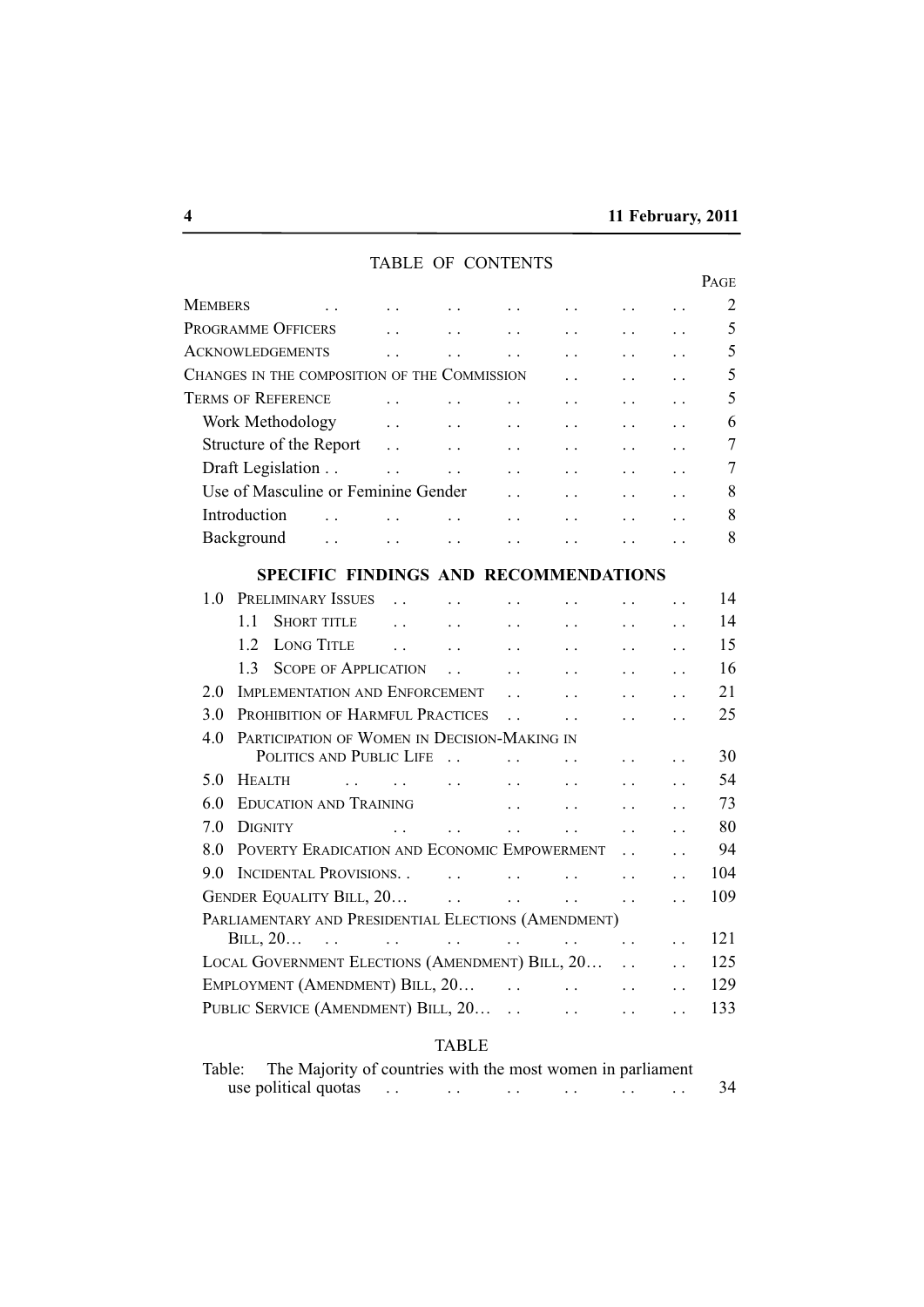#### **Programme Officers**

The programme officers were Mrs. Fiona Atupele Mwale, LLB with Honours (Leeds), LLM (Warwick) and Mr. Chizaso Eric Nyirongo, LLB with Honours (Malawi), LLM (Oslo). Mr. Chikosa Silungwe, LLB with Honours (Malawi), LLM (Warwick); who originally served as a programme officer left on study leave in January, 2007 and therefore was not part of the programme to the end.

#### **Acknowledgements**

Initial funding for this Programme was jointly provided by the Governments of the Kingdoms of Norway and Sweden by the Norwegian Agency for Development (NORAD) and the Swedish International Development Agency (sida) respectively. The funding was administered by NORAD through the Royal Norwegian Embassy in Malawi.

Subsequent funding for this Programme was provided by the European Union and was administered by the Delegation of the European Commission. The Global Fund Round 5 funded the final part of the Programme and the funds were administered by the National AIDS Commission (NAC).

#### **Changes in the composition of the Commission**

During the course of the work of the Commission, Commissioners Dr. Andrew Agabu and Mrs. Flossie Chidyaonga left the country to pursue career opportunities abroad. While these Commissioners did not resign from the Commission they left very early in the Programme and as such do not appear in the list of Commissioners.

Within the Secretariat of the Law Commission, Justice Elton Singini, SC, who was the Law Commissioner until June, 2006, left the Law Commission at the end of a distinguished ten-year tenure at the Commission to resume his duties with the Judiciary. He was succeeded by Mr. Anthony D. Kamanga, SC, who was appointed Law Commissioner in June, 2006. Mr. Kamanga was subsequently appointed Solicitor General and Secretary for Justice in July, 2007. Both Justice Singini, SC and Mr. Kamanga, SC contributed to the findings and recommendations and to the strategic direction of the work of this Commission during their respective terms. In June, 2008, Mrs. Gertrude Lynn Hiwa, former Chief Legislative Counsel and a Commissioner from the Ministry of Justice on this special Law Commission, was appointed Law Commissioner.

#### **Terms of Reference**

The following were the Terms of Reference of the Commission—

- (*a*) to examine the Constitution in relation to gender equality;
- (*b*) to examine relevant laws of Malawi to establish the extent to which they incorporate gender equality;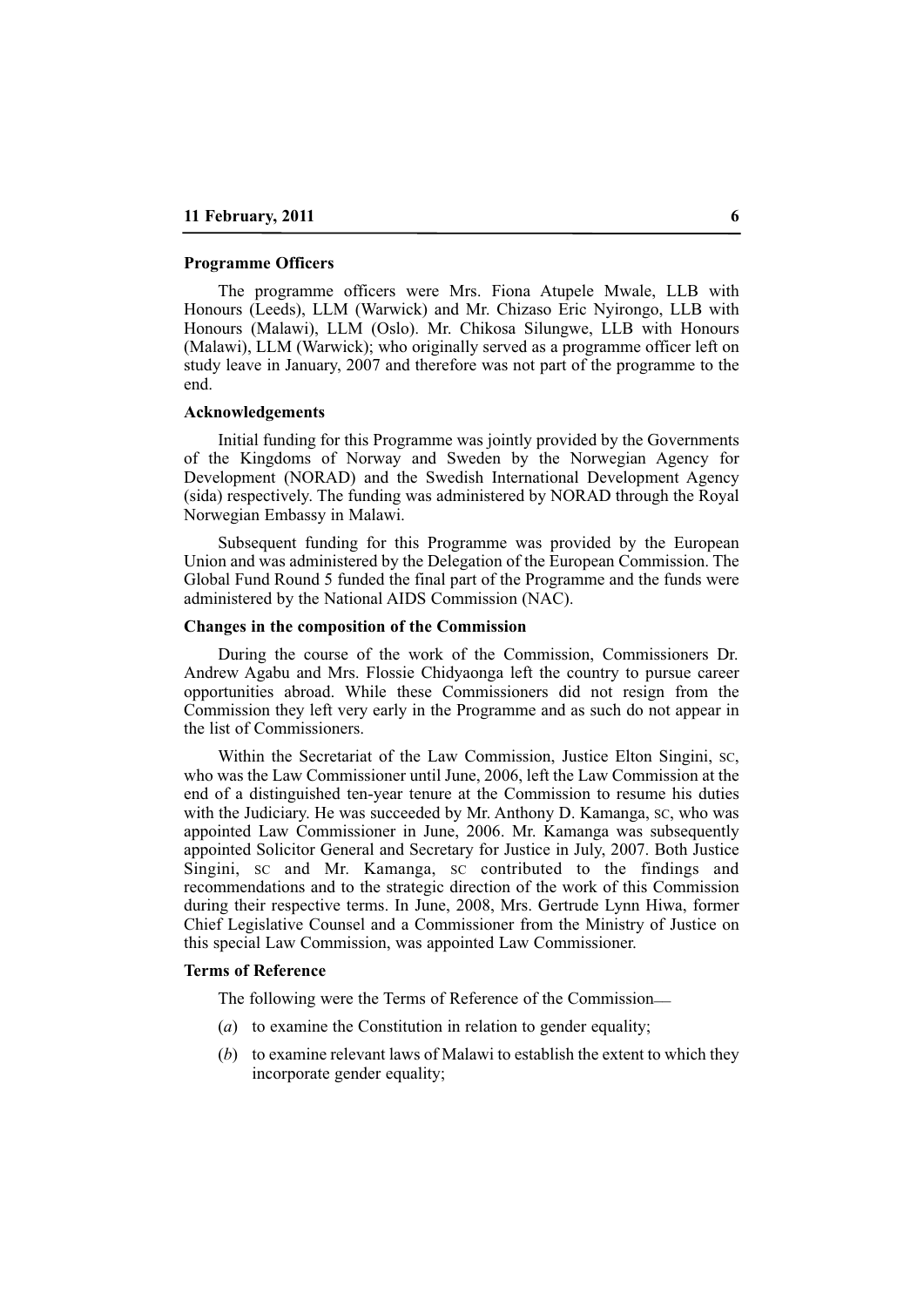- (*c*) to examine national policy instruments such as\_\_
	- (i) the National Gender Policy;
	- (ii) the National Gender Programme;
	- (iii) the Malawi Poverty Reduction Strategy Paper (the "MPRSP");
	- (iv) the Malawi Growth and Development Strategy (the "MGDS"); and
	- (v) the National HIV and AIDS Policy,

in light of their contribution to the attainment of gender equality in Malawi;

- (*d*) to examine international instruments such as
	- (i) the Universal Declaration of Human Rights;
	- (ii) the Convention on the Political Rights of Women;
	- (iii) the International Covenant on Civil and Political Rights;
	- (iv) the International Covenant on Economic, Social and Cultural Rights;
	- (v) the Convention on the Elimination of All Forms of Discrimination against Women (the "CEDAW");
	- (vi) the Southern Africa Development Community Declaration on Gender and Development;
	- (vii) the Southern Africa Development Community Protocol on Gender and Development; and
	- (viii) the Protocol to the African Charter on Human and Peoples' Rights on the Rights of Women in Africa (the "AU Women's Protocol"),

for guidance on international standards relating to gender equality;

- (*e*) to consult stakeholders on matters that ought to be included in the development of legislation on gender equality;
- (*f*) to develop legislation on gender equality;
- (*g*) to consult stakeholders in order to solicit views on the findings and recommendations of the Commission; and
- (*h*) to make recommendations on any other matters relating to gender equality.

# **Work Methodology**

The Commission developed the following methodology in the development of legislation on gender equality\_\_

(*a*) inviting submissions from members of the general public through notices in newspapers;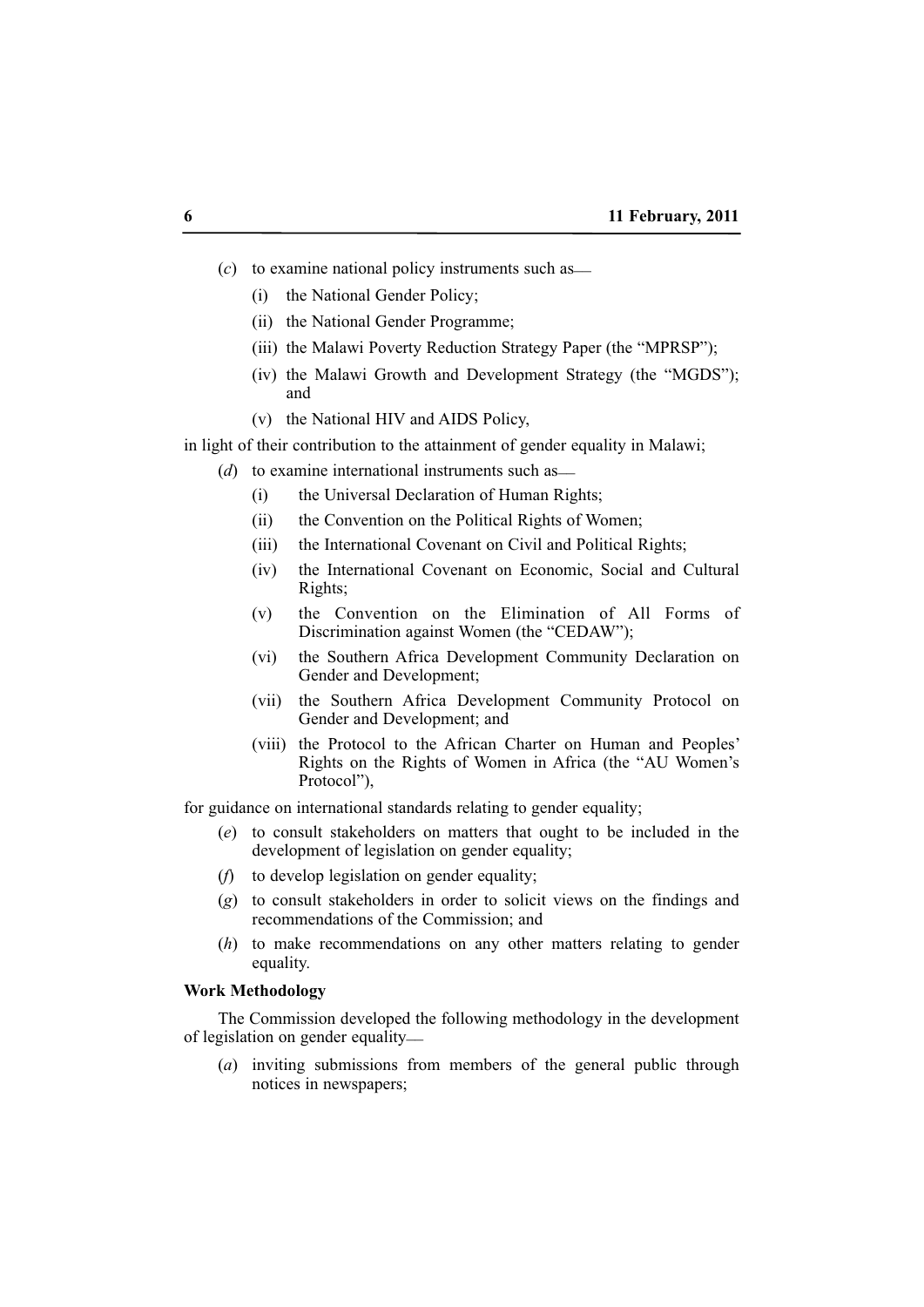- (*b*) considering a Discussion Paper, which prioritized areas of focus and guided the work of the special Law Commission;
- (*c*) holding meetings during which the Commission examined the relevant laws on gender equality in light of the Constitution, municipal law, the national policy framework, international law and policy and comparable foreign law;
- (*d*) holding special consultative meetings with: the Reproductive Health Unit and the Malawi Human Rights Commission on safe abortion and maternal mortality; the Ministry of Gender, Children and Community Development and the Office of the President and Cabinet on the participation of women in the public sphere;
- (*e*) organizing a National Consultation Workshop in Lilongwe on 13 September, 2007 where it presented its tentative recommendations. The participants at the workshop were drawn from the public service, academia, faith organizations, traditional leadership especially Chiefs, private sector, civil society and the general public. Feedback from this workshop indicated the need for further consultation;
- (*f*) holding three Regional Consultative Workshops in Lilongwe on 8 December, 2008, Blantyre on 12 December, 2008 and Mzuzu on 13 December, 2008. Once again, workshop participants were drawn from the public service, academia, faith organizations, traditional leadership especially Chiefs, private sector and the general public;
- (*g*) consulting the Principal Secretary in the Ministry of Gender, Children and Community Development on the strategic direction of the Report; and
- (*h*) reconvening to consider the feedback from the various consultative fora. All submissions, comments and criticisms that have been made were considered and debated and have influenced the findings of the Commission.

# **Structure of the Report**

The narrative part of this Report contains specific findings and recommendations made by the Commission; and all recommendations for enactment made by the Commission are indicated in bold.

#### **Draft Legislation**

Draft legislation for the enactment of the recommendations of the Commission is attached as part of this Report. The proposed new law shall be called the **Gender Equality Act**.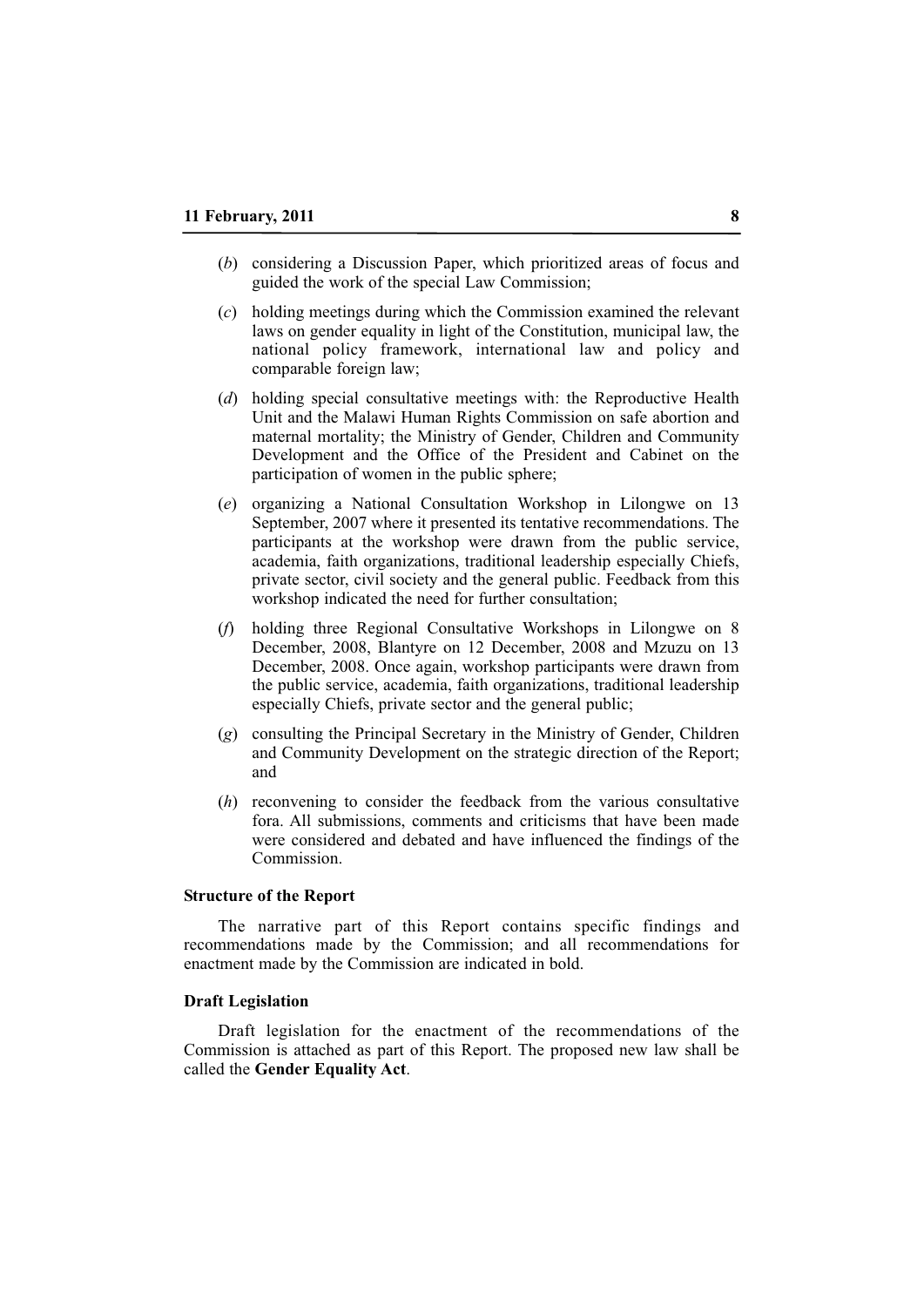The Commission has made recommendations in relation to participation of women in politics and improved work conditions for pregnant women, including paternity leave and equality in conditions of service for men and women and has developed draft Amendment Bills in relation to the Parliamentary and Presidential Elections Act,<sup>1</sup> the Local Government Elections Act<sup>2</sup>, the Employment Act<sup>3</sup> and the Public Service Act4 respectively. The draft Bills are also attached as part of this Report.

#### **Use of Masculine or Feminine Gender**

The Commission resolved that in both the narrative of the Report and the proposed legislation, it shall use both the masculine and feminine gender, except where the context requires the use of either gender.

# **INTRODUCTION**

#### **Background**

In September, 2001, a special Law Commission was empanelled under section 133 of the Constitution to undertake a review of the laws of Malawi in accordance with Government's policy to promote gender equality and the empowerment of women in all spheres of life in Malawi. This was in response to the new constitutional order; the emerging socio-political dispensation prevailing in Malawi; and in recognition of Government's commitment to international law and policy on gender equality and the empowerment of women.<sup>5</sup>

In November, 2002, the special Law Commission conducted two workshops with stakeholders: one with gender stakeholders and the other with the Parliamentary Women's Caucus, for the purpose of setting priorities for the law reform process. In the end, three areas of law were identified as in urgent need of reform or development, namely\_\_

- (*a*) review of the laws on succession, particularly to address the practice of property grabbing;
- (*b*) review of the laws on marriage and divorce; and
- (*c*) development of a gender equality statute.

The Commission has since then finalized the review of the Wills and Inheritance Act;<sup>6</sup> and the review of statutory laws on marriage and divorce: the Marriage Act,<sup>7</sup> the African Marriage (Christian Rites) Registration Act, $8$  the

<sup>1</sup> Cap of the Laws of Malawi.

<sup>2</sup> Cap. 22:02 of the Laws of Malawi.

<sup>3</sup> Cap. 55:01 of the Laws of Malawi.

<sup>4</sup> Cap. 1:03 of the Laws of Malawi.

<sup>5</sup> Malawi Law Commission, 2003; *Overview and Issues of Gender-Based Law Reform in Malawi*. Limbe: Montfort Press, p. iii.

<sup>6</sup> Cap. 10:02 of the Laws of Malawi. The Report on the review of this statute was finalized in December, 2003 and was published as Law Commission Report No. 12, *Report of the Law Commission on the Review of the Wills and Inheritance Act*. Malawi Government *Gazette* Extraordinary, 30 January, 2004.

<sup>7</sup> Cap. 25:01 of the Laws of Malawi.

<sup>8</sup> Cap. 25:02 of the Laws of Malawi.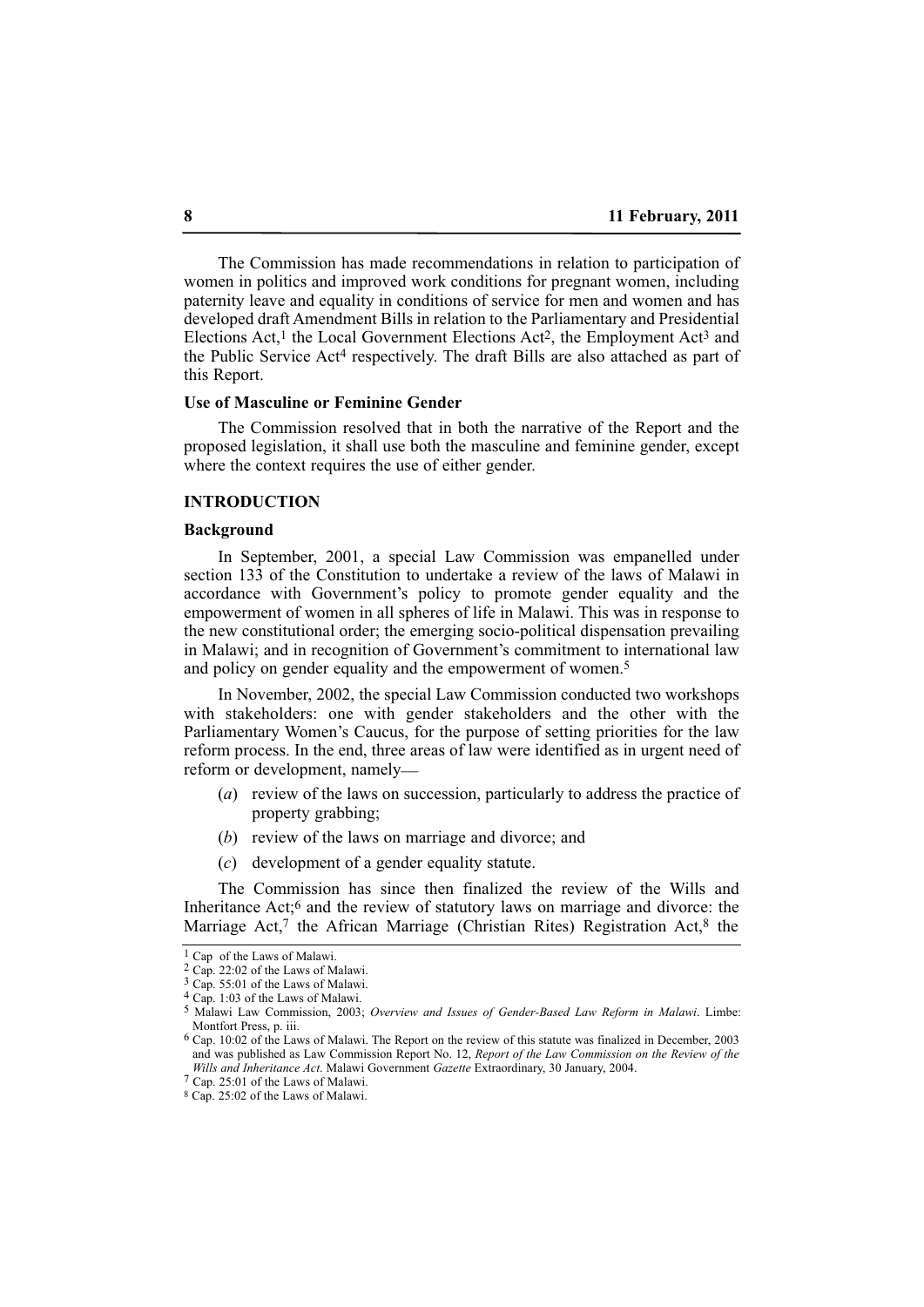Asiatics (Marriage, Divorce and Succession) Act,<sup>9</sup> the Divorce Act,<sup>10</sup> the Married Women (Maintenance) Act,13 the Affiliation Act and the Maintenance Orders (Enforcement) Act; as well as customary laws on marriage and divorce.14 This Report is the culmination of the Commission's work on the development of a gender equality statute.

# **Gender Equality in Perspective**

#### **(***a***) Overview**

Analysis of the social situation of women in Malawi has shown it to be in "a crisis of gender inequality".15 Women are disadvantaged in almost every sector of development. At the global level, Malawi, in 2008, ranked 129 out of 140 countries on UNDP's<sup>16</sup> gender related development index (GDI), with a GDI of 0.432.17

Malawi's international commitment to eradicating gender inequality dates back to its ratification of the CEDAW in 1979. The CEDAW is often described as the Bill of Rights of women.18 It not only defines what constitutes discrimination against women but also sets up an agenda for national action in order to end such discrimination. The CEDAW defines "discrimination against women" as\_\_

"...[A]ny distinction, exclusion or restriction made on the basis of sex which has the effect or purpose of impairing or nullifying the recognition, enjoyment or exercise by women, irrespective of their marital status, on a basis of equality of men and women, of human rights and fundamental freedoms in the political, economic, social, cultural, civil or any other field".19

By this definition, the CEDAW provides the basis for realizing equality between men and women in almost all spheres of life including political and public life, education, health, employment and domestic life. It singles out culture and tradition as influential forces in the shaping of gender roles of both men and women and in family relations.

<sup>9</sup> Cap. 25:03 of the Laws of Malawi.

<sup>10</sup> Cap. 25:04 of the Laws of Malawi.

<sup>11</sup> Cap. 25:05 of the Laws of Malawi.

<sup>12</sup> Cap. 26:02 of the Laws of Malawi.

<sup>13</sup> Cap. 26:04 of the Laws of Malawi.

<sup>14</sup> The Report was published in June 2006 as Law Commission Report No. 16: *Report of the Law Commission on the Review of the Laws on Marriage and Divorce*. Malawi Government *Gazette* Extraordinary, 26 June, 2006.

<sup>15</sup> Arehag L, De Vylder S, Durevall D and Sjoblom M, *The Impact of HIV/AIDS and the Economy of Malawi* Sida Studies No. 18, 2006, p. 42.

<sup>16</sup> As above.

<sup>17</sup> UNDP, 2008, Human Development Report 2008 and "Malawi Government: Ministry of Economic Planning and Development, Malawi Development and Growth Strategy Annual Review" 2007-2008. GDI measures gender inequality by using the unweighted average of three component indices: life expectancy at birth, education and income. GDI rankings values range from 0 to 1, where 1 is the highest level of gender equality

<sup>18</sup> *See* http://www.un.org/womenwatch/daw/cedaw/ (Visited on 5 January, 2009).

<sup>19</sup> *See* Article 1 of the CEDAW.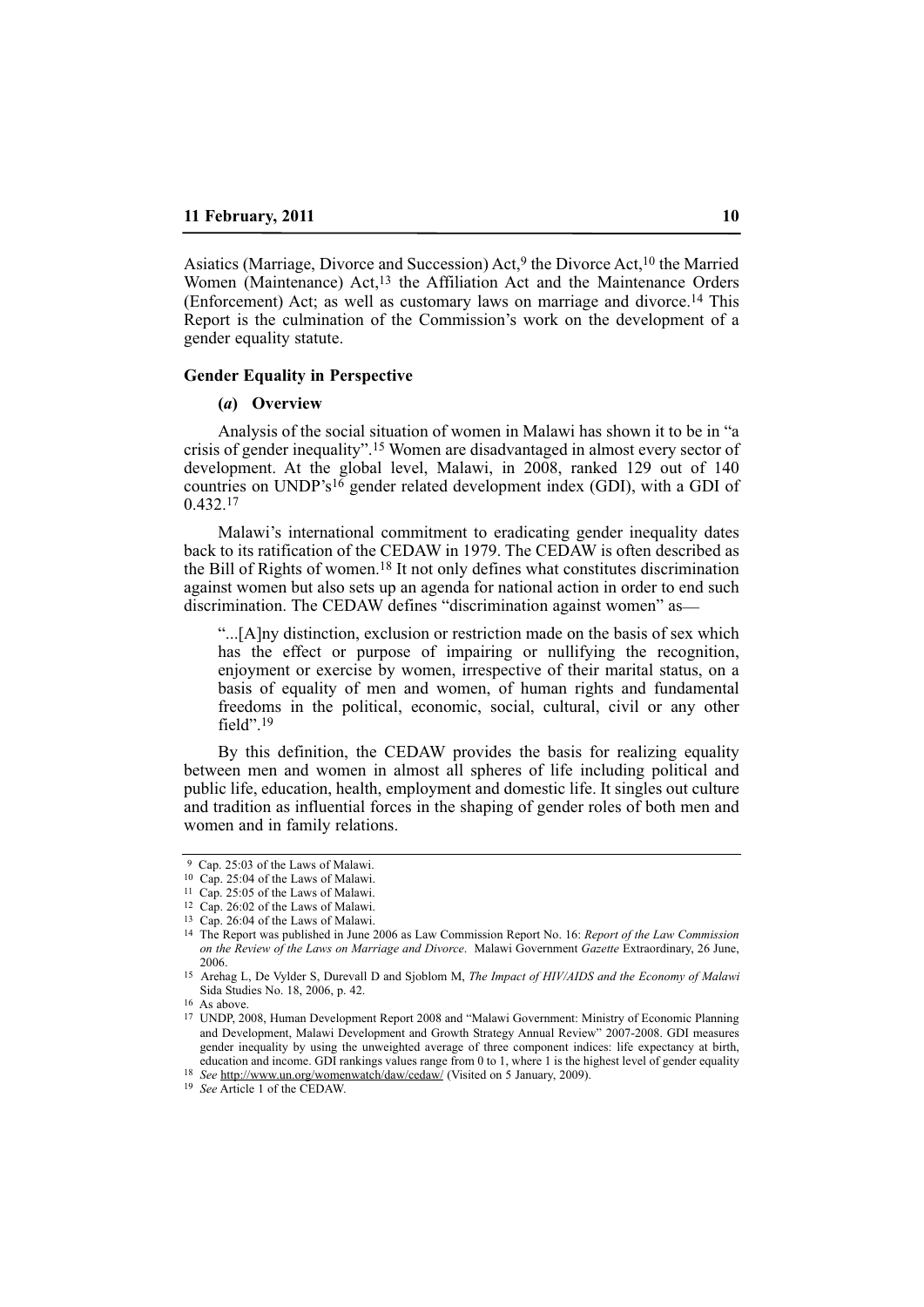At the national level, the Constitution, as supreme law of the land has captured the spirit of the CEDAW and other relevant international legal instruments on gender equality under the Principles of National Policy20 and the Bill of Rights.21

The Constitution prohibits "discrimination of persons in any form" and "all persons are under any law, guaranteed equal and effective protection against discrimination" on several grounds, one of which is sex.22 The Constitution provides, as a principle of national policy, an obligation on "the State to promote the welfare and development of the people of Malawi by progressively adopting and implementing policies and legislation aimed at achieving"23 the principle of gender equality. Further, section 24 of the Constitution specifically provides for rights of women. Section 24 (1) provides that "[w]omen have the right to full and equal protection by the law and have the right not to be discriminated against on the basis of their gender or marital status […]" While equality and nondiscrimination are some of the key tenets of the Constitution, these concepts have neither been defined nor adequately articulated under statutory law in Malawi.24

Key international legal instruments such as the CEDAW, the AU Women's Protocol and the Beijing Declaration and the Beijing Platform for Action have had extensive impact on Government's policy on gender equality. Since the Beijing Declaration, Government has developed various policy instruments aimed at implementing gender equality at the national level. These national policy instruments include: the Malawi National Plan for Action which was launched in 1997; the National Gender Policy which was launched in 2000; and the National Gender Programme which was launched in 2005 in order to operationalize the National Gender Policy.25 The Beijing Declaration has remained the guiding principle for national policy instruments on women's equality and empowerment.26 Although the impact of Government policy on gender equality is yet to be measured, the translation of their key strategies through the review of certain laws and their subsequent implementation could see Malawi on the road to measurable actualization of gender equality.

#### **(***b***) Gender Equality and Men**

Following the Beijing Declaration and the Platform of Action, the concept of "gender equality", gained prominence and popularity worldwide. In Malawi, as its popularity grew, so did the misconception of its meaning. Gender equality became synonymous, albeit wrongly, with the empowerment of women to the detriment of men. This led, in some quarters, to negative resistance in embracing this concept. A clarification of "gender" and "gender equality" is pertinent.

<sup>20</sup> Section 13 of the Constitution.

<sup>21</sup> Chapter IV of the Constitution.

<sup>22</sup> Section 20 of the Constitution.

<sup>23</sup> *See* section 13 (*a*) of the Constitution.

<sup>&</sup>lt;sup>24</sup> cf. the Employment Act (Cap. 55:02) which criminalizes discriminatory acts on the sole ground of one's sex.

<sup>25</sup> The National Gender Programme runs from 2005 to 2009.

<sup>26</sup> United Nations Economic Commission for Africa, 2005; and the International Year of Microcredit 2005 at http://www.yearofmicrocredit.org (Visited 20 January, 2009).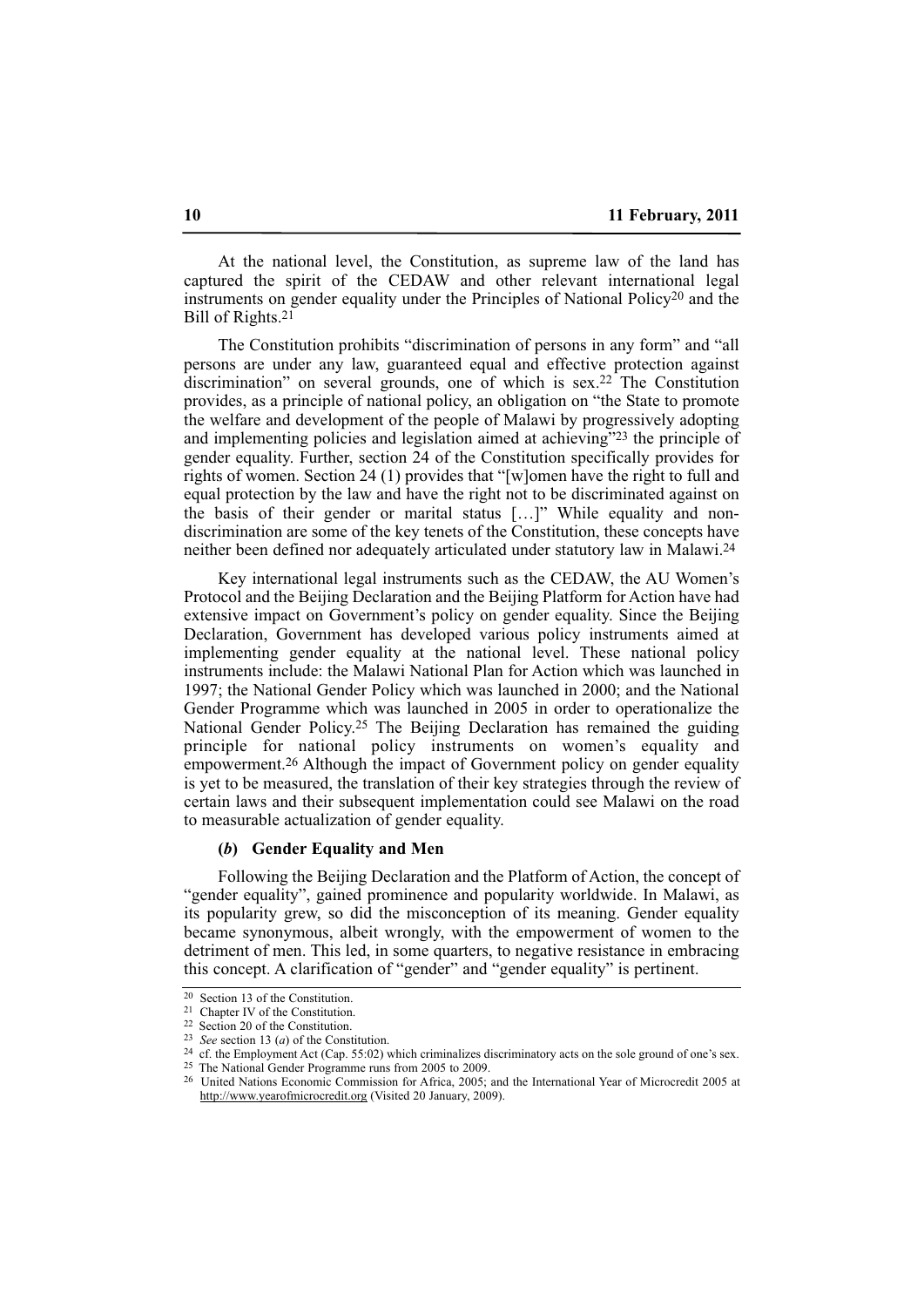"Gender", in its technical sense, refers to "the social differences and relations between men and women which are learned, [which] vary widely among societies and cultures and change over time"27. "Gender equality" on the other hand entails the concept that "both men and women are free to develop their personal abilities and make choices without the limitations set by stereotypes, rigid gender roles and prejudices"28. Consequently, gender equality does not mean "women and men have to become the same."29 The inequality between men and women is generally tilted in favour of men. "Gender equality", thus, aims at addressing this inequality in power relations.

Unfortunately, many gender equality initiatives continue to focus on women rather than trying to transform the unequal gender relations that drive and maintain women as the weaker partner in their interaction with men. In addition, many gender equality initiatives exclude men, pitching them as a stumbling block in the attainment of gender equality. This Report departs from this notion and takes a holistic approach by embracing men as an integral part to the attainment of gender equality. Men also suffer inequality at times. The Bridge (Development-Gender) Project notes that "while men as a group do exercise power over women and other men, at the individual level, many men feel powerless. The abundant ways in which men experience coercion in their sexual lives, irrespective of their sexual orientation or identity, suggests that men are not always the 'winners'. Men may thus also be vulnerable as orphans or refugees, they may be unemployed or homeless; they may be dying of (AIDS related infections)."30

Hence, men also suffer gender inequality as they are also vulnerable in other, more subtle, ways. There are many potential costs for men who conform to, or try to conform to, rigid social expectations of "masculinity" (the culture-specific ideas, roles and behavior that men are supposed to live up to in order to become accepted members of their own communities). Making men more aware of the costs of conventional forms of masculinity, both for themselves and for women and children is an important step towards challenging gender inequalities.31

In order for any strategy or action plan towards achieving gender equality to work, the agency of men towards transformation of attitudes and mindsets is a necessity. It is generally recognized that although the vast majority of women have less recourse than men to legal recognition and protection; lower access to public knowledge and information; less decision-making power both within and outside the home; and little control over fertility, sexuality and marital choices,

<sup>27</sup> UNESCO, 2000, *Gender Equality and Equity: A Summary Review of UNESCO's Accomplishments Since the Fourth World Conference on Women*, p. 6.

 $28$  As above, p.5.

<sup>29</sup> Above.

<sup>30</sup> Esplen E, 2004; "*Engaging Men in Gender Equality: Positive Strategies and Approaches*" BRIDGE, Institute of Development Studies, University of Sussex, *http://www.bridge.ids.ac.uk/reports/BB15Masculinities.pdf* (Visited  $20$  January,  $2009$ ).

<sup>31</sup> Stocking B, Director of Oxfam GB cited in Ruxton, 2006; cited in Esplen E, 2004; above footnote 30.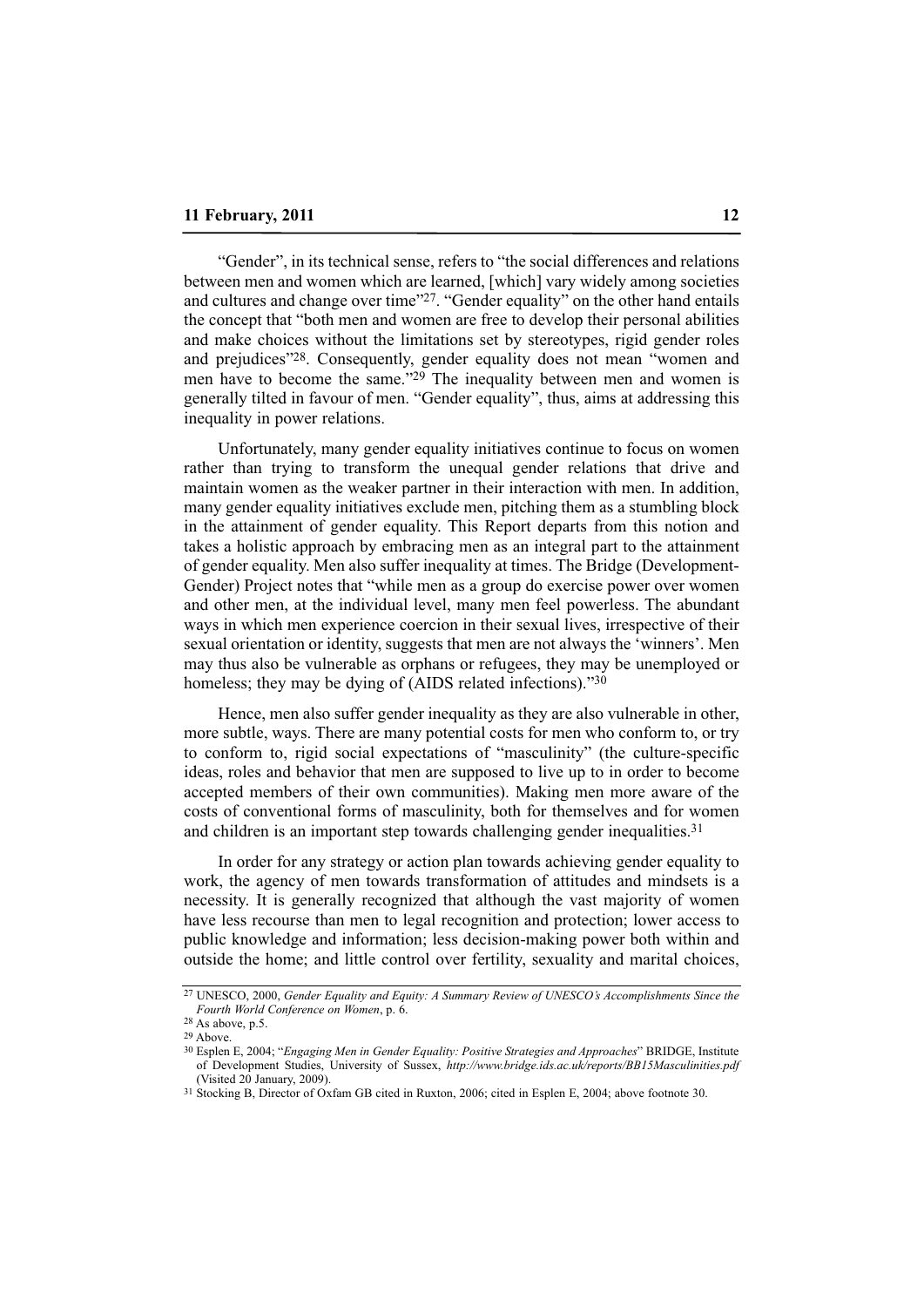addressing men is an essential element of efforts to build gender equality.32 The inclusive nature of the modern approach to gender equality may thus be summarized as follows—

Our task is to consider men and boys not just as beneficiaries of women's work or holders of privilege or perpetrators of violence against women, but also explicitly as agents of change, participants in reform and potential allies in search of gender justice.<sup>33</sup>

# **(***c***) Gender Equality and Development**

Gender equality is one of the eight Millennium Development Goals developed by the United Nations.<sup>34</sup> In this vein, gender equality is as much a human rights issue as it is a development one. The World Bank also recognizes gender equality as a "key component for growth and poverty reduction."35 Government confirms this viewpoint by acknowledging that development can neither be possible nor fair if gender relations are not equitable.<sup>36</sup>

Gender inequality and lack of development as manifested through poverty, are in fact two sides of the same coin. According to the World Bank, on one level, poverty exacerbates gender disparities. Inequalities between girls and boys in access to schooling or adequate health care, for example, are more acute among the poor than among those with higher incomes. These disparities disadvantage women and girls and limit their capacity to participate in and benefit from development. On another level, gender inequalities hinder development. Evidence from around the world shows this clearly.37

The central message is clear; ignoring gender disparities comes at a great cost to people's well-being and to a country's ability to grow sustainably, to be governed effectively and to reduce poverty. This conclusion presents an important challenge to development theory and begs the question as to what types of policies and strategies promote gender equality and foster more effective development. To enhance development effectiveness, gender issues must be an integral part of policy analysis, design and implementation.38

#### **(***d***) Definition of Sex**

The recommendations towards the attainment of gender equality made in this Report apply to both sexes; male and female. In order to avoid any doubt as

 $\overline{33}$  As above.

<sup>34</sup> *See* http://www.un.org/millenniumgoals/(Visited on 7 January, 2009).

<sup>35</sup> *See* World Bank, 2006; *http://web.worldbank.org/WBSITE/EXTERNAL/NEWS/0,,content MDK: 20823445~pagePK:34370~piPK:34424~theSitePK:4607,00.html*. (Visited on 7 January, 2009).

<sup>36</sup> Government of Malawi, 2004; *National Gender Programme*. Lilongwe: Ministry of Gender, Child Welfare and Community Services, pp. 1-3 (hereafter the "National Gender Programme").

<sup>37</sup> World Bank, 2001; "*Engendering Development Through Gender Equality in Rights, Resources and Voice*". World Bank and Oxford University Press, *http://www-wds.worldbank.org/external/default/ WDSContent Server/WDSP/IB/2001/03/01/000094946\_01020805393496/Rendered/PDF/multi\_page.pdf* (Visited 11 January, 2009).

<sup>&</sup>lt;sup>38</sup> As above.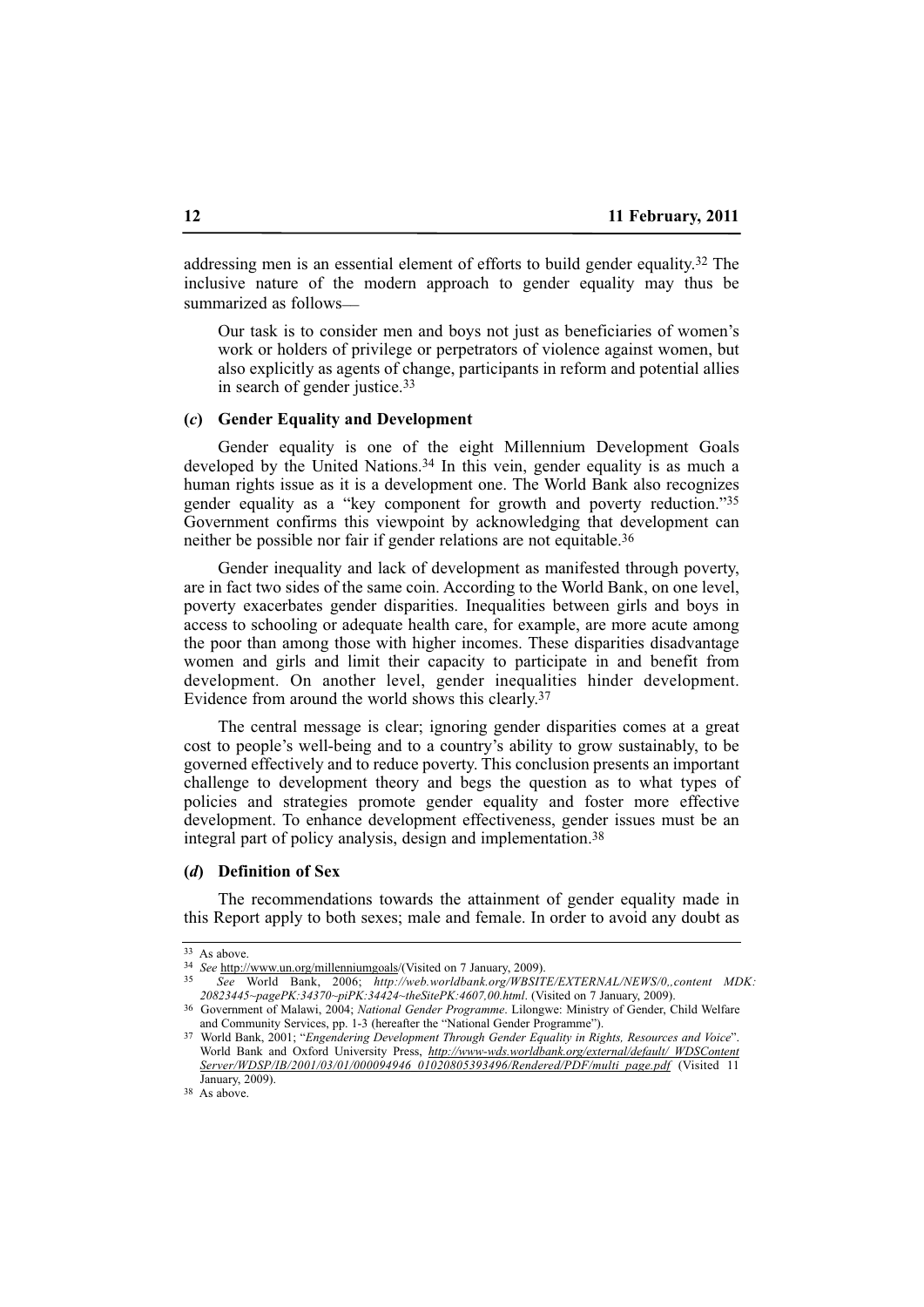to the sex of a person, the Commission maintained its earlier recommendation in its Report on the Review on the Laws on Marriage and Divorce<sup>39</sup> where it stated that in accordance with the English common law, sex of a natural person is determined at birth. Therefore, any person who later undergoes sex change surgery or is a practicing transsexual shall be deemed to maintain their sex at birth.40

#### **(***e***) Desegregation of Women**

The 1996 Human Development Report notes that women are not a homogeneous category or population group. They come from many different cultures, races and faiths; they occupy different class and economic positions; they have different sexualities; they may be able-bodied or with disabilities; they may be married or single; they may be prisoners; and they vary in ages. There may also be disparities in female capabilities based on regions or ethnic groups in a country; or between urban and rural areas. The status of all women in a country cannot be expected to be the same. There may be disparities among different groups of women in respect of various socio-economic variables related to women's status. Gender gaps are generally greater in certain regions or States; in the rural areas; among the poor; in certain ethnic groups; among the married population; and among the older population.41

This Report proceeds on the premise that equality cannot be achieved without first recognizing that there are differences between groups of women. It is not enough to acknowledge that women are systematically discriminated against *for being women*, but that there are also different needs that women from different groups might have.

# **(***f***) Framework of the Development of the Gender Equality Act**

In light of the pressing issues highlighted under the various national and international policy and legal instruments noted above, the Commission identified the following as crucial issues to form the core of the work surrounding the development of the Gender Equality Act—

- (i) prohibition of harmful (social or cultural) practices;
- (ii) participation of women in all spheres of life;
- (iii) health;
- (iv) education and training;
- (v) dignity, including sexual harassment; and
- (vi) poverty eradication and economic empowerment.

<sup>39</sup> Malawi Law Commission, 2006; above footnote 14. 40 *Corbett v. Corbett* (1888) 13 P.D. 136.

<sup>41</sup> United Nations 1996; *Human Development Report* cited in Pochun, M, *Disaggregated Data to Measure the Status of Women in Society - The Case of Developing Countries,* http://isi.cbs.nl/iamamember/cd2/pdf 327. PDF (Visited on 8 January, 2009).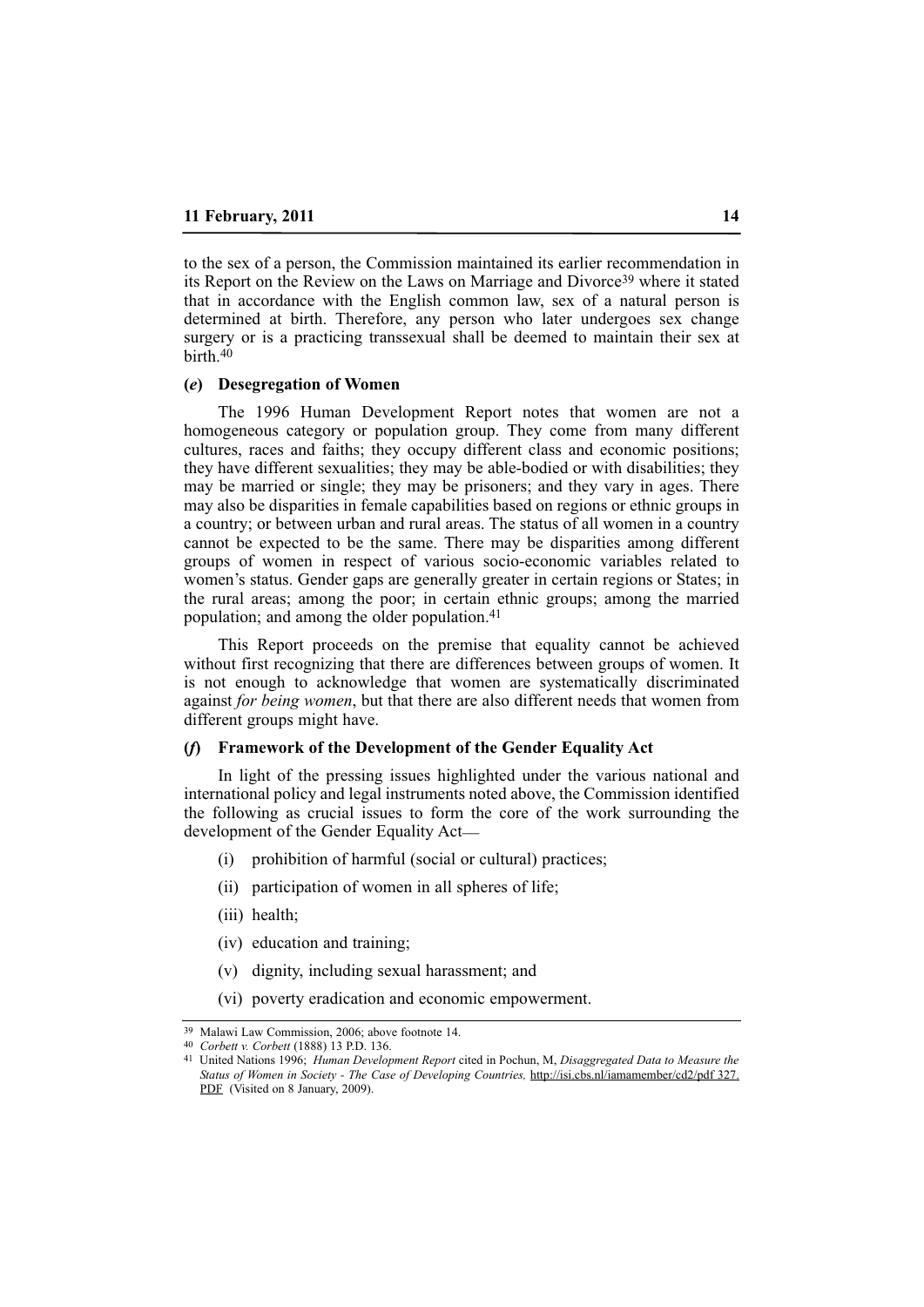# **SPECIFIC FINDINGS AND RECOMMENDATIONS**

#### 1.0 PRELIMINARY ISSUES

# 1.1 SHORT TITLE

Pursuant to its mandate to develop legislation on gender equality, the Commission deliberated at length on a suitable title for the legislation which would convey the breadth of its mandate. In order to guide its deliberations, the Commission conducted comparative research on legislation from various jurisdictions that have specifically legislated on gender equality. The Commission noted that the title for equality legislation in those jurisdictions varied according to the intended focus of the legislation. For instance, the Republic of South Africa's law is entitled "Promotion of Equality and Prevention of Unfair Discrimination Act". In Iceland, the relevant legislation bears the title "Act on the Equal Status and Equal Rights of Women". In Lithuania, the legislation is called "Law of the Republic of Lithuania on Equal Opportunities". In Finland, it is the "Act on Equality Between Men and Women". In Slovenia, the title is "Equal Opportunities for Men and Women". Moldova's law is entitled "Law Regarding Equality Between Men and Women". Finally, Norway, Denmark, Switzerland designate their law as "Gender Equality Act".

The choices before the Commission included, whether to entitle the proposed law as a "Gender Equality Act" or to break down "gender" into its constituent parts, that is, men and women and entitle the law accordingly. The Commission also debated on whether to focus, in the title, on the issues of the elimination of discrimination and the promotion of equal opportunities as some jurisdictions have done.

The Commission concluded that the concept of gender is understood to refer to both men and women and thus it would not be necessary to refer to "men and women" if the word "gender" is used. Further, as the mandate of the Commission, as dictated by its Terms of Reference, is to make provision for gender equality, the Commission recommends that the proposed law should reflect this expressly in the title. The Commission recommends that the proposed law should bear the short title\_\_

# **Gender Equality Act.**

The Commission is satisfied that this short title ultimately encompasses the elimination of discrimination, the promotion of equal opportunities and status and also the importance of addressing inequalities between men and women in all spheres of life.

The legislative recommendations of the Commission will be contained in a draft Bill - the **Gender Equality Bill** - which forms part of this Report as Appendix I.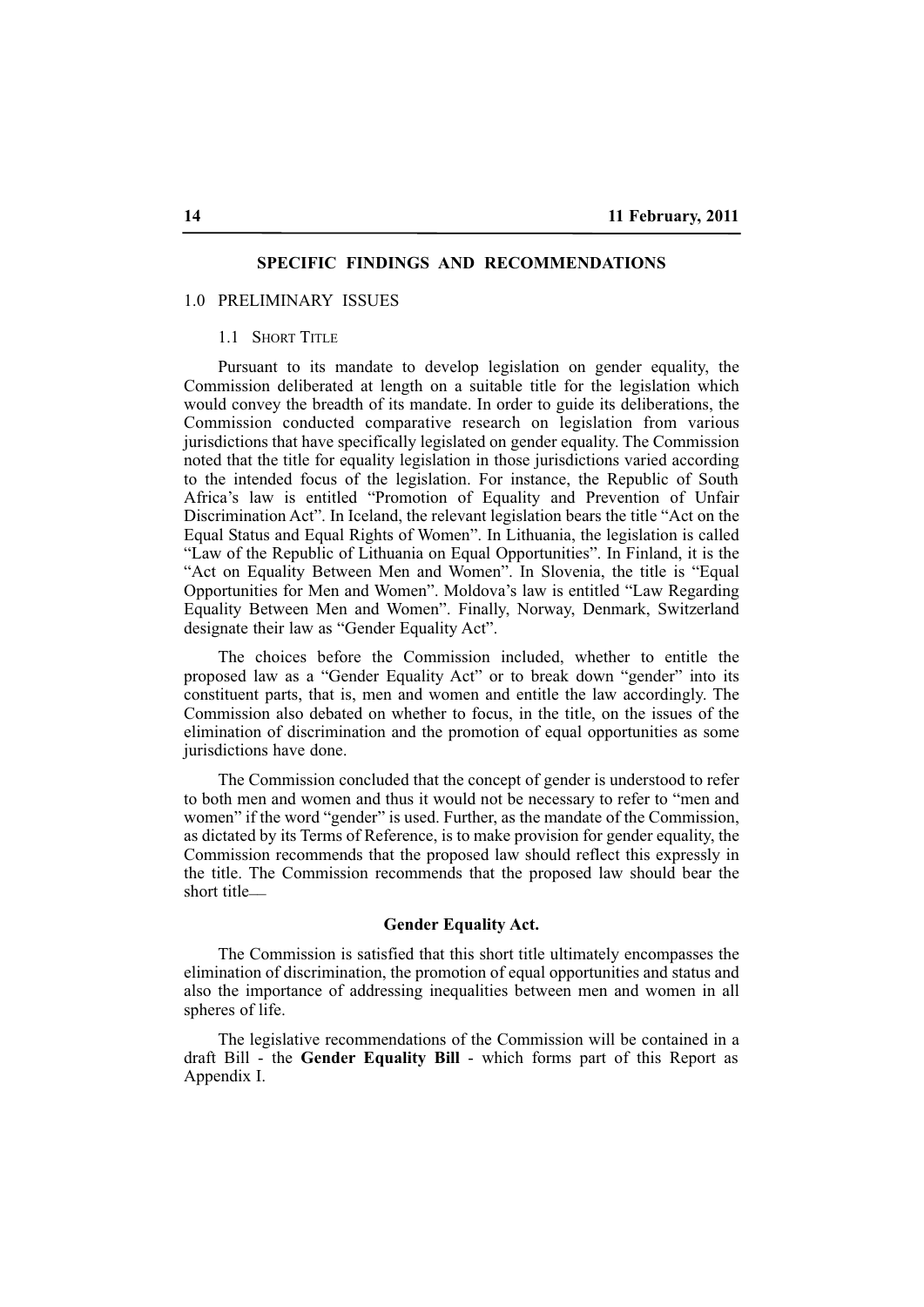# 1.2 LONG TITLE

As noted earlier, the State has a constitutional duty to address inequality in society and prohibit discrimination. This constitutional duty expressly provides that "the State shall take measures to introduce reforms aimed at eradicating social injustices and inequalities"<sup>42</sup> and that the [t]he State shall actively promote the welfare and development of the people of Malawi by progressively adopting and implementing policies and legislation aimed at achieving […] gender equality."43

The Commission therefore sought to supplement the short title with a comprehensive long title, encompassing the Commission's mandate to guarantee gender equality in line with the State's constitutional duty. In order to perform this task, the Commission developed a list of all relevant objectives so as to guide the process of developing the long title for the **Gender Equality Bill** as follows\_\_

(*a*) to enact gender equality legislation as set out in the Terms of Reference;

(*b*) to give full effect to the letter and spirit of the Constitution, with particular reference to

(i) the prohibition of discrimination of persons in any form;44

(ii) the obligation of the State to pass legislation addressing inequalities in society and in prohibiting discriminatory practices and the propagation of such practices;45

(iii) the constitutional principles of gender equality, health, rural life and education;46 and

(iv) the protection of human dignity;47

(*c*) to provide measures to facilitate the eradication of unfair discrimination which prevents women from participating equally with men in all spheres of life, including education, public life and politics and health;

(*d*) to provide measures to facilitate the eradication of sexual harassment and harmful practices;

(*e*) to provide measures to facilitate the economic empowerment of women;

(*f*) to provide remedies for victims of unfair discrimination, harmful practices, sexual harassment and generally for all persons whose right to equality has been infringed; and

<sup>42</sup> Section 30 (2) of the Constitution.

<sup>43</sup> Section 13 of the Constitution.

<sup>44</sup> Section 20 (1) of the Constitution.  $45$  Section 20 (2) of the Constitution.

<sup>46</sup> Section 13 (*a*), (*c*), (*e*) and (*f*) of the Constitution.

<sup>47</sup> Section 19 of the Constitution.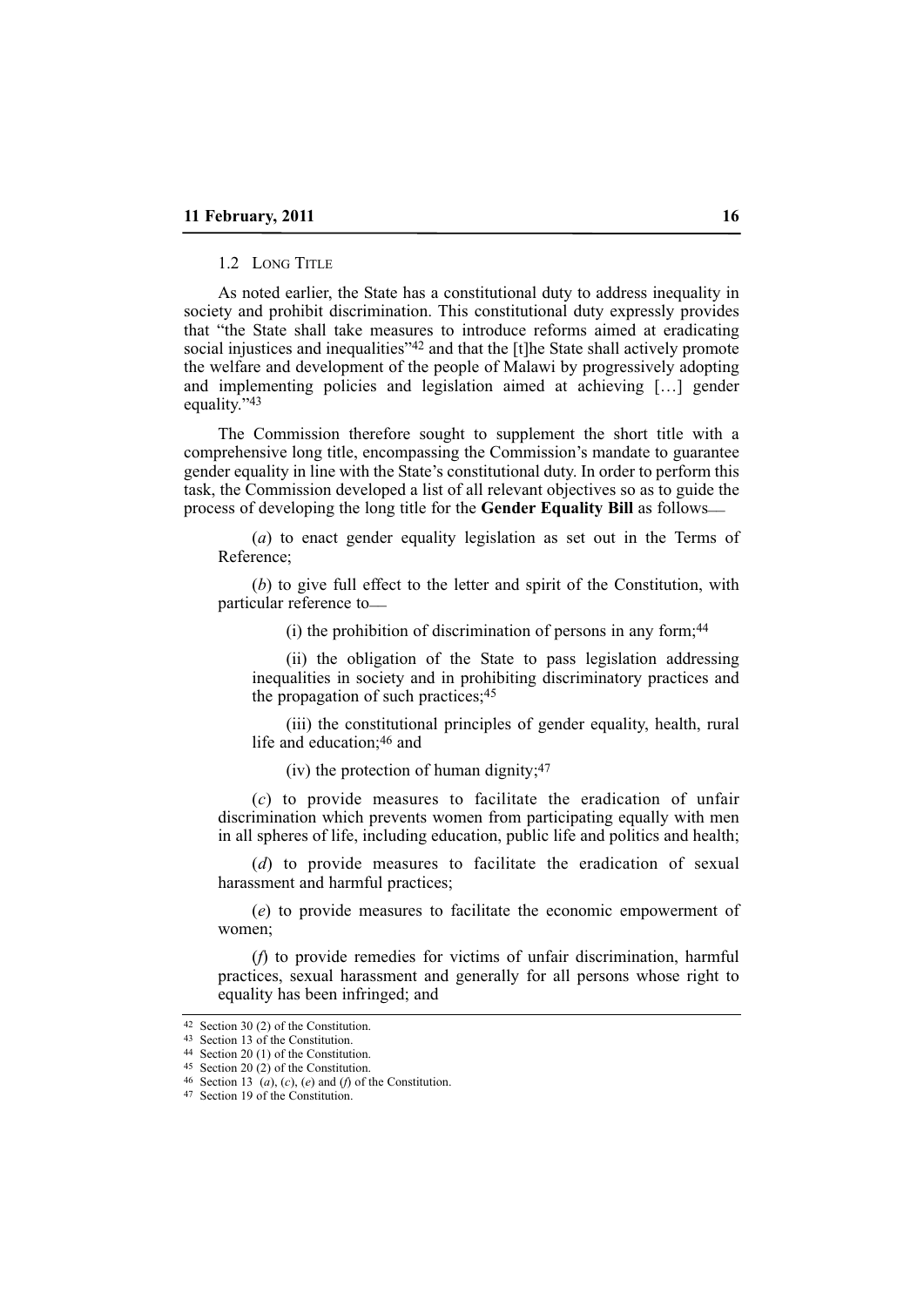(*g*) to provide for measures to sensitize the public and raise public awareness on the importance of promoting equality and overcoming unfair discrimination, harmful practices and sexual harassment.<sup>48</sup>

In light of the foregoing, the Commission recommends that the long title to the proposed law should read as follows\_\_

**An Act to promote gender equality, equal integration, influence, empowerment, dignity and opportunities, for men and women in all functions of society; to prohibit and provide redress for sex discrimination, harmful practices and sexual harassment; to provide for public awareness on the promotion of gender equality; and to provide for connected matters.**

1.3 SCOPE OF APPLICATION

In deciding the scope of the **Gender Equality Bill**, the Commission also considered the practice by other countries when domesticating international human rights obligations such as the CEDAW. The practice in some jurisdictions tends to divide human life into "public" and "private" spheres. The result is that only the rights pertaining to the public sphere are protected under domestic law. The private sphere in human rights theory is often understood to mean the religious and domestic or familial sphere. In this vein, the public sphere ordinarily denotes the "State, official economy of paid employment and arenas of public discourse."49

The division of life into "public" and "private" spheres has its roots in the desire to limit the jurisdiction of the State. In many countries, this has meant that what individuals do in the "public" sphere is subject to regulation, while activities taking place in the "private" sphere are thought to be exempt from State scrutiny. Since the "public" sphere is seen as the focus of interaction between State actors and legal and natural persons, abuses of that relationship have been the focus of international human rights action and legislative regulation.50 In Malawi, this distinction was illustrated by the special Law Commission on Criminal Justice Reform51 which when faced with the task of legislating against marital rape, opted not to. The justification given by this special Law Commission was that "creating the offence of marital rape might open up to the general public the private relations of husband and wife which, for valid social and family reasons, need to be strongly protected." This is a clear illustration of how issues surrounding women have been relegated to the private sphere and thus not addressed in legislation. Such a classification of the issues of women as "private"

<sup>&</sup>lt;sup>48</sup> In coming up with this list, the Commission was guided by the Promotion of Equality and Prevention of Unfair Discrimination Act, 2000 of South Africa.

<sup>49</sup> Landes, J, 1988; *Women and the Public Sphere in the Age of the French Revolution*. Ithaca, Cornell University Press.

<sup>50</sup> Bunch C, and Frost S, 2000; *Women's Human Rights: An Introduction*, Routledge International Encyclopedia of Women: Global Women's Issues and Knowledge, Routledge.

<sup>51</sup> Malawi Law Commission, 2000; *Report on the Review of the Penal Code*, Government *Gazette* Extraordinary, June, 2000, p. 3.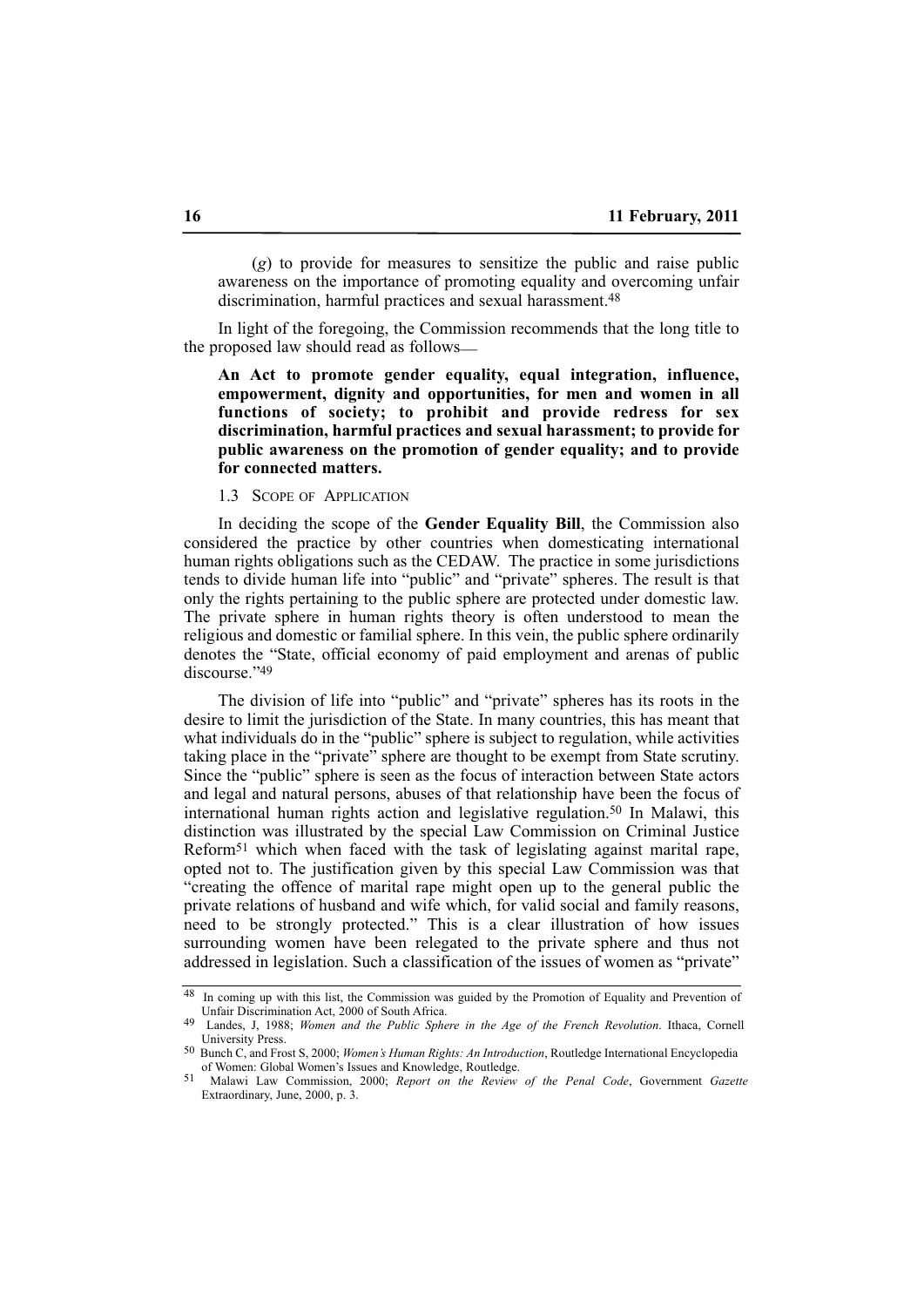has meant that women<sup>52</sup> have generally been excluded from recognized definitions and interpretations of human rights.53 These include the right to freely enter into sexual relations and bodily integrity, albeit within the matrimonial setting.

Evidence of the "private" and "public" debate was noted further by the Commission in its literature review of gender equality legislation from other jurisdictions. The Commission found that in certain cases, gender equality legislation excludes from its scope, the internal affairs of religious communities in general54 or specific churches or other religious communities.55 The "internal affairs of religious communities" were not defined by the legislation referred to.

The Commission observed that the exclusion of women in decision-making structures of religion tends to be regulated by internal administrative procedures. For instance, the Commission observed that universally, priesthood within the Roman Catholic Church is reserved for men to the total exclusion of women. This appears to be an administrative rule rather than doctrine. Similarly, in Islam, there is a controversy over whether women may act as Imams.<sup>56</sup> Three of the four Sunni schools,<sup>57</sup> as well as many Shia, agree that a woman may lead a congregation consisting of women alone in prayer. The general view seems to be that, unless in exceptional circumstances,<sup>58</sup> a woman cannot lead a mixed gender congregation in prayer.59 This also appears to be as a result of administrative arrangements rather than doctrine. One woman who has led prayers has argued that the spirit of the Qur'an and the letter of a disputed *hadith* indicate that women should be able to lead mixed congregations as well as single-sex ones and that the prohibition to lead mixed congregations developed as a result of sexism in the medieval Near East and not as a part of true Islam $60$ .

The Commission however noted two adverse consequences to imposing regulations on religious communities in such matters. Firstly, the regulation may, in terms of practice, isolate members of that religion from the rest of the members elsewhere as the internal affairs of that religion may be decided in another country at the headquarters of that religious community. Secondly, the imposition of this regulation may be perceived as State interference into the internal affairs of religious communities thereby blurring the separation between religion and the State. The Commission was also mindful that issues of "internal affairs" which include rules as to whether men and women have equal roles in leading worship,

<sup>52</sup> The offence of marital rape is committed against women; there are very few if any instances where husbands have been documented as having been raped within the matrimonial setting.

<sup>53</sup> *See* Amnesty International, http://amnestyusa.org/women/humanrights/html (Visited 20 January, 2009).

<sup>54</sup> cf. the Gender Equality Act of Norway.

<sup>55</sup> cf. the Act on the Ombudsman for Equality and the Equality Board of Finland.

<sup>56</sup> Imams lead congregation in salat (prayer).

<sup>57</sup> Imam Z, 2008; "Female Prayer Leadership (Revisited)", New Islamic Directions, 22 April, 2008, http://www. newislamicdirections.com/nid/articles/female\_prayer\_leadership\_revisited/ (Visited 9 January, 2009).

<sup>58</sup> These include: *Tarawih* (optional Ramadan prayers) or for a congregation consisting only of close relatives. 59 Imam Z; 2008; above footnote 57.

<sup>60</sup> Taylor, P K, 2006; "Score One More for Women Imams",http://www.beliefnet.com/Faiths/Islam/2006/03/ Score-One-More-For-Women-Imams.aspx/ (Visited 9 January, 2009).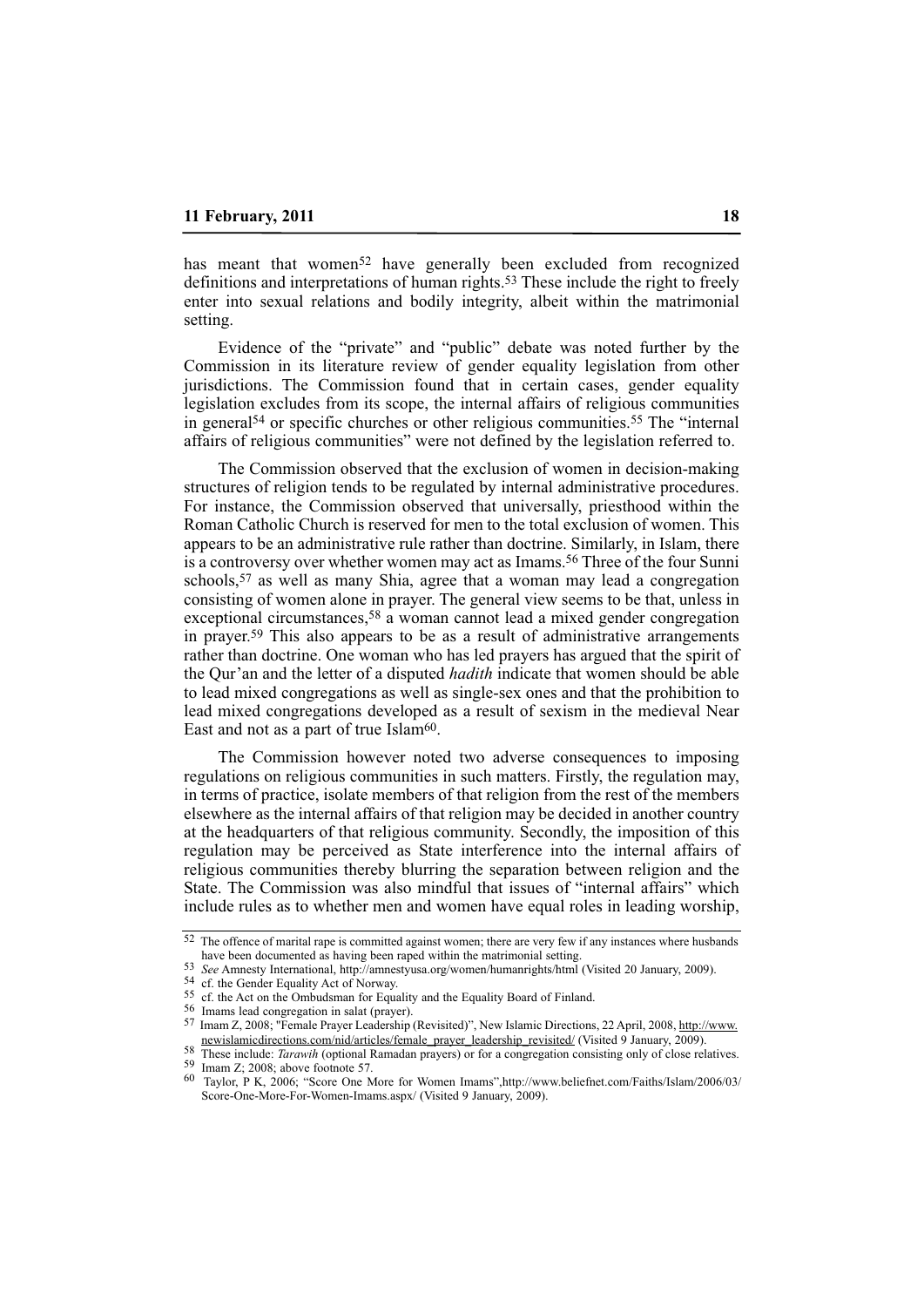preaching or taking up professional positions in religious community are not easily amenable to the legislative and judicial process.

However, the Commission also noted that such "internal affairs" cannot escape scrutiny if they are in contravention to the rights guaranteed under the Bill of Rights in the Constitution. The Commission had occasion to refer to two local cases. In the first case, in which there was no breach of any constitutional provision, the Court preferred to refer the religious denomination concerned and the aggrieved parties to mediation instead of deciding on the issue.<sup>61</sup> In the second case, the court clearly ruled that church institutions cannot make internal regulations that contravene the Constitution.62

Faced with the complexities surrounding how far the State should regulate the internal workings of religious communities, the Commission decided to consult on this matter before coming up with a decision so that the views of stakeholders could be taken into account.

Stakeholders at the National Consultative Workshop<sup>63</sup> and the Regional Consultative Workshops held in northern Malawi<sup>64</sup>, southern Malawi<sup>65</sup> and central Malawi66 were divided in their views. Some advocated for the inclusion of all spheres in the **Gender Equality Bill**, thus the equality provisions should apply to religion as well. Others, on the same matter, rejected the often-cited human rights "private domain" exclusion which justifies non-inclusion of some spheres of life from legal regulation. These participants were adamant that no sector should be excluded from regulation by the law.

Upon reflection of the views of workshops participants and the Commission's mandate to guarantee the right to equality without limitation, the Commission resolved not to exclude religion from the scope of the **Gender Equality Bill.**

By not restricting the application of the law as regards religion, the Commission rejected the practice of limiting the universality of the human rights of women, so that cultural and religious values rooted in unequal power relations between women and men do not become the justification for the systematic denial of the civil, cultural, economic, political and social rights of either sex. The Commission affirms that each of the rights set out in the Bill of Rights under the Constitution and in international treaties is essential for the realization of men and women's full spectrum of rights. Human rights must thus be understood to apply universally, to all people, at all times, in all places.

As regards traditional leadership, especially chieftaincy the Commission was also faced with a similar dilemma as whether to exclude traditional leadership

<sup>61</sup> *The Registered Trustees of the Seventh Day Adventist Church vs. Y.B. Nankumba and others*, Civil Cause No. 141 of 2004 (Unreported).

<sup>62</sup> *Mwanamanga vs Malamulo Mission Hospital* (2008) MLR 457.

<sup>63</sup> Held at Sunbird Capital Hotel, Lilongwe on 13 September, 2007.

<sup>64</sup> Held at Mzuzu Hotel, Mzuzu, on 13 December, 2008.

<sup>65</sup> Held at Mount Soche Hotel, Blantyre, on 12 December, 2008.

<sup>66</sup> Held at Crossroads Hotel, Lilongwe, on 13 December, 2008.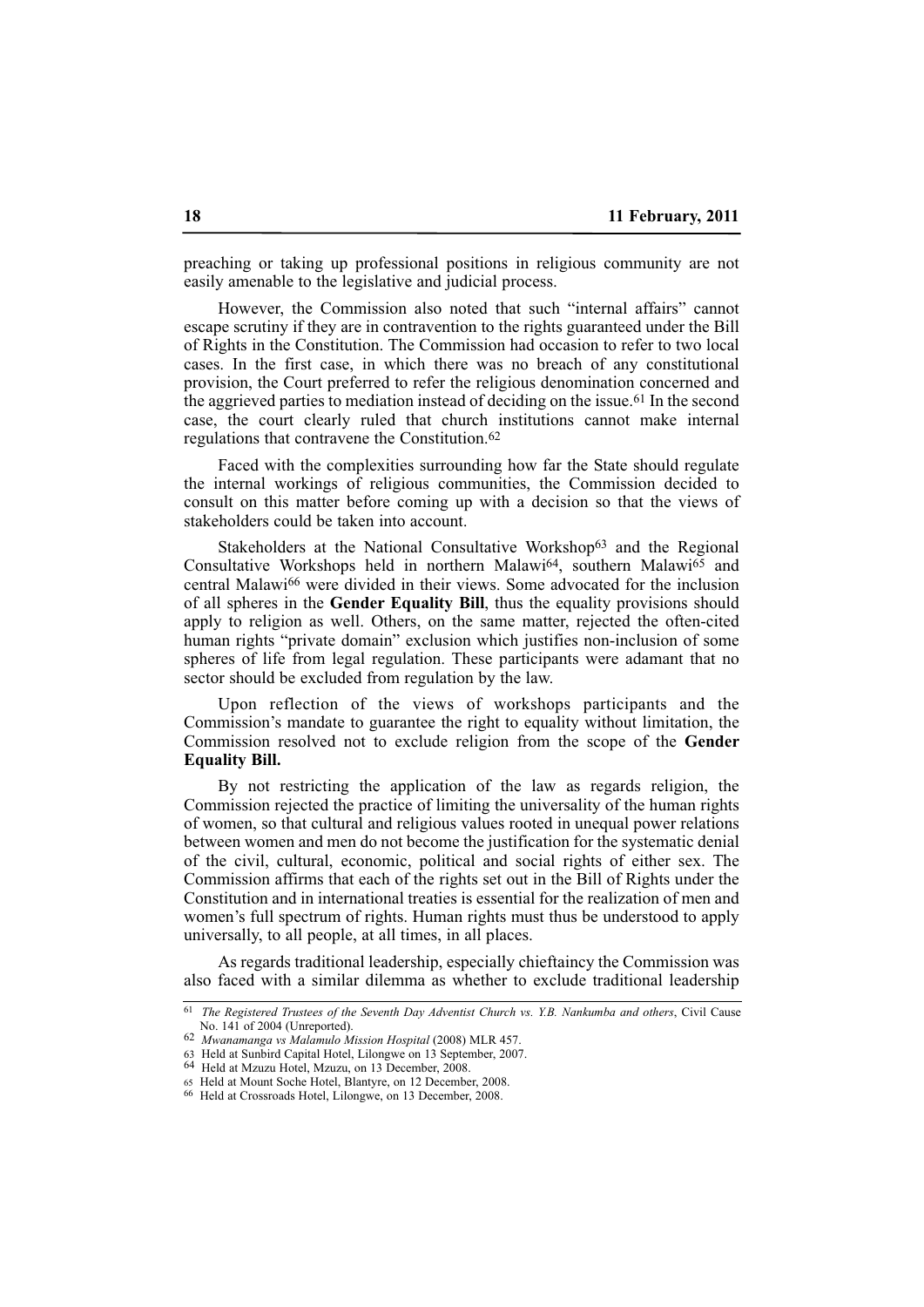from the scope of the proposed law or not. In some cases, traditional leadership, especially in male patriarchal societies like the Ngoni in the north of Malawi, for example, exclude women from ascending to traditional leadership. Whilst the Commission considered it unfairly discriminatory that customary law or practice in some cases does not permit female traditional leadership, the Commission also considered the practicality of extending the application of the proposed **Gender Equality Bill** to areas in which there are no formal settled structures.

The Commission noted that the whole area of traditional leadership is largely based on loose traditional structures and it is an area in which female participation in governance and decision-making is lacking. The Commission was aware that traditional leadership is an important and enduring feature of most African countries, including Malawi. Traditional leaders are variously described as guardians of traditional norms, values and practices and as such are an important channel through which social and cultural change can be realized. They are actors and embodiments of customary decision-making institutions; and a socio-political expression of local social organization. The reason for this is that traditional leaders have the status of an administrative magistrate presiding over customary, civil and even commercial disputes.67 They do this over a distinct territorial unit occupied by a largely homogenous people, sharing more or less a common culture, social values and traditions. The values of traditional leaders are more often respected and so tend to bring about lasting peace and reconciliation among family members, clan members and even between clans. The power that traditional leaders wield in their jurisdictions is therefore important in terms of women's participation and their contribution to the development agenda that requires the participation of both men and women.

Unfortunately, for the most part, the structures that surround traditional leadership are still not legally regulated. The Chiefs Act,68 which regulates traditional leadership, is largely an administrative law and is in its current form, ill-suited to factoring in gender equality concerns.

Faced with the complexities surrounding the legal regulation of traditional leadership, the Commission again decided to consult on this matter before coming up with a decision so that the views of stakeholders could be taken into account. With reference to traditional leadership, the participants at all National and Regional Consultative Workshops were once again divided. Traditional leaders themselves tended to be of the view that issues of tradition and custom should not be included in the proposed legislation as of yet. These participants recommended that Government should instead take measures aimed at facilitating civic education initiatives that are aimed at increasing female participation in traditional leadership. The participants pointed out that even among the *Ngoni*69

<sup>67</sup> Bloom A, 2002; "Ambiguous Political Space: Chiefs, Law and the Poor in Rural Mozambique", in Webster N and Eng-Pedersen, L, (Eds.); *In the Name of the Poor: Contesting Political Space for Poverty Reduction*. New York and London: Zed Books.

<sup>68</sup> Cap. 22:03 of the Laws of Malawi.

<sup>69</sup> A female traditional leader from Dedza, Senior Chief Kachindamoto, presented herself as evidence of this and narrated the struggle her family had to endure for her to ascend to the chieftaincy.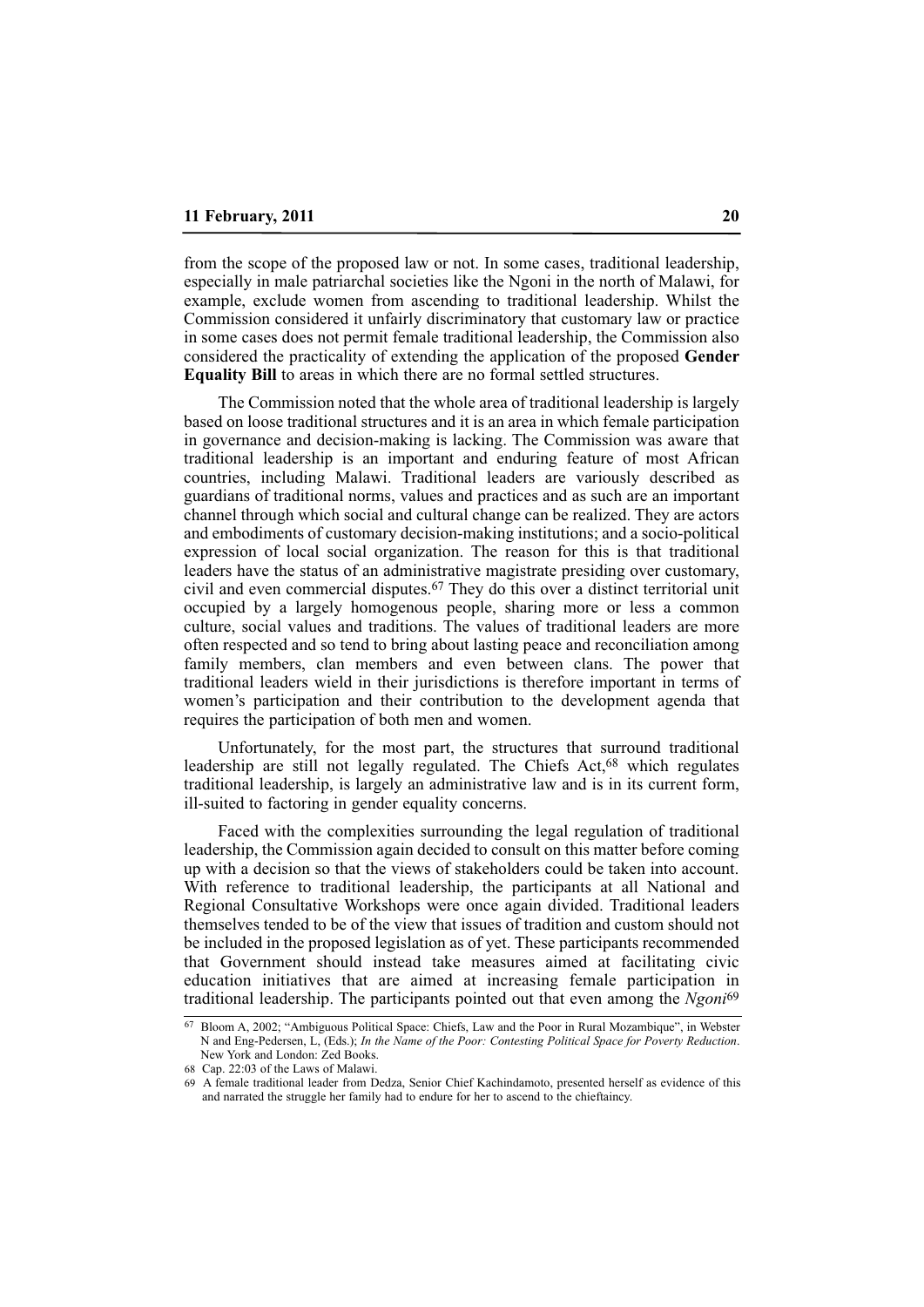some traditional leadership positions are already being filled by women, who are ably executing their functions. The Commission fully considered the views presented at all the workshops and went further to examine the situation on the ground concerning the issues of gender equality in traditional leadership.

The Commission was informed that various efforts are already being undertaken to ensure some level of equal participation in traditional leadership. The Commission's sister Commission on Land Reform has proposed the introduction of Customary Land Dispute Settlement Tribunals<sup>70</sup>, which must include a fifty percent representation of women. Further, with the formalization of the role of traditional leaders in District Assemblies, Area Development Committees and Village Development Committees, it is anticipated that room will soon be created to legislate upon these formalities in a gender inclusive manner. The Commission was also aware that for cultures that are yet to accept women leadership such as the *Ngoni* in Mzimba, the male leaders are served by traditional ministers (*induna*); some of whom are female. As all traditional leaders are served by *induna*, the Commission recommends that Government should, as a minimum requirement, undertake intensive civic education campaigns to ensure that these *indunas* are engendered.

Nonetheless, the Commission was not satisfied that existing programmes and intensified civic education campaigns are enough to engender traditional leadership, which on account of its conservative adherence to patriarchy will take very long to change. The Commission sought to make significant strides into the advancement of the rights of women to participate in traditional leadership and therefore recommends that the **Gender Equality Bill** should apply without exception to traditional leadership.

The Commission once again justified its decision not to exclude traditional leadership from the scope of the **Gender Equality Bill** with reference to the Constitution which already recognizes equality between women and men in all spheres. In addition, the Commission reiterated that Malawi is also obliged under international law to respect women's human rights through its direct action, agents and structures of law.

It was the Commission's view that the **Gender Equality Bill** should therefore take the State's obligation further to ensure not only that State or official actors are held accountable when they discriminate against women; but also, private actors who discriminate against women, whether they fall within the umbrella of religion or traditional leadership, must be held accountable without exception.

In conclusion, the Commission was satisfied that by not removing traditional leadership and religion from the scope of the **Gender Equality Bill**, it was applying the law universally and creating a conducive legal environment in which any individual who feels that he or she has been unfairly discriminated against may seek redress.

<sup>70</sup> Malawi Law Commission, *Report on the Review of Land-related Laws*, Government *Gazette* Extraordinary, 9 pril, 2010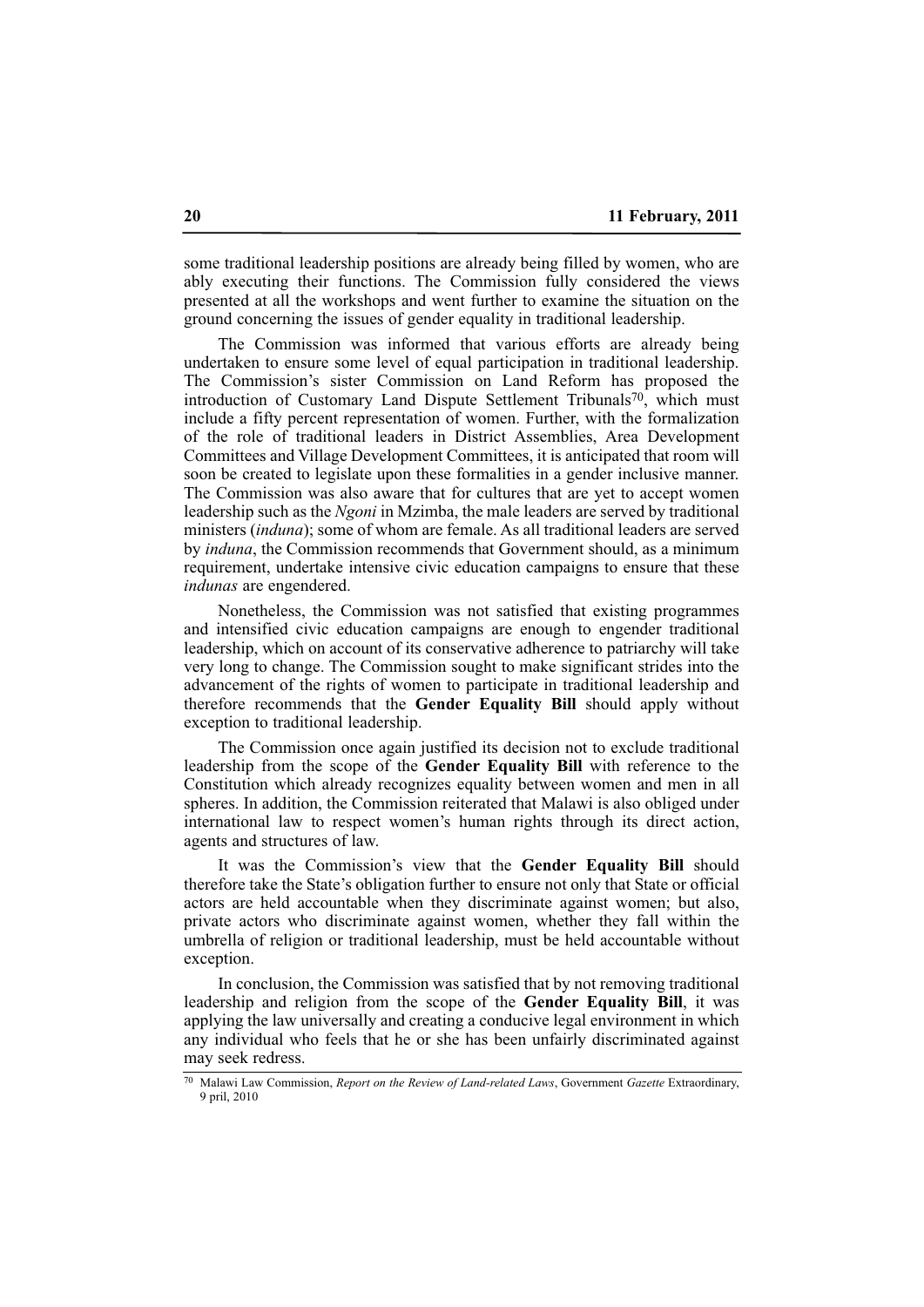The Commission did however concede that legislation may be passed to make exception to the universal applicability of the proposed law in certain cases. An example cited was the case of employment. The nature of certain jobs may necessitate that an employee be of a particular sex. An example may be where an employee is employed in a private household or in a care institution and is engaged in the day to day care of a person of a particular sex. It would be a breach of that person's dignity and right to privacy if they were being bathed and dressed by a person of the opposite sex. In another example, some States exempt female soldiers from active participation in armed combat on the front line. Where these exceptions limit the general right to equality, they may be justifiable if provided for in another Act of Parliament and their overall effect would be deemed justifiable regardless of the sex of the person to whom they were applied.71 Apart from noting the above examples of possible exceptions, the Commission did not consider it prudent to set down any instances of exception, and left it open to the State to legislate on the exceptions as and when need arises.

The Commission was also aware of the practice in Commonwealth countries that "a law does not bind the Government unless it so provides expressly or by necessary implication."72 As gender equality is a matter of international law, it is usually a State obligation and not the responsibility of private persons. The obligation by the State to protect human rights such as the right to equality not only requires that States oversee the activities of private persons or entities to ensure that they do not breach the rights of other individuals73; but also requires States to take positive measures to eliminate inequality and not to breach the right themselves. Therefore, in making legislative recommendations for gender equality, the Commission also recommends that the proposed law should expressly bind the State.

The Commission recommends the following provisions on application in the **Gender Equality Bill**.

#### **… \_\_(1) Except where it is otherwise expressly provided for by any written law, this Act applies to all persons and all matters. Scope of application**

#### **(2) This Act binds the State.**

### 2.0 IMPLEMENTATION AND ENFORCEMENT

The Commission noted that issues of gender equality must be pursued aggressively if they are to take root in the country. Very often, in fulfillment of international human rights treaty obligations, some States enact laws that are

<sup>71</sup> Refer to section 44 of the Constitution.

<sup>72</sup> *See* 44 *Halsbury's Laws of England, Fourth Edition*, p.578 cited in Thornton GC, 1996; Legislative Drafting, (Fourth Edition), Butterworths, London

<sup>73</sup> Ruggie JG, 2007; "*State responsibilities to regulate and adjudicate corporate activities under the UN Core Human Rights Treaties, Report prepared for the mandate of the special Representative of the UN Secretary General on the issue of human rights and transnational corporations and other business enterprises*", Kennedy School of Government and Harvard Law School, 12 February, para 141.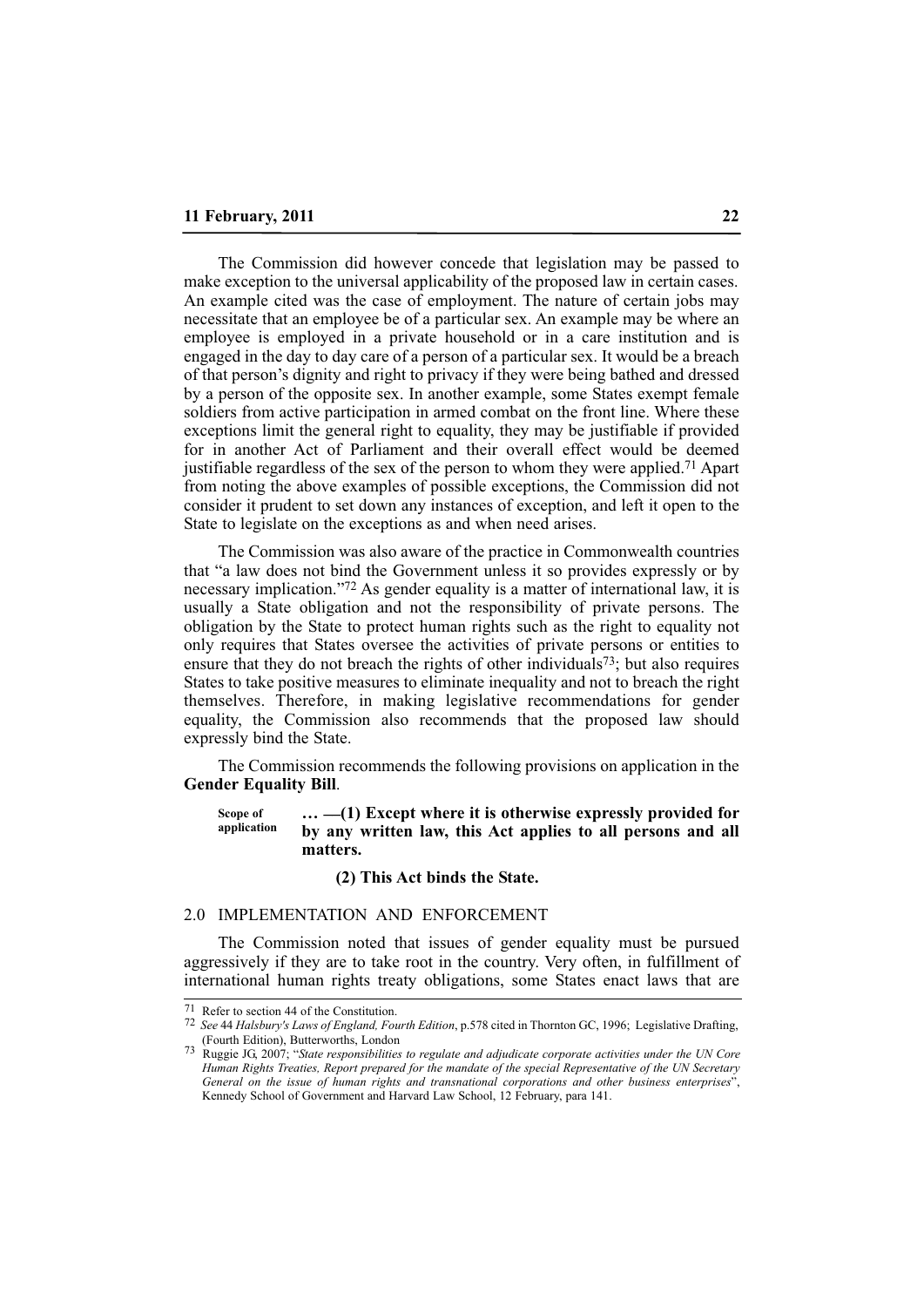never enforced due to the lack of proper institutional mechanisms to see the enforcement and the implementation of the laws.

The Commission, being mindful of this, deliberated at length upon the kind of mechanisms that will ensure the implementation and enforcement of the **Gender Equality Bill**. The Commission was originally of the view that unless a particular authority is appointed to oversee the enforcement of the Act, implementation of its provisions may not be realized.

The Commission consequently undertook a comparative study of legislation of other jurisdictions that enforce their gender equality legislation through specifically created monitoring and enforcement mechanisms or structures. These include a Gender Equality Ombudsman;74 an Equal Opportunities Ombudsman;75 a Commission on Gender Equality;76 or a Minister of Gender.77 These formal State structures receive and decide on complaints in a quasi-judicial manner in the same way the office of the Ombudsman in Malawi currently handles administrative complaints. Upon consultation, participants at the National Consultative Workshops expressed two views on the issue. Proponents of the first view argued that a new institution would be necessary to ensure that the Act is implemented and enforced as the institutions or structures currently existing in the country do not specifically have a gender equality mandate. Other participants were of the view that the gender equality enforcement mandate could easily be taken up by an existing, albeit dormant institution. It was argued that if the dormant National Commission of Gender Trust, which was set up within the Ministry of Gender, Children and Community Development during the one party era could be revived, it would be the most ideal structure to perform this role. Proponents of this view argued that this Trust could be revived and commissioned to work independently of the Ministry of Gender, Children and Community Development to enforce and implement the Act.

Whilst the Commission accepted that such independent structures are an effective way of ensuring that issues pertaining to gender equality are enforced aggressively, it also noted that they are expensive to set up and maintain. Although the National Commission of Gender Trust is an existing institution, it has been inactive for so long that reviving it would be similar to creating a new institution. The Commission also observed that Malawi already has a number of independent institutions charged with the responsibility of ensuring that rights are protected and decided that it would be more practical and effective to use active and existing structures. Although the Commission appreciated the argument in favour of reviving the National Commission on Gender Trust, it concluded that it would be more rational to use a structure that is functional and whose establishment is certain. The Commission therefore decided against establishing a new enforcement institution; or reviving a dormant one, opting, instead, to use an existing and functioning institution.

<sup>74</sup> The Gender Equality Act for Norway.

<sup>75</sup> The Equal Opportunities Act of Sweden.

<sup>76</sup> The Commission on Gender Equality Act of South Africa.

<sup>77</sup> The Gender Equality (Consolidation) Act of Denmark.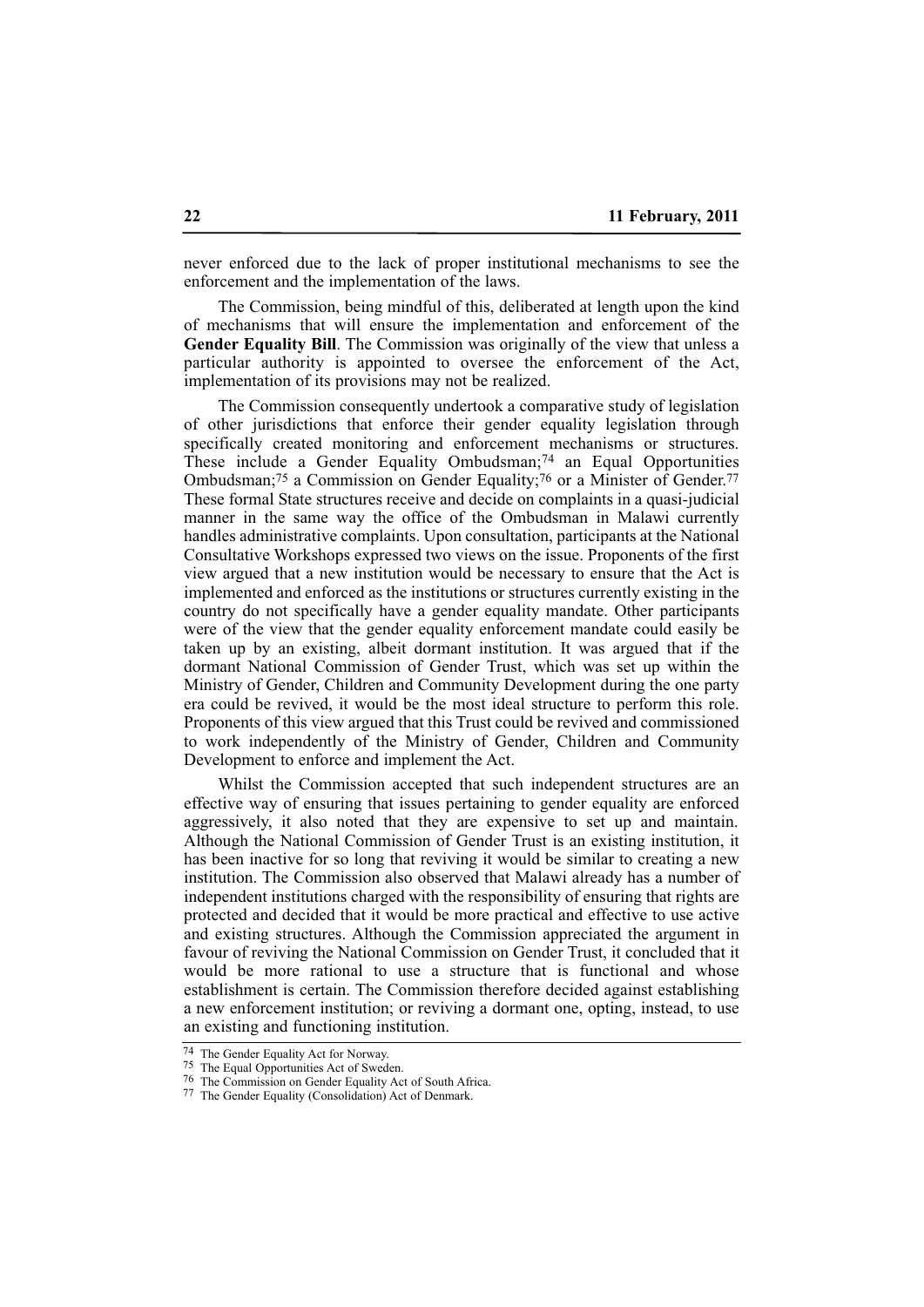Under the Constitution, where a person claims that a fundamental right or freedom guaranteed by the Constitution has been infringed or threatened, that person may, among other options, apply to the Human Rights Commission in order to secure such assistance or advice as he or she may reasonably require.78

The Commission also observed that under the Human Rights Commission Act79, the Human Rights Commission has the competence "in every respect, to protect and promote human rights in Malawi in the broadest sense possible."80 The Commission therefore concluded that the mandate of the Human Rights Commission as an independent national institution is sufficient to oversee the enforcement of the **Gender Equality Bill**. The Human Rights Commission already has powers enabling it to investigate violations of human rights on its own motion or upon complaints received from an individual, class of persons or body.81 The Human Rights Commission also has already in place, methods of operation which include the power to hear any person and obtain information; carry out investigations and conduct searches. It also has procedures for conducting hearings and investigations; and procedures for which petitions and complaints brought before it are conducted.82 These provisions were considered satisfactory for the purpose of implementing and enforcing the **Gender Equality Bill.**

The Commission further learnt that the Human Rights Commission may perform any other function which the Government may assign it in connection with the duties imposed on Government under international agreements in the field of human rights to which Malawi is a party.83 The Commission noted that some of the obligations sought to be enforced by the Human Rights Commission by this Report in respect of the **Gender Equality Bill** arise from the CEDAW, and the international Bill of Rights for women. The Commission therefore found that in order to clarify these obligations, the proposed law should clearly indicate the extent of the obligation to be shouldered by the Human Rights Commission in relation to gender equality.

This clarification will ensure that the Human Rights Commission is specifically mandated to guarantee the respect, protection and fulfillment of the right to gender equality. The Commission therefore recommends the adoption of the following provisions so as to equip the Human Rights Commission with appropriate powers to oversee the enforcement and implementation of gender equality rights in the Gender Equality Bill as follows\_\_

**... The Human Rights Commission, hereinafter called the "Commission", shall be responsible for the enforcement of Human Rights** the provisions of this Act. **Enforcement by the Commission** 

 $\overline{78}$  Section 46 (2) (*b*) of the Constitution.

<sup>79</sup> Cap. 3:08 of the Laws of Malawi.

<sup>80</sup> Section 12 of the Human Rights Commission Act.

<sup>81</sup> As above.

<sup>82</sup> *See* sections 15 to 21 of the Human Rights Commission Act.

<sup>83</sup> *Se*e section 13 (1) (*f*) of the Constitution.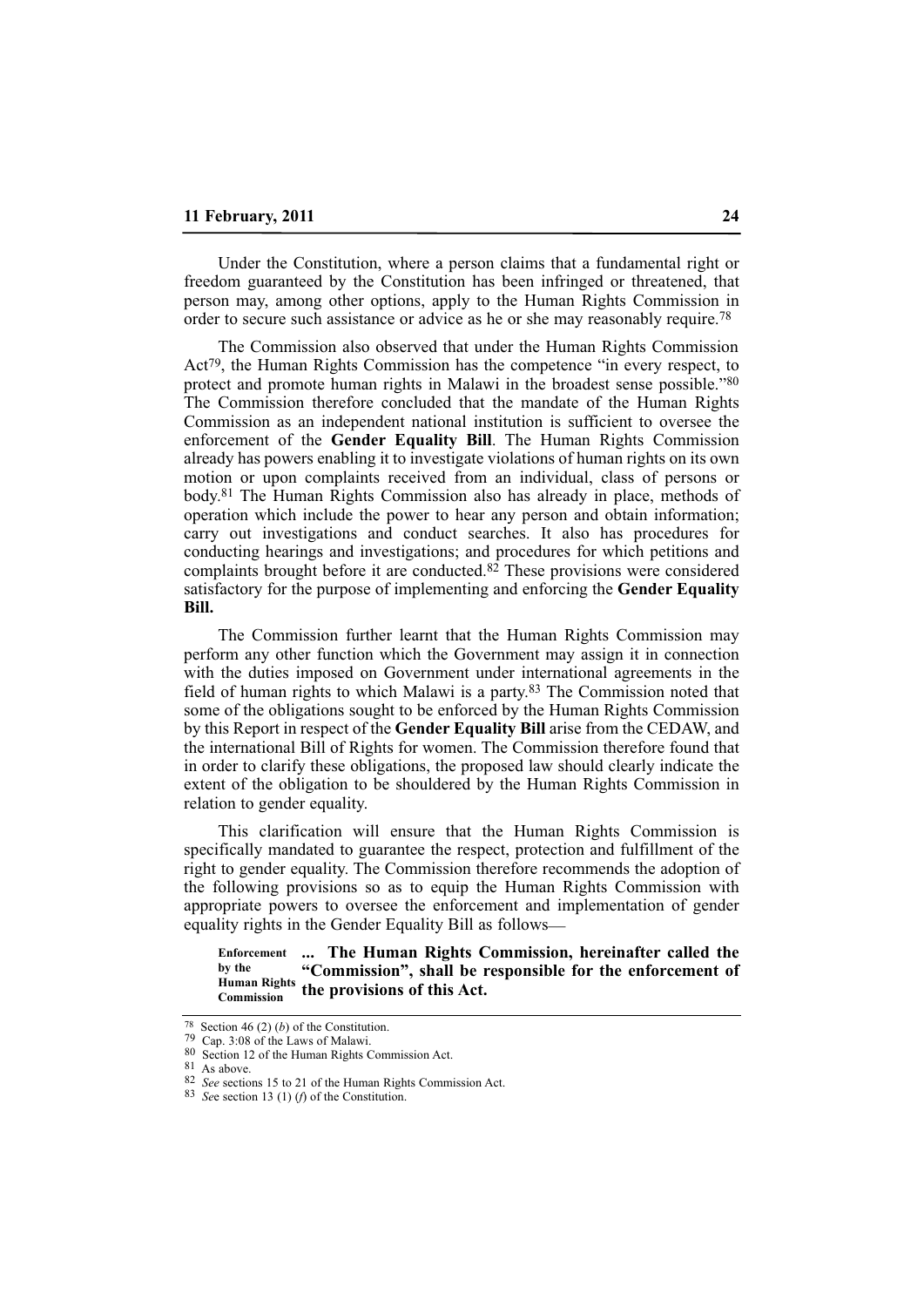**Powers and functions of the Commission in relation to gender equality Cap 3:08**

**...** \_\_**(1) In addition to the powers conferred upon the Commission by the Constitution, the Human Rights Commission Act or any other written law, the Commission, shall protect and promote gender equality.**

**(2) The Commission shall perform the following functions in the exercise of its powers in relation to this Act\_\_**

**(***a***) monitor and evaluate the policies and practices of\_\_**

**(i) State organs, State agencies and public bodies; and**

**(ii) the private sector,**

**in order to promote gender equality and make any recommendations that the Commission deems necessary;**

**(***b***) carry out investigations and conduct searches in relation to any gender issues on receipt of a complaint or on its own accord;** 

**(***c***) consider, deliberate on and make recommendations to the Minister on any gender issues;**

**(***d***) provide information to any party in a gender dispute on rights, remedies or obligations;**

**(***e***) promote and facilitate access to remedies for any dispute concerning gender issues;**

**(***f***) promote ratification by Malawi of any international gender instruments; and**

**(***g***) perform any other function as is necessary for the implementation of this Act.**

**... The Commission may perform the following duties in the Duties of the exercise of its powers in relation to this Act\_\_ Commission in**

**relation to gender equality**

**(***a***) collaborate with the Minister, in establishing mechanisms aimed at progressively realizing gender equality;**

**(***b***) develop working relationships with international partners, civil society organizations and non-governmental organizations devoted to protecting and promoting gender issues; and**

**(***c***) do or perform any other duties as are necessary for the implementation of this Act.**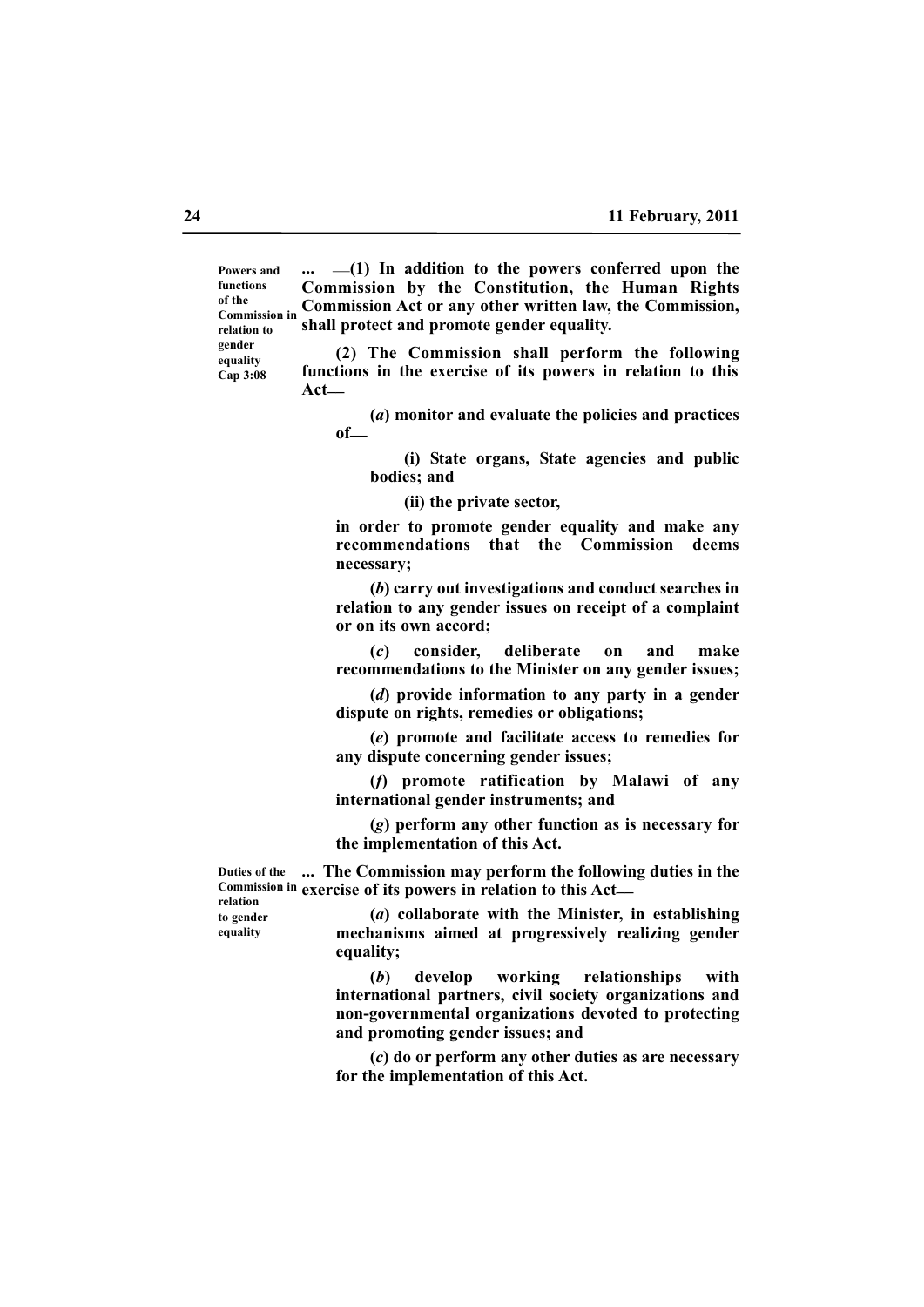The Commission further noted that the organizational structure of the Human Rights Commission establishes thematic committees which are assigned to perform its functions. There is sometimes lack of specialized expertise in the committees. For instance, the Human Rights Commission has a Gender Thematic Unit that is responsible for gender related issues; the Unit reports to a Human Rights Commissioner who may not be a gender specialist. The Commission therefore also recommends that the Government should reconsider the administrative set up of the Human Rights Commission and ensure that there is a gender specialist either within the Gender Unit or require that the Unit reports to a Human Rights Commissioner specifically appointed in view of his or her gender expertise.

# 3.0 PROHIBITION OF HARMFUL PRACTICES

#### 3.1 INTRODUCTION

The Commission noted that there are various practices, traditional or otherwise, in society which take various forms and undermine gender equality. These practices may be based on tradition or culture, custom, religion or the crystallization of social habits. The Commission was concerned that these practices while they may be enjoyed by a few could have detrimental effects on a large segment of society. Since such practices could be popular, albeit hidden, the victims do not openly seek redress for any detrimental effect they experience.

#### 3.2 TRADITIONAL OR CULTURAL PRACTICES

Traditional or cultural practices reflect values and beliefs held by members of a community for periods often spanning generations. Some are beneficial to all members, while others are harmful to a specific group, such as women and children. The Constitution describes as harmful, practices that undermine the dignity of persons purely on account of their sex, marital status or gender and calls for the elimination of such practices.84 In particular, the Constitution obliges Government to pass legislation "to eliminate customs and practices that discriminate against women, particularly practices such as sexual abuse, harassment and violence".<sup>85</sup> Generally, harmful cultural practices tend to be perpetuated against women. The perpetuation of such practices is a contravention of the right to equality, a non-derogable<sup>86</sup> constitutional right, which may be enforced through criminal penalties.87

Harmful cultural practices, for the most part, involve coerced or nonconsensual sexual relations which in light of the HIV and AIDS pandemic put victims at risk of infection with HIV. Therefore, policy measures such as the National HIV and AIDS Policy<sup>88</sup> and others such as the National Gender Policy

<sup>84</sup> *See* section 24 (2) of the Constitution.

<sup>&</sup>lt;sup>85</sup> *See* section 24 (2) (*a*) of the Constitution.

<sup>86</sup> Section 44 (1) (g) of the Constitution. 87 Section 46 (5) of the Constitution.

<sup>88</sup> *See* Malawi Government, 2003; National HIV and AIDS Policy, Lilongwe; National AIDS Commission, p. 32; Appendix I. For a full discussion on HIV and AIDS, see Part 5.4 of this Report.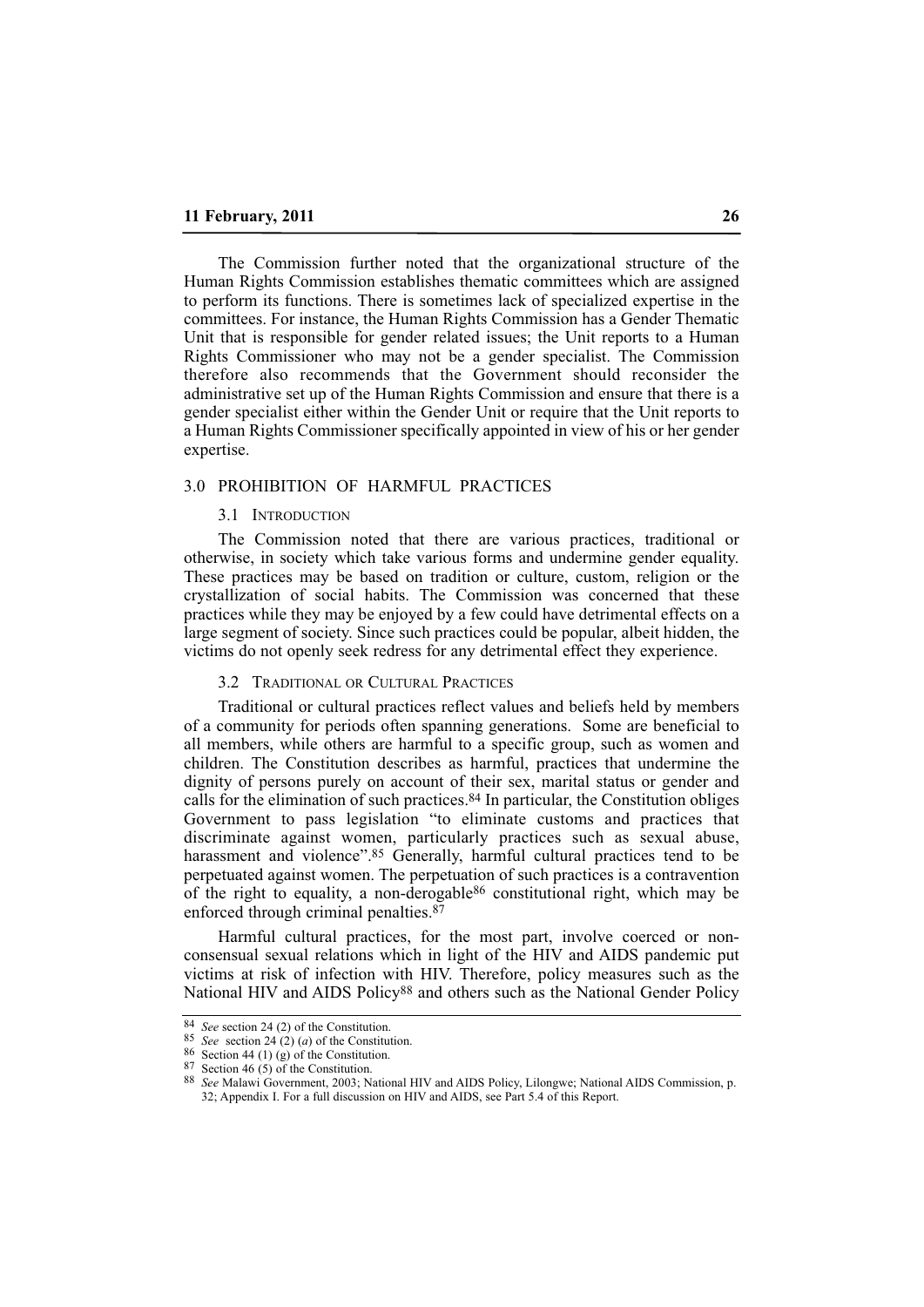and the National Strategy on Gender Based Violence also recommend the proscription of some cultural, social and traditional practices that propagate the spread of HIV infection. For the purpose of this Report, all practices based on tradition, culture or custom are termed "cultural practices".

Internationally recognized harmful cultural practices include early marriage, forced sex during initiation rites; practices that allow a man to marry his wife's younger sisters; nutritional taboos and traditional birth practices; son preference and its implications for the status of the girl child; early pregnancy; and dowry.89 Malawi has a specific obligation under international law to outlaw harmful social or cultural practices that negatively impinge on the rights of vulnerable groups such as women. Article 3 of the CEDAW provides that State Parties shall take appropriate measures (including legislation) in all fields; "and in particular […] the cultural field […] to ensure the full development and advancement of women, for the purpose of guaranteeing them the exercise and enjoyment of human rights and fundamental freedoms on a basis of equality with men." Further, Article 5 of the AU Women's Protocol provides that, [S]tate Parties "shall prohibit and condemn all forms of harmful practices which negatively affect the human rights of women and which are contrary to recognized international standards".

The Commission observed that a number of cultural practices prevalent in Malawian society perpetuate the subservience of women and involve exploitative sexual relations. Among such cultural practices are practices like widow inheritance (*chiharo*), widow cleansing (*kulowa kufa*), initiation sex (*fisi*) and spouse swapping (*chimwanamaye*). Despite the harmful nature of these practices and the violation of human rights that ensues in consequence, they persist because they are not questioned and are considered moral or are valued and defended by those who practise them. The Commission also observed that some practices have similar negative effects on men and that some men do not always voluntarily participate in them.90

The Commission noted that forcing any person to undergo a sexual act against that person's will is already prohibited under the Penal Code.91 The Commission found that under the Penal Code, such practices fall within the definition of rape on account of the absence of consent or misrepresentation as to the nature of the act.92 The Commission nonetheless found that there is need to develop specific provisions in the **Gender Equality Bill** which would supplement the general provisions under the Penal Code. It was the Commission's view that such provisions prohibiting harmful practices involving non-consensual sexual intercourse would not be an unnecessary duplication. Whilst the criminal law is of general application, the forced acts perpetrated under harmful cultural practices have peculiar sensitivities that may make the successful prosecution of an offence under the Penal Code very difficult. In cases involving harmful cultural practices,

<sup>89</sup> UN Fact Sheet No. 23, *Harmful Traditional Practices Affecting the Health of Women and Children,* http:///www.unhchr.ch/html/menub/2/fs23.htm (Visited 20 January, 2009).

<sup>90</sup> Chiharo is a case in point here.

<sup>91</sup> Cap. 7:01 of the Laws of Malawi.

<sup>92</sup> *See* section 132 of the Penal Code.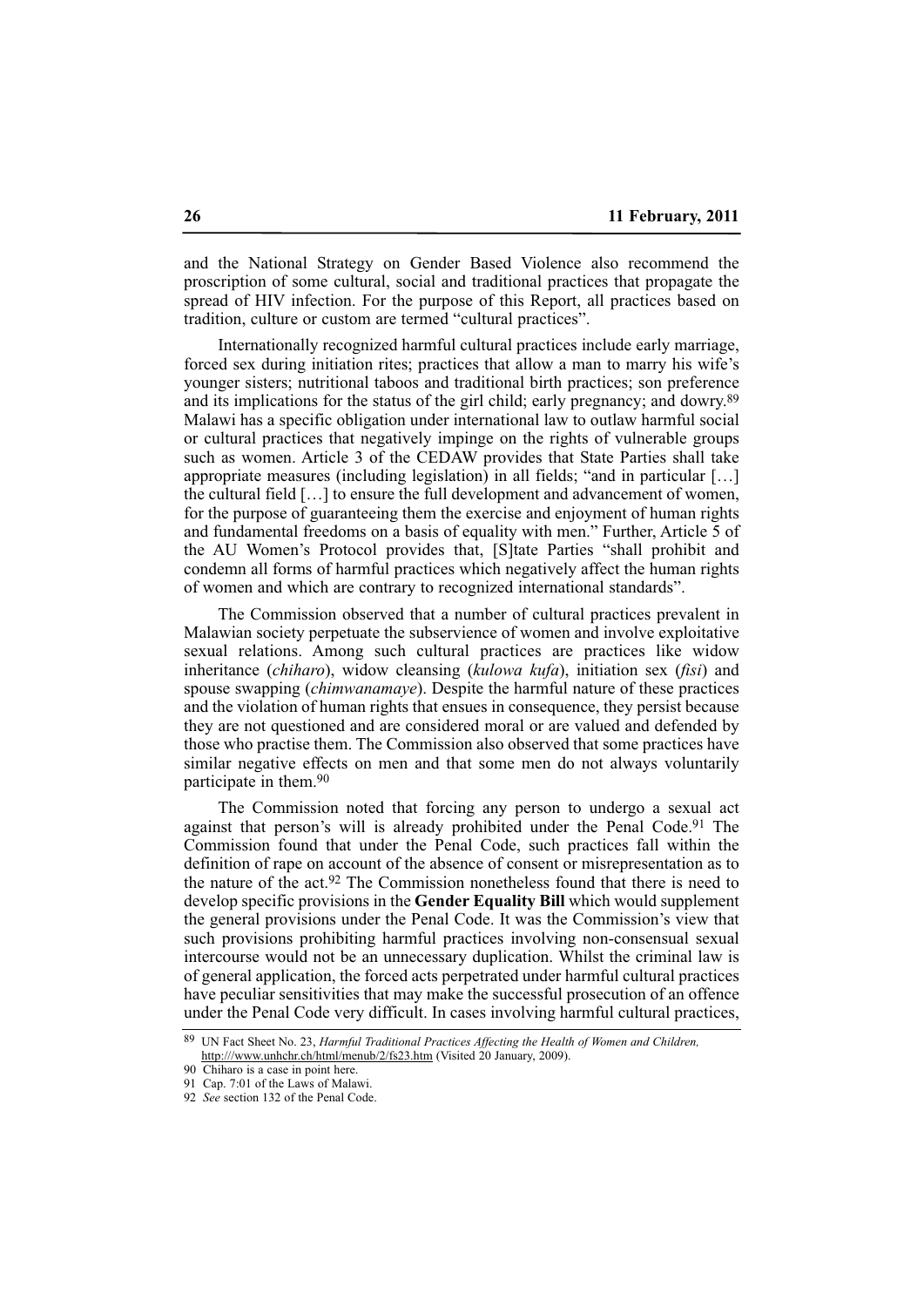those practising them may not know that their rights are being infringed and may actually genuinely consent to such activities. Their consent is however based on the belief that the practice is a necessary and useful process in keeping with culture and tradition for the greater social good; or based on fear of the 'misfortune' that might befall their society if they do not participate in it.

Participants at all three Regional Consultative Workshops were reluctant to subscribe to the prohibition or statutory regulation of any harmful practice. The participants, mainly traditional leaders, did acknowledge that there are many harmful practices being perpetuated on innocent victims. In addition to the practices identified by the Commission, traditional leaders pointed out and added the practice of *bulangete la mfumu* to the list of harmful practices. The practice of *bulangete la mfumu* involves the procurement of a young girl, most often a virgin, to have sexual intercourse with a visiting traditional leader as part of the hospitality and entertainment offered to the visitor. Whilst it was acknowledged that this and other practices are harmful, participants suggested that the best way forward would be to intensify civic education initiatives so that these practices eventually die out. Participants were concerned that statutory regulation would merely force such practices to go underground; precluding any opportunity for the monitoring of the practice and thus more and more innocent women and men will continue to suffer.

The Commission considered the arguments against statutory regulation at length. The Commission nonetheless also took into account the numerous awareness and civic education campaigns that have been taking place in light of the HIV and AIDS pandemic. In the Commission's view, these campaigns have so far had limited impact over the prevalence and intensity of these practices which will take time to be eradicated. The Commission nonetheless acknowledges the importance of civic education in the eradication of harmful practices; but takes the view that statutory regulation working side by side with such initiatives will produce optimal results.

The Commission however also noted that not all the examples of harmful cultural practices cited above have negative implications on the dignity of men and women. The Commission, having learnt that there are variants of the practice known as *fisi*, observed that it was necessary to examine the function of each variant. The Commission observed that initiation *fisi*, which is practiced on girls who have just reached puberty and purports to give such girls practical sexual education by forcing them to have sexual intercourse with a male termed a *fisi* is obviously harmful. In the Commission's view, this type of *fisi* undermines the dignity of females purely on account of their sex and also poses a risk of infection with HIV and other sexually transmitted infections. The Commission was therefore unanimous in condemning and agreeing that the proposed law should prohibit the initiation *fisi*.

The other *fisi*, practised in circumstances where a childless couple hires a surrogate to have sexual intercourse with the wife for the purposes of procreation,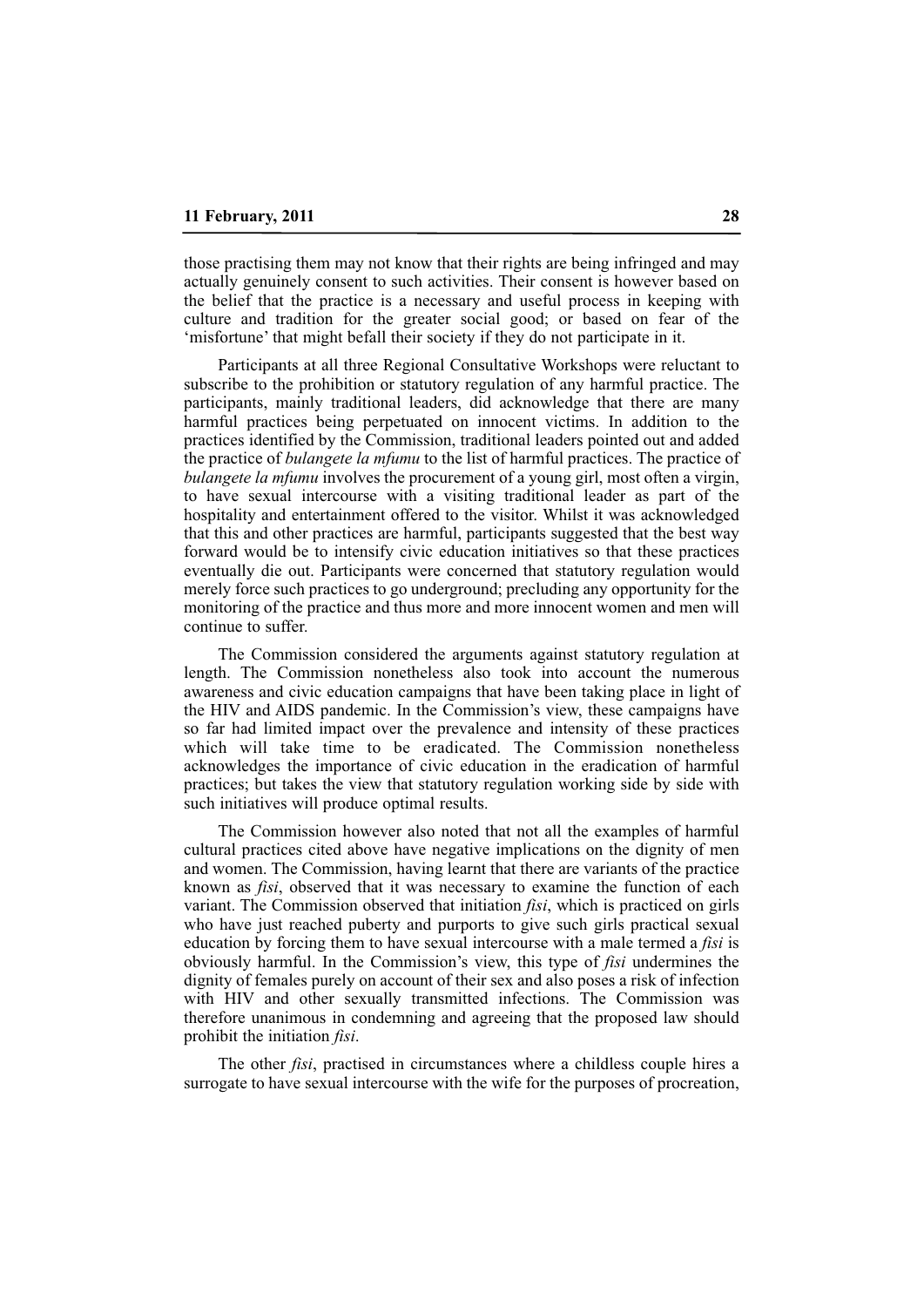is considered very important in Malawi's social and cultural circles for preserving family dignity. Inevitably, the practice has its own problems and may, in certain cases, be traumatic for the husband as some surrogates have been known to come back to either blackmail the husband for money or claim the children he fathered as his. These problems were cited by workshop participants at the Central Region Consultative Workshop. Some participants even voiced concern that the surrogates, who are usually called upon to perform this duty in several households, may spread HIV and AIDS.

The Commission considered the value of the surrogate *fisi* and concurred with participants that such *fisi* is not harmful *per se*. The problems associated with it can be redressed by looking at the issue as a contractual one. Whilst a family is free to contract a surrogate *fisi* on specified terms, there are no guarantees that he will not breach the contract by either blackmailing the parents or by claiming the children as his own at a later stage. The Commission however noted that the law already takes care of these eventualities as blackmail is a crime and breach of contract may be redressed by instituting legal proceedings. Cases involving the surrogate *fisi* are usually very personal and it would be very difficult for a husband who has had to engage the services of such surrogate to speak out. However, this is one of the areas that participants at every workshop believed that with a lot of civic education and awareness initiatives including social support, men will eventually be empowered to enforce their rights.

The Commission also considered the issue of the risk of contracting HIV and AIDS through such contractual arrangements as very serious. Although participants at the Central Region Consultative Workshop suggested that all surrogates should mandatorily be tested prior to performing such a contractual duty, the Commission acknowledged the difficulty of enforcing such a requirement considering the secrecy within which the practice is shrouded. Further, the childless couple is usually so desperate that it does not have enough bargaining power to demand anything and is thus at the mercy of the surrogate *fisi*.

The Commission was of the view that for those practices that have social values in family life, the problems associated with them can be overcome through civic education initiatives aimed at demystifying the practices and helping men to accept that sterility is not to be equated with emasculation. It is only after men are socialized to accept sterility that they will be empowered to come out in the open to enforce their rights. The Commission recommends the incorporation of provisions for civic education in the **Gender Equality Bill**. The provisions shall apply to every aspect of the **Gender Equality Bill** that requires raising public awareness.

The Commission also considered the practice known as *chimwanamaye* or wife swapping. This is a social practice that takes place between consenting adults and it would be arbitrary for the law to curb personal preference which poses no harm to individuals or society in general. The Commission was however concerned that in certain instances the husbands may be the only willing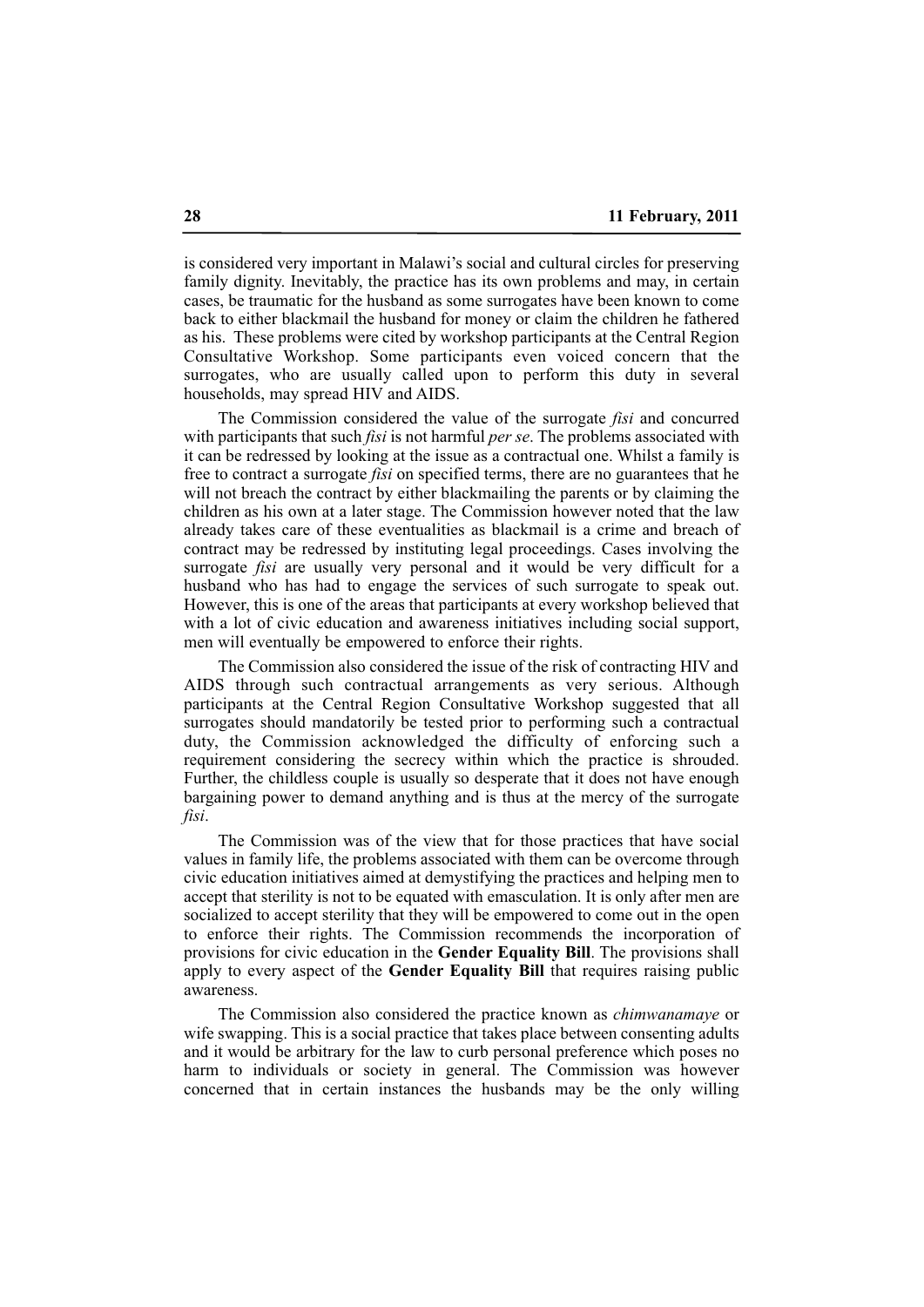participants. The unequal power relations between men and women often leave women powerless to negotiate the terms under which any sexual act is undertaken. Women who are most often completely economically and socially dependent on their husbands may consent to wife swapping and silently suffer the physical, emotional and psychological as well as health consequences that might ensue. For this reason, the Commission recommends an approach in which certain practices of a sexual nature are prohibited in their entirety, whilst other practices such as the surrogate *fisi* and *chimwanamaye*, are left open so that the victims of these practices, who feel that their rights have been violated, may take up legal action to seek redress. This will only be possible in a society where there is enough awareness on the rights of women and men.

The Commission took note that not all harmful practices are clearly cultural like is the case with *chimwanamaye* or *fisi*. The Commission learnt of another practice, within certain obscure religious cults, known as *phoebe* where a young girl, preferably a virgin, is offered as part of the hospitality to a visiting reverend or pastor. The Commission also took note of a practice known as *gwamula* where a group of boys or men descend upon a *kuka* (residence or dormitory for girls) to have sexual acts (usually sexual intercourse) with the girls. Often such type of sex is non-consensual and unprotected. The Commission was aware that in such cases, the practices evolve within the social setting and cannot be ascribed to a particular culture or tradition as they are simply social but nonetheless harmful.

Consequently, the Commission recommends that the **Gender Equality Bill** should specifically prohibit social, cultural or religious practices that are inherently harmful. The Commission further recommends that, in keeping with the Constitution,93 the consequences of failure to comply with this prohibition should be penal in nature.

The Commission was faced with the challenge of determining the precise nature of the provisions prohibiting harmful practices as there are many different practices under different names and not all of them are sexual in nature. The Commission did not wish to legislate on some practices and risk leaving others out. At one point, the Commission decided that the best way forward would be to generally define and prohibit all harmful practices with reference to the specific elements of the practice that make it harmful and then to list specific practices as examples. Upon careful reflection, the Commission however decided to leave out the list and simply describe the harmful practices; leaving the development of examples to civic educators during civic education campaigns and public awareness initiatives.94 Such an approach will prevent a scenario where some practices which are harmless are included in the list purely on account of their sexual nature.

In order to properly describe "harmful practices", the Commission found it necessary to define this term. The Commission therefore recommends the following definition of "harmful practices" in the **Gender Equality Bill** 

<sup>93</sup> cf footnote 87; and section 46 (5) of the Constitution.

<sup>94</sup> *See* Part 9 of this Report. Provisions for civic education under the Gender Equality Act have been made later in the Report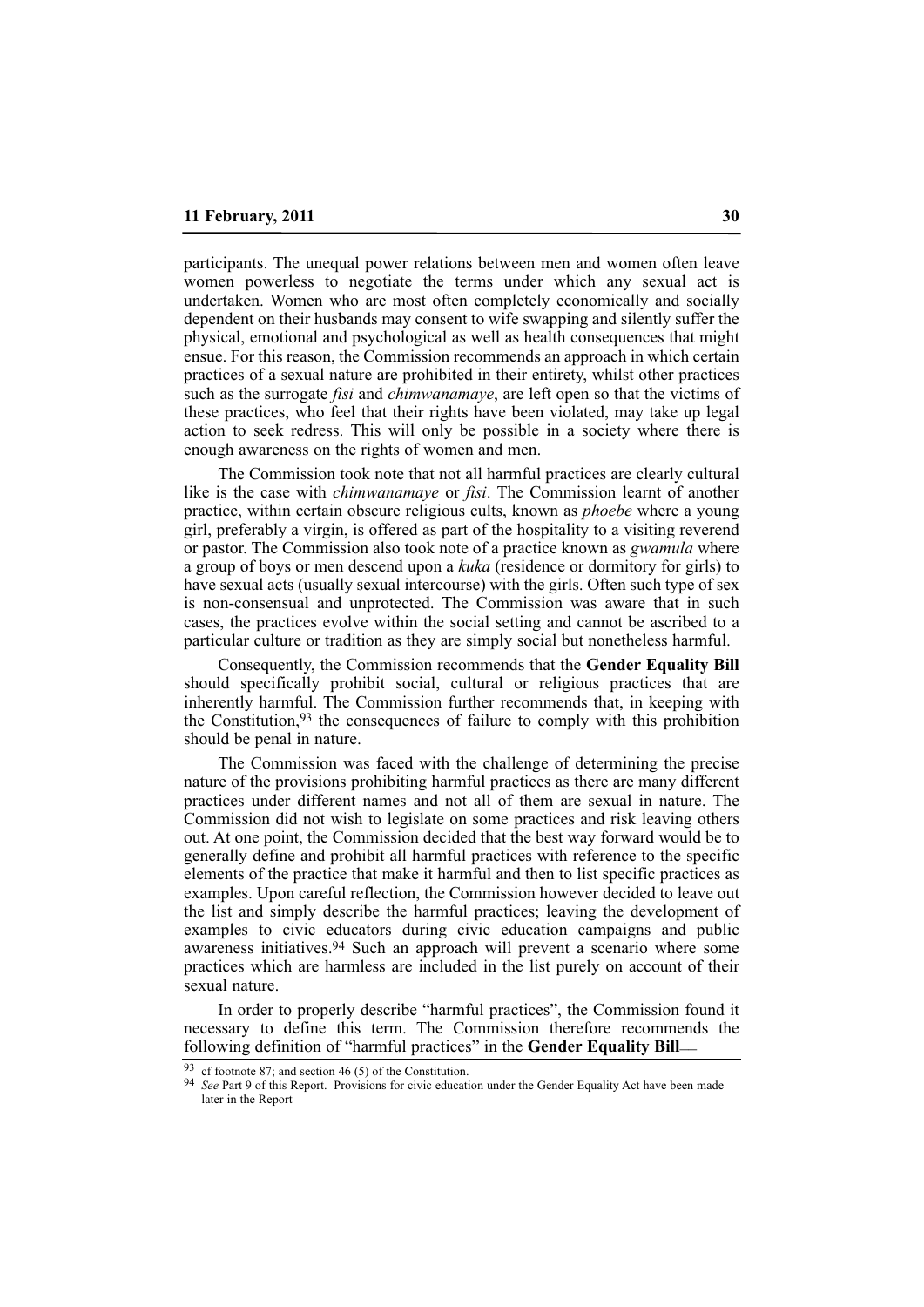**"harmful practice" means a social, cultural or religious practice which, on account of sex, gender or marital status, does or is likely to\_\_**

**(***a***) undermine the dignity, health or liberty of any person; or**

**(***b***) result in physical, sexual, emotional or psychological harm to any person;** 

The Commission recommends the following provision prohibiting harmful practices for inclusion in the **Gender Equality Bill** as follows\_\_

**Prohibition of harmful practices**

**(***a***) commit;**

**… \_\_(1) A person shall not\_\_**

**(***b***) engage in;**

**(***c***) subject another person to; or**

**(***d***) encourage the commission of,** 

**any harmful practice.**

**(2) A person who contravenes this section commits an offence and shall be liable to a fine of K1,000,000 and to imprisonment for five years.**

# 4.0 PARTICIPATION OF WOMEN IN DECISION\_\_MAKING IN POLITICS AND PUBLIC LIFE

#### 4.1 INTRODUCTION

Men have traditionally dominated the public sphere. Almost all public sector structures and decision-making positions are driven by men while women generally take inferior roles. The sphere of public life includes such areas as politics, public service and traditional leadership. These are areas which usually affect the lives of members of society on an everyday basis. Since women constitute over 51 percent<sup>95</sup> of the population, it is a sign of bad governance if decisions affecting them are made without them being involved in the decisionmaking process.

4.2 MECHANISMS FOR ENSURING THE PARTICIPATION OF WOMEN

From a developing country's perspective, the right of women to participate in politics and decision-making may seem a luxury compared to all the other rights that are critical to the reality of women's livelihood.96 Access to food, basic health care and education amongst other fundamental rights remains a challenge to women. These rights are the rights most widely cited as overly abused. The Commission nonetheless noted that the lack of equal participation in politics and decision-making between men and women is equally a significant violation that

<sup>95</sup> National Statistical Office, 2000; 1998 *Malawi Population and Housing Census*, Malawi Government Press, Zomba.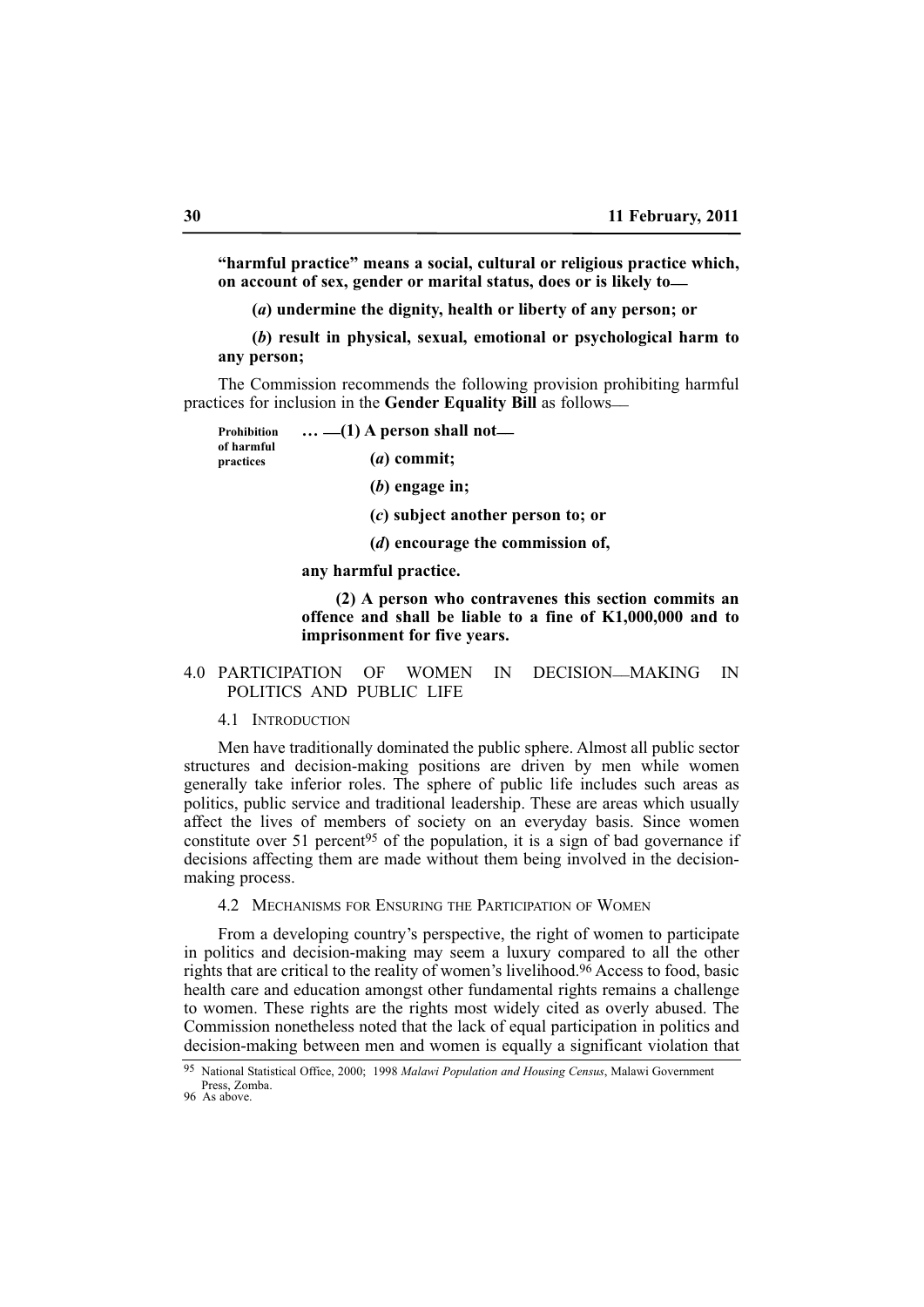ought to be addressed. The Commission therefore underscored its earlier position that development fundamentally rests on governance and without the input of half of the population, development is unlikely to be equitable or fair. Indeed, it has been argued that if women have sufficient access to decision-making, their health, education and legal position is likely to also benefit.97 Since women are at the heart of all typically developmental issues, their input is necessary to meaningfully address those issues.98

In order to ensure quality participation of women in the areas singled out, the Commission resolved to implement section 20(2) of the Constitution which requires the promulgation of legislation intended to address inequalities in society. Therefore, as women have hitherto not featured prominently in politics and public life, the Commission was of the view that various strategic measures need to be employed if obstacles and barriers noted in the National Programme on Increasing Women Representation in Parliament and Local Government<sup>99</sup> are to be rooted out. These strategic measures include: public action that is directed to achieving equality, the introduction of affirmative action measures and, where possible, the introduction of quotas.

#### **(***a***) Public action**

Public action involves placing responsibility on the public at large to ensure that gender equality is attained in all areas of public life including politics and decision-making. Attached to public action is a "time frame" for achieving gender balance in political and public participation. Public action is basically a matter of policy and the Commission recommends that Government develops action plans requiring the Ministry of Gender, Children and Community Development to engage the general public in ensuring that gender equality is attained in politics and public life.

# **(***b***) Affirmative Action**

Affirmative action is the step made famous in the United States<sup>100</sup> that results in ending any form of inequality, including the inequality between men and women. Overall, the Commission noted that, by definition, affirmative action, also called positive discrimination, may be defined as a public or private programme designed to equalize opportunities for historically disadvantaged groups, taking into account the characteristics that have been used to deny them equal treatment. Affirmative action aims to achieve equality without compromising acceptance and tolerance of differences. The basis of affirmative action is the concept of compensatory justice. Compensatory justice demands the

<sup>97</sup> Paragraph 181 of the Beijing Platform for Action.<br>98 March E. 2006: "Weman's Bertinination in Bublie 1

Mwale F, 2006;"Women's Participation in Public Life and Decision-Making: The Quest for Real Equality" Paper submitted at the Advanced Course of International Protection of Human Rights, Abo Akademi, Finland, 2006 (Unpublished).

<sup>99</sup> Malawi Government, 2007; *National Programme on Increasing Women Representation in Parliament and Local Government*, Lilongwe.

<sup>100</sup> *See* Executive Order 11246 of 1965 cited in Sykes M; "The Origins of Affirmative Action", http://www.now.org/nnt/08-95/affirmhs.html (Visited on 9 May, 2006).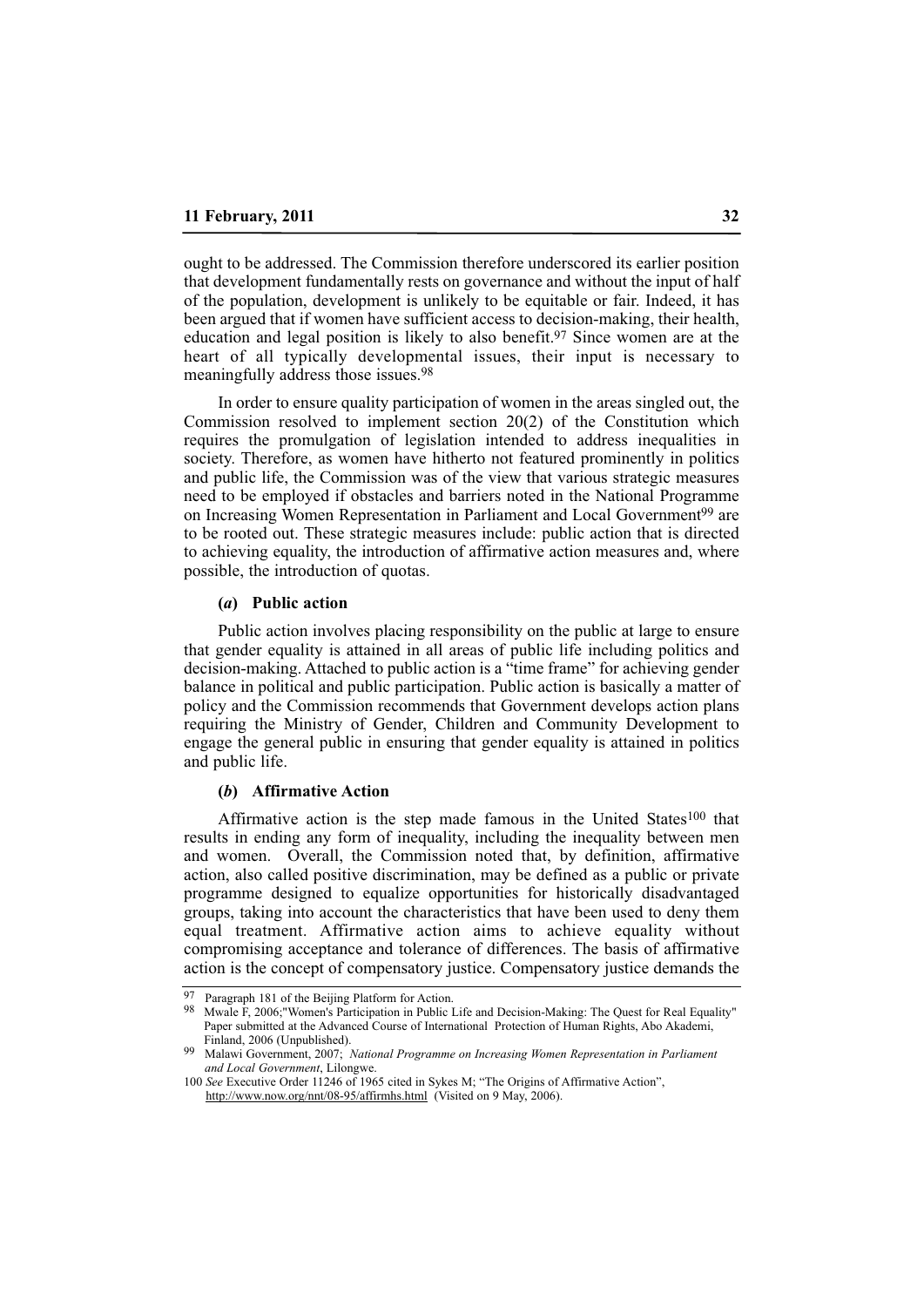transfer of goods and resources from a person or group of persons to other persons so as to (re)establish the situation of equality that existed or should have existed.101

The justification for compensatory justice is based on the fact that past injuries originate the right to reparation for those who have suffered. Compensatory justice is not only meant to rectify injustice but also it creates conditions that fully incorporate historically disadvantaged groups such as women into political or public life, thereby enabling them to unleash their potential to contribute positively to human development. Comparative studies<sup>102</sup> show that wherever it has been seriously tried, affirmative action has undoubtedly had some success.

As noted earlier, the Constitution advocates affirmative action in that it authorizes the passing of legislation aimed at addressing inequalities in society.103 In terms of policy, the Malawi Growth Development Strategy recognizes the importance of special considerations for gender equality if development is to be achieved. The Malawi Growth Development Strategy has a sub-theme on gender whose overall priority is to mainstream gender in the national development process. Key strategies include undertaking affirmative action measures to include women in decision-making positions; and promotion of advocacy for gender equality.

In order to ensure meaningful representation of women, the Commission thus recommends the adoption of affirmative action measures in the **Gender Equality Bill** in line with the Constitution and the Malawi Growth Development Strategy. In developing the specific measures for affirmative action, the Commission was guided by the careful language of the CEDAW which describes affirmative action as follows\_\_

"Adoption by State Parties of temporary measures aimed at accelerating *de facto* equality between men and women shall not be considered discrimination, but shall in no way entail, as a consequence, the maintenance of unequal or separate standards; these measures shall be discontinued when the objectives of equality of opportunity and treatment have been achieved."104

In addition, the Commission was also guided by the AU Women's Protocol which also requires Malawi to "take positive action to promote participative governance and the equal participation of women in political life […] through affirmative action  $\left[ \ldots \right]^{r_{105}}$  Malawi is also a party to the 1997 SADC Declaration

<sup>101</sup> United Nations Development Programme, 2006; Gender and Legislation in Latin America and the Caribbean, Chapter 1. http:www.undp.org/rblac/gender/legislation/politicalpart.htm (Visited on 8 January, 2009).

<sup>102</sup> The Republic of South Africa and the United States have successfully used affirmative action to remedy inequalities to historically disadvantaged groups.

<sup>103</sup> Section 20 (2) of the Constitution.

<sup>104</sup> Article 4 of CEDAW.

<sup>105</sup> Article 9 of the Protocol. In June, 2003, Malawi became one of the first fifteen countries to sign the Protocol.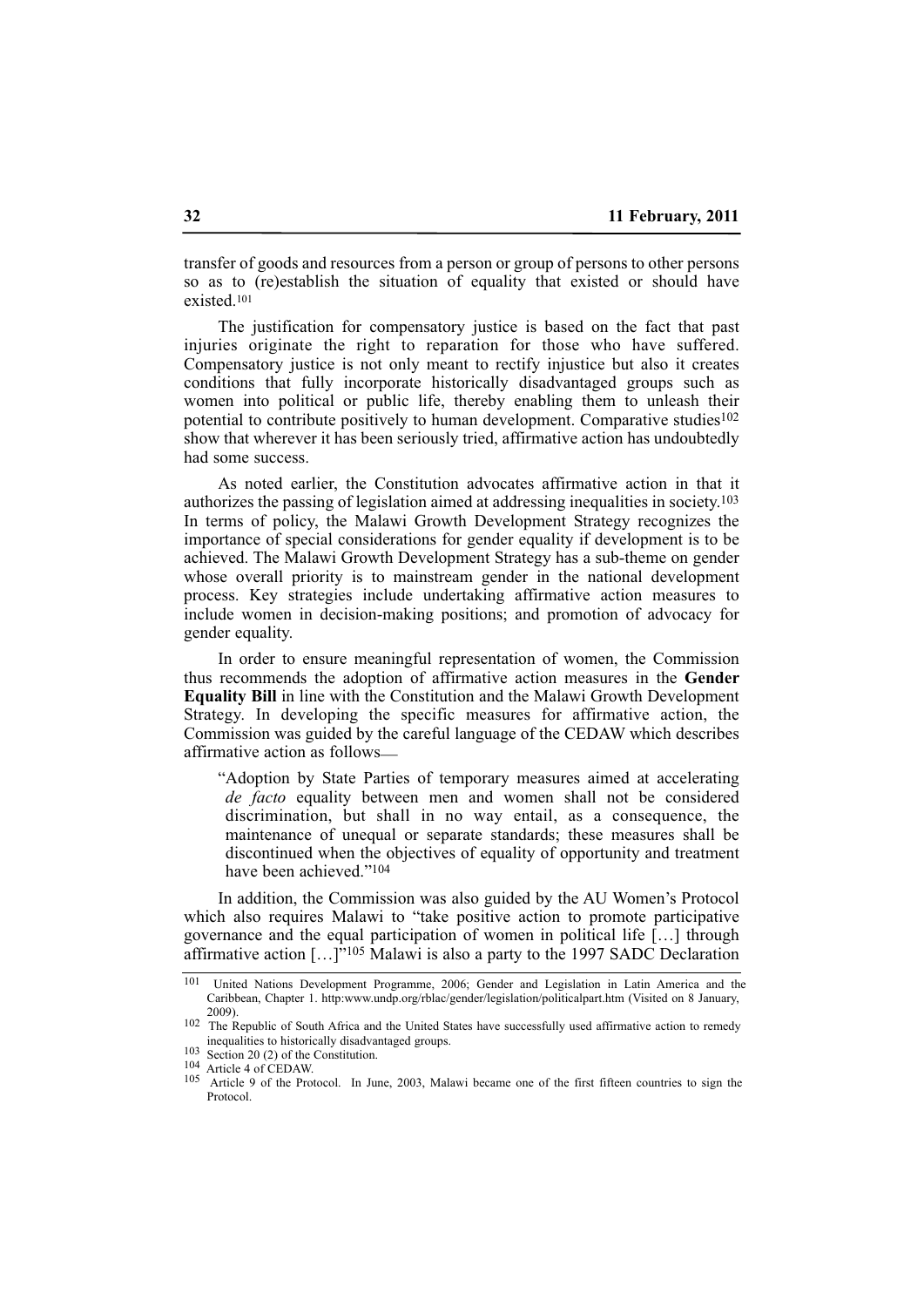on Gender and Development which sought "the achievement of at least a thirty percent target of women in political and decision-making structures by the year 2005."106 The Commission also took note of the subsequent initiatives by SADC States in adopting the Protocol on Gender and Development which, among other things, urges member States to "put in place affirmative action measures with particular reference to women in order to eliminate all barriers which prevent them from participating meaningfully in all spheres of life and creating a conducive environment for such participation."107

#### **(***c***) Quota Laws**

The Commission also noted that although affirmative action policies are often accompanied by quota laws; the two are not the same but complementary. Affirmative action permits reparations for the violation of a legitimate right and may improve the future well being of a society. Affirmative action measures need not be coercive or legally binding. Implementers, including Government, are at liberty to offer incentives in order to encourage the use of affirmative action measures. Quotas, on the other hand, establish minimum percentage shares for target groups and are considered part of a larger program of affirmative action. For example, "quotas reserve a certain percentage of representation among candidates for office, students and teachers, police and the military, for members of hitherto disadvantaged groups, sometimes temporarily, to remedy long-term injustices."108

Although quota systems as a mechanism for ensuring female participation are well grounded in the Constitution, the Malawi Growth Development Strategy as well as in international and regional human rights instruments, a fair number of participants at the National Consultative Workshop argued against their usage. The Commission therefore scrutinized all the merits and demerits of implementing a quota system from arguments advanced at the National Consultative Workshop, from its own research as well as from the findings of the special Law Commission on the Review of the Constitution.

One of the most notable arguments in favour of quota systems is that they allow women to stand out in a political election race. Most importantly quota systems always work in ensuring the participation of women. The figures presented in the Table below are evidence of the effectiveness of quotas.

The Commission carefully reflected on all the arguments for and against quotas, comments from the National and Regional Consultative Workshops, as well as the findings and recommendations of the special Law Commission on the Review of the Constitution. At first glance, the arguments against quotas appear convincing. In the context of elected public office, gender quotas precisely target the main problem whereby political parties, to a greater extent, select men as their

<sup>106</sup> Article H (ii) of the SADC Declaration on Gender and Development.

<sup>107</sup> Article 4 (3), Protocol on Gender and Development. Article 5 (1) of the Protocol further requires State Parties to implement the fifty per cent quota of women in decision-making positions by 2015.

<sup>108</sup> A "sunset clause" is a device often invoked in legislation to ensure that the quota measures are temporary.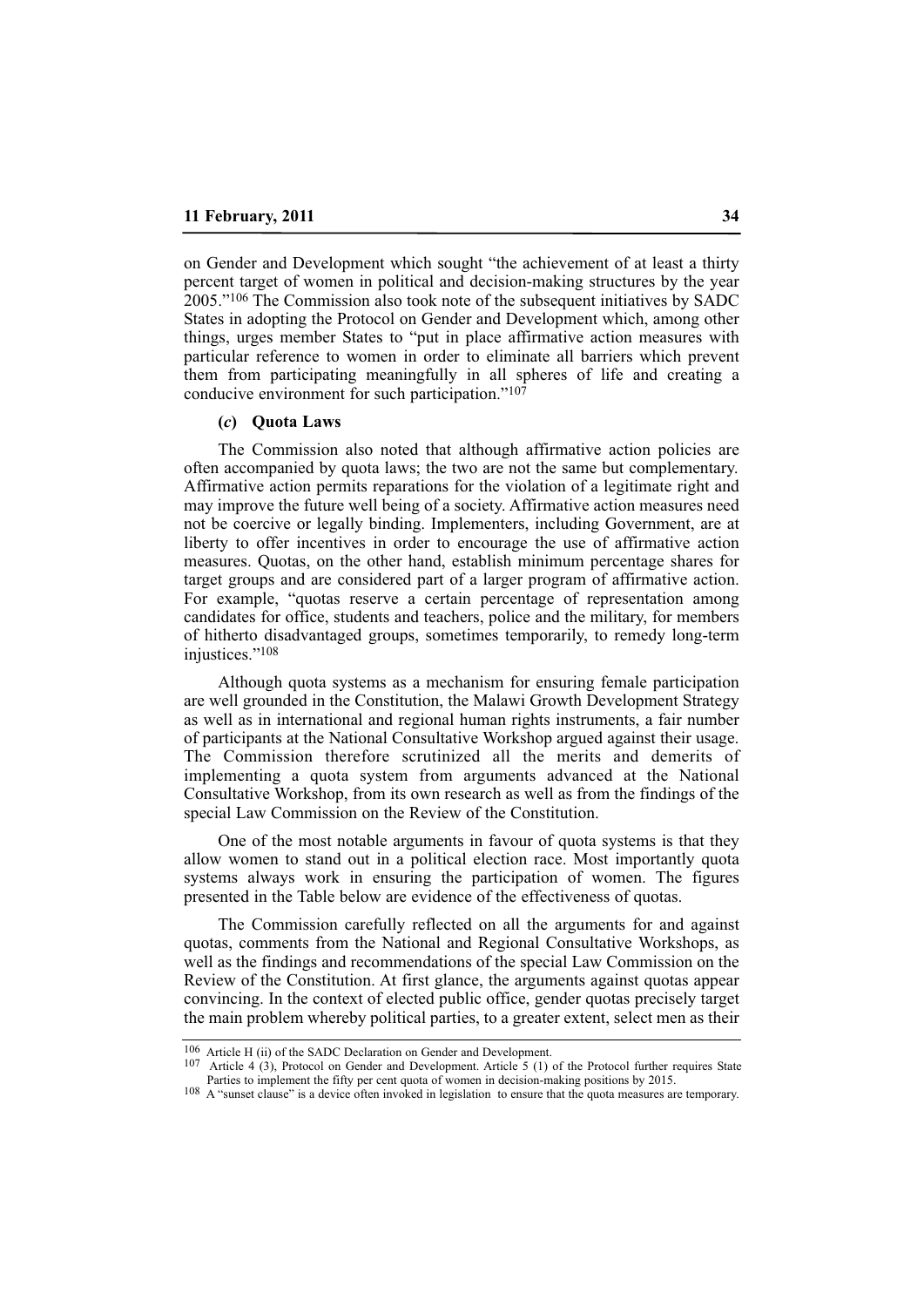candidates for election rather than women. This may be as a result of the party's own prejudice or an anticipation of the prejudice of the voters. Gender quotas in a way represent a leap over historical barriers. The Commission is convinced that quota laws give the voters a possibility to choose women candidates, which they may not have had before within their preferred party.109

*Table*: The Majority of countries with the most women in parliament use political quotas

|                |                | Lower or single house of parliament |                               |                                   |                           |  |  |  |  |
|----------------|----------------|-------------------------------------|-------------------------------|-----------------------------------|---------------------------|--|--|--|--|
| Rank           | Country        | Date of<br>elections                | $%$ of women<br>in parliament | Does the country<br>have a quota? | <b>Types of</b><br>quota* |  |  |  |  |
| 1              | Rwanda         | September 2003                      | 48.8                          | Yes                               |                           |  |  |  |  |
| $\overline{2}$ | Sweden         | September 2002                      | 45.3                          | Yes                               | 3                         |  |  |  |  |
| 3              | Costa Rica     | February 2006                       | 38.6                          | Yes                               | 2,3                       |  |  |  |  |
| 4              | Norway         | September 2005                      | 37.9                          | Yes                               | 3                         |  |  |  |  |
| 5              | Finland        | <b>March 2003</b>                   | 37.5                          | <b>No</b>                         | $\sim$                    |  |  |  |  |
| 6              | Denmark        | February 2005                       | 36.9                          | Yes                               | 3                         |  |  |  |  |
| $\overline{7}$ | Netherlands    | January 2003                        | 36.7                          | Yes                               | 3                         |  |  |  |  |
| 8              | Cuba           | January 2003                        | 36.0                          | No                                |                           |  |  |  |  |
| 8              | Spain          | March 2004                          | 36.0                          | Yes                               | 3                         |  |  |  |  |
| 10             | Argentina      | October 2005                        | 35.0                          | Yes                               | 1, 2, 3                   |  |  |  |  |
| 11             | Mozambique     | December 2004                       | 34.8                          | Yes                               | 3                         |  |  |  |  |
| 12             | <b>Belgium</b> | May 2003                            | 34.7                          | Yes                               | 2,3                       |  |  |  |  |
| 13             | Austria        | November 2003                       | 33.9                          | Yes                               | 3                         |  |  |  |  |
| 14             | Iceland        | May 2003                            | 33.3                          | Yes                               | 3                         |  |  |  |  |
| 15             | South Africa   | April 2004                          | 32.8                          | Yes                               | 3                         |  |  |  |  |
|                |                |                                     |                               |                                   |                           |  |  |  |  |

\* There are several types of quotas, including (1) constitutional quotas; (2) election law quotas; and (3) political party quotas for electoral candidates. For definitions, see Panel, page 79.

Sources: Data are drawn from the Inter-Parliamentary Union database on 'Women in National Parliaments',<br>-http://www.ipu.org/wmn-e/classif.htm>, accessed May 2006. The figures for those legislatures using quotas are derived

*Source*: United Nations Development Programme,, Gender and Legislation in Latin America and the Caribbean, Chapter 1, http: www.undp.org/rblac/gender/legislation/politicalpart.htm

The argument often used against quota systems, on other hand, is that quotas go against the principle of equal opportunity for all. The perception being that quotas give women preference over men and are therefore undemocratic. The special Law Commission on the Review of the Constitution also declined to implement a quota system in the Constitution "within the range of 30 percent to 50 percent as adopted by the Southern African Development Community Heads of State, to guarantee a fair level of participation for women."110 In the view of that special Law Commission, it would be futile to consider introducing equal representation<sup>111</sup> when Malawi has failed to reach the 30 percent target set by the Southern African Development Community Declaration for 2005. Hence, the rejection of quotas by the special Law Commission on the Review of the Constitution is based on futility. Without further analysis by that special Law

<sup>109</sup> Dahlerup D and Freidenvall L, 2003; "Quotas as a "Fast Track" to Equal Political Representation for Women. Why Scandinavia is No Longer the Model" Paper presented at the IPSA World Congress, Durban, South Africa, June 29 to July 4, 2003 and in the present updated version at the APSA Annual Meeting in Philadelphia, August 28 to 31, 2003; http://www.statsvet.su.se/quotas/APSA5.doc (Visited 7 January, 2009).

<sup>110</sup> Malawi Law Commission, 2007; *Report on the Review of the Constitution*. Malawi Government *Gazette* Extraordinary 21 September, 2007, p. 41.

<sup>111</sup> The ultimate state where both sexes are equally represented.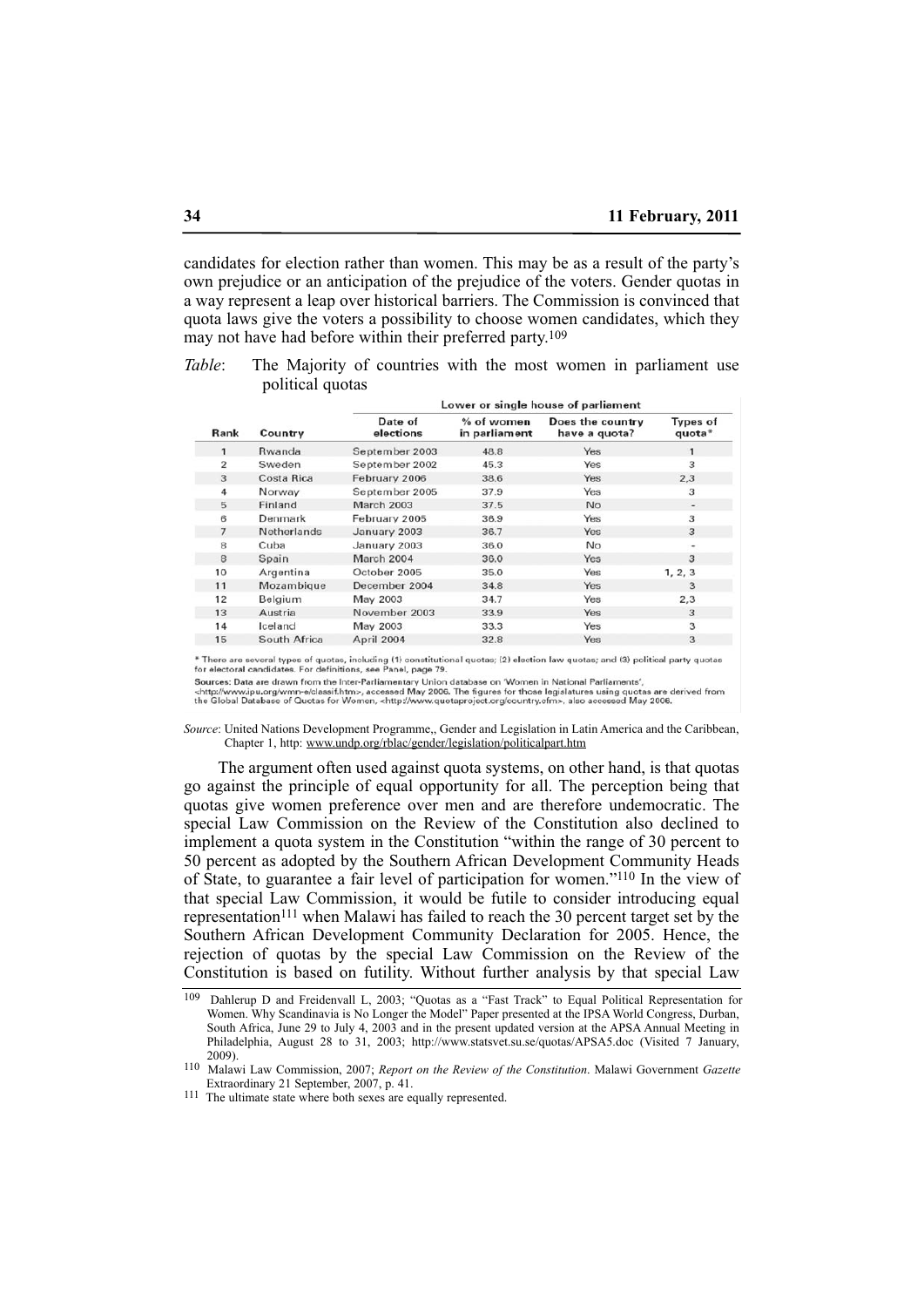Commission, this Commission finds the basis of rejection of quotas weak and emotive.

The Commission however found the merits of a quota system and the evidence of their effectiveness very persuasive. The Commission therefore recommends the use of quotas to enhance the participation of women in the proposed law.

#### 4.3 POLITICAL PARTICIPATION

Political participation has been defined "as a series of activities linked to political processes practised by members of a society with intent to influence public life."112 By its very nature, democracy requires the full and active participation of all citizens, women and men alike, in all spheres of life. It is only when the participation of men and women in politics and decision-making is on an equal footing that the face of governance gains credibility by reflecting an accurate representation of the composition of the population.113 Historical and existing organizational and institutional cultures and practices are undoubtedly responsible for the low visibility of women in politics and decision-making worldwide; but more so in Africa<sup>114</sup> and other parts of the developing world such as Latin America and the Caribbean.115 These ingrained cultures and practices are prevalent in Malawi despite the constitutional recognition of the right of women to participate in politics and decision-making.

The reasons for the failure of women to participate in politics in Malawi despite election race being open to both sexes are many. These include the fact that women are powerless economically, financially and often do not attain high educational qualifications. Women also have limited financial and political resources and as a consequence they lack solid political standing to push them into the political sphere. More specifically, the National Programme on Increasing Women Representation in Parliament and Local Government<sup>116</sup> has identified the following as obstacles that hinder women's participation and representation in the political sphere\_\_

#### *(a) Rejection of women within political parties:*

In the 2004 parliamentary and presidential elections, some women were rejected as candidates on party tickets. These women either gave up or contested as independent candidates and many who stood as independent candidates lost. This clearly indicates lack of democratic principles in some political parties. Further, women are subjected to political pressure from male-dominated political party leadership structures to vote for male candidates.

115 United Nations Development Programme, 2006; above footnote113.

<sup>112</sup> United Nations Development Programme, 2006; *Gender and Legislation in Latin America and the Caribbean*, Chapter 1. http:www.undp.org/rblac/gender/legislation/politicalpart.htm (Visited on 8 January, 2009).

 $113$  Mwale F, 2006; above footnote 98.

<sup>114</sup> Ward M, "Gender in Transition. Social and Political Transformation in Northern Ireland" Paper delivered at the Constitutionalism and Governance In Transition Seminar, University Of Ulster, Transitional Justice Seminar Series, Waterfront Hall, 2 November 2001. cited in Mwale F, 2006, above footnote 98.

<sup>116</sup> Malawi Government, 2007; above footnote 99.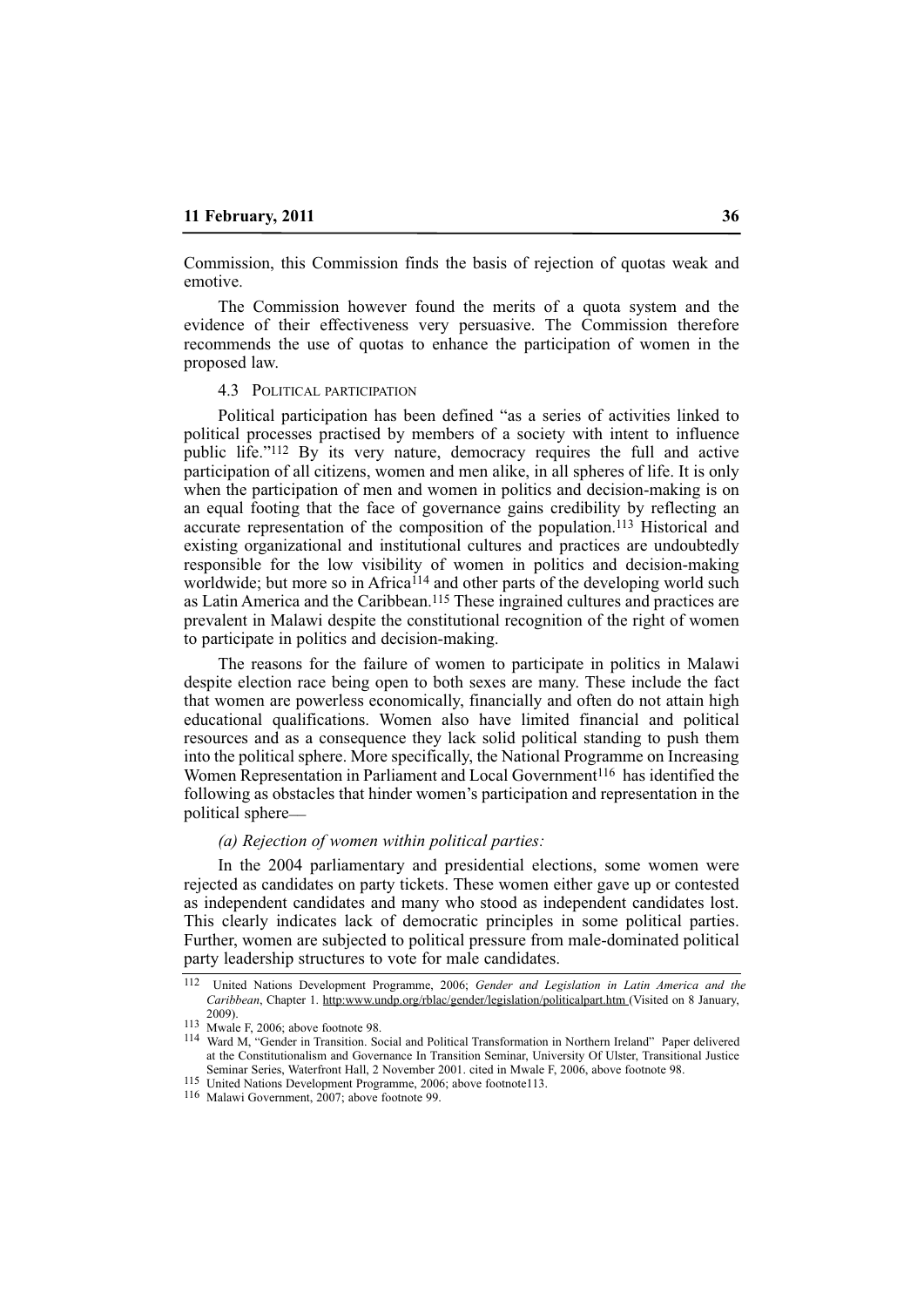# *(b) Limited financial muscle for campaigns and publicity materials by women aspirants:*

Culturally, men dominate the access and control of resources as a result women aspirants fail to carry out effective campaigns. Primary elections within political parties are mostly associated with the giving out of handouts in order to entice voters and to conduct underground campaigns. Women rarely have the resources to give out handouts.

#### *(c) Limited campaign skills and strategies:*

Women lack public speaking skills, conflict management, woman-candidate campaigning tips and generally lack an understanding of the election process.

# *(d) Predominant patriarchal customs and traditions in the Malawian society:*

Social stereotyping against women is so widespread that an assertive woman is culturally considered rude and this affects voter decision-making. Intimidation and harassment associated with political campaigns is also widespread and particularly intense against women. Even within the family structure, husbands have a tendency of discouraging wives from participating in public affairs and unduly influence women's voting decisions.

# *(e) Weak monitoring system of elections on gender perspective:*

Electoral laws are not engendered and female candidates are challenged by not having their own elections monitors at each voting centre. There is also limited effort in developing and disseminating gender perspective elections reports.

In consequence, although Malawian women constitute over 51 percent of the national population, their representation in politics is extremely low. The membership in Parliament is illustrative. For the period 2004 to 2009, out of 193 Members of Parliament, only 27 were women, making a total of 14 percent. This is an improvement from 1999 when women only represented 8 percent of the total number of Parliamentarians and from 1994 when women only constituted 5 percent. The levels of participation at this level nonetheless fall foul of achieving a critical mass of women participating in politics at the highest level.

Equally, Cabinet shows levels of under representation. As at March, 2004, out of 37 ministers, only 6 were women and one of these, was a deputy minister.<sup>117</sup> Following the May, 2009 elections there are now 42 women Members of Parliament out of 193 making up 22 percent of the total. There are currently 5 women ministers and 5 deputy ministers out of a Cabinet of 44. The Vice President is also a woman, making a total of 11 women in Cabinet. The percentage of women in Cabinet has thus risen from 18 percent to 25 percent since the last elections. There are currently no councillors at local government level, but the last recorded figure in 2004 indicates that only 70 out of 842 councillors were women.118

<sup>117</sup> *See* http://www.malawi.gov.mw (Visited on 9 January, 2009).

<sup>118</sup> Malawi Country Profile; The Local Government System at http://www.cigf.org.uk p.147 (Visited on 9 January, 2009).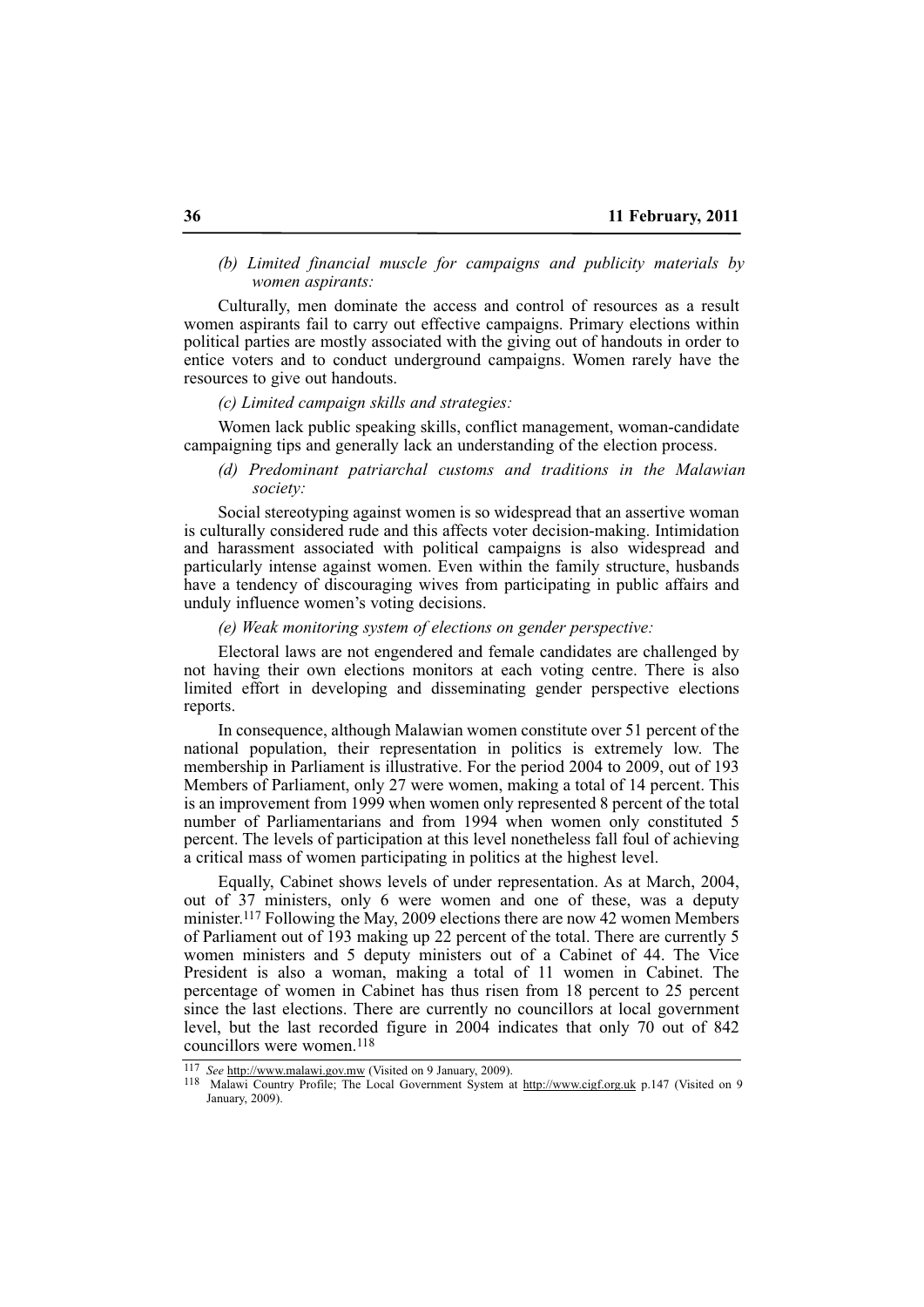Women therefore face a lot of barriers to participating as candidates in elections. The Commission also noted that Malawi political culture has however evolved in such a way that women's participation in politics is limited to nondecision-making roles, for example, as dancers. It has been noted that in Africa "dance and poetic performances are important forms of social discourse."<sup>119</sup> However, Malawi has witnessed the appropriation of popular culture for the entrenchment of a political system centred on the then President, Dr. H. Kamuzu Banda. While the practice of using women to perform "traditional dances" was denigrated by the advocates of multiparty politics in the run up to the general elections of May, 1994, the trend has visibly continued in post-1994 Malawi. Forms of popular art have emerged or re-emerged glorifying an incumbent President and his political party at a given point in time.<sup>120</sup>

After lengthy deliberations, the Commission decided that the only thing to overcome the barriers that women face and to make them serious contenders in decision-making was to employ the use of quotas. Gender quotas precisely target the main problem that women face within political party structures and in voter patterns. Gender quotas represent a leap over historical barriers and give voters the possibility to choose women candidates which they may not have had before within their preferred party.121

One of the challenges before the Commission was therefore to devise mechanisms for uplifting the status of women so that they are treated as serious contenders in decision-making, and not merely as "coteries of women" used as a tool for political mobilization<sup>122</sup> in a political field where their developmental partnership role is not appreciated.

In deciding to implement a quota system, the Commission noted that there are three main types of quotas in practice around the world to choose from. These are constitutional quotas, election law quotas,123 and political party quotas. The Commission found that 46 countries worldwide mandate gender quotas under their Constitutions or laws; and 14 of those countries also have voluntary quota systems by political parties. An additional 55 countries rely solely on voluntary quota systems by political parties.124

<sup>119</sup> *See* Chijere Chirwa, W, 2001; Dancing towards Dictatorship: Political Songs and Popular Culture in Malawi in 10(*1) Nordic Journal of African Studies 1-27, p.1. See also Spencer, P. (ed.), 1985; Society and the Dance: The Social Anthropology of Process and Performance.* Cambridge: Cambridge University Press; Vail L, and White L, 1991; *Power and the Praise-Poem: Southern African Voices in History.* Charlottesville and London: University of Virginia; Kamlongera, C*. et al., 1992; Kubvina: An Introduction to Malawian Dance and Theatre, Zomba: Centre for Social Research; and Page, 1993; Dancing Towards Freedom: The Malawi Congress Party and the Popular Origins of Mass Nationalism in Malawi*, Mimeo.

<sup>120</sup> *See* Chijere Chirwa, 2001; above.

<sup>121</sup> Dahterup D, 2002; above footnote 109.

<sup>122</sup> Above, p.23.

<sup>123</sup> This is widely used in Scandinavia: See Denmark (the Equality between Women and Men Statute, 1987) and Norway (Gender Equality Act).

<sup>124</sup> Dopplick R, 2008; "*Quotas for Electing Women: Path to Empowerment or Peril*?" http://www.insidejustice. com/law/index.php/intl/2008/10/17/quotas\_for\_women\_politicians\_2 (Visited 6 January, 2009).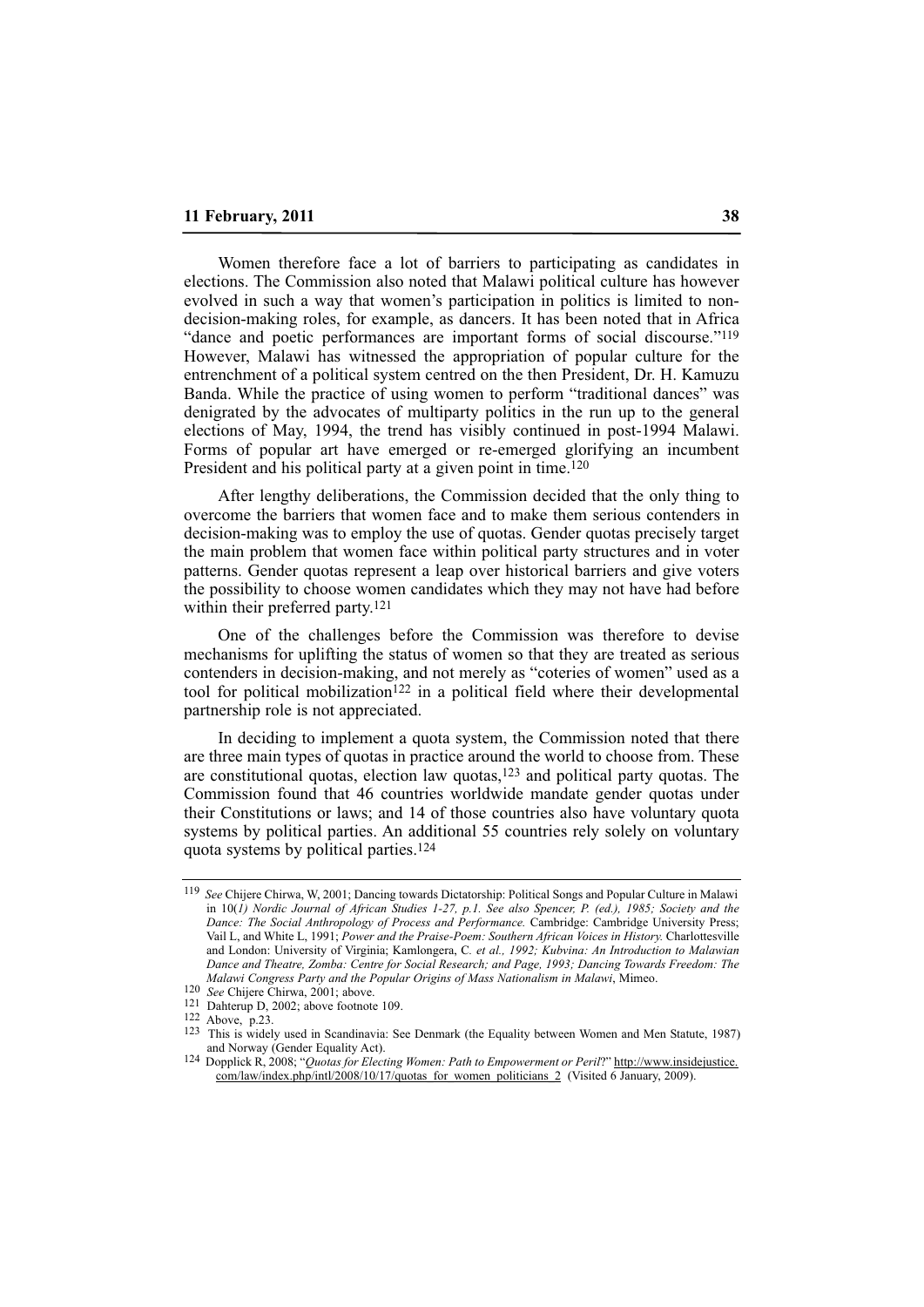### *Constitutional Quotas*

Constitutional quotas are quota provisions for national parliament or government that are mandated in the constitution of a country. Countries with constitutional quotas include Burkina Faso, Nepal, the Philippines and Uganda. Depending on how difficult it is to amend a constitution, constitutional quotas tend to be entrenched.125

The Commission noted that its sister special Law Commission on the Review of the Constitution was of the view that it is "impracticable to stipulate a quota in the Constitution since the proposed percentage may change all the time"<sup>126</sup> and it may not be that easy to keep on amending the Constitution. Further, the special Law Commission on the Review of the Constitution also took cognizance of the work of the special Law Commission on Gender Related Law Reform and recommended that issues of quotas be dealt with through an Act of Parliament developed by this Commission as opposed to the review of the Constitution.

The debate before the Commission centred around the question whether quotas in constitutions should be considered permanent or non\_\_temporary measures because of the normative value placed on national constitutions as slowly changing, that is living, instruments. An argument was advanced by some members of the Commission that constitutions do change and have been changing frequently worldwide and, as such, constitutionally-mandated quotas could be temporary. However, other members of the Commission also advanced a different argument that a constitution may define the quota but the implementation of such quota could be stipulated as temporary and triggered only when necessary by enabling legislation. Hence, the implementation of such a quota would be temporary and discontinued during times when equal rates of representation are achieved. Ultimately, however, the Commission resolved the issue by deciding against constitutional amendment. The Commission was satisfied that a statute would ably establish a quota system capable of being enforced. For this reason, the Commission concurred with the reasoning of the special Law Commission on the Review of the Constitution and recommends that the **Gender Equality Bill** and not the Constitution should provide for the establishment of quotas.

## 4.3.1 *Legislative or Electoral Law Quotas*

Legislative or electoral law quotas are quotas for national parliament or government that are provided for in national legislation. Belgium, Bosnia-Herzegovina, Serbia and Sudan as well as many countries in Latin America are examples of jurisdictions with legislative or electoral law quota systems. Legislative or electoral law quotas may apply to the number of women candidates proposed by a party for election, or may take the form of reserved seats in a national assembly or local government.

<sup>125</sup> Dahlerup D, 2002; above footnote 109.

<sup>126</sup> Malawi Law Commission, 2007; above footnote 111, page 41.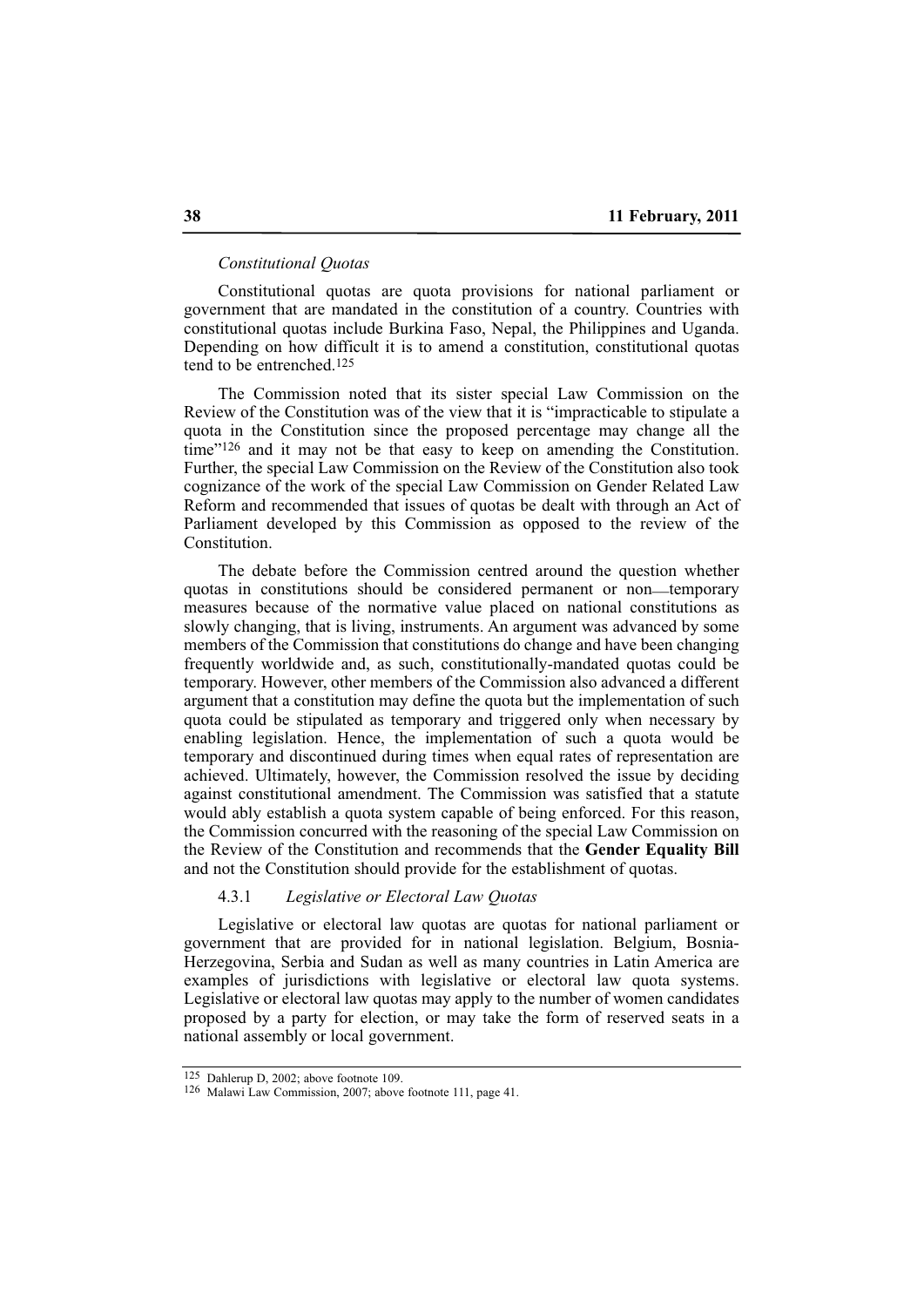Legislative or electoral law quotas applying to the number of women candidates proposed by any party for election only operate in electoral systems of proportional representation. This type of quota system ensures that political parties come up with an engendered candidate list where, depending on the number of votes the party wins in elections, names will be drawn from that list for membership to parliament or local government.

Where the legislative or electoral law quotas apply to reserved seats, the quota in such cases stipulates that a certain percentage or number among those elected must be women. Increasingly, worldwide gender quotas are being introduced using the reserved seat systems. The women targeted by reserved seat quota systems are not appointed, but elected as in Jordan, Morocco, Uganda and Rwanda; and as at local government level in India, Bangladesh and Pakistan.127 In the case of Uganda, 56 seats in parliament are reserved for women, one woman being elected from each of the 56 districts, on competitive elections among women candidates. Countries which have adopted the reserved seats quotas also have proportional representation electoral systems.

Upon lengthy deliberation on the issues of candidate quotas and reserved seat quotas, the Commission found that both systems would be difficult to implement in view of the Malawi electoral process. The Commission observed that election to the National Assembly depends on popular choice exercised through elections. At present Malawi uses the "Plurality-Majority Electoral System: the First-Past-the-Post (FPTP) electoral system where male and female candidates for membership of Parliament and local Government compete on an equal footing."128 The Commission noted nonetheless that although the First-Past-the-Post system appears fair since male and female candidates have the freedom to compete, election results show that men always outnumber women by far during polls. However, the Commission recalled that its mandate is limited to issues of gender equality and while it is accepted that in this case the current electoral process is not gender friendly, the Commission is ill-suited to reforming the electoral law in a gender-related law reform programme. Any legislative reform proposing a switch from an electoral system based on single-member constituencies to proportional representation would require detailed study and comprehensive consultation with Government and the Electoral Commission as well as the guidance of electoral law expertise within the Electoral Commission. The special Law Commission therefore recommends that Government should review the country's electoral laws comprehensively to ensure that gender concerns are properly considered.

<sup>127</sup> Dahlerup D, 1998; "Using Quotas to Increase Women's Political Representation", in International IDEA, : Women in Parliament. Beyond Numbers. An updated version is to be found on the net: www.idea.int/women (Visited 22 December, 2008).

<sup>128</sup> *See* also Malawi Law Commission, 2006; The Constitution and the Electoral System in Malawi. Lilongwe (Unpublished).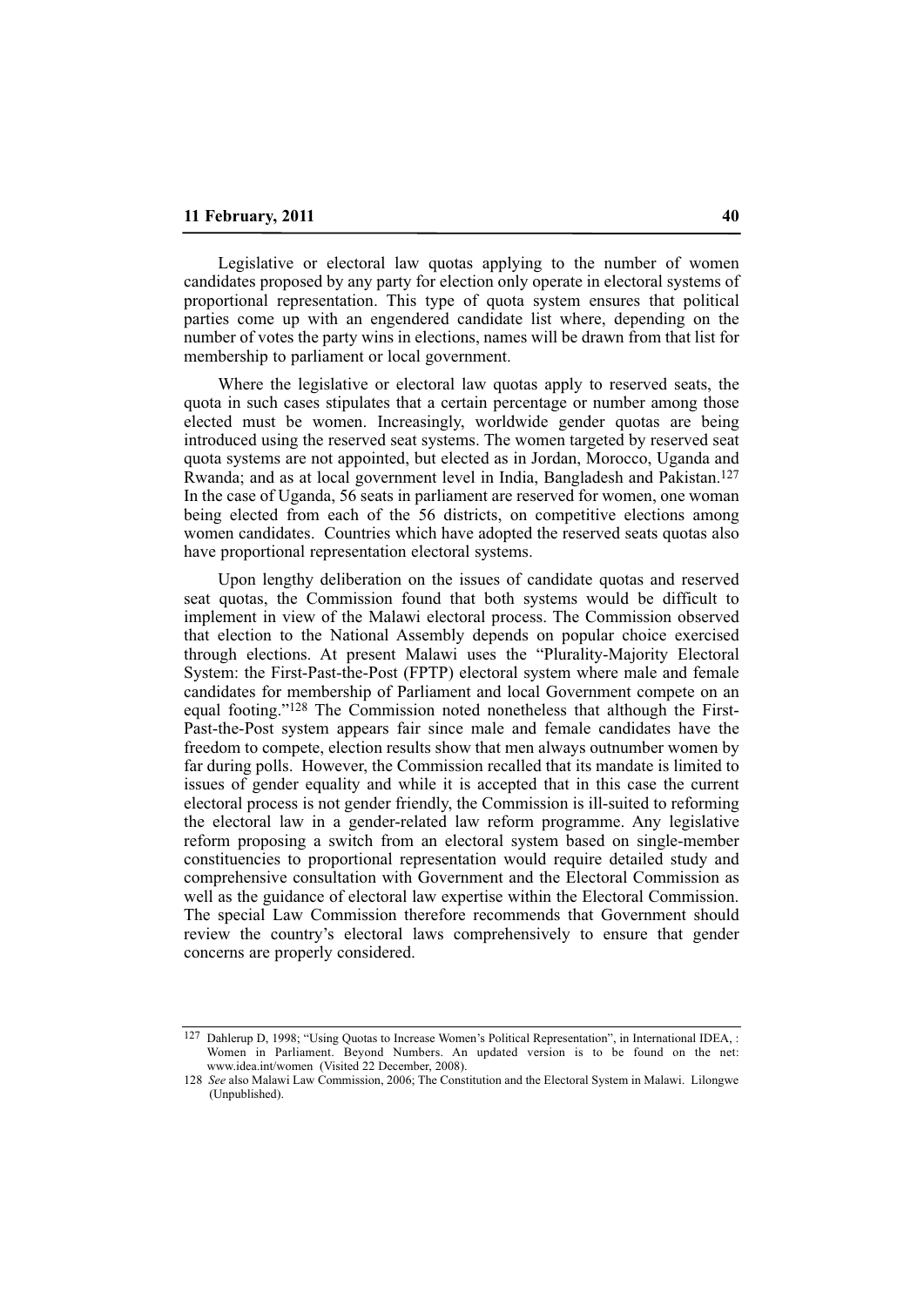### 4.3.3 *Political Party Quotas*

In view of the recommendation to consider engendering gender laws, the Commission consequently resolved to address the issue of quotas through the regulation of political parties. Political party quotas are rules or targets set voluntarily by parties for the gender balance of the individuals they place in office. This quota system, also known as the voluntary party quota system, obliges parties to include a certain percentage of women as election candidates. It remains for the electorate to decide whether to vote for the candidate put forward by the party or not.

A comparative study conducted by the Commission revealed that 130 political parties in 61 countries<sup>129</sup> including Argentina, Bolivia, Ecuador, Germany, Italy, Norway, Sweden, South Africa and Mozambique have adopted political party quotas. Party quotas are different from constitutional quotas and legislative or electoral law quotas in that they lack the sanctioning power of the State as they are voluntarily agreed upon by political parties themselves. Parties simply promise to improve the gender balance of their elected officials, but there are no legal sanctions for failing to live up to these promises.

To date, the African National Congress (ANC) is the only party in South Africa to have introduced political party quotas. If the leading party in a country such as the African National Congress in South Africa, uses such a quota, this may have a significant impact on the overall rate of female representation. Yet most of the world's political parties do not employ any kind of quota at all. In South Africa, this system was introduced before the first democratic general elections in 1994. It is not legislated upon but is found in the African National Congress Party's guidelines for the nomination of public representatives. South African women, particularly women members of the ANC, have come a long way to achieve this. When the African National Congress was formed in 1912, women were not allowed under its constitution to be full members of the organization. They were regarded as auxiliary members with no voting rights.130 Political party quotas are therefore a self-regulatory mechanism which political parties must bind themselves by.

As can be seen with the case of South Africa, only the African National Congress has a political party quota system. The process of binding political parties internally is however very important to women's political participation. The political party quotas cannot work if the political parties themselves do not submit female candidates for the electorate to choose from. As noted earlier, women are disadvantaged economically and financially; and often possess inadequate educational qualifications; as well as having limited access to financial and political resources to compete with their male counterparts even at the party primary elections.

<sup>129</sup> Louise K D, "Implementation of Political Party Gender Quotas: Evidence from the German Länder 1990- 2000" Party Politics, 12 (March, 2006), 211-232.

<sup>130</sup> Myakayaka-Manzini M, 2003;"Political Party Quotas in South Africa", A paper presented at the International Institute for Democracy and Electoral Assistance(IDEA)/Electoral Institute of Southern Africa (EISA)/Southern African Development Community (SADC) Parliamentary Forum Conference on The Implementation of Quotas: African Experiences. Pretoria, South Africa, 11-12 November, 2003.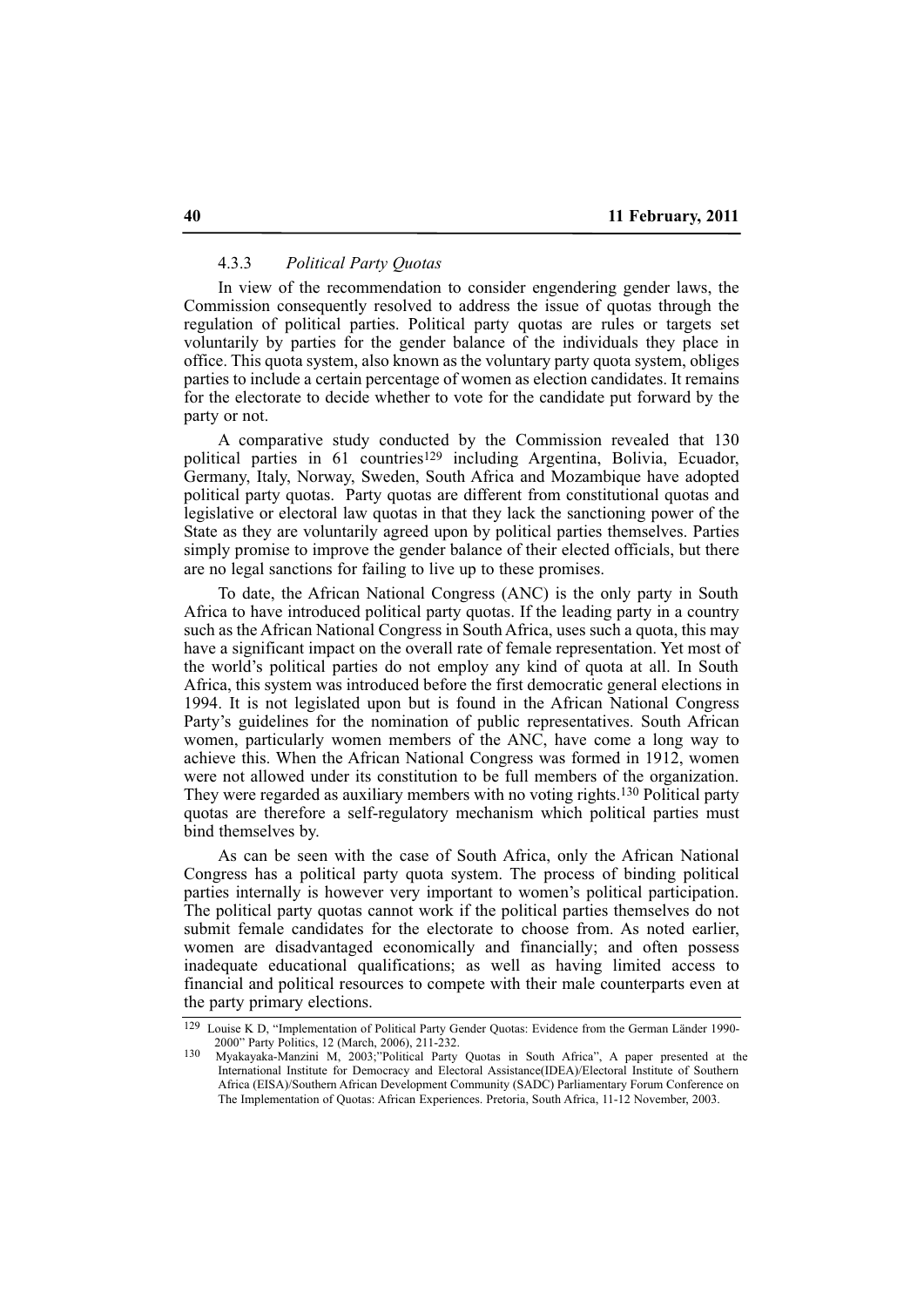The Commission was not convinced however that leaving political party quotas to self-regulation will assist in the case of Malawi. The Commission was of the view that if parties are left to come up with their own quota systems with no regulation, there will be no consistency in the types of quotas and they may not be implemented. The Commission further noted that even in countries where this self-regulation is practiced, such as South Africa, the quota is not well enforced.

The Commission noted though that hardly any jurisdiction has enforced political party quotas through legislation, leaving enforcement to voluntary mechanisms. However, as noted earlier, where regulation is voluntary, there is very little compliance. The Commission was of the view that political party regulation presents the only possible space for the introduction of gender quotas in the Malawi electoral system. The Commission noted that in almost all political systems, no matter what electoral regime obtains, it is the political parties, and not the voters, that constitute the real gatekeepers into elected offices.131

Political parties are correctly referred to as "gatekeepers" because it is the political parties in democratic political systems that control or dominate the selection and nominations processes of representatives.132 The crucial issue, who will get elected, is often decided by the political party's internal nominations committee. These nominations committees select the candidate and place him or her in a constituency that gives him or her either a good chance of being elected. Invariably, even before the elections, political parties are privileged to know which the safe seats are. Unless there is a legal obligation to guide the political parties, women will be allocated seats in a constituency in which they are unlikely to win and thus male dominance in political participation is perpetuated. It is therefore very important that political party quotas should be backed by legislation.133

The Commission's view is that while political parties may still be encouraged to set up affirmative action strategies for women that are voluntary, there is nothing in principle that prevents Malawi from formally regulating political party quotas by law to promote gender equality in political participation.

Although most countries prefer to adopt voluntary party quotas without legal regulation, Britain has used legislative party-based quotas to increase the number of women in Westminster and the devolved administrations of the Scottish and Welsh Assemblies respectively.134

As regards the length that the proposed quota should remain effective, the Commission noted that the Sex Discrimination (Election Candidates) Act (2002) of the United Kingdom sets up a time limit, or a "sunset clause", of 15 years after which the quota will cease to have effect. Stakeholders at the various

<sup>131</sup> Dahlerup D, 1998; above footnote 127.

<sup>132</sup> *See* Dahlerup D, and Freidenvall L, 2003; above footnote 109.

<sup>133</sup> As above.

<sup>134</sup> Squires J, 2004; Gender Quotas in Britain: A Fast Track to Equality? Working Paper Series 2004:1 The Research Program on Gender Quotas. http://www.quotaproject.org/publications/WPS\_2004\_1.pdf (Visited 7 January, 2009).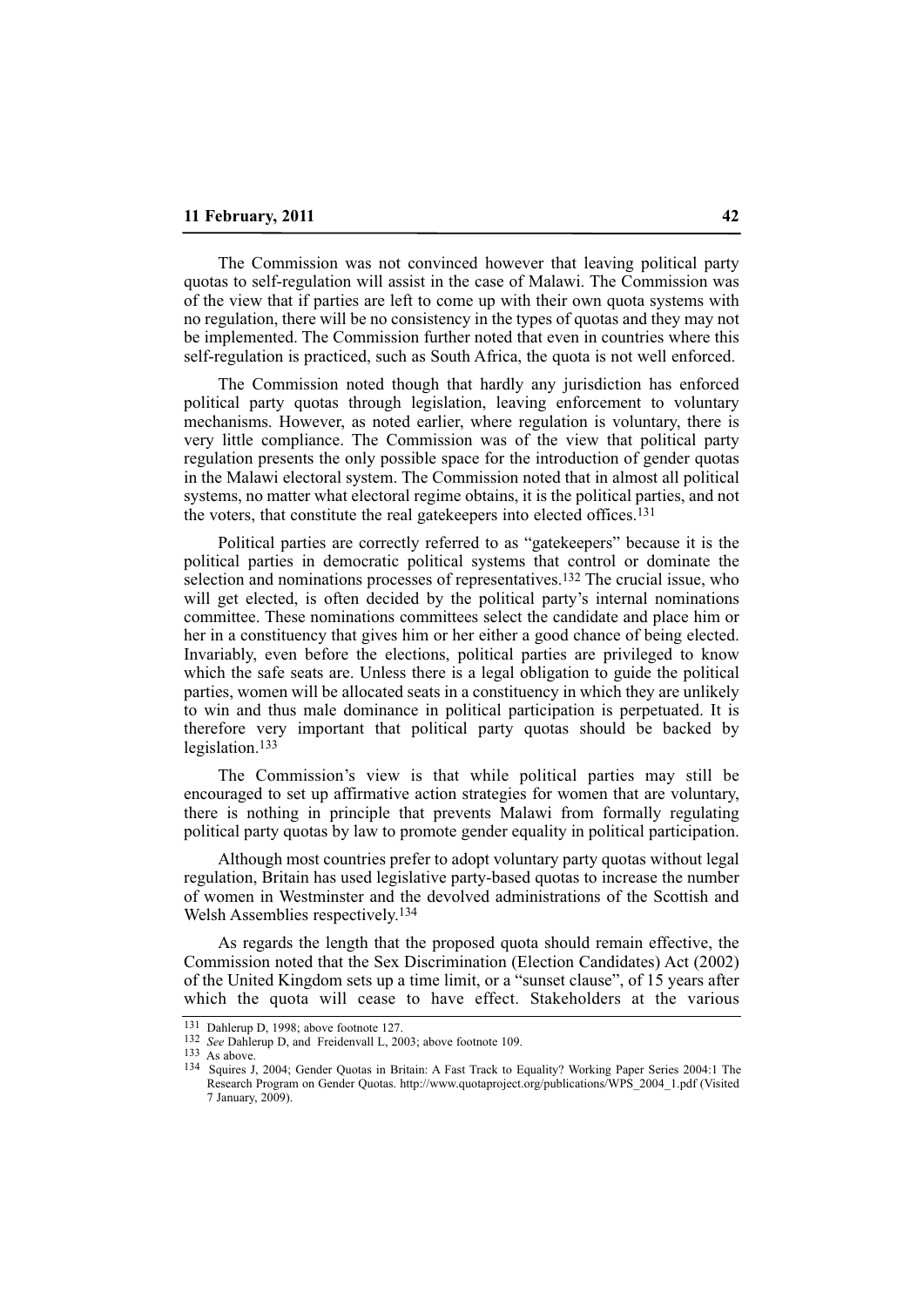consultations facilitated by the Commission also expressed concern that in many instances, countries have adopted affirmative action measures, backed by law, that have endured indefinitely. The Commission fully appreciates the importance of "sunset clauses" which prevent the quota from continuing after the situation for which they were implemented improves. Nonetheless, it was the Commission's view that where the quota is constructed as gender-neutral, such a "sunset clause" would not be necessary. The Commission reasoned that it is only in circumstances where the quota aims to set up a critical mass of 30 percent for women only, for example, that a "sunset clause" would be necessary to review the system after more women than men start to get elected or after the system proves ineffective. Gender-neutral quotas, on the other hand, apply to both sexes and therefore do not require such review.

In light of the foregoing, therefore, the Commission recommends the amendment of the Parliamentary and Presidential Elections Act and the Local Government Elections Act to establish a gender parity quota with a minimum floor of 40 percent and a maximum ceiling of 60 percent for either sex. The Commission further recommends that a party that fails to comply with this quota system should face sanctions. The Commission recommends that the sanctions for non-compliance should be serious enough to act as an incentive for a party to adopt the quota system. Thus, the Commission recommends that any party that breaches the quota system should not be allowed to participate in an election and should be liable to pay a fine of 5 million Kwacha.

The Commission found the establishment of legislative gender political party quotas to be an absolute necessity. There can be little progress in achieving gender parity in political representation if the political parties themselves are not the targets of enforceable affirmative action measures. The Commission's proposed amendments to the Parliamentary and Presidential Elections Act and the Local Government Elections Act have been attached to this Report as the draft Parliamentary and Presidential Elections (Amendment) Bill and the draft Local Government Elections (Amendment) Bill as Appendices II and III respectively.

4.4 PARTICIPATION IN DECISION-MAKING IN THE PUBLIC SERVICE

The Commission recognized the importance of women's participation in positions of power and decision-making in the public service. The Commission noted that with the emergence of several constitutional institutions, parastatal institutions and other public bodies after 1994, there are persons who have been employed in the public service beyond what has been traditionally known as the civil service. The Commission therefore reiterates the position of the CEDAW Committee, which in its General Recommendation No. 23 on political and public life,135 stated as follows\_\_

"In order to achieve broad representation in public life, women must have full equality in the exercise of political and economic power; they must be

<sup>135</sup> Office of the Human Rights Commissioner, 1997, (Sixteenth session, 13/01/1997), paragraph 17, http://www.iwraw-ap.org/convention/details23.htm (Visited on 8 January, 2009).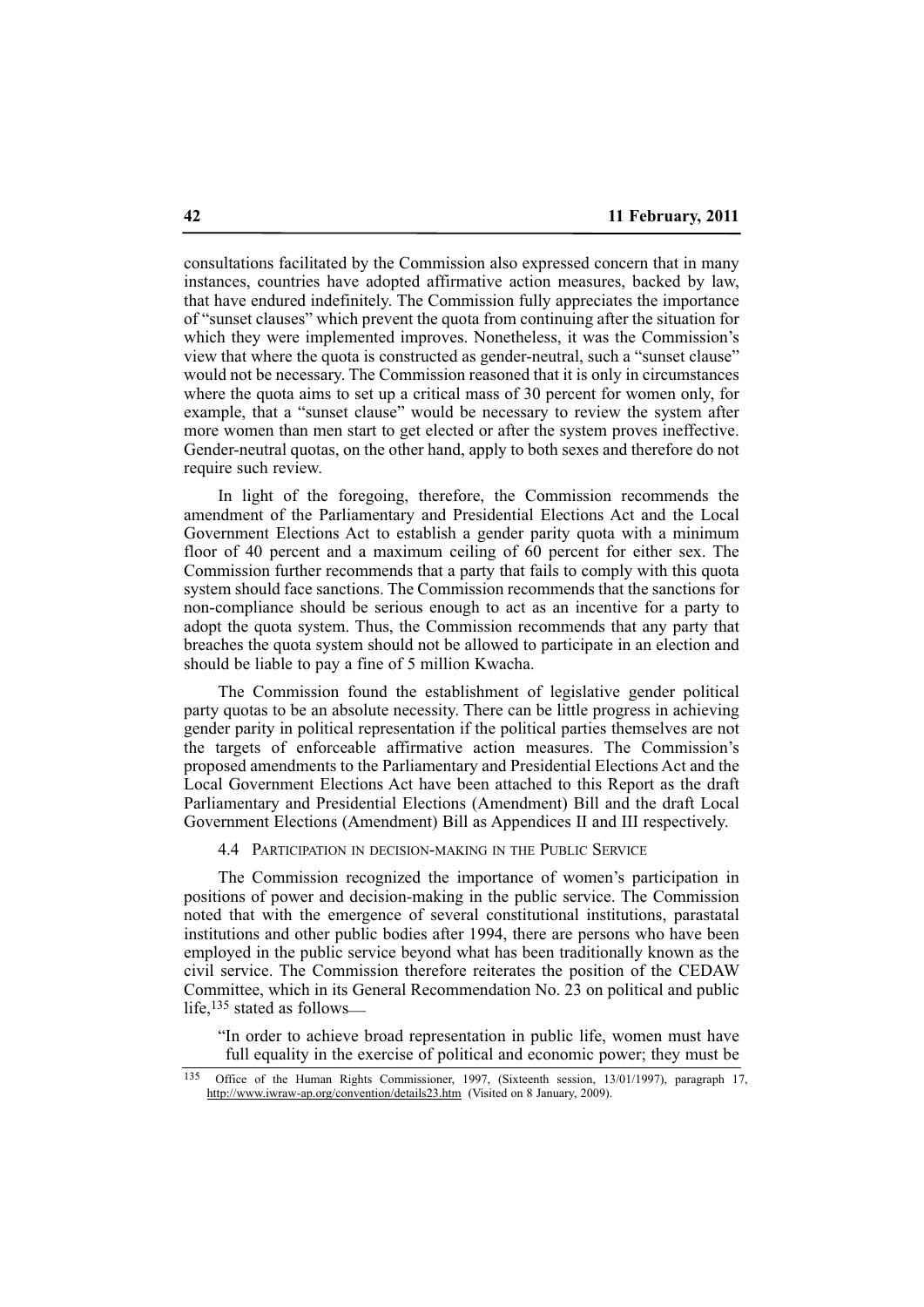fully and equally involved in decision-making at all levels, both nationally and internationally, so that they may make their contribution to the goals of equality, development and the achievement of peace. A gender perspective is critical if these goals are to be met and if true democracy is to be assured. For these reasons, it is essential to involve women in public life to take advantage of their contribution, to assure their interests are protected and to fulfill the guarantee that the enjoyment of human rights is for all people regardless of gender. Women's full participation is essential not only for their empowerment but also for the advancement of society as a whole."

The Commission was very pleased to note that Government has already initiated various processes aimed at enhancing the participation of women in public appointments.136 The Commission lauded the deliberate efforts by Government to put qualified women in key public positions in the public service which so far have resulted in the appointment of, among others, a female Deputy Governor of the Reserve Bank, a female Attorney General, a female Clerk of Parliament, a female Law Commissioner, a female Chief Legislative Counsel and a female Administrator General as a demonstration of political will aimed at promoting the visibility of women in public life. The Commission also noted that there has been, since 1999, female representation in the Speakership of the National Assembly. The Commission nonetheless regrettably noted that female representation is not very high in the Judiciary. Between the High Court and the Supreme Court of Appeal, there are 4 female Judges out of 27 Judges.

The Commission observed that the initiatives that have seen a rise in the number of female appointments are based on the political will of the Government of the day. As such, the Commission recommends that Government should adopt a clear and definitive policy to ensure consistency in the promotion of the participation of women. A more systematic approach, backed by clear guidelines in law or policy, is necessary to ensure that Government efforts to promote female representation are more consistent and enduring.

The Commission was therefore tasked with deciding whether to review public appointments legislation and administrative policy procedures and make recommendations accordingly, or to make provisions for the enhancement of the appointment of women in the **Gender Equality Bill**.

The Commission reviewed the practice from other jurisdictions where affirmative action measures have been introduced in the public service. For

<sup>136</sup> During its consultations with the Secretary to the President and Cabinet in the Office of the President and Cabinet Boardroom on 9 December, 2008, the Commission was informed that the Office of the President and Cabinet has already engaged a Gender Equality Officer in its Human Resources Department under the auspices of the CIDA Gender Equality Support Programme. The Department of Human Resources and Management which in offering advanced tertiary training opportunities for personnel in public service has also taken significant strides to guarantee equality between men and women. In 2007, 22 of 54 scholarships went to women. The Department of Human Resources and Management, in conjunction with Ministry of Women and Child Welfare, has also set up a Human Resources Systems Database with the intention of identifying and promoting capable and qualified women.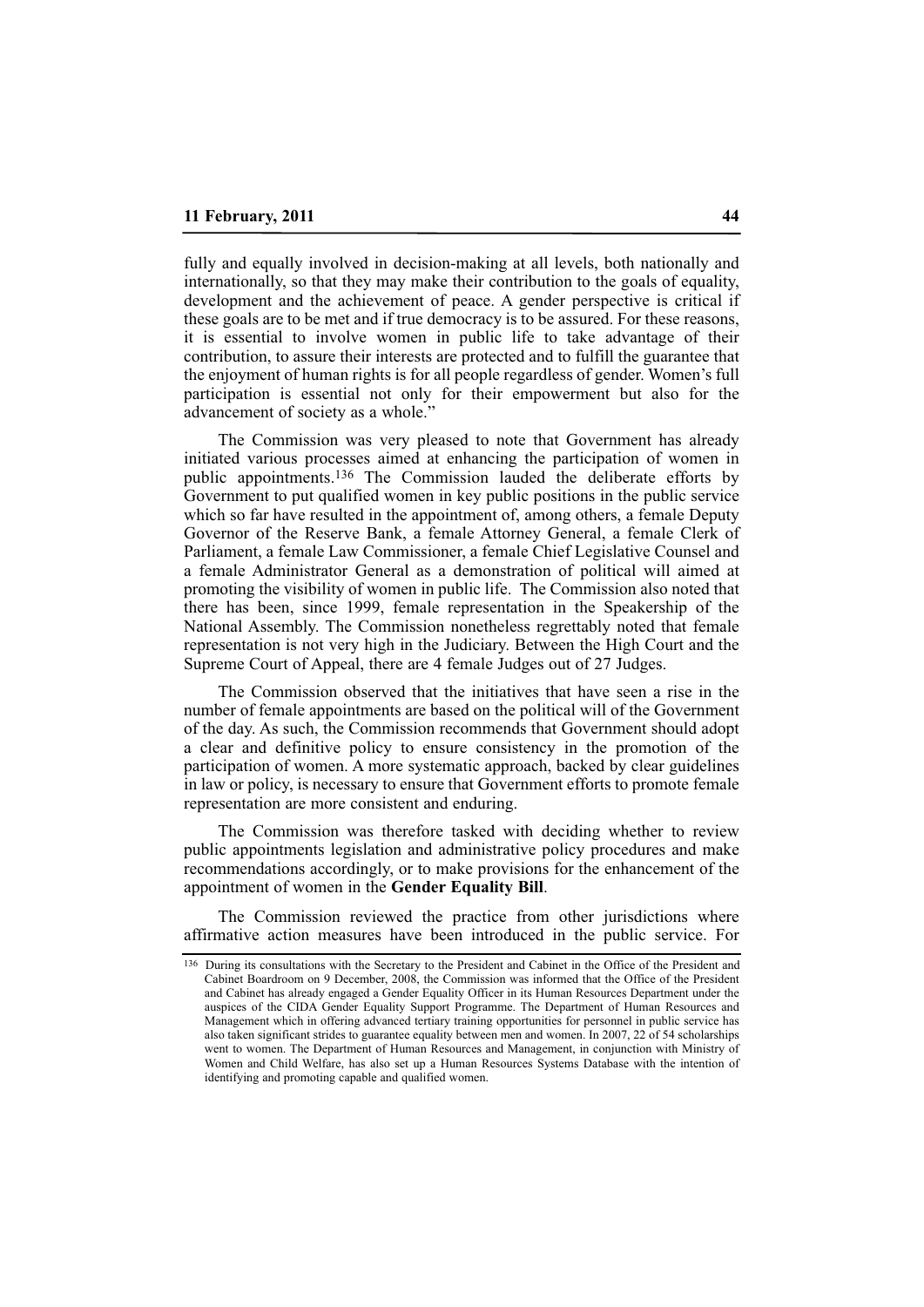example, North Korea, introduced a 10 percent quota policy in 2004 in an attempt to systematically increase number of women entering senior positions in government. The North Korea Government undertook to increase the target quota of women employment to 30 percent by implementing its gender equality policy in appointments until 2007. The Government of North Korea also undertook to institute complementary policies aimed at securing gender equality in personnel management such as hiring, appointment and training of public servants. In addition, the Government of North Korea undertook to encourage each ministry to appoint at least one female in the post of Division Director or higher post. Finally, the Government of North Korea also created a legal basis to consider child care leave as part of work experience in promotion review to provide opportunity for women to better take care of children and work at the same  $time<sub>137</sub>$ 

The Commission notes that the North Korea Government<sup>138</sup> preferred to set up its quota system through policy and not law. Further, the North Korea affirmative action measures were made in the public service arena and not in gender equality legislation.

In Israel, on the other hand, affirmative action measures in public service are mandated by a law, the Women's Equal Rights Law (1951). This piece of legislation uses sweeping provisions to mandate the use of affirmative action measures aimed at achieving gender equality in public life. Section 6C of the legislation sets out a requirement of "adequate representation" which significantly expands the span of institutions to which the principle of affirmative action is to be adopted. All government ministries, local authorities, municipal corporations, statutory corporations and government corporations are thereby required to have adequate representation of women.139

In addition, to remedy shortcomings of affirmative action measures in the Israel Civil Service (Appointments) Law, 1959, two amendments have been made to this law. First, in 1995, a new structure was developed for the Civil Service Commission by adding a unit responsible for hiring and promoting women in the Israel civil service. Heading the unit is the General-Supervisor on the Advancement of Women. Initial guidelines for implementation of the amendment include a dual reporting process between the Commission and government ministries on—

(*a*) the number and rank of women in the public service;

(*b*) upcoming vacancies;

(*c*) the rate of women in top positions in each ministry relative to their overall rate in the ministry;

<sup>137</sup> Republic of Korea, Civil Service Commission website. http://www.csc.go.kr/eng/news/news01- 02.asp?bbs\_id=500&brd\_id=45&page=9&qryt=&qryv= (Visited 9 January, 2009).

<sup>138</sup> As above.

<sup>139</sup> *See* Halperin-Kaddari R, 2004; Women in Israel: A State of Their Own, University of Pennsylvania Press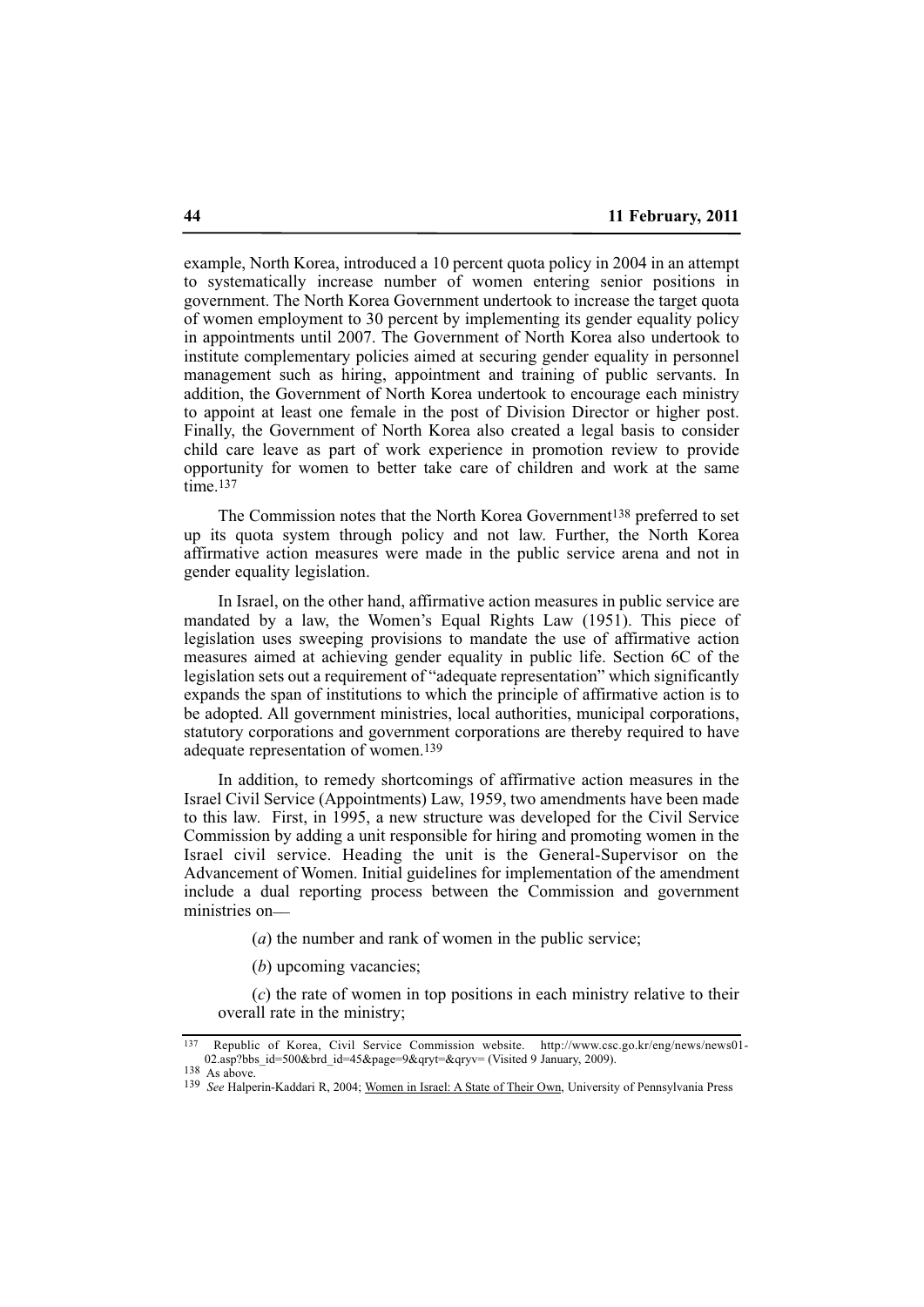(*d*) the number of women in internal and external committees;

(*e*) the number of women with personal contracts; and

(*f*) the participation of both sexes in seminars, educational tours abroad, etc. $140$ 

In December, 2000, another amendment to the Israel Civil Service (Appointments) Law was passed. This amendment obliges the application of affirmative action measures to all methods of hiring in the civil service. The amendment also authorizes the safeguarding of certain positions for women only.141

The Commission therefore noted that, as regards Israel, both a women's equality law and a reform of existing civil service appointment law, were used to introduce affirmative action measures for women's participation.

In order to find the best approach for the public service in Malawi, the Commission found it necessary to examine the whole public service appointments procedure. The Commission was of the view that it is only by analysing the structure and appointments procedure in the public service that the most ideal target for affirmative action measures for women's participation can be identified and recommendations for their incorporation duly made. The Commission concluded that in order to increase the participation of women within the higher levels of decision-making in the public service, the entry point into the service must be reviewed so that more women can enter, be retained and subsequently be promoted into decision-making positions.

The Commission was aware that the President is responsible for the public service and the Secretary to the President and Cabinet, also known as the Chief Secretary, is the head of the public service. The Department of Human Resource Management and Development (DHRMD) is the Central Government Agency responsible for overall policy on the management of human resources in the public service. It is a Department in the Office of the President and Cabinet (OPC) in Central Government.142

Two target areas for affirmative action mechanisms were therefore identified by the Commission; the issue of entry level appointments, presided over by the Department of Human Resource Management and Development, and appointments made by the President. Whilst it is important to ensure that women are appointed at entry level, it is equally important to ensure that at the higher echelons, where women are appointed by higher authorities such as the President, women are also represented. Having more women in the higher echelons will

<sup>140</sup> Government Programmes in Israel - Civil Service Commission website, http://www.ilo.org/ public/english/ employment/gems/eeo/program/israel/csc.htm (Visited 9 January, 2009).

<sup>141</sup> *See* Halperin-Kaddari R, 2004; above footnote 139.

<sup>142</sup> Cap.1:03 of the Laws of Malawi. The Office of the President and Cabinet underwent major reform in 1993 and its present form derives from that restructuring and the Public Service Act enacted in 1994.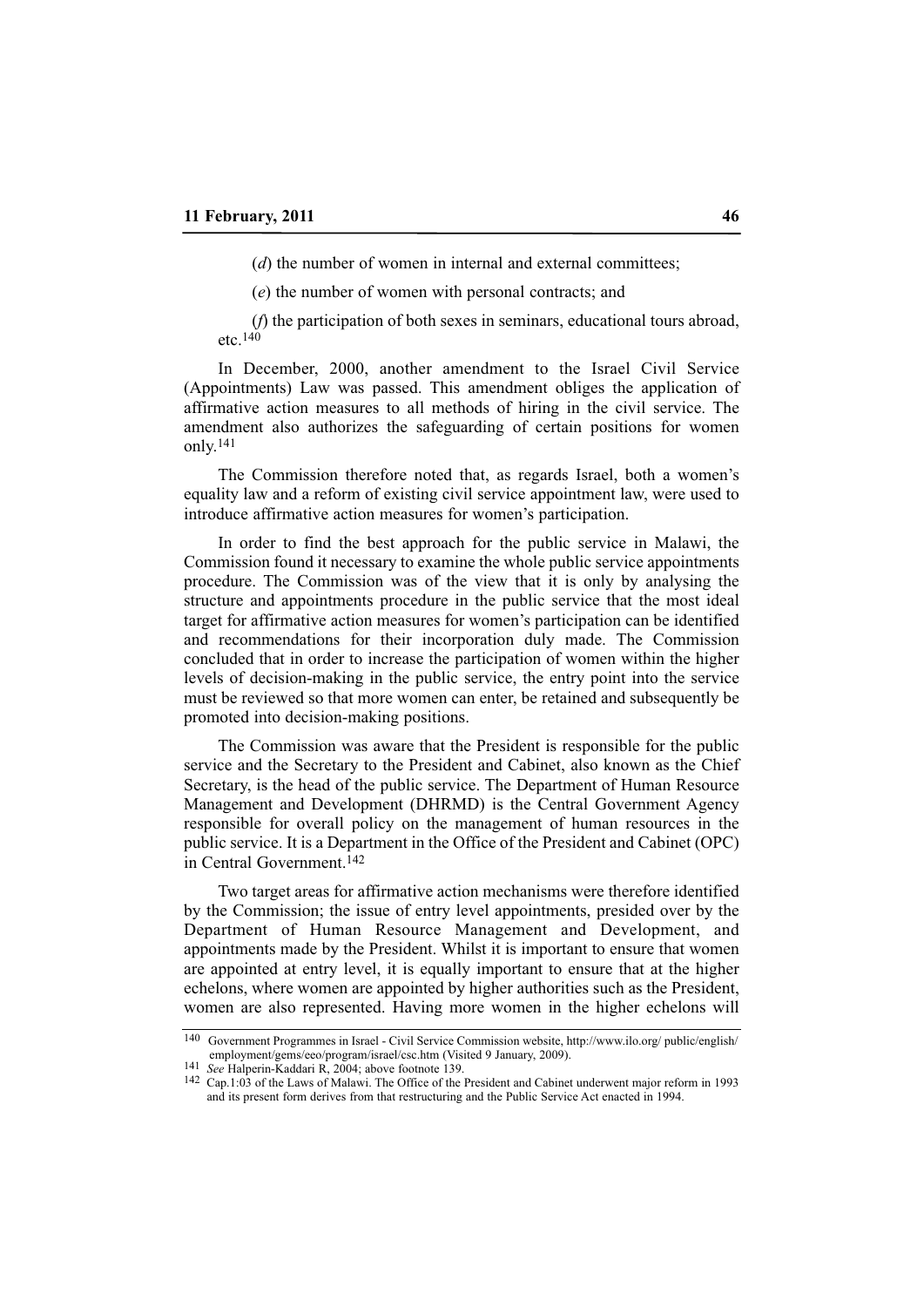generate a trickledown effect, leading to increased numbers in all areas of the public service.143

In general terms, public service recruitment is conditional on the existence of a vacancy; this being an established post approved in advance by Parliament when adopting the budget. The Constitution<sup>144</sup> sets out the legal basis of public administration in Malawi while the Public Service Act clarifies and operationalizes the legal mandate under the Constitution. The procedure for appointment in the Public Service is contained in Book One of the Malawi Public Service Regulations (MPSR).145 Each Ministry and Department is responsible for recruitment of employees to fill positions on its establishment. Recruitment and promotion policy is formulated by the Department of Human Resource Management and Development for implementation by Ministries and Departments.

Where a vacancy occurs or it is written that a vacancy will occur in any post within the civil service, the Responsible Officer<sup>146</sup> for that office reports the vacancy to the appropriate service Commission in accordance with the Regulations of that Commission unless the appropriate Service Commission has delegated to him or her, authority to fill the vacancy. Examples of appropriate Commissions in the public service include the Judicial Service Commission; the Police Service Commission; the Prisons Service Commission; the Local Government Service Commission and Teaching Service Commission.147

Once an office obtains authority to fill the position from the Department of Human Resource Management and Development and the Office of the President and Cabinet, it prepares job specifications to give minimum qualifications and experience required that will be translated into an advertisement. This is then submitted to the appropriate service Commission.

Applications for a vacancy advertised by an appropriate service Commission are submitted through the Responsible Officer. The Responsible Officer then forwards the application with his or her comments to the appropriate service Commission in accordance with the Regulations of that Commission. Under Regulation 105 of the Malawi Public Service Regulations, the Secretary for Human Resource Management and Development prescribes the minimum qualifications required for entry into all grades of the Civil Service. In addition to these, the Responsible Officer may require such additional and specific qualifications or experience as are deemed necessary for the proper performance of the duties of a particular post. However, such additional qualifications or

<sup>143</sup> Devlin D, Independent Newspaper, "I Want to Aim My Stilletto at the Glass Ceiling". Ireland, Thursday, January 03, 2008, http://www.independent.ie/opinion/columnists/martina-devlin/i-want-to-aim-my-stilettoheel-at-the-glass-ceiling-1256190.html (Visited 7 January, 2009).

<sup>144</sup> Chapter 20 of the Constitution.

<sup>145</sup> These Regulations fall under the Public Service Act.

<sup>146</sup> The independent authority in the Public Service responsible for recruitment, promotions, transfers and disciplinary matters.

<sup>&</sup>lt;sup>147</sup> Government of Malawi, Office of the Vice President, Policy and Analysis Initiative Chapter 1, Technical Report No. 16, www.econmancap.com/reports/sect\_report\_16\_psmrp.pdf (Visited 9 January, 2009).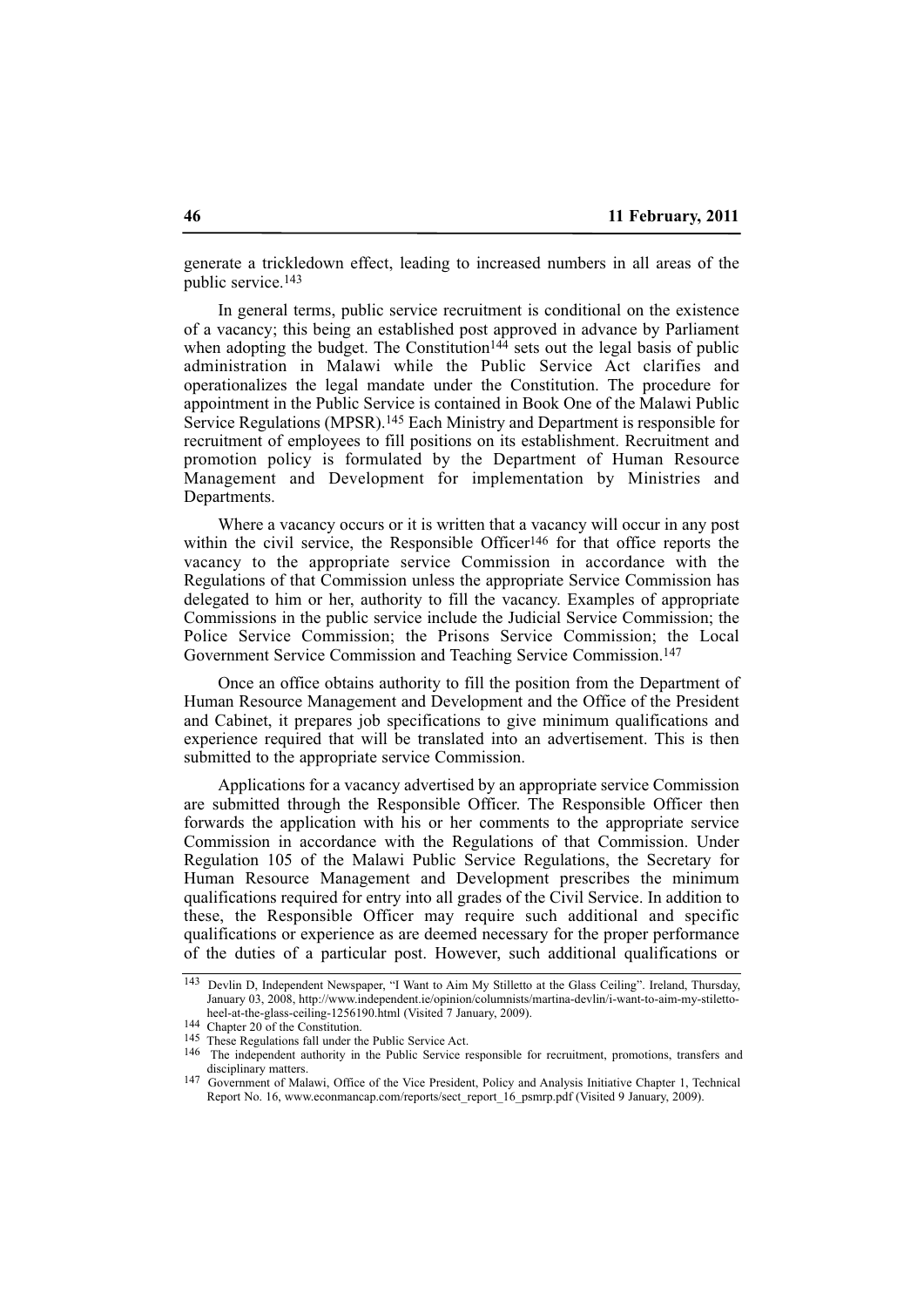experience shall not be designed or be so restrictive in their effect to favour a particular candidate for appointment, or interfere with the due performance by any Service Commission of the functions vested in it by the Constitution.

According to regulation 106 of the Malawi Public Service Regulations, no appointment may be made unless the candidate possesses the qualifications, whether minimum or additional, required for appointment to any grade or post but if the appropriate service Commission finds that none of the candidates possesses all specified qualifications, it reports to the Secretary for Human Resource Management and Development who informs the Commission to what extent it may accept alternative candidates or lower the standards for the qualifications required.

For positions lower than Executive Officer (EO) or Technical Officer (TO) grade, that is, diploma level, the vacancies are declared to the individual Ministry or public institution's Appointments and Disciplinary Committees (ADC) These bodies advertise the vacancies and once the originating Ministry or public institution completes short listing eligible candidates, the Commission or the Appointments and Disciplinary Committee, assesses the candidates mostly through oral interviews. Sometimes written examinations, aptitude tests and practical examinations are administered depending on the nature of the job.

For promotions, the procedure is similar to the one above. For positions at Executive Officer or Technical Officer grade, there is need for either training or acquisition of a diploma or writing departmental examinations for purposes of promotion.148

Where senior appointments are concerned, section 187 of the Constitution confers power on the Civil Service Commission to appoint persons to hold or act in offices in the civil service, including the power to confirm appointments and to remove such persons from office. However, by virtue of section 189(1) of the Constitution, the Civil Service Commission's power cannot be exercised on appointments that are regulated by the Judicial Service Commission, the Police Service Commission and the Prisons Service Commissions, appointments in the Defence Force of Malawi and other appointments that are made by the President.

The Judicial Service Commission, which is established under section 116 of the Constitution, has powers to nominate persons for judicial office except the office of the Chief Justice and it exercises disciplinary powers on such officers.

The Police Service Commission, which is established under section 155 of the Constitution, has powers to appoint persons to hold or act in offices in the Malawi Police Service, except the office of the Inspector General of Police. Its powers include the power to confirm appointments and to remove such persons from office.

Section 167 of the Constitution establishes the Prison Service Commission and confers upon it the power to appoint persons to hold or act in offices in the

 $148$  As above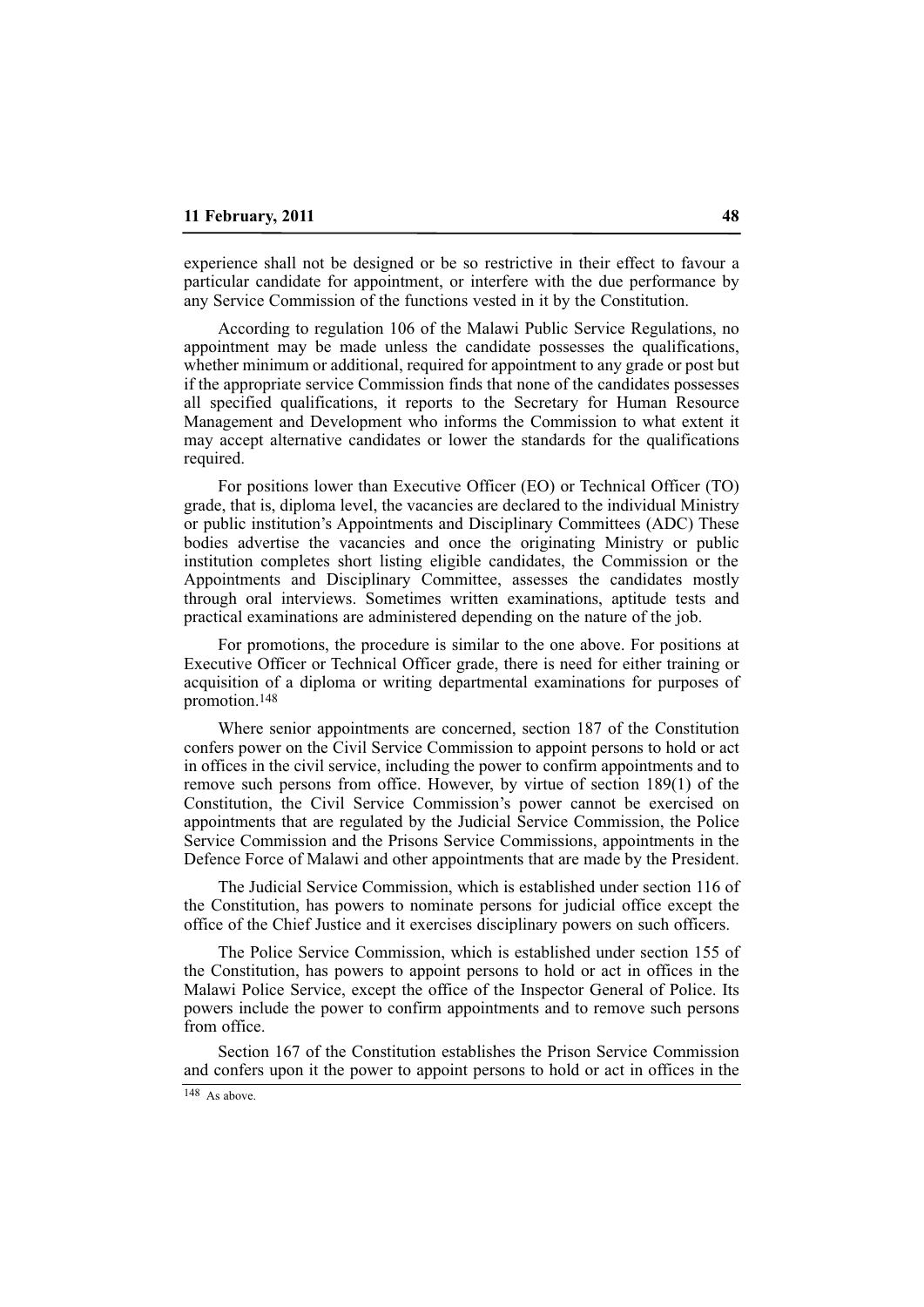Prison Service of Malawi, except the Chief Commissioner for Prisons. Its powers include power to confirm appointments and to remove such persons from office.

The President has powers to appoint the following officers—

(*a*) the Chief Justice, the Attorney General and the Director of Public Prosecution;

(*b*) such personal staff of the President as he or she shall determine subject to approval of the Public Appointments Committee or as an Act of Parliament may allow;

(*c*) the Secretary to the Cabinet;

(*d*) Ambassadors, High Commissioners and other principal diplomatic staff, within the meaning of section 190 of the Constitution;<sup>149</sup>

(*e*) the High Command of the Defence Force;

(*f*) the Inspector General of Police;

(*g*) the Chief Commissioner of Prisons;

(*h*) the office of a Principal Secretary; and

(*i*) such other public office of sufficient seniority as may be prescribed by an Act of Parliament.150

From the foregoing, the Commission noted that under the legal mandate of the Constitution, the Employment Act, the Public Service Act, the Malawi Public Service Regulations, the Public Service Commission Regulations and the administrative mandate of Personnel Procedure Manuals and Internal Administrative Circulars, the public service recruitment and promotion policy is based on equal opportunity to all who qualify. Whilst there is guidance in terms of qualification and eligibility criteria for the entry posts in the mainstream civil services presided over by the Department of Human Resources Management and Development, the more senior offices depend upon the exercise of presidential prerogative. Although, in principle, gender considerations are supposed to be factored in at all levels of these processes as required by the National Gender Policy and the National Gender Programme, there are no legislative measures in place to complement them. Action taken in the absence of legislative measures to incorporate gender considerations in conjunction with merit at entry level and senior appointments could open up Government to sex discrimination law suits. The current situation is that without legislation to authorize affirmative action measures, any action taken to favour women outside the set procedures described above could be taken as being discriminatory to men.

<sup>&</sup>lt;sup>149</sup> Section 190 of the Constitution provides that the above-mentioned officers appointments are subject to confirmation by the Public Appointments Committee which may require persons so appointed to answer questions as to their competence and financial probity.

<sup>150</sup> *See* Section 189 of the Constitution.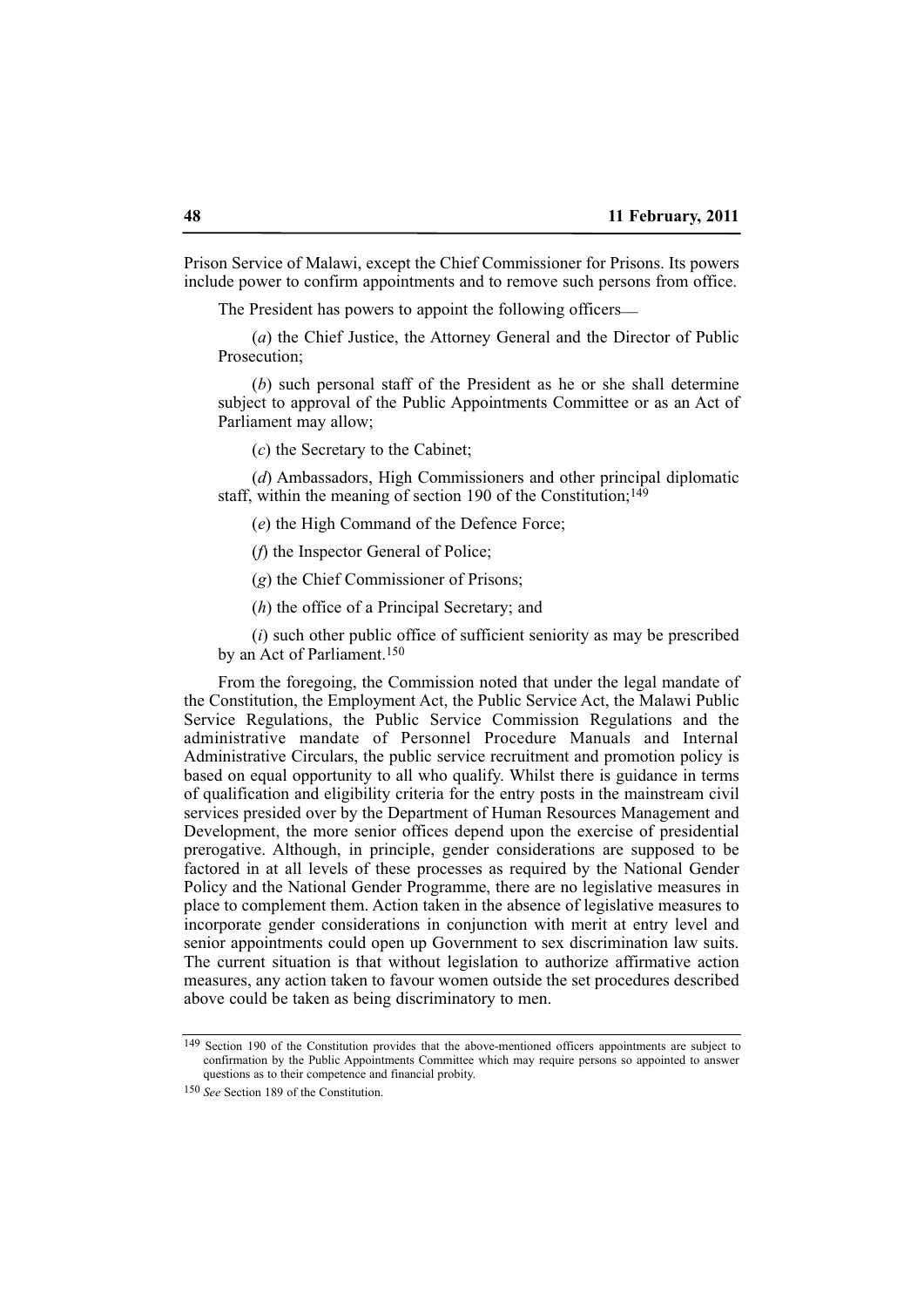The Commission therefore recommends the introduction of public service appointment quotas within the **Gender Equality Bill**. This course of action shall ensure that public appointments are a guided process in which recognition is made of the merits of women and the obstacles that prevent them from competing on an equal footing with men. The Commission's decision is made on the premise that although the procedures for filling vacancies, promotions and appointments under the Malawi Public Service Commission and the Constitution are gender neutral, they have not been conducive to enhancing the participation of women in the public service. It is the Commission's view that it is necessary to provide a legal basis for a quantitative and qualitative feminization of public administration otherwise the numbers of women decision-makers in the public service will depend upon the benevolence of different government administrations.

The Commission opted to address these issues in the **Gender Equality Bill** and not by amending the Public Service Act. Further, the review of the Public Service Act and the Malawi Public Service Regulations would require a central government effort backed with all the necessary resources of adequate time and expertise. The Commission also recommends that Government should review the Malawi Public Service Regulations so that in addition to qualifications, recognition should be made of the need to recruit, promote and train more women in the civil and public services. The Commission therefore anticipates that Government will soon bring the Malawi Public Service Regulations in line with the obligation towards affirmative action for women as set out in the Constitution so that in due course, the provisions of the **Gender Equality Bill** shall complement the Malawi Public Service Regulations.

The Commission also noted nonetheless that some provisions in the Malawi Public Service Regulations are gender insensitive and recommends their immediate repeal. In particular, the Commission recommends the repeal of Regulation 1:122 which governs issues relating to married women as follows\_\_

**1:122**

(1) A married woman shall be appointed only upon the terms and conditions applicable to a permanent officer.

(2) A female civil servant, who is married must bear in mind that should domestic affairs arising out of her marriage conflict or interfere with her official duties, such as posting or transfers, the Minister reserves the right to terminate her appointment.

(3) In calculating the pension or any gratuity payable upon the retirement from the public service of any female civil servant who exercised her right to elect to be re-appointed upon the terms and conditions applicable to a permanent officer, her pensionable service shall be the total of the following periods\_\_

(*a*) qualifying service prior to 1st May, 1981, if (not a pensionable officer) she had continuously served in or had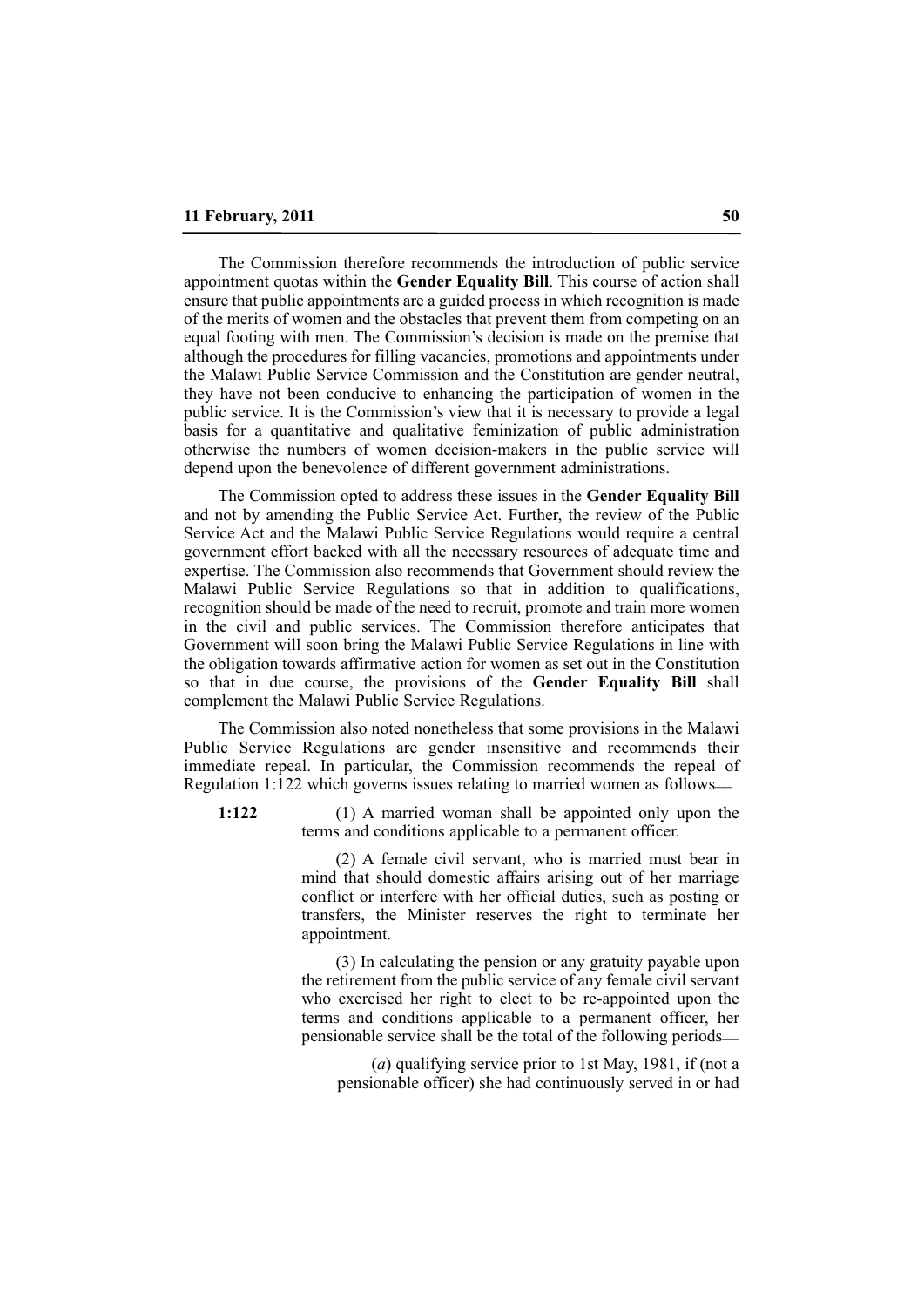been held against a pensionable post as defined in regulation 1:802 and

(*b*) qualifying service since 1st May, 1981, in a pensionable post."

The Commission finds these provisions untenable in view of the constitutional right to equality and the equality and fair treatment provisions under the Employment Act. Both male and female civil servants have the right to employment on equal terms and women should not be subjected to less favourable employment conditions as a result of their marital status. Regulation 1:122 of the Malawi Public Service Regulations is a remnant of patriarchy that has no place in the current democratic dispensation. A Public Service (Amendment) Bill effecting this recommendation is attached to this Report as Appendix IV.

The Commission further concludes that development of legislative provisions on strategic measures to ensure the participation of women in public appointed positions alone is not enough. More needs to be done in order to ensure that the system for getting women into such positions is transparent; otherwise it is a system that can be subject to abuse, to the detriment of women. If qualified women are to be given an opportunity to fill senior public positions, the process by which such positions are filled should be well documented. Such practice will enhance accountability and curb corruption. The Commission therefore recommends that reliable evidence in the form of records of interviews should therefore be made available to the concerned parties upon request.

The Commission thus recommends that the proposed legislative provisions on quotas should be supplemented by provisions on transparent record management of the process of appointments in the public service. The Commission noted that records management is a recognized discipline described "as the cornerstone of any entity's ability to fulfill its responsibility for good management."151 Without reliable, verifiable and authentic records, decisions and official transactions cannot be traced; and transparency cannot be guaranteed. In sum, without proper records, which are accessible to the people who are affected by them; neither integrity nor abuse can be demonstrated and no person can hold anybody accountable for failing to treat him or her fairly.152

The Commission also resolved that the legislative provisions proposed in this regard should expressly give the concerned parties the right to access the information or records held on them so as to enable them to institute legal action to enforce their right to equality if necessary. This was considered a very important enabling provision considering that Malawi has no freedom to information legislation enabling people to access records held by public or other authorities concerning them.

152 UNDP,2001; *Country Assessment in Avcountability and Transparency* (*CONTACT*). New York.

<sup>151</sup> International Records Management Trust website, *http:/www.irmt.org* (visited 20 January, 2009).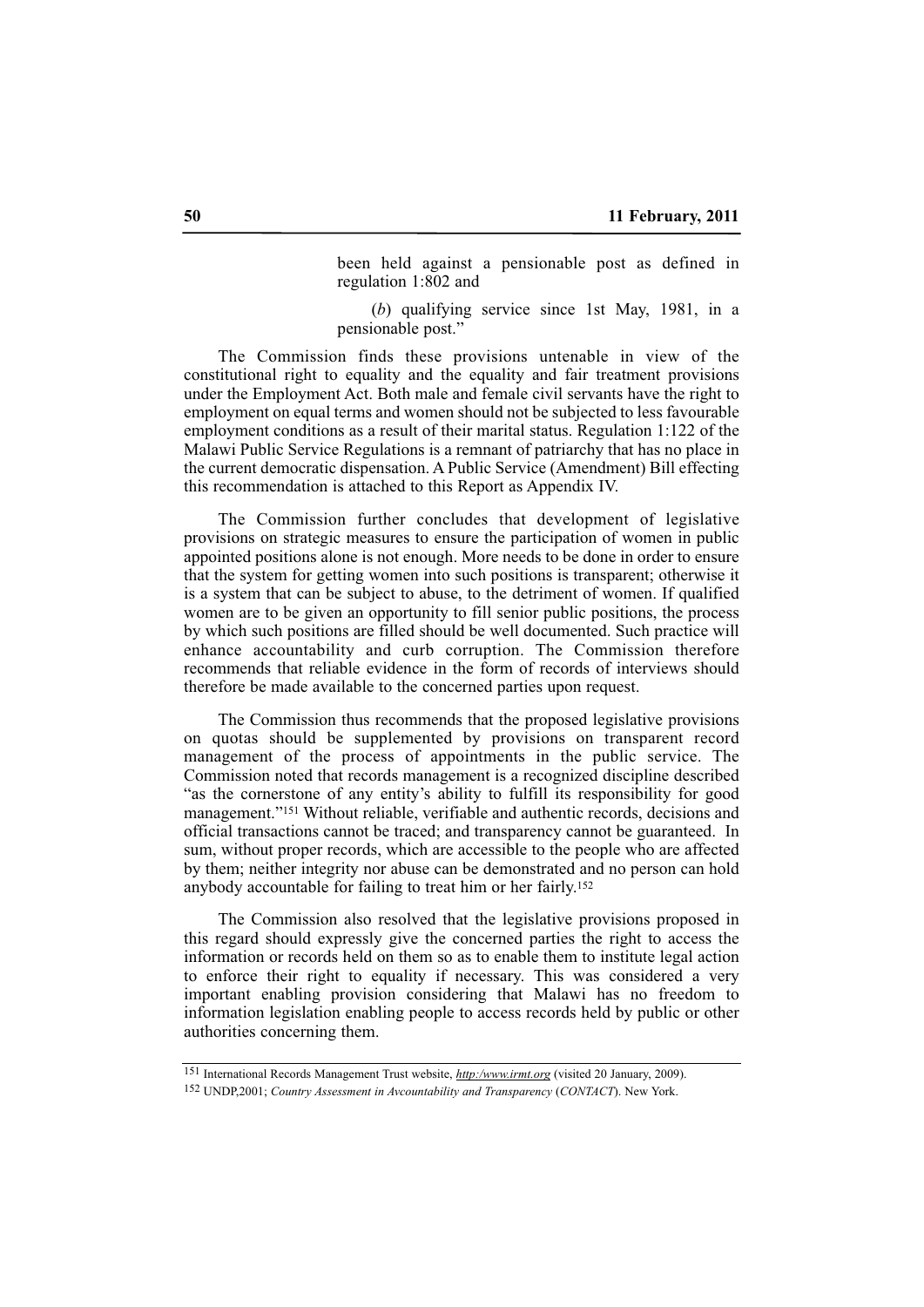The Commission recommends that Government should look into legislating on the whole area of access to information urgently as generally no rights can be enforced without access to information. Women are usually the worst affected when it comes to accessing information and therefore need specific measures if the gender equality obtaining in the country is to improve.

The Commission recommends the following provisions in the **Gender Equality Bill** on transparency in public appointments\_\_

**…\_\_(1) A person who is interviewed for employment by a Transparency public institution, shall be entitled, upon request,\_\_ in public appointments**

**(***a***) to be furnished with reasons, in writing, why that person was not appointed; or**

**(***b***) subject to subsection (2), to view records of the appointment process.**

**(2) Records that do not directly affect the applicant or cannot be disclosed in the public interest shall be exempted from disclosure.**

**(3) Where a public institution\_\_**

**(***a***) requires further information in order to locate the records requested; and**

**(***b***) has informed the applicant of that requirement,**

**it shall comply with subsection (1) only when it is supplied with that further information.**

**(4) For purposes of this section, "record" means information held at the time when the request is received.**

As regards enhancing the actual participation of women in public life and decision-making positions, the Commission recommends the following Part in the **Gender Equality Bill\_\_**

# **PART …**

#### **EMPLOYMENT IN PUBLIC SERVICE**

**Quotas in public appointment or employment** 

**Cap. 1:03**

**…\_\_(1) Notwithstanding anything contained in the Public Service Act and subject to subsection (2), an appointing or recruiting authority in the public service shall appoint no less than forty percent and no more than sixty percent of either sex in any department in the public service.**

**(2) Subsection (1) shall not apply where\_\_**

**(***a***) a member of either sex applying for the post, does not hold the minimum relevant educational qualifications or experience for the post;**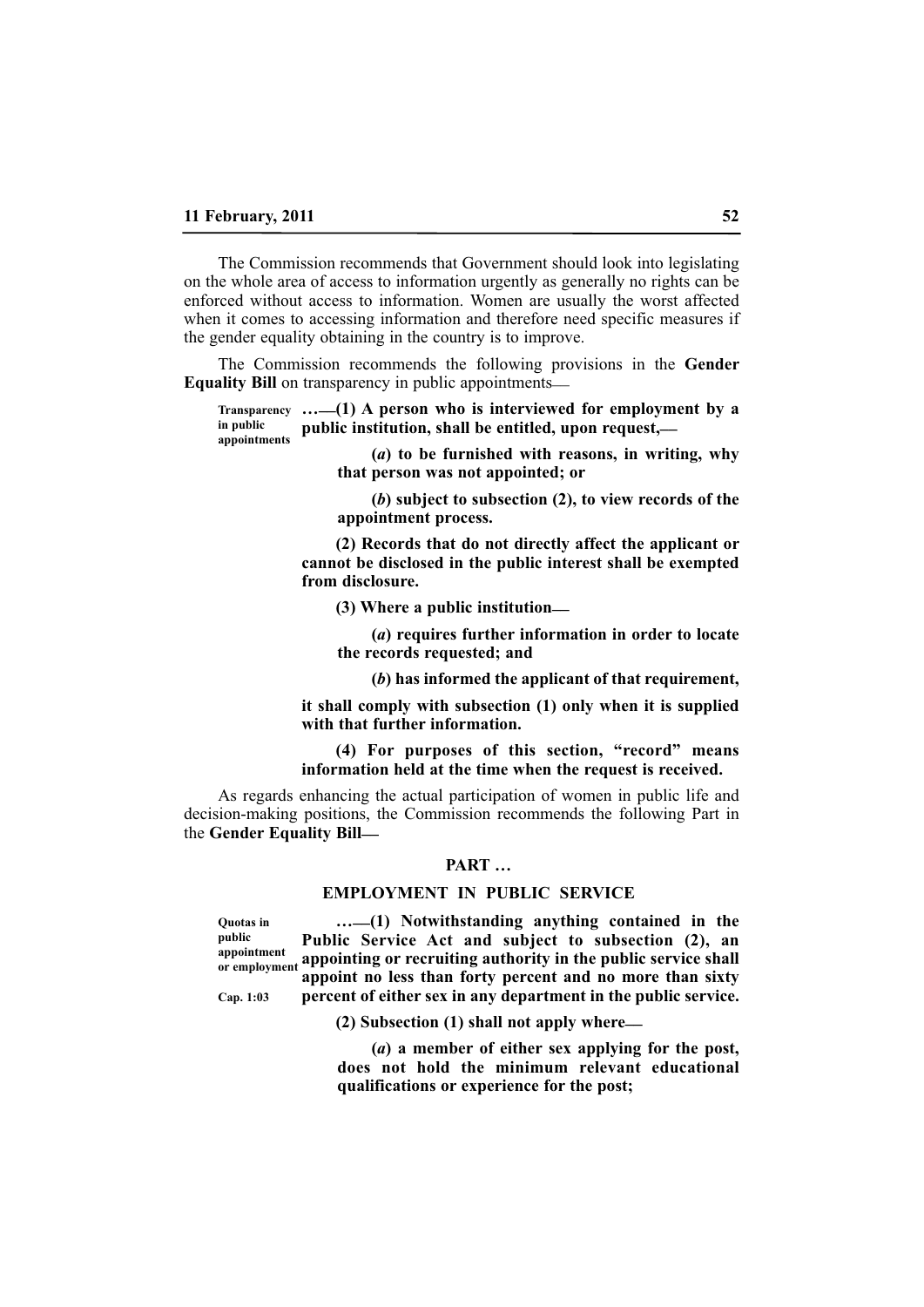**(***b***) a member of either sex offered the post has not accepted the offer; or**

**(***c***) a member of either sex with the relevant educational qualifications or experience required for the post was not available or could not be identified for the post.**

**Compliance order**

**Cap. 1:03**

**…\_\_(1) Where an appointing or recruiting authority does not comply with section ..., the court shall, on application by the aggrieved person, make an order against the appointing or recruiting authority to ensure compliance.**

**(2) A compliance order issued by the court under subsection (1) shall be implemented by the appointing or recruiting authority against whom the order is made within such period as specified in the order.**

**(3) Where an appointing or recruiting authority fails to implement the terms of a compliance order, the authority commits an offence and shall be liable to a fine of K10,000 for every day the compliance order remains unimplemented.**

The Commission also recommends the following definitions\_\_

**"appointing or recruiting authority" means a public office in whose power the decision to appoint or recruit any person lies;**

**"public institution" means an institution that is part of the public service within the meaning of "public service" under the Public Service Act.**

The Commission also recommends that the Department of Human Resource Management and Development should adopt a clear policy to guide the President from a gender perspective in exercising his prerogative in making appointments so that considerations of gender equality are firmly entrenched when executing powers under section 189 of the Constitution.

4.5 THE PRIVATE SECTOR

The private sector is an important partner of the public sector in development and the main catalyst for economic growth. The Commission observed that the private sector is primarily oriented towards making profit which usually drives private sector institutions into optimizing their workforce in order to achieve greater revenue. The Commission considered how the private sector could be made more socially responsible and accountable to the general public with respect to incorporating issues of gender equality in its pursuit of profit. The Commission then considered whether to extend the application of quotas in the **Gender Equality Bill** to the private sector.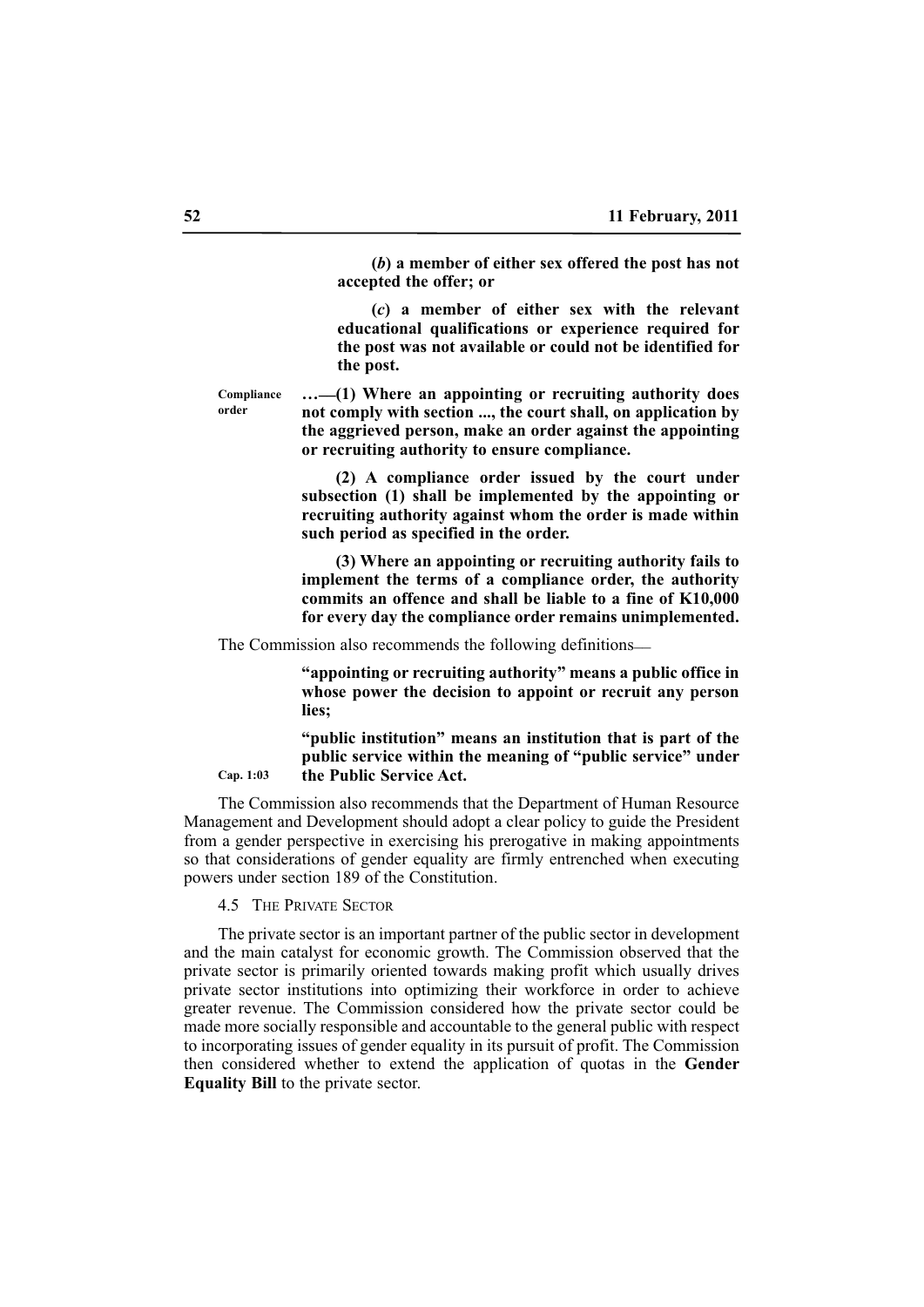The Commission was aware that whilst quotas or reservations for women in public sector employment and in politics are more widely acceptable, there is usually resistance when it comes to regulating the private sector in this manner. One argument in opposition tends to be that there is no room for reservations in companies that compete globally as they are regulated by market forces. Others, adopting measured tones, have argued that whilst it is true to say social responsibility is not the prime motive for the private sector; it is in the interest of companies to contribute to larger social causes. A more prosperous society provides for a stable political environment; creates a larger consumer base and allows for harmonious conduct of business. Therefore it is in the interest of the private sector to cooperate with the Government in bringing about social prosperity. With respect to gender quotas, the general practice however is that the private sector may participate voluntarily and not mandatorily.

The Commission had recourse to some case studies from India and the United States of America where the private sector has been legally mandated to effect a minority quota when employing staff. The cost of adhering to the legislation alone has proved that mandatory regulation is impractical and crippling to small, privately owned companies which governments should be striving to protect. In the United States, all employers with more than fifteen members of staff, public, private or non-profit, come under the Equal Employment Opportunity Commission's (EEOC) Uniform Guidelines on Employee Selection Procedures. All sectors can be sued by the Equal Employment Opportunity Commission for discrimination if the racial, ethnic and sex mix of new employees diverges sufficiently from that of all other qualified applicants. For example, if the percentage of African-Americans hired is lower than the percentage of African-Americans applying the Commission can sue the employer.153 In the United States, every dollar spent on the Equal Employment Opportunity Commission's regulatory enforcement inflicts about US\$20 million in compliance costs. The United States' federal government spent some US\$425 million on civil rights oversight in 1991, of which about US\$303 million appears to have been directed at the private sector. The implied private-sector compliance cost was a crippling US\$6 billion.154 The enforcement and implementation costs for quotas in the private sector can thus be extremely high and stifling on business.

The Commission recalled views expressed by participants at the Regional Consultative Workshops in all three regions that Malawi is suffering from poor private sector investment as it is and it would be suicidal for the economy to add to the already high set up costs, compliance costs for employment quotas on the private sector.

Further, from a practical point of view, experience from the United States of America has led to the conclusion that maintaining private sector gender quotas is a major challenge for any small company. Many companies in Malawi tend to

Brimelow P, and Spencer L, 1993; "When quotas replace merit, everybody sufferrs" Forbes, http://www.vdare.com.pb/when-qoutas.html (Visited 9 January, 2009).

 $154 \overline{\text{As above}}$ .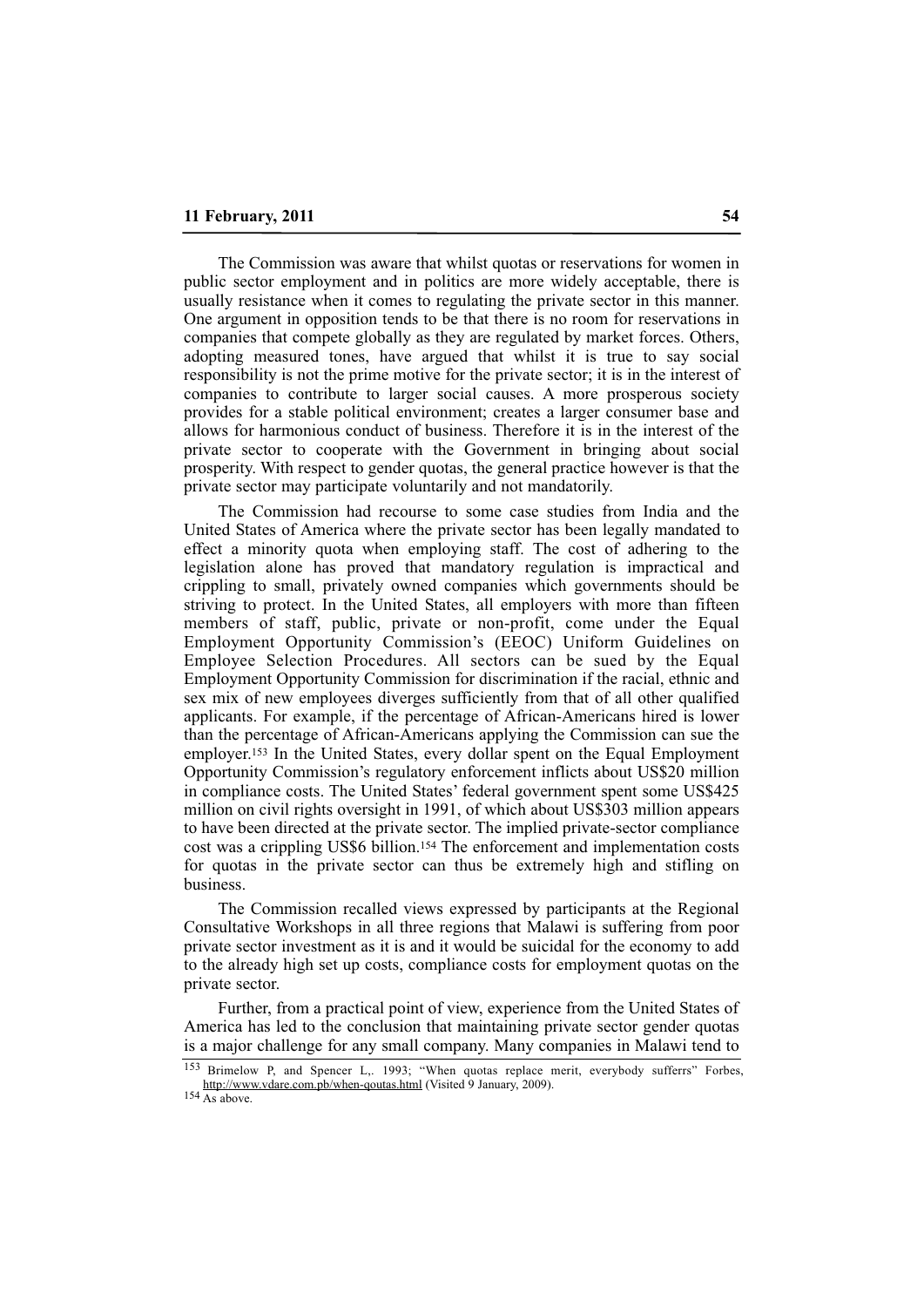be small. If a female employee leaves, a candidate from the same category must be hired irrespective of availability.155 Secondly, such regulations are prime targets for an automatic regulatory framework which, in the case of the United States, the Equal Employment Opportunity Commission may sue a company for discrimination even if no female potential employee has complained. An Indian commentator maintains that this can only make things harder for small companies.156 The Commission thus recommends that the private sector should not be subjected to mandatory gender quotas.

The Commission nonetheless reiterates the need to encourage the private sector to promote participation of women in that sphere and discussed at length the method through which this might be achieved. The Commission proposes that as the private sector will not be subject to legislative quotas, Government should implement policy measures to ensure that private sector institutions are engendered. One of the most effective ways of achieving this is to implement programmes and policies aimed at ensuring that private sector institutions dealing with Government shall receive special consideration in case of awards of contracts or any other business dealings. A private entity or institution that has a gender enhancement measure in its staff or a demonstrable track record of preferential treatment of women shall receive bonus points towards any decision in the award of a contract. Other measures include policies aimed at requiring equal access to employment for men and women in the private sector and policies aimed at assisting women entrepreneurs entering the private sector to have access to equal opportunities as men at the same level. The Commission recommends that Government initiate policies of this nature as a matter of urgency.

In summary, it is the Commission's recommendation that the **Gender Equality Bill** shall not legislate on employment gender parity quota requirements for the private sector. However, any aggrieved individual within the private sector who feels that he or she has been unfairly discriminated against on account of his or her sex, gender or marital status may still seek redress under the **Gender Equality Bill** or the Employment Act provided that he or she can prove that he or she has been unfairly discriminated against.

# 5.0 HEALTH

#### 5.1 INTRODUCTION

Health is an integral part of any discussion on the rights of men, women and children. Without a right to health, the right to life is illusory. In the absence of good health, participation in any sphere is limited. Pervasively however, gender inequality and discrimination harm girls' and women's health directly and indirectly, throughout their life cycle; and the neglect of their health needs prevents many women from taking a full part in society.157

<sup>155</sup> Bhatnagar G, 2006; "Regarding job quotas"*New Delhi Times*, India.

http://www.newdelhitimes.org/archieves/2006/04/regarding job-q.html (Visited 9 January, 2009).  $156 \overline{\text{As above}}$ 

<sup>157</sup> UNFPA, 2000, State of the World Population Report.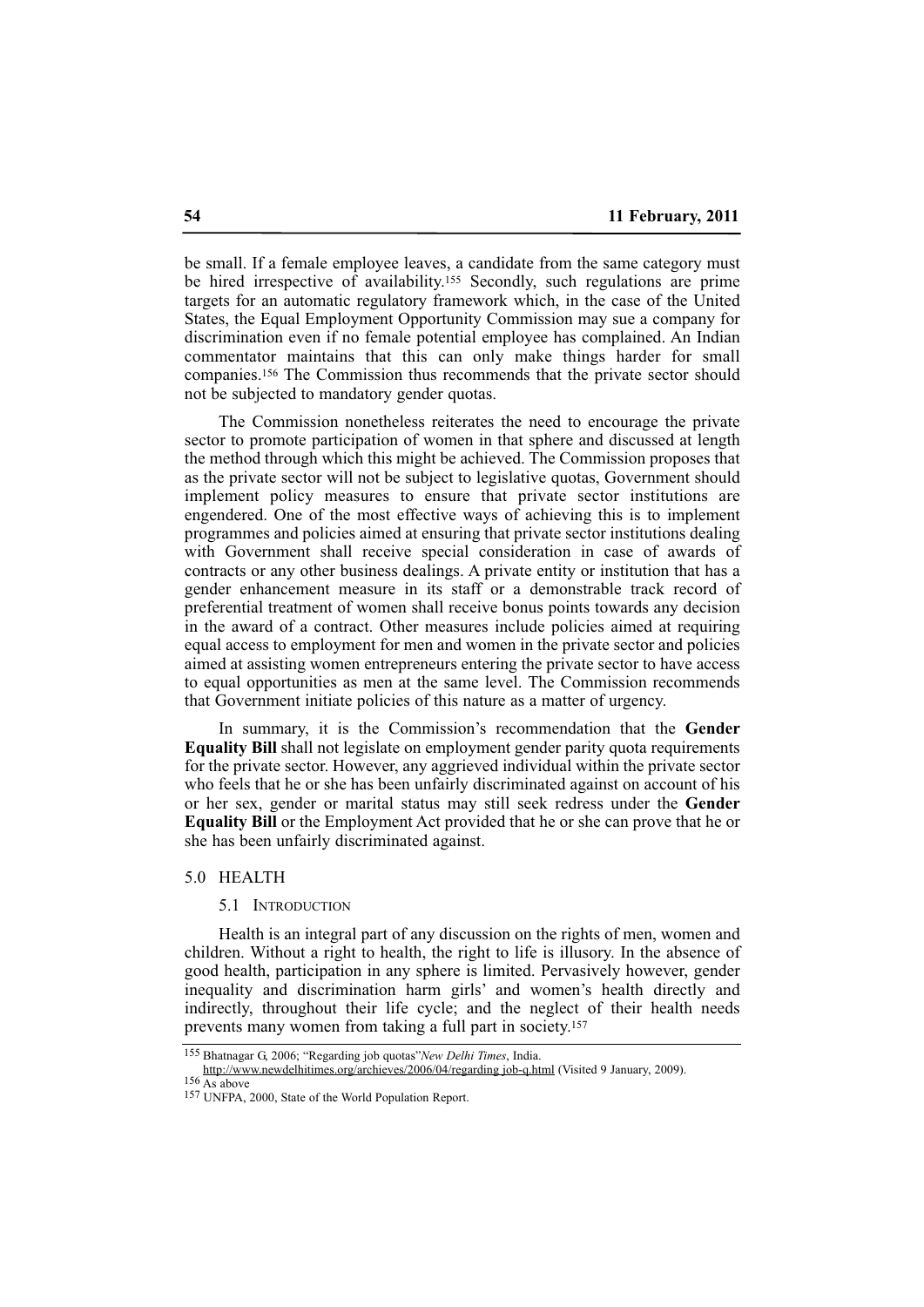Gender perspectives are important in designing health care policies due to the different health profiles of women and men based on both biological and social factors. Health care financing, health system reforms, health education and health policies and programmes could increase their cost effectiveness by considering gender dimensions. Increasing the quality and lowering the expense of health care is one of the highest social priorities in all countries and demography plays a major role in achieving this aim.158

A gender perspective is also important in efforts to extend life expectancy since differences between men and women start at birth. Women live longer than men due to genetic factors but also due to different behavioural, lifestyle and working patterns. For the world as a whole, female life expectancy is about 6 percent higher than for men.159 Prevention and treatment should be planned and cost on the basis of gender. Females, as well as males, require specific health services for gender-specific diseases (breast cancer, cervical cancer and prostate cancer) reproduction (pregnancy, menopause, osteoporosis) and socio-economic concerns (malnutrition, violence against women, work-related stress).

In Malawi, maternal mortality is the primary health concern for women. According to the Malawi Multiple Indicator Cluster Survey (MICS) Preliminary Report for 2006,160 the maternal mortality ratio (MMR) in Malawi rose sharply from 620 to 1120 per 100,000 live births from 1992 to 2000. Although the maternal mortality rate for the period 2000-04 has not yet been officially reported, there are indications that there is a downward trend from the 2000 figure. The preliminary report of the 2004 Malawi Demographic and Health Survey (MDHS)161 shows a figure of 984 maternal deaths per 100,000 live births. Even with this figure, again Malawi remains one of the countries with the highest maternal mortality rate in the world.

For men in Malawi, reproductive health remains a large concern. Anecdotal reports received by the Commission at all Regional Consultative Workshops suggest that the health care service in the country is more attuned to responding to women's sexual and reproductive health concerns than men's. Although the Commission did not get any indication as to the exact numbers, many men in the country suffer serious illness such as prostate cancer and experience problems with sterility and sexual dysfunction for which they do not get adequate healthcare support. Although this is largely due to their inability to seek out services on account of the social stigma attached to these conditions, problems of capacity and resources, within the health care system were also cited.

Government has made efforts to respond to the health needs of men, women and children generally by ensuring the enjoyment of the right to health by everyone. The Commission observed however that the Constitution obliges the State to draft policies and laws to ensure the provision of adequate health care

<sup>158</sup> OECD, 2008; Gender and Sustainable Development "Maximising The Economic, Social and

Environmental Role of Women" http;//www.oecd.org/dataoecd/58/1/40881538.pdf (Visited 9 January, 2009)

 $159$  As above.

<sup>160</sup> National Statistical Office and UNICEF, 2006

<sup>161</sup> 2004 MDHS Estimates.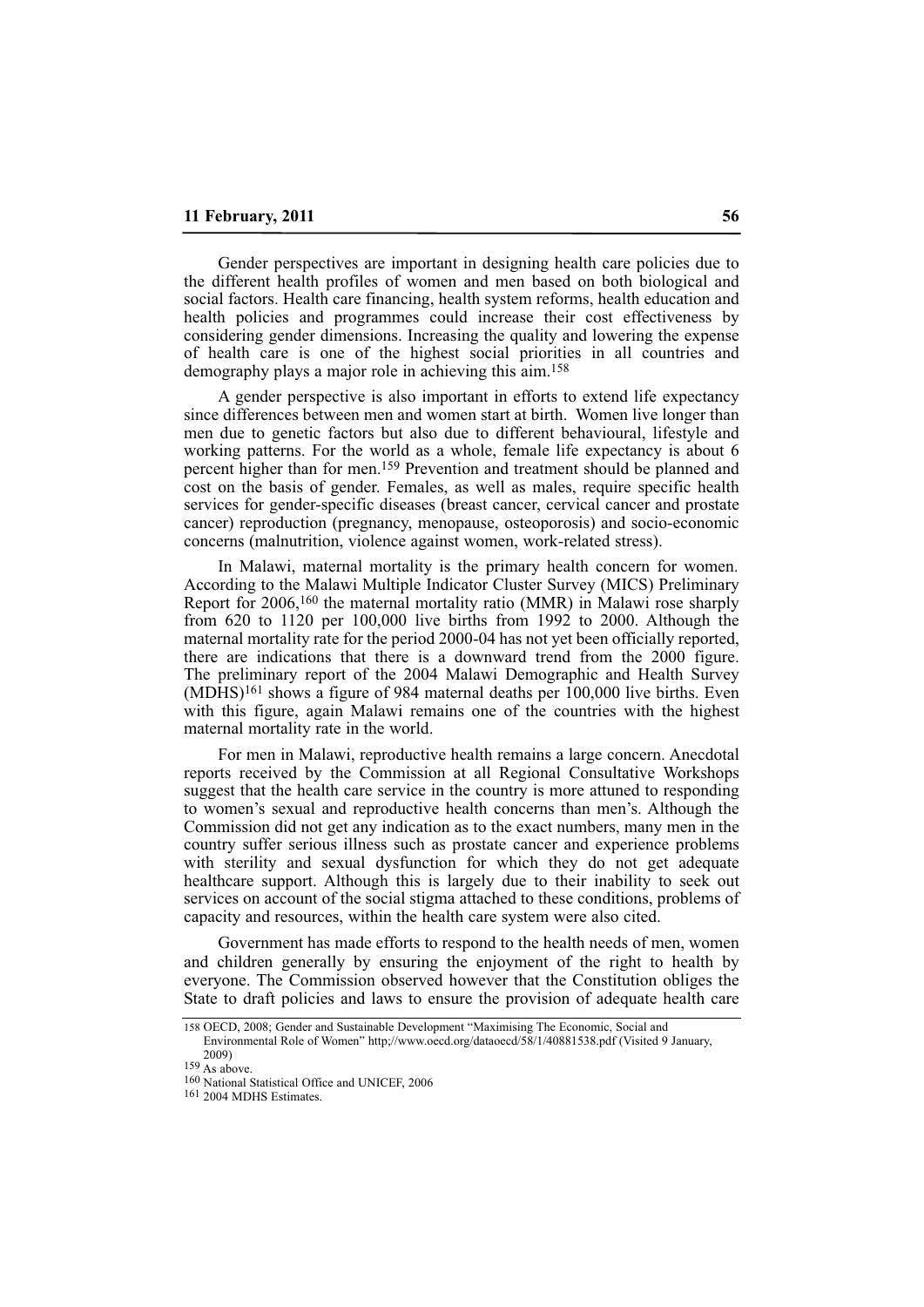"commensurate with the health needs of Malawi society and international standards of health care."162 This Constitutional provision not only states an aspiration of Government, but also sets out a minimum standard in the delivery of health care. The Constitution also provides an equal opportunity for all in accessing health services in the pursuit of the right to development.163 Notwithstanding these provisions, there is no express provision that gives an enforceable right to health under the Constitution or legislation and the Commission therefore considered it necessary to incorporate obligations in relation to the gender aspects of health in the **Gender Equality Bill**.

The increasing numbers of health specific protocols and conventions in the past three decades have seen dramatic changes in the levels of understanding of the right to health in such aspects as mental health, general health and well-being from a gender perspective. The HIV and AIDS pandemic has also played a major role in this. The toll taken on people's health by other sexually transmitted infections (STIs), unwanted pregnancies, unsafe abortion, infertility, genderbased violence, sexual dysfunction and discrimination as a result of stigma has been amply documented and highlighted in national and international studies. In line with the recognition of the extent of these problems, there have been huge advances in knowledge about sexual function and sexual behavior. However, the Commission noted that because the right to health is such a wide topic, the general increase in knowledge about some of its gender concerns has not trickled down to all the components of the issues of health. Further the increase in knowledge has not seen a correlative rise in the health system's response to these issues. In order to address these issues, the Commission decided to narrow down its consideration of the gender aspects of the right to health to its most crucial concerns for redress in the **Gender Equality Bill**. In this vein, the Commission chose to consider, in turn, the following issues: sexual and reproductive health, termination of pregnancy, and HIV and AIDS.

#### 5.2 SEXUAL AND REPRODUCTIVE HEALTH

Sexual and reproductive health and well-being are essential if people are to have responsible, safe and satisfying sexual lives. Sexual and reproductive health requires a positive approach to human sexuality and an understanding of the complex factors that shape human sexual behavior. These factors address the question whether the expression of sexuality leads to sexual health and well-being or to sexual behavior that puts people at risk or makes them vulnerable to sexual and reproductive ill-health. The Commission was committed to promoting the potentially positive role sexuality can play in people's lives and to recommending legislative provisions that can promote sexually healthy societies.

Sexual and reproductive health is a state of physical, emotional, mental and social well-being in relation to sexuality; it is not merely the absence of disease, dysfunction or infirmity. As such, sexual and reproductive health requires a

<sup>162</sup> *See* section 13 (*c*) of the Constitution; Article 12 of the CEDAW.

<sup>163</sup> Section 30 (2) of the Constitution.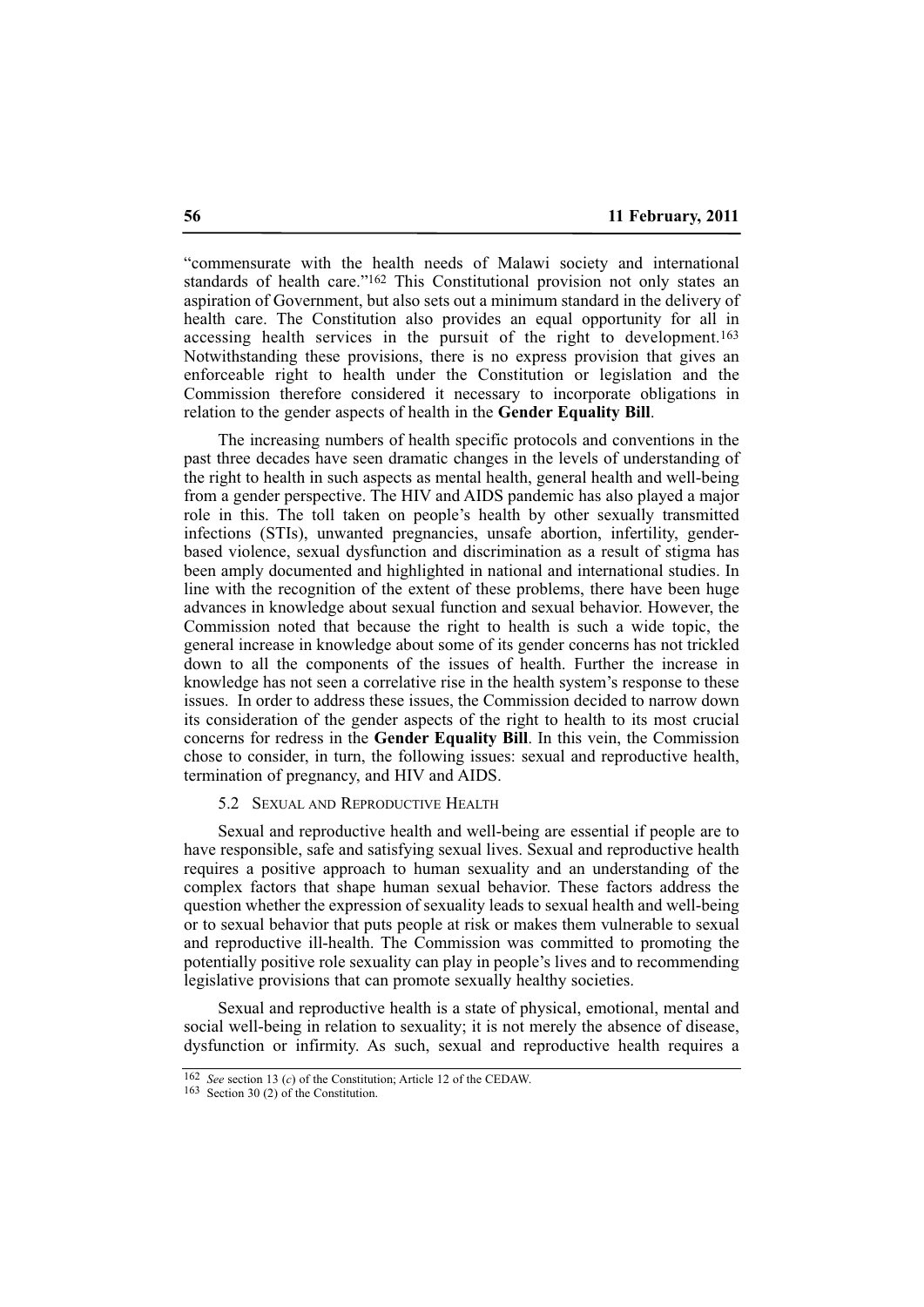positive and respectful approach to sexuality and sexual relationships, as well as the possibility of having pleasurable and safe sexual experiences, free of coercion, discrimination and violence. For sexual and reproductive health to be attained and maintained, the sexual rights of all persons must be respected, protected and fulfilled. Sexual rights are a subset of human rights that are already recognized in national laws, international human rights law and other consensus statements. They include the right of all persons, free of coercion, discrimination and violence, to-

(*a*) the highest attainable standard of sexual health, including access to sexual and reproductive health care services;

(*b*) seek, receive and impart information related to sexuality;

- (*c*) sexuality education;
- (*d*) respect for bodily integrity;
- (*e*) choose their sexual partner;
- (*f*) decide to be sexually active or not;
- (*g*) have consensual sexual relations;
- (*h*) enter into consensual marriage;
- (*i*) decide whether or not and when, to have children; and
- (*j*) pursue a satisfying, safe and pleasurable sexual life.164

There are three principles key for any government action towards fulfilling women's reproductive health rights. The first is based on the rights to liberty, marry and found a family and to decide the number and spacing of one's children respectively. Women as well as men have the right to reproductive selfdetermination, that is, to control their sexual and reproductive lives and make reproductive health decisions without interference or coercion. The second principle is that the right to non-discrimination and respect for difference requires governments to offer everyone, including adolescents, unmarried women, sex workers, refugees and other marginal groups equal access to health care and to address the unique health needs of women and men. The third principle is based on the obligation to fulfill people's rights to life and health respectively. Governments must make comprehensive reproductive health services available to all and remove barriers to accessing health, many of which are rooted in gender inequality.165

The Commission observed that international practice urges governments to engage a rights-based approach in fulfillment of sexual and reproductive health rights. This is in contrast to the public health approach, which focuses on the

<sup>164</sup> WHO, 2002, "Gender and Reproductive Health Glossary", Draft Working Definition.

<sup>165</sup> Center for Reproductive Law and Policy (CRLP), Reproductive Rights 2000: Moving Forward. New York: CRLP; 2000. Available in English at: www.reproductiverights.org/pub\_bo\_rr2k.html (Visited on 12 January, 2009).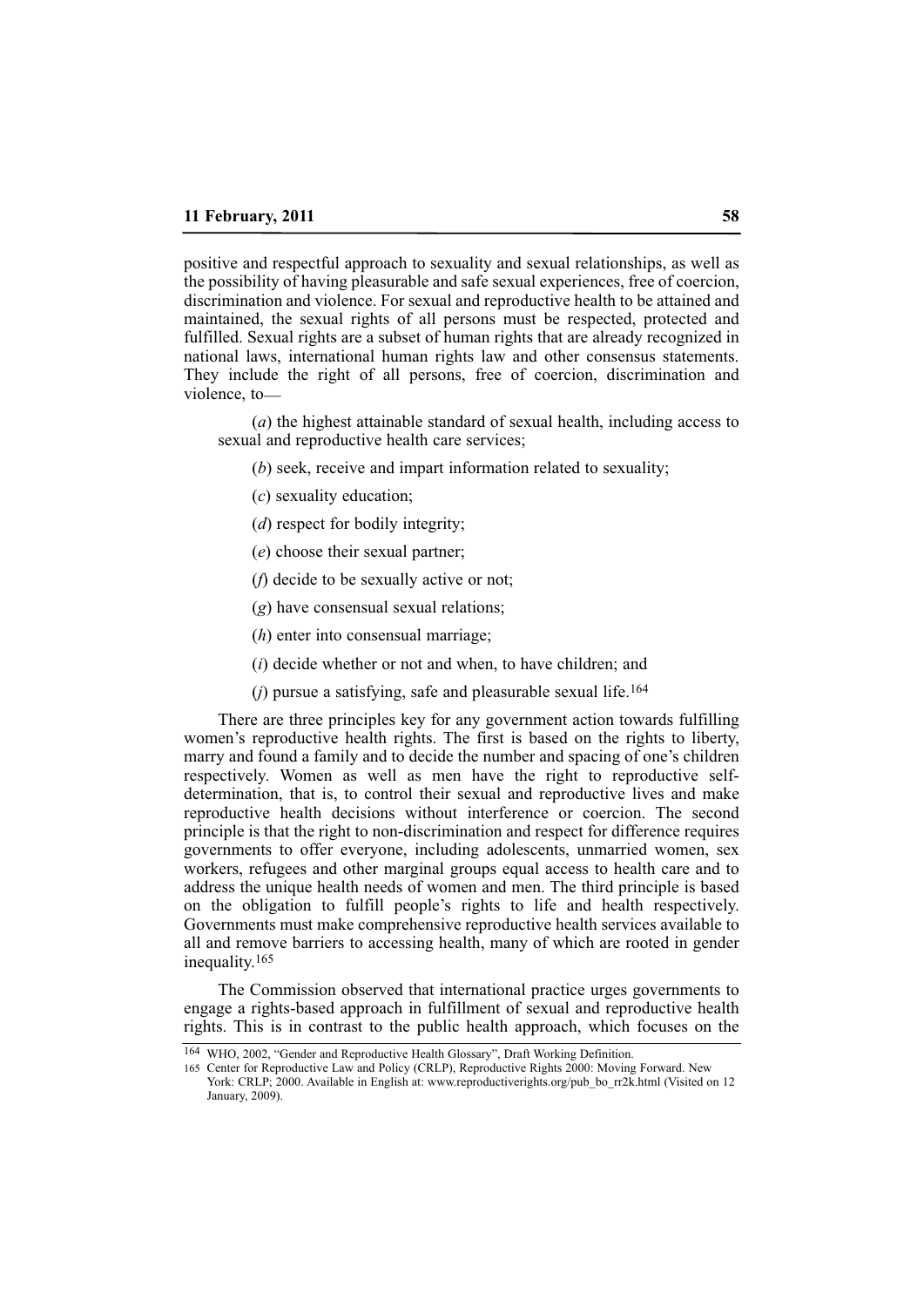outcomes of health services for the whole population. A rights-based approach emphasizes the service delivery process and the well-being of individuals.166 What matters most in such an approach is whether women and men have access to comprehensive reproductive health services and are treated with respect by providers.

On its part, the Malawi Government has manifested its commitment to improve reproductive health through the Reproductive Health Policy, 2002 which is presently being implemented through the Reproductive Health Programme.<sup>167</sup> Further, the National Post Abortion Care Strategy recognises access to sexual and reproductive health services as a fundamental human right.168 The goal of the reproductive health programme is "to provide accessible, affordable and convenient comprehensive reproductive health services to all women, men and young people in Malawi through informed choice in order to enable them to attain their reproductive health goals and rights."169 The Programme also seeks to, among other things, improve safe maternal health care, achieve quality family planning, promote adolescent reproductive health services and management of unsafe abortions.<sup>170</sup>

Government also currently seeks to address sexual and reproductive health challenges through the implementation of a Roadmap for Accelerating the Reduction of Maternal and Neonatal Mortality and Morbidity in Malawi171 (the "Roadmap"). Overall, the Roadmap acknowledges that the reduction of the current maternal crisis in Malawi is dependent upon addressing several factors, including the existing challenges relating to maternal health service delivery. Beyond this intervention, it is self-evident that the improvement of reproductive health services depends much on the national budgetary allocation to the health sector. An analyses of Malawi national budget has shown that the budget is generally inadequate to transform the conditions of the health sector and bring about the consequent improvement of reproductive health services.172

Hence, women and men are still not able to enjoy the highest standard of health and reproductive health due to national budgetary challenges, which have rendered the implementation of the Essential Health Package by the Government difficult. By extension, these constraints have negatively impacted on the delivery of Basic Emergency Obstetric Care.173 Women continue to suffer with as few as 56 percent of skilled medical attendants at child delivery.174 The position as regards women's access to sexual and reproductive health largely remains as it

<sup>166</sup> Jacobson J L, 2000; "Transforming family planning programmes: towards a framework for advancing the reproductive rights agenda". Reproductive Health Matters, 8 (15):21-32.

<sup>167</sup> Malawi Government; 2002, Reproductive Health Policy, Lilongwe: Ministry of Health.

<sup>168</sup> Ministry of Health and Population, 2003; National Post Abortion Care Strategy, p. 1.

<sup>169</sup> As above, p.3.

<sup>170</sup> As above.

<sup>171</sup> Malawi Government, 2006; Ministry of Health and Population.

<sup>172</sup> *See* for example IPAS Africa Alliance, "Legislative And Policy Framework On Access To Safe Abortion Services In Malawi" by Kachika, T., 2006.

<sup>173</sup> As above.

<sup>174</sup> Malawi Government, 2002; above footnote 167.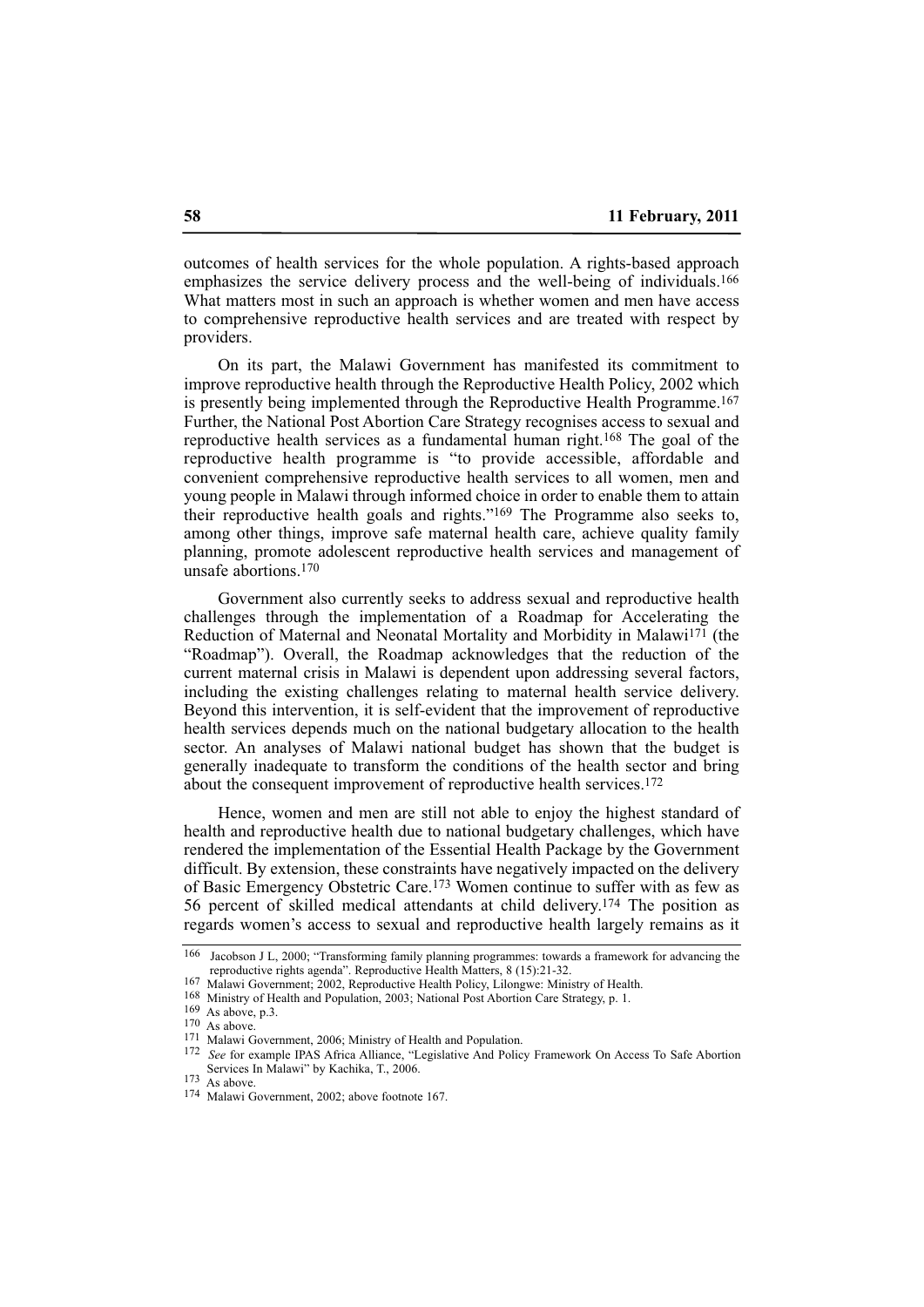was when the CEDAW Committee,<sup>175</sup> at the 35th Session, commented as follows when Malawi presented its combined periodic report—

> The Committee expresses concerns about the lack of access of women and girls to adequate health care services, including [...] family planning information, particularly in rural areas […] The Committee is alarmed at the persistent high maternal mortality rate, particularly the number of deaths resulting from unsafe abortions, high fertility rates and inadequate family planning services, especially in rural areas, low rates of contraceptive use and lack of sex education […].176

In consequence, the CEDAW Committee urged Malawi to continue its efforts to improve the country's health infrastructure and to ensure sufficient budgetary allocations for accessible health services. It also called on Malawi to integrate a gender perspective in all health sector reforms, while also ensuring that women's sexual and reproductive health needs are adequately addressed. In particular, the Committee recommended that the Malawi Government should undertake appropriate measures to improve women's access to health care and health related services and information, including access for women who live in rural areas. It called upon the Malawi Government to improve the availability of sexual and reproductive health services, including family planning information and services, as well as access to antenatal, postnatal and obstetric services to reduce maternal mortality and to achieve the Millennium Development Goal to reduce maternal mortality […]."177

The Commission recommends that Government should take measures to ensure adequate budgetary allocation to reproductive health rights issues and to make specific provisions for men's reproductive health in the budgetary allocations if the situation is to improve.

Further, under the CEDAW, Malawi is obliged to ensure that women have the same rights as men to decide freely and responsibly on the number and spacing of their children<sup>178</sup> and, by implication, the right to choose a sexual partner by guaranteeing women to the right to freely choose a spouse and to enter into marriage only with their free and full consent.179 The AU Women's Protocol also includes under the right to health of women, the rights to control fertility; to decide whether to have children; the number of children and the spacing of children; and to choose the method of contraception.180

Other issues of concern pressing upon the Commission, were submissions received at all Consultative Workshops that some health facilities sometimes deny women their reproductive health care rights by denying them access to family

<sup>175</sup> IPAS Africa Alliance, 2006; above footnote 172.

<sup>176</sup> Second, Third, Fourth and Fifth Periodic Report of Malawi on the Convention on the Elimination of all Forms of Discrimination Against Women (CEDAW/C/MW1/2-5).

<sup>177</sup> Paragraphs 31 and 32, CEDAW/C/MW1/CO/5.

<sup>178</sup> Article 1 (*e*) of Article 16 of CEDAW.

<sup>179</sup> Article 1 (*b*) of Article 16 of CEDAW.

<sup>180</sup> Article 14 of the AU Women's Protocol.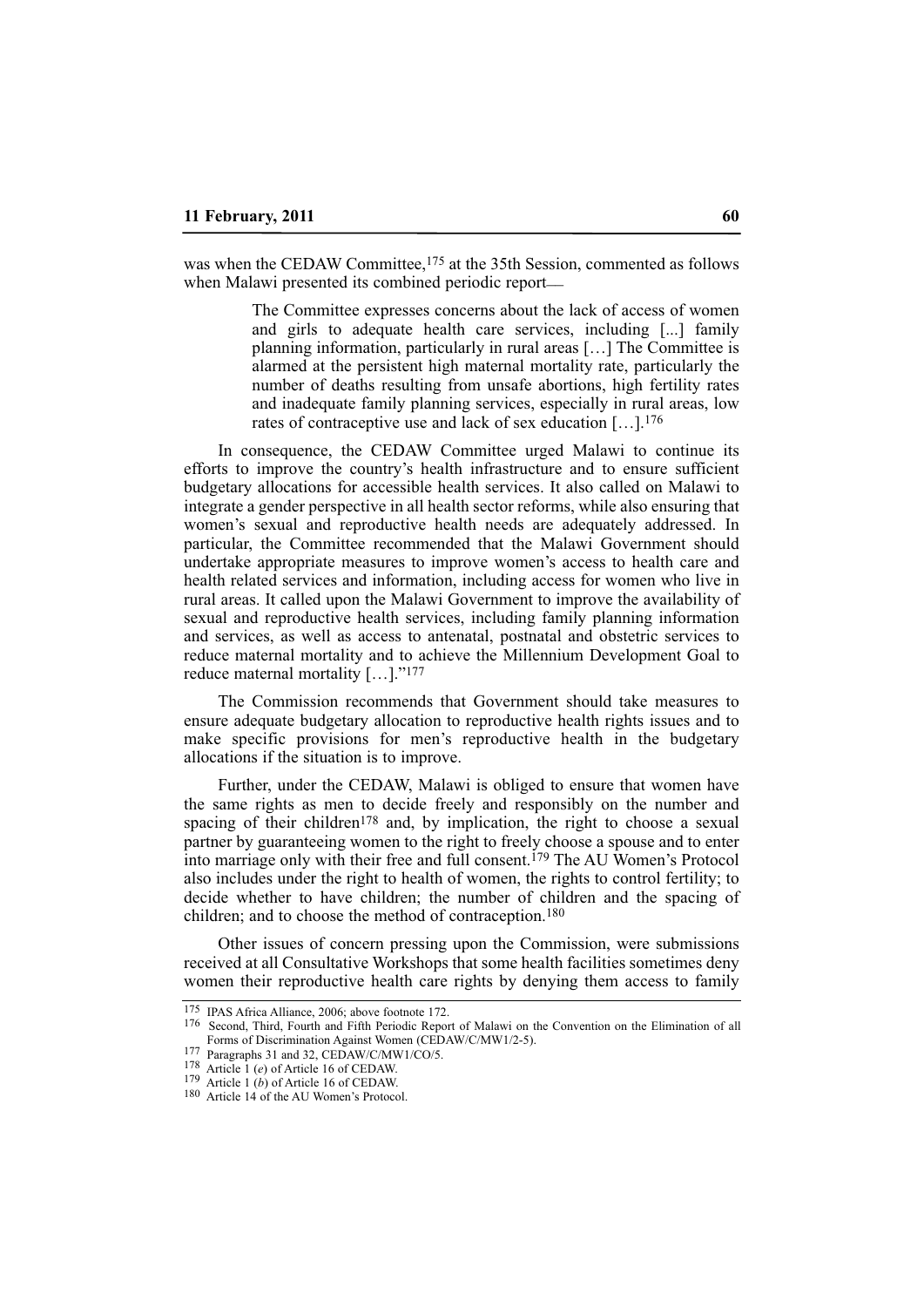planning in the absence of a spouse. The Commission was also concerned about the undignified and humiliating circumstances that women face when they visit health care facilities either as patients or guardians of family members. Whilst the Commission accepts that health care workers have been reported to subject patients and guardians of either sex to cruel and undignified treatment, the impact is more on women as they tend to visit health facilities more in their nurturing role as mothers and carers for other family members.

The Commission also noted that with low education and literacy levels,181 especially among women in the country, the right to access sexual and reproductive health should be complemented by a right to information about those services so that women can make informed choices. Anecdotal reports of forced sterilization, lack of choice in family planning methods and reproductive health surgical procedures were a matter of concern to the Commission.

To address these ills, the Commission recommends the following Part on sexual and reproductive health in the **Gender Equality Bill**—

# **PART …**

# **SEXUAL AND REPRODUCTIVE HEALTH RIGHTS**

**Right to sexual and reproductive health**

**… Every person has a right to adequate sexual and reproductive health which includes the right to\_\_**

**(***a***) access sexual and reproductive health care services;**

**(***b***) access family planning services;**

**(***c***) be protected from sexually transmitted infection;**

**(***d***) self-protection from sexually transmitted infection;**

**(***e***) choose whether or not to have a child;**

**(***f***) choose the number of children and when to bear those children;** 

**(***g***) control fertility; and**

**(***h***) choose an appropriate method of contraception.**

<sup>181</sup> According to the Second Periodic Report of Malawi on the Convention of the Rights of the Child, (CRC/C/MWI/2) 17 July, 2008, although the adult literacy rate is currently at 64 percent, the majority of the population have no formal educational qualifications. In 2000, a survey conducted by the National Statistical Office indicated that 88 percent of the population (84 percent males and 92 percent females) had no formal educational qualifications (i.e. possessed neither a Primary School Leaving Certificate, a Junior Certificate of Education, a Malawi School Certificate of Education, 'A' Levels, a Diploma nor Bachelor's Degree).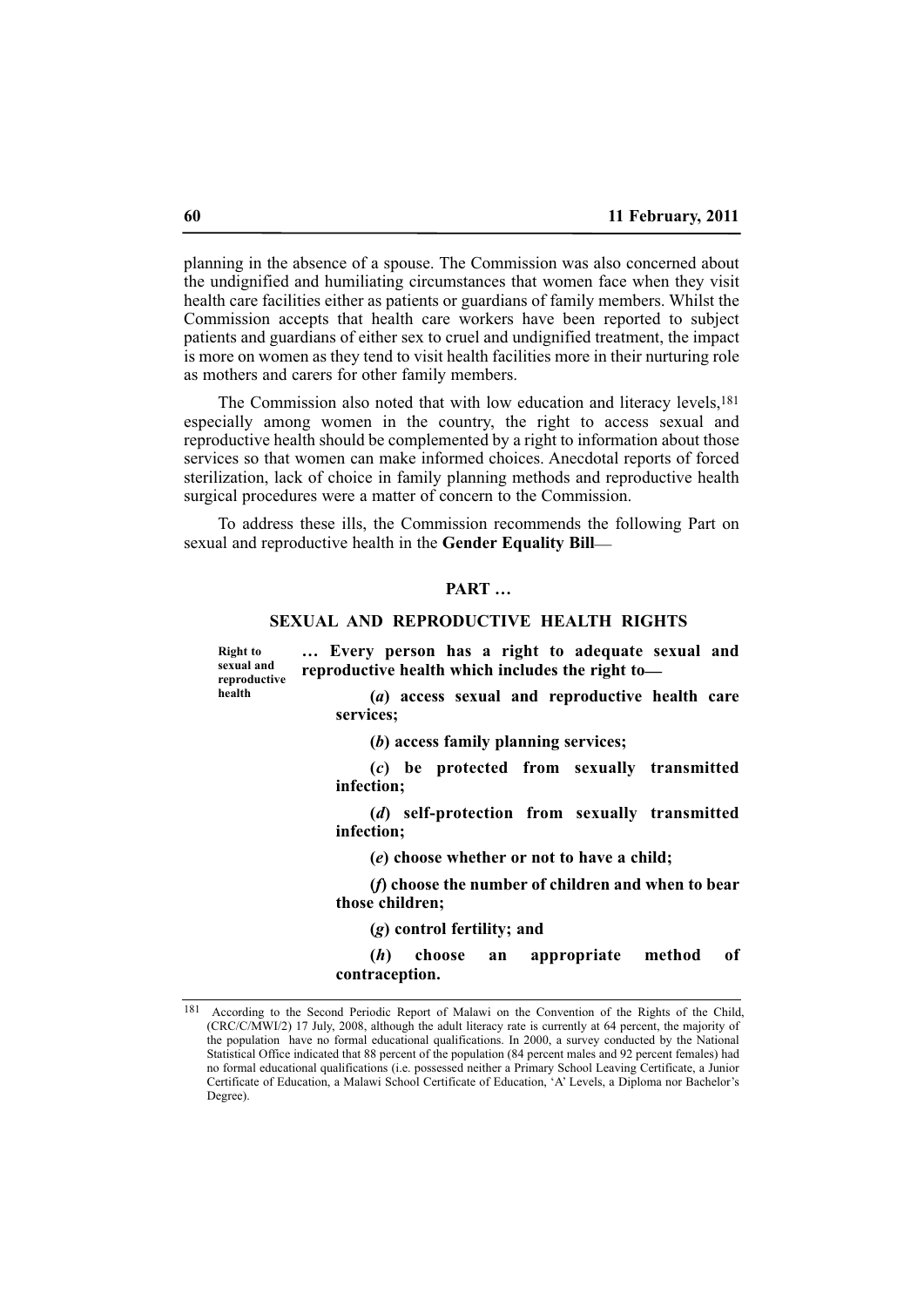**Duties of Health Officers in respect to sexual and reproductive health Cap. 34:01**

**… \_\_(1) In addition to the duties imposed or powers conferred on health officers by the Public Health Act or any other relevant law, every health officer shall\_\_**

**(***a***) respect the sexual and reproductive health rights of every person without discrimination;**

**(***b***) respect the dignity and integrity of every person accessing those services;**

**(***c***) provide family planning services to any person the services irrespective of marital status or whether that person is accompanied by a spouse;** 

**(***d***) impart all information necessary for a person to make a decision regarding whether or not to undergo any procedure or to accept any service affecting his or her sexual and reproductive health;**

**(***e***) record the manner in which the information imparted to the person seeking reproductive health care services was given and whether it was understood; and** 

**(***f***) obtain the written consent of a person being offered sexual and reproductive health services or family planning services before performing any procedure or offering any service.**

**(2) Any person who contravenes this section commits an offence and shall be liable to a fine of K500,000 and to imprisonment for three years.**

#### 5.3 UNSAFE TERMINATION OF PREGNANCY

The Commission received submissions from the Reproductive Health Unit at the Ministry of Health and the Human Rights Commission respectively in relation to the high maternal mortality rates affecting Malawian women. High maternal mortality is making the realization of the fifth Millennium Development Goal to reduce maternal mortality by 75 percent by 2015 difficult to attain. Maternal mortality is a serious gender concern because it robs women and girls of their lives prematurely in the process of fulfilling their biological role in reproduction. Around the world, more than 500,000 women die in pregnancy or childbirth annually.

In the developing world, the risk of dying in childbirth is 1 in 48, even though virtually all countries now have safe motherhood programmes.182 As noted earlier, the statistics for maternal mortality in Malawi are equally disheartening. There are 5,904 expected maternal deaths per year at the present

<sup>182</sup> United Nations Volunteer Programme, 2007; "MDG 5 Improve Maternal Health".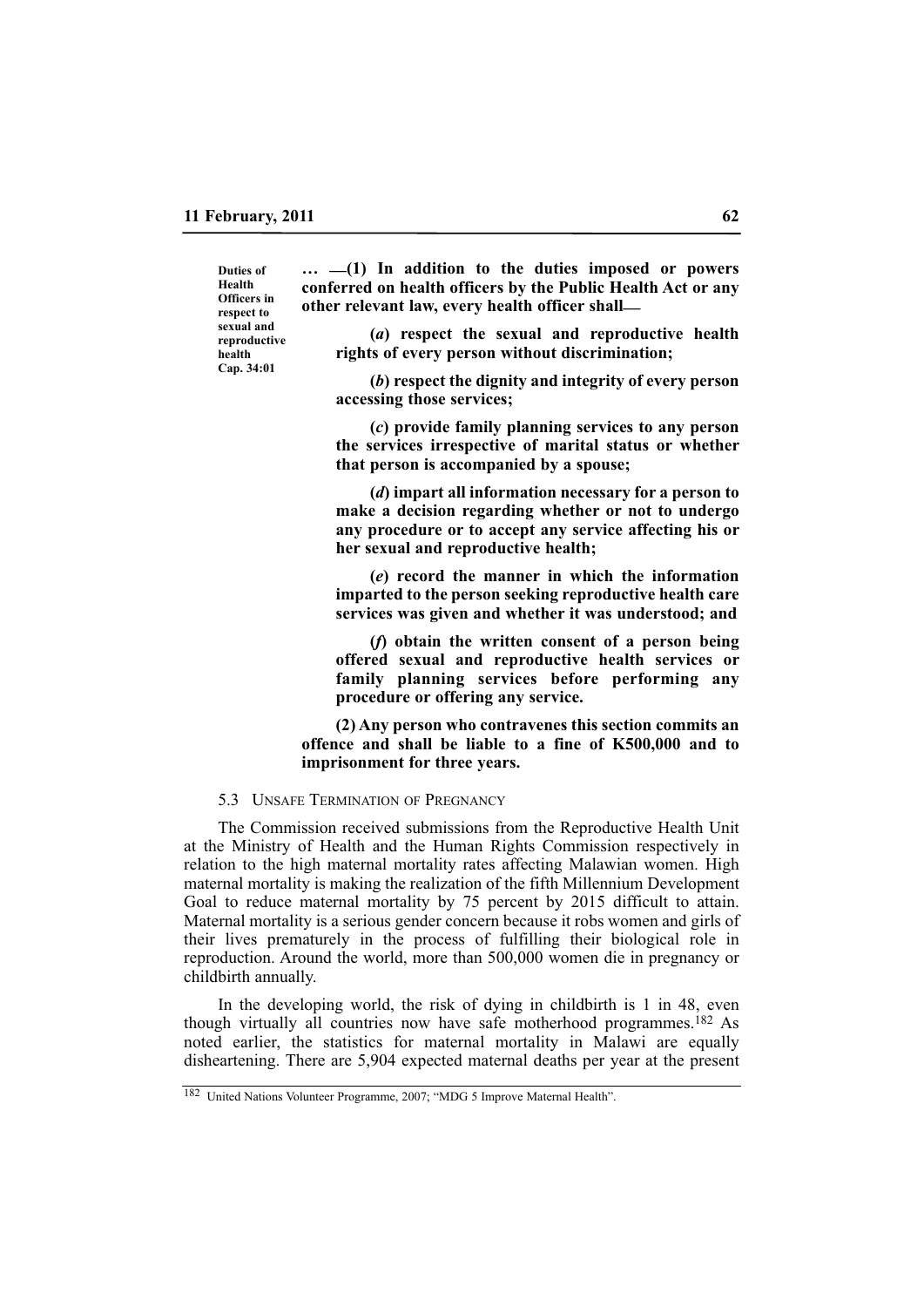maternal mortality rate.183 The reasons for such high maternal mortality figures are complex and multifaceted. These range from Government's inadequate budgetary allocation to the health sector, lack of skilled personnel to attend to women at delivery, shortage of health care facilities, beliefs that prevent women from seeking hospital care at the earliest possible moment, severe bleeding, infection, unsafe abortion, hypertensive disorders, obstructed labour, HIV and AIDS, and many others. Reduction in the rate of maternal mortality will require ingenuity, solidarity and effort on the part of the Government and various partners. The Commission was, through the submissions of stakeholders requested to include unsafe abortion in the **Gender Equality Bill**.

Unsafe abortion is defined by the World Health Organization as "a procedure for terminating an unwanted pregnancy by either persons lacking the necessary skill or in an environment lacking the minimum medical standards or both."184 Unsafe abortion normally occurs where abortion is prohibited or restricted by law and women try to terminate the pregnancy themselves or they turn to unskilled practitioners who use a variety of unsafe methods. It is estimated that approximately 15 percent of the maternal mortality rate worldwide is a result of unsafe abortions performed in "back street" abortion clinics or facilities.185

According to IPAS Alliance for Africa, a leading reproductive health international non-governmental organization, incomplete abortions caused largely as a result of unsafe abortions are the most common reason for admission to gynaecological wards in Malawi.186 Further, various studies in Malawi have consistently established the fact that unsafe abortion is one of the contributing factors to Malawi's unacceptably high mortality rate.187 IPAS cites a study conducted by Stewart and others in 1998 which found that 20 to 30 percent of maternal deaths annually are due to complications of abortions.<sup>188</sup> An audit conducted in the southern part of Malawi by Ratsma in 2003 established that 10.2 percent of direct maternal mortality were due to complications of abortions.189 In his speech to the International Course on Population and Development Conference in 1994, the then Vice President of Malawi, the Right Honourable Justin Malewezi, confirmed that despite the criminalization of abortion in Malawi, nearly 35 percent of all maternal deaths are due to induced abortions, translating into an increasing rate of clandestine and back-door abortions. Unsafe abortion accounts for 60 percent of all acute gynaecological admissions.190 These findings are emphasized in recent statistics which show that central hospitals in Malawi are attending to high numbers of women seeking post-abortion care. Following an examination of records in Malawi's central hospitals between 1999

<sup>183</sup> Maternal Mortality Rate (MMR) 984 per 100,000 live births: See Government of Malawi, National Statistical Office, 2004 ; "Malawi Demographic Health Survey" estimates.

<sup>184</sup> World Health Organization, 2002.

<sup>185</sup> Population Reference Bureau, 2006; "Unsafe Abortion Facts and Figures".

<sup>186</sup> IPAS Africa Alliance, 2006; above footnote 172.

<sup>187</sup> As above.

<sup>188</sup> As above.

 $189$  As above.

<sup>190</sup> As above.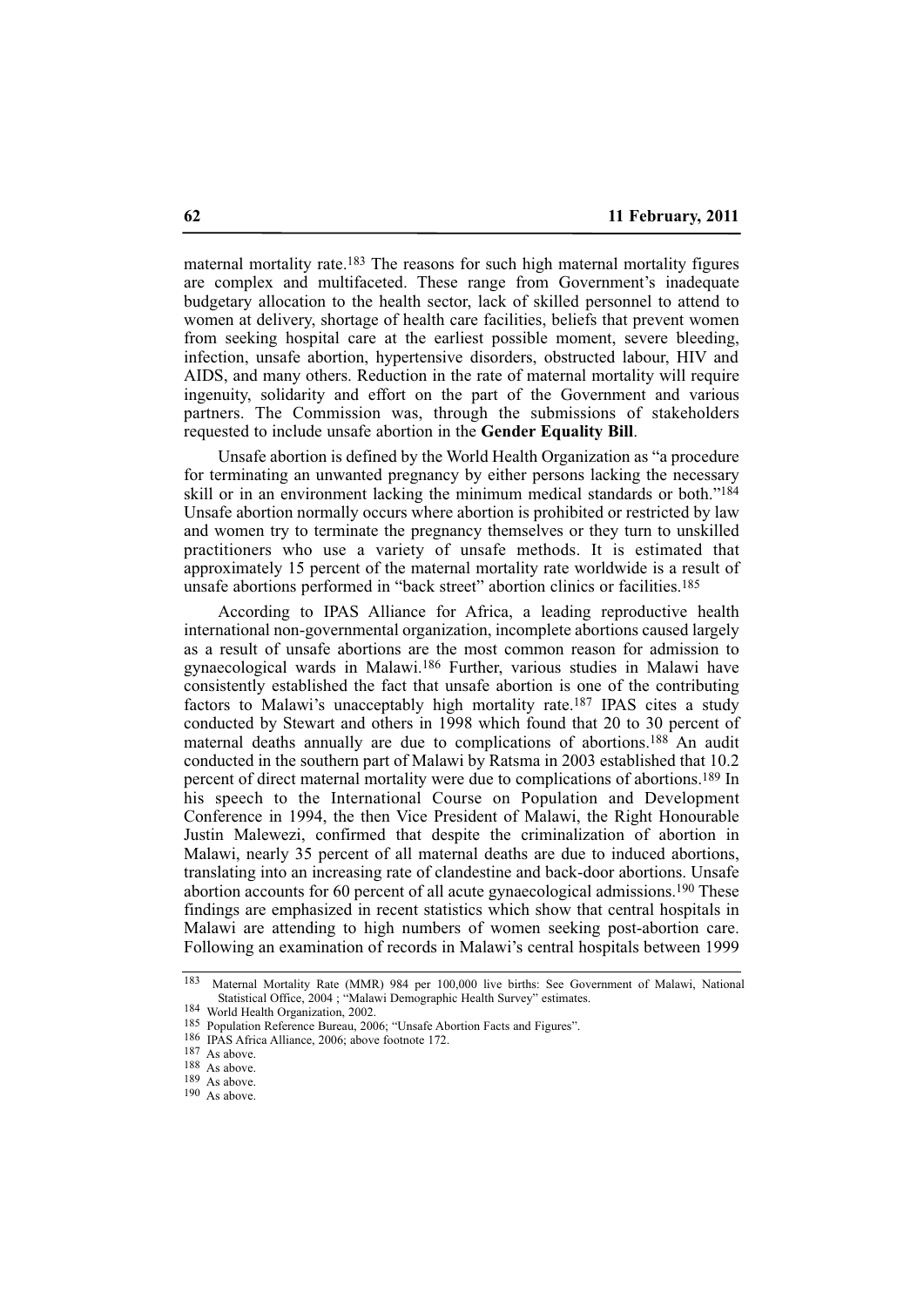and early 2006, Kamuzu Central Hospital had registered 2384 cases, while Queen Elizabeth Central Hospital (QECH) had registered 3178 cases; and Zomba Central Hospital had registered 1239 cases.191

In a recent assessment of the availability of Emergency Obstetric Care in Malawi,192 out of the 48 hospitals assessed, complications of abortion accounted for the second most frequent direct obstetric complication (at 30 percent of obstetric cases). Further, a key informant discussion<sup>193</sup> with nursing staff in the Gynaecological Ward of Queen Elizabeth Central Hospital uncovered that the hospital receives an estimated 15 to 20 gynaecological cases on a daily basis, half of which are complications related to abortion. According to both nursing staff and specialists in the Department of Gynaecology and Obstetrics at Queen Elizabeth Central Hospital, a good number of patients who come for post-abortion care are adolescents.194 This collaborates the 1992 Demographic Health Survey findings, which showed that 25 percent of all abortions occurred among adolescents.195

From the above findings, the Commission noted that the burden of treating women who have developed complications because of unlawful and unsafe termination of pregnancy still falls under the general health care and service delivery of the relevant Government hospitals. Currently, Government efforts to deal with abortion include provision of post-abortion care services in 55 health facilities throughout the country while Emergency Contraception Services are provided in approximately 87 facilities throughout the country.196 These services are provided under the National Post Abortion Care Strategy and Service Delivery Guidelines developed by the Ministry of Health and Population.197

The general health care services are involved in treating complications which could have been prevented. The Commission concluded that in view of all the facts and figures surrounding the magnitude of the problem of unsafe abortion, there is no doubt that it is a gender concern and a human rights issue that can no longer be ignored. The Commission noted that the restriction against termination of pregnancy has been in the statute book since 1930 when the Penal Code was enacted. The Penal Code proscribes the unlawful administration of any poison or other noxious thing or use of force or any other means with intent to procure a miscarriage of a woman.198 The Penal Code also proscribes similar conduct by a woman intending to procure her own miscarriage.199 Further, the Penal Code proscribes supplying or procuring anything that is intended to be used

<sup>191</sup> As above.

<sup>192</sup> As above, quoting Government of Malawi, Ministry of Health; 2005.

<sup>&</sup>lt;sup>193</sup> As above, the key informant discussion was conducted to support the IPAS desk review.

<sup>194</sup> As above.

<sup>195</sup> As above.

<sup>196</sup> Based on presentation made by Mrs. Linyenga to the Commission on 28 August, 2006.

<sup>&</sup>lt;sup>197</sup> The Ministry is now referred to as the Ministry of Health. Objectives of this strategy include raising awareness of the magnitude of the problem of incomplete abortion, its complications and availability of post abortion care services, among others. Statistics emerging from post abortion care services indicate high usage in the urban centres.

<sup>198</sup> Section 149.

<sup>199</sup> Section 150.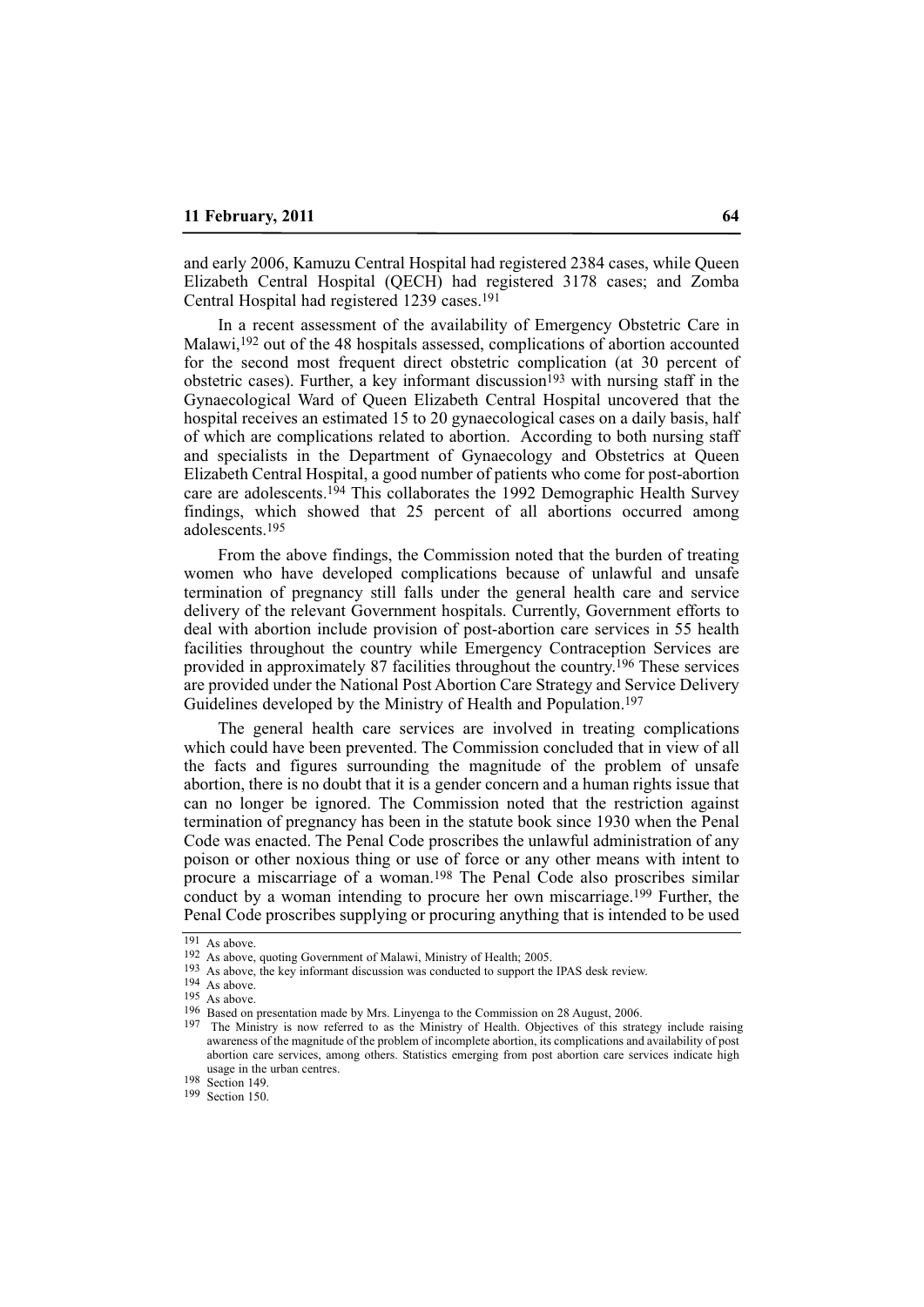to procure the miscarriage of a woman.200 It may be argued that section 243 of the Penal Code allows for abortion in exceptional cases. The provision reads—

A person is not criminally responsible for performing in good faith and with reasonable care and skill a surgical operation upon any person for his benefit, or upon an unborn child for the preservation of the mother's life, if the performance of the operation is reasonable, having regard to the patient's state at the time and to all the circumstances of the case.<sup>201</sup>

Section 243 of the Penal Code falls under Chapter XXII dealing with "Offences Endangering Life or Health". The side note to the provision reads "Surgical operation". It is clear from this provision that the person intended to be protected under this provision is the person performing the surgical operation and not the patient. The patient under this provision is only a beneficiary. Further, the provision states that a surgical operation may be performed either upon any person for his benefit or upon an unborn child for the preservation of the mother's life. In any event, it appears that the only method covered under this provision is a surgical operation and yet sections 149 to 151 of the Penal Code include many other forms of termination including administration of poison in order to procure an abortion.

If it is accepted that section 243 justifies termination of pregnancy, then abortion that is administered or procured on any other ground other than for the benefit of the patient or preservation of the mother's life is a felony.202 The Commission observed that the provisions of the Penal Code in respect of abortion are overly restrictive and inconsistent with the spirit of the Reproductive Health Policy as well as international conventions to which Malawi is a party.

The AU Women's Protocol to which Malawi is a signatory has provided for women's reproductive health rights<sup>203</sup> that include entitlement to medical abortion.<sup>204</sup> This Protocol<sup>205</sup> also provides for the removal of the liability for women who seek, and providers who perform, abortions. It also provides clarification of the requirements for health facilities offering pregnancy termination. In addition, the AU Women's Protocol obliges State Parties to protect reproductive rights of women by authorizing medical abortion in cases of sexual assault, rape, incest and where the mental and physical health of the mother of the foetus is endangered.206

<sup>200</sup> Section 151.

<sup>&</sup>lt;sup>201</sup> The use of the test of good faith, and reasonable care and skill protects the person performing the surgical operation..

<sup>202</sup> Sections.149 & 150 of the Penal Code.

<sup>203</sup> Article 14 (2) (*c*) calls on member States "to protect the reproductive rights of women and recommends that states review laws that hinder women from enjoying or exercising their full reproductive rights". 204 Article 14 (2) (*c*) of the Protocol to the African Charter.

<sup>205</sup> The Protocol to the African Charter on Human and People's Rights on the Rights of Women in Africa, in Article 14 (2) (*c*) provides for legal abortion where an abortion is necessary to save the life of the mother, or where the continued pregnancy endangers the mental or physical health of the mother of the fetus, or where a pregnancy arises from sexual assault, incest or rape.

<sup>206</sup> Article 17 of the AU Women's Protocol.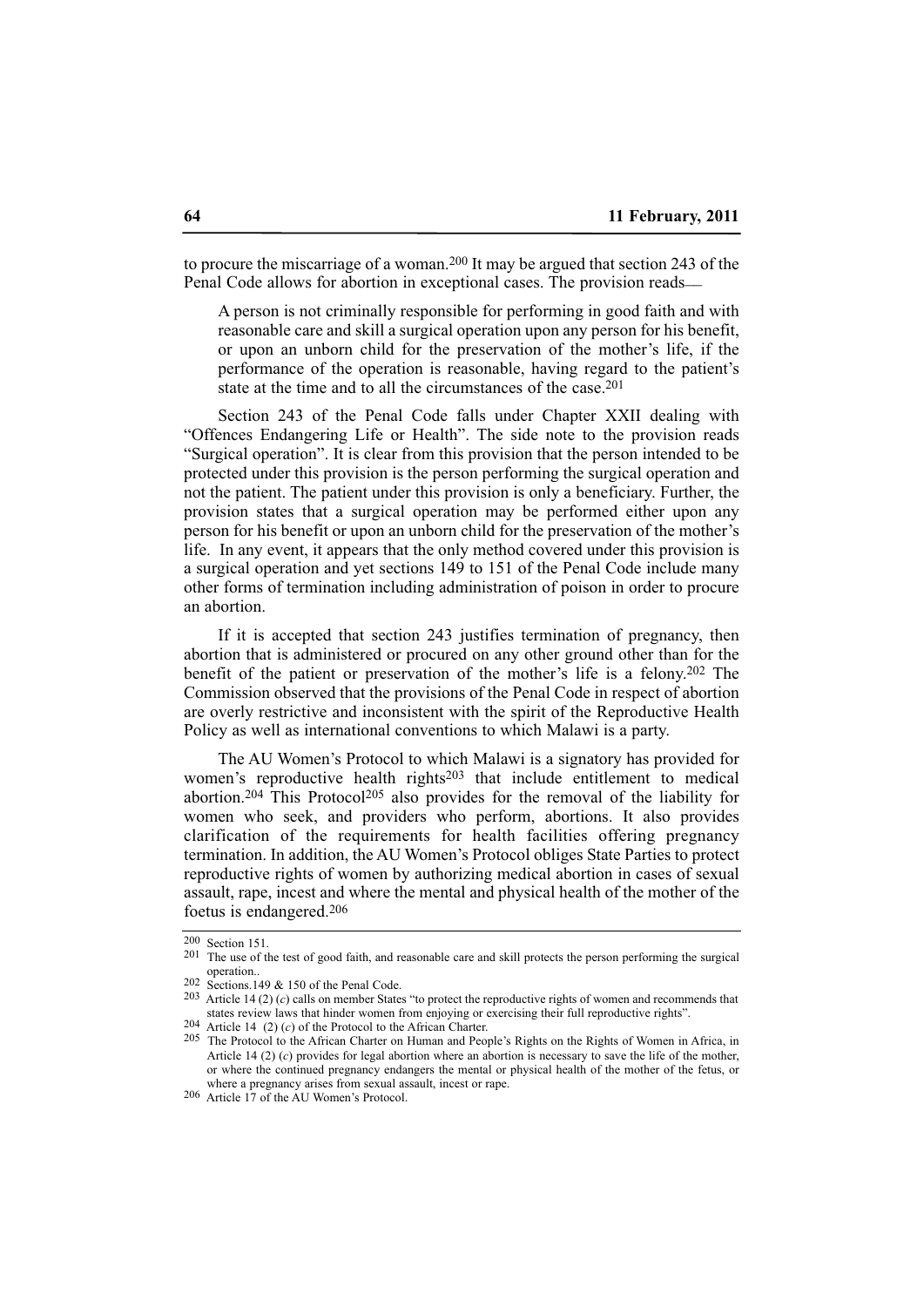Malawi is also a signatory to the CEDAW which obliges State Parties to take all appropriate measures to eliminate discrimination in the field of health care including those related to family planning.207 Under the Maputo Plan of Action for the Operationalization of the Continental Policy Framework for Sexual and Reproductive Rights 2007-2010208 to which Malawi is a signatory, African Union member States are bound to reduce the incidence of unsafe abortion and some of the strategies for this obligation include adopting policies and enacting laws to reduce the incidence of unsafe abortion.

The Commission observed that the restriction of abortion under the Penal Code fails to recognize that there are instances where pregnancy may arise out of criminal conduct such as rape, incest and defilement and that it may not be recommended that the pregnancy should continue because it affects and endangers the life of the mother physically or psychologically. There are also some instances where the life of the mother or post-natal survival of the unborn child may be endangered by the continued pregnancy. As noted above, these exceptions are recognized under the AU Women's Protocol for the authorization of abortion.209

The Commission was aware that some countries such as South Africa, Zambia, the United Kingdom and Ghana have laws that are less restrictive and allow for abortions in a wide range of circumstances. The Commission noted that there are varying extremes in the laws, some liberal and some conservative. In liberal States like South Africa which enacted the Choice on Termination of Pregnancy Act in 1996; termination of pregnancy is, up to a certain extent, practically permitted on demand. Under this law, termination is permitted on request during the first 12 weeks of the gestation period; and termination of pregnancy between the 12th and 13th weeks is also permitted on recommendation of a medical practitioner giving reasons prescribed by the Act. Termination of pregnancy after 20 weeks is also permitted on recommendation of a medical practitioner or a registered midwife if they are of the opinion that continued pregnancy would endanger the woman's life or that of the foetus.210

Zambian law on abortion offers a different approach by expanding the medical exceptions on the restriction on abortion. The Termination of Pregnancy Act of Zambia, 1972, permits termination of pregnancy where continued pregnancy would involve risk to life or injury to the mental or physical health of the pregnant woman or any existing children; and where there is a substantial risk of seriously disabling physical or mental abnormality to the unborn child.211

In Great Britain, abortion has been legal since the Abortion Act, 1967. The grounds under which an abortion is permitted include saving the mother's life; prevention of permanent injury to the mother's or existing children's physical or

<sup>207</sup> Article 12 of the AU Women's Protocol.

<sup>208</sup> African Union, Sp/MIN/CAMH/5(1), 18-20 September, 2006.

<sup>209</sup> Article 17 of the AU Women's Protocol.

<sup>210</sup> Section 2 of the Choice on Termination of Pregnancy Act, 1996 of South Africa.

<sup>211</sup> Section 3 of the Termination of Pregnancy Act, 1972 of Zambia. The termination has to be performed by a medical practitioner and must be carried out in a hospital.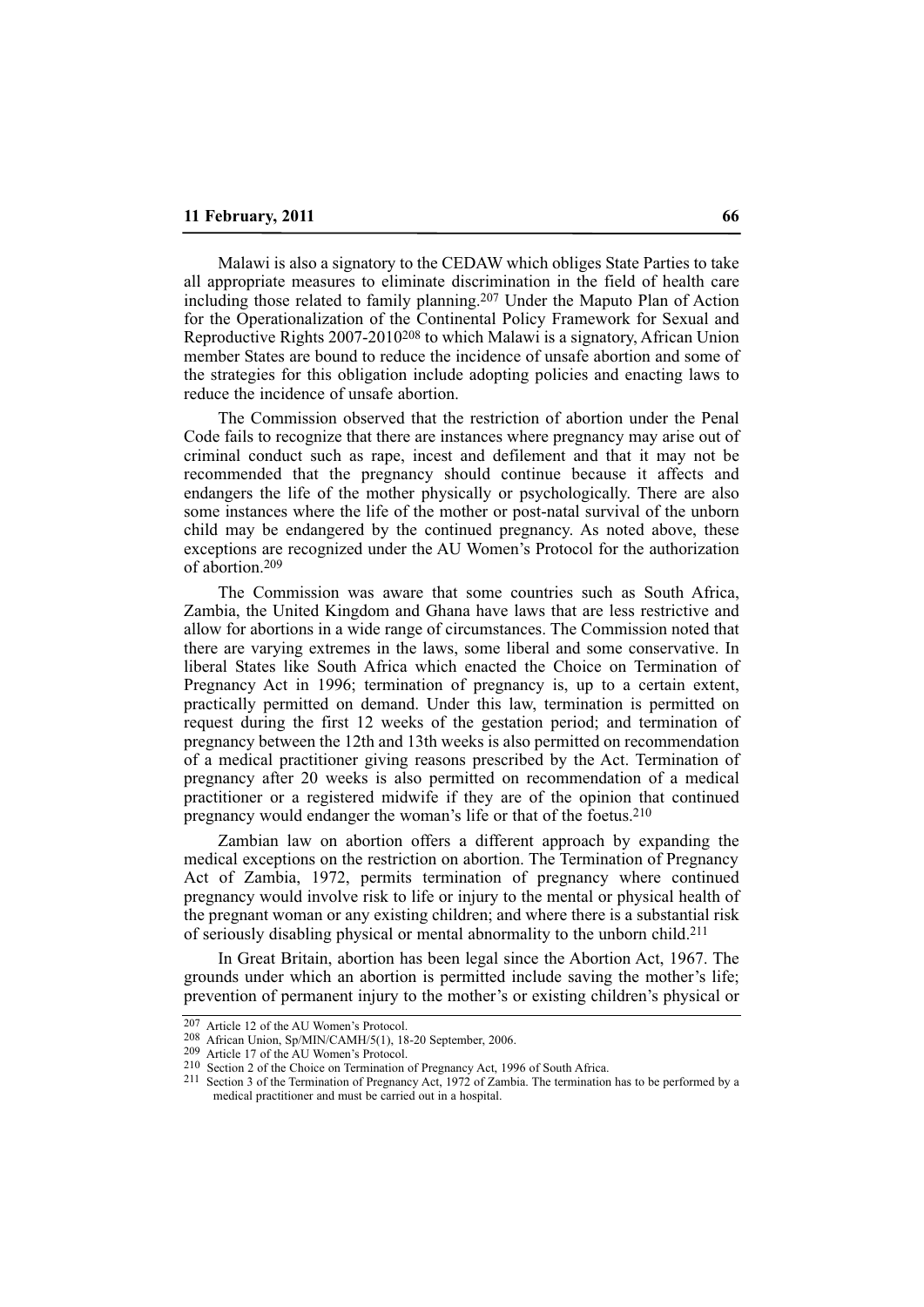mental health; and if the child is likely to be severely physically or mentally handicapped.

The Commission noted that in all the jurisdictions cited, abortion is dealt with in a separate statute, dedicated to dealing with issues of abortion alone. The Commission acknowledges that the issue of abortion, especially unsafe abortion, is a gender issue and should be dealt with if the reproductive health of women is to improve in this country. A limited number of participants at all the Consultative Workshops as well as those working within the health sector made submissions to the effect that unsafe abortion is a gender issue, for which the failure to tackle is taking the status of women's reproductive health rights far below acceptable levels. The challenge before the Commission was with the incorporation of the issue of unsafe abortion in the context of a gender equality statute.

After lengthy deliberations during which the Commission contemplated providing for safe abortion within the **Gender Equality Bill**, the Commission concluded that the reason comparable foreign jurisdictions dedicate separate legislation to abortion is that it is a highly specialized area, requiring detailed input, expertise and research. The issue of abortion is multifaceted, touching on controversial issues in the legal, medical, human rights, religious, moral and reproductive health arenas.

The Commission was aware that its sister special Law Commission on the Review of Criminal Justice Legislation in its Report on the Review of the Penal Code;212 having had occasion to review the Penal Code restrictions on abortion, elected not to. This Commission found that due to constraints of time and the need for wide and thorough consultations the review of the law on abortion should be handled by a special Law Commission set up specifically for that purpose. The Commission therefore recommends that Government with the understanding of all the dimensions attending to the abortion issue, through the Ministry of Health as a lead ministry, should carefully scrutinize the issues on unsafe termination of pregnancy highlighted in this Report and make immediate plans to institute a review of the law on abortion so that a new statute specifically on termination of pregnancy is enacted.

## 5.4 HIV AND AIDS

The Commission observed that a person's gender plays a role in determining an individual's vulnerability to infection, his or her ability to access care, support or treatment for HIV and AIDS and the ability to cope when affected or infected.213 Today, women account for nearly half the 40 million people living with HIV worldwide.<sup>214</sup> In Malawi, over 20 years since HIV was first discovered, young women aged 15 to 24 are more than three times as likely to be infected as

<sup>212</sup> Malawi Law Commission, 2000; above footnote 51.

<sup>213</sup> WHO, 2003, "Integrating Gender in HIV/AIDS Programmes: A Review Paper". Department of Gender and Women's Health, Family and Community Health,www.who.int/gender/hiv-aids/en/integrating% 5B2581CB%5D.pdf (Visited 12 January, 2009).

<sup>214</sup> UNFPA, The Gender Dimensions of the HIV/AIDS Epidemic, 2006; http://www.unfpa.org/gender/aids.htm (Visited on 12 January, 2009).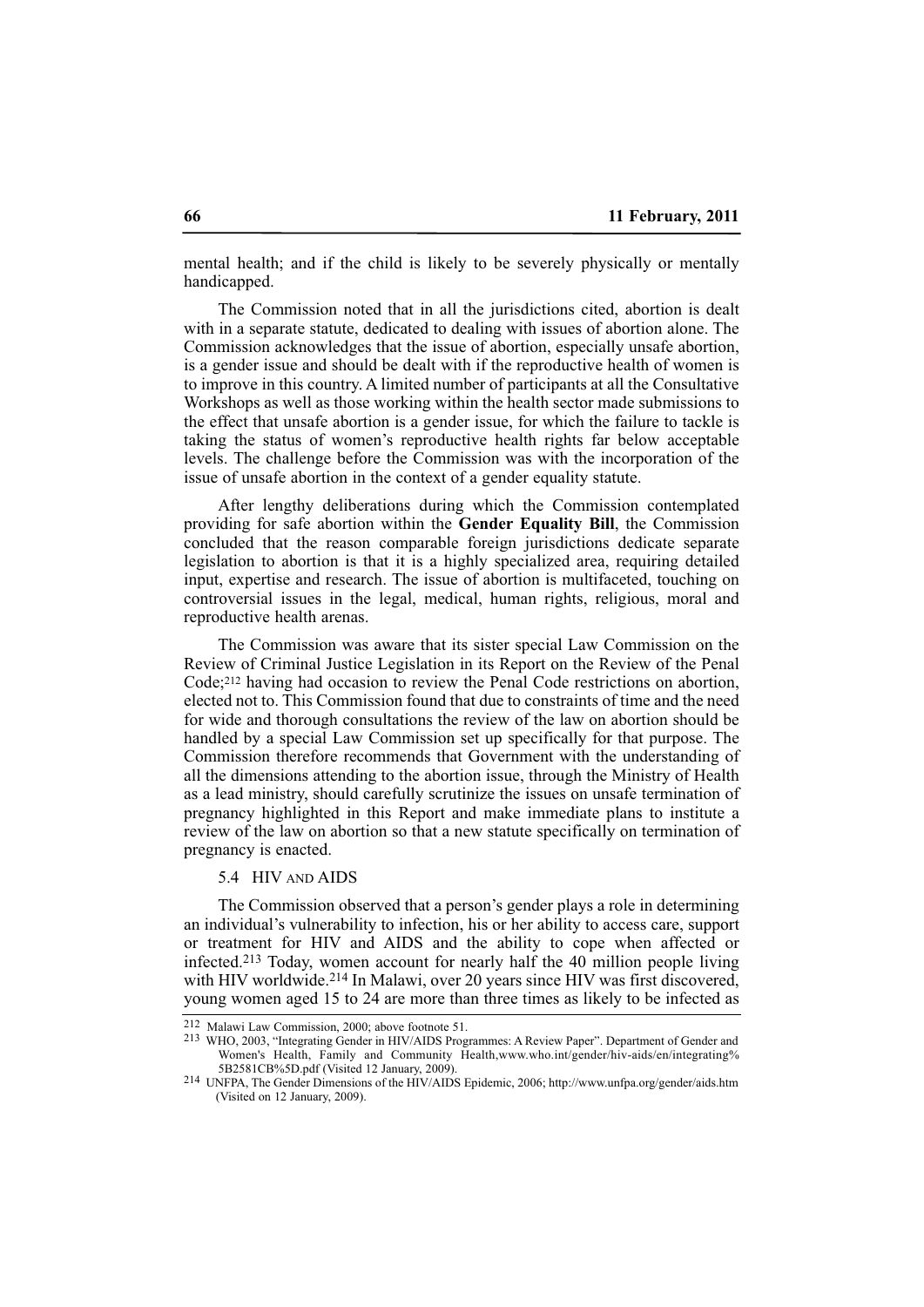young men.215 Despite these alarming trends, women know less than men about how HIV is transmitted and how to prevent infection. Whatever little they know is often rendered useless by the discrimination and violence they face and their relative powerlessness to refuse sex or negotiate safe sex, especially in the context of marriage.216 Indeed, women and girls face a range of HIV-related risk factors and vulnerabilities that men and boys do not face; many of which are embedded in the social relations and economic realities of their societies.217 The HIV and AIDS pandemic has also increased the responsibility that women bear towards caring for the sick. In Malawi, the Government's policy is to promote home-based care for AIDS patients, due to the inadequacy of the health system to handle larger numbers of patients suffering from AIDS-related diseases admitted in hospitals. This has compounded the health care responsibilities of women in households.218

The Commission further noted that various national policies have underscored the gender nexus between HIV and AIDS. The National HIV and AIDS Policy states that often the socially, culturally, economically or legally underprivileged are vulnerable to HIV infection.219 The National HIV and AIDS Policy states that women and girls are culturally taught to be subservient to men and become more susceptible to physical and sexual abuse.220 Economically, women and girls attain lower education levels and as such their access to highlypaying employment is limited.221 The Commission was aware that the Policy proposes comprehensive reforms of relevant laws that touch on HIV and AIDS and recommends that Government should undertake to ensure that women and girls regardless of marital status have equal access to appropriate, sound HIVrelated information and education programmes, means of prevention and health services.222

Further, the National Gender Programme emphasizes that women and girls are particularly vulnerable to HIV infection for cultural and biological reasons.223 This position is supported by the recommendation under the SADC Declaration on HIV/AIDS that State parties should create and sustain an enabling environment conducive to gender balance, rapid and broad-based socio-economic development of the Region and addressing major underlying factors that lead to the spread of the HIV infection.224 Among the reasons for increased vulnerability of women and girls is the inability to negotiate for safe sex due to their lower status and fear of violence and sexual abuse from relatives and teachers.225

<sup>215</sup> Malawi Government, National Statistics Office, 2004; "Malawi Demographic Health Survey".

<sup>216</sup> As above.

<sup>217</sup> As above.

<sup>218</sup> Semu L, Ngwira N and Kamchezera G, 2004; "Malawi, Strategic Country Gender Assessment, May 2004". World Bank and UNDP, p.7.

<sup>219</sup> As above.

<sup>220</sup> As above, p. 45.

<sup>221</sup> As above.

<sup>222</sup> As above.

<sup>223</sup> National Gender Programme, p. 45.

<sup>224</sup> Article 3 (*a*) of the SADC Declaration on HIV/AIDS.

<sup>225</sup> Semu, Ngwira and Kamchedzera, above footnote 218.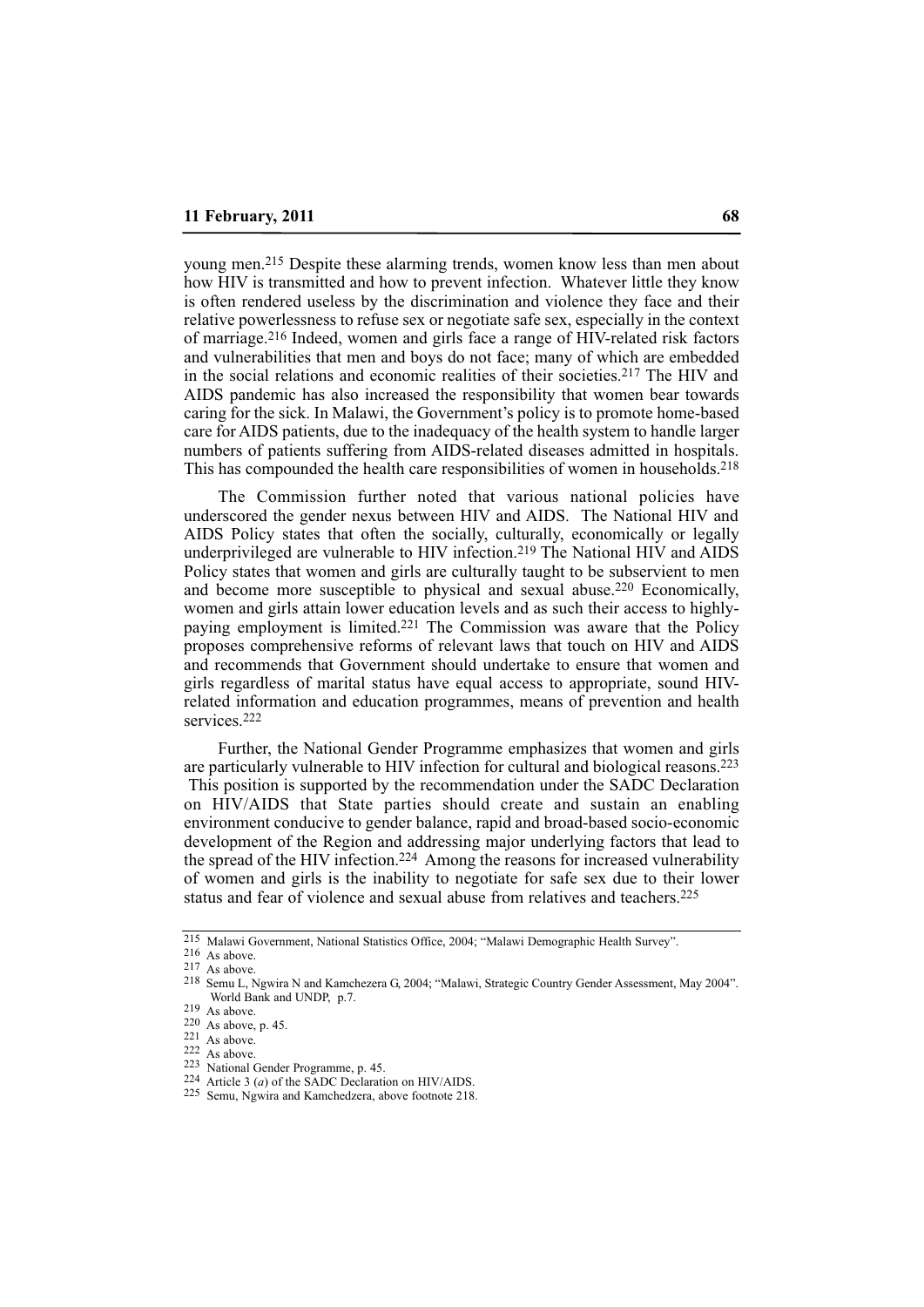The Declaration also notes that acceptability of women and girls in society depends largely on their being meek and sexually submissive. It also highlights traditional rituals especially those involving sexual practices that increase vulnerability to HIV infection.

The Malawi Strategic Country Gender Assessment<sup>226</sup> blames the cultural acceptance of male sexuality within the context of male dominance and patriarchal norms perpetuating a culture of violence that victimises women and especially the girl child which is common at the workplace and in the domestic arena.227 At work, women often suffer sexual harassment, verbal assault and economic abuse while wife battering is culturally condoned and defilement of the girl child is common both inside and outside the family. As the girl child grows, sexual abusers gradually transform from male relatives to male employers and colleagues in the workplace. Many cultural songs condone such violence, telling women to persevere and encourage women to be sexually submissive to men. In the event of the death of male partner, women, laden with economic and emotional insecurity, are subjected to practices that put them in most vulnerable positions to risk of HIV infection. Such practices include a degrading practice referred to earlier in this Report as *kulowa kufa*, a practice aimed at exorcising the spirit of the deceased which literally means "widow cleansing". Gender insensitive cultural and traditional beliefs also play a role in promulgating the spread of HIV infection and there are such beliefs as that sexual intercourse with a virgin cures HIV infection.

The Malawi Growth and Development Strategy incorporates strategies of the National AIDS Framework. It seeks not only to reduce the prevalence of HIV and AIDS but also to decrease the negative impact of HIV and AIDS on people living with AIDS and to reduce the economic, social and gender consequences for people living with HIV and AIDS.

The Commission further observed that, in 2003, SADC Heads of State committed their respective States to integrating gender in the process of community and nation building under the SADC Declaration on HIV/AIDS. The SADC Heads of States also declared that they would strengthen the initiatives that would increase the capacities of women and adolescent girls to protect themselves from the risk of HIV infection among others.228 The AU Women's Protocol gives the right to women to be protected against sexually transmitted infections, (including HIV and AIDS) and the right to be informed of one's health status including a sexual partners' status (including HIV and AIDS).229 This Protocol also gives women the right to self-protection from sexually transmitted infections including HIV and AIDS.230

The Commission was of the view that all the observations and findings made in relation to HIV and AIDS within a gender context are in urgent need of redress

 $\overline{226}$  As above.

<sup>227</sup> As above.

<sup>228</sup> SADC Declaration on HIV and AIDS.

<sup>229</sup> Article 14 (1) of the Protocol to the African Charter.

<sup>&</sup>lt;sup>230</sup> Article 14  $(1)$  (*a*) to (*d*) of the Protocol to the African Charter.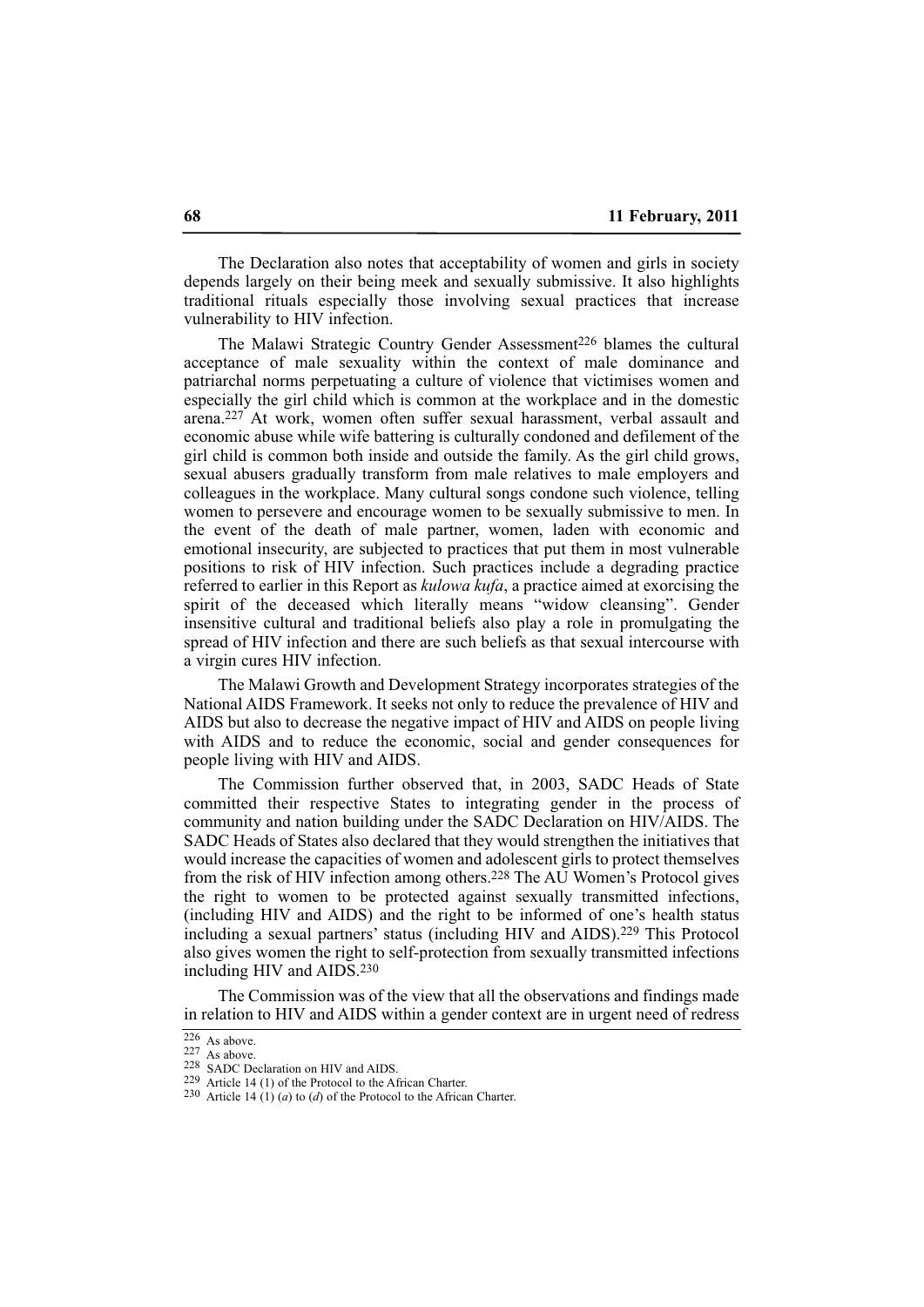through law reform to incorporate the progressive views held in various national policies and programmes as well as international treaty obligations. The Commission recommends that legislative interventions aimed at reversing the spread of HIV and AIDS should address the critical role that gender relations plays in sexual and reproductive life and how it affects HIV prevention. Many HIV strategies assume an idealized world in which everyone is equal and free to make empowered choices and can opt to abstain from sex, stay faithful to one's partner or use condoms consistently.231

The Commission further observed that generally issues of HIV and AIDS go beyond matters of gender equality and was aware that a special Law Commission empanelled for the development of legislation governing issues of HIV and AIDS has completed its work and has produced a Report that addresses matters of gender inequality in relation to HIV and AIDS specifically.232 The Commission has noted that the recommendations of that special Law Commission have addressed issues of HIV and AIDS from human rights, criminal law and public health perspectives. The Commission also agrees with that special Law Commission on its findings that issues of HIV and AIDS go beyond the bio-medical aspects where HIV and AIDS are understood simply in terms of disease. The Commission learned from the findings and recommendations of its sister special Law Commission that the social, economic, political and biomedical aspects of the epidemic are equally significant and have been addressed; as have gender-related issues arising from international treaties been incorporated. The Commission therefore adopts the findings of its sister Commission and urges the Government to speedily enact them.

#### 5.5 MATERNITY LEAVE, PATERNITY LEAVE AND OTHER BENEFITS

Although pregnancy and maternity are biologically specific to women, reproduction itself is a social function; which should be protected for both women and men. Pregnancy and maternity should not restrict women from their right to work and should not constitute grounds for discrimination against them. The Constitution protects women from any form of discrimination including discrimination at work and in business. It also provides that legislation should be passed to eliminate practices that discriminate against women.

The Commission noted that at statutory level, issues of maternity are addressed only with respect to formal employment under the Employment Act. The Employment Act provides that a woman<sup>233</sup> is entitled to a paid maternity leave of a minimum period of 8 weeks every 3 years.234 Nonetheless, there are many anecdotal cases of women who lose their employment on account of pregnancy. In other cases, benefits, including pay, are withheld from women

<sup>231</sup> UNFPA, 2009; The Gender Dimensions of the HIV/AIDS Epidemic: 2006; http://www.unfpa.org/gender/ aids.htm (Visited on 12th January, 2009).

<sup>232</sup> Malawi Law Commission, 2008; Report of the Law Commission on the Development of HIV and AIDS Legislation. Government *Gazette* Extraordinary, 31 December, 2008.

<sup>233</sup> The Employment Act does not distinguish between an unmarried and a married woman.

<sup>234</sup> Section 47(1) of the Employment Act.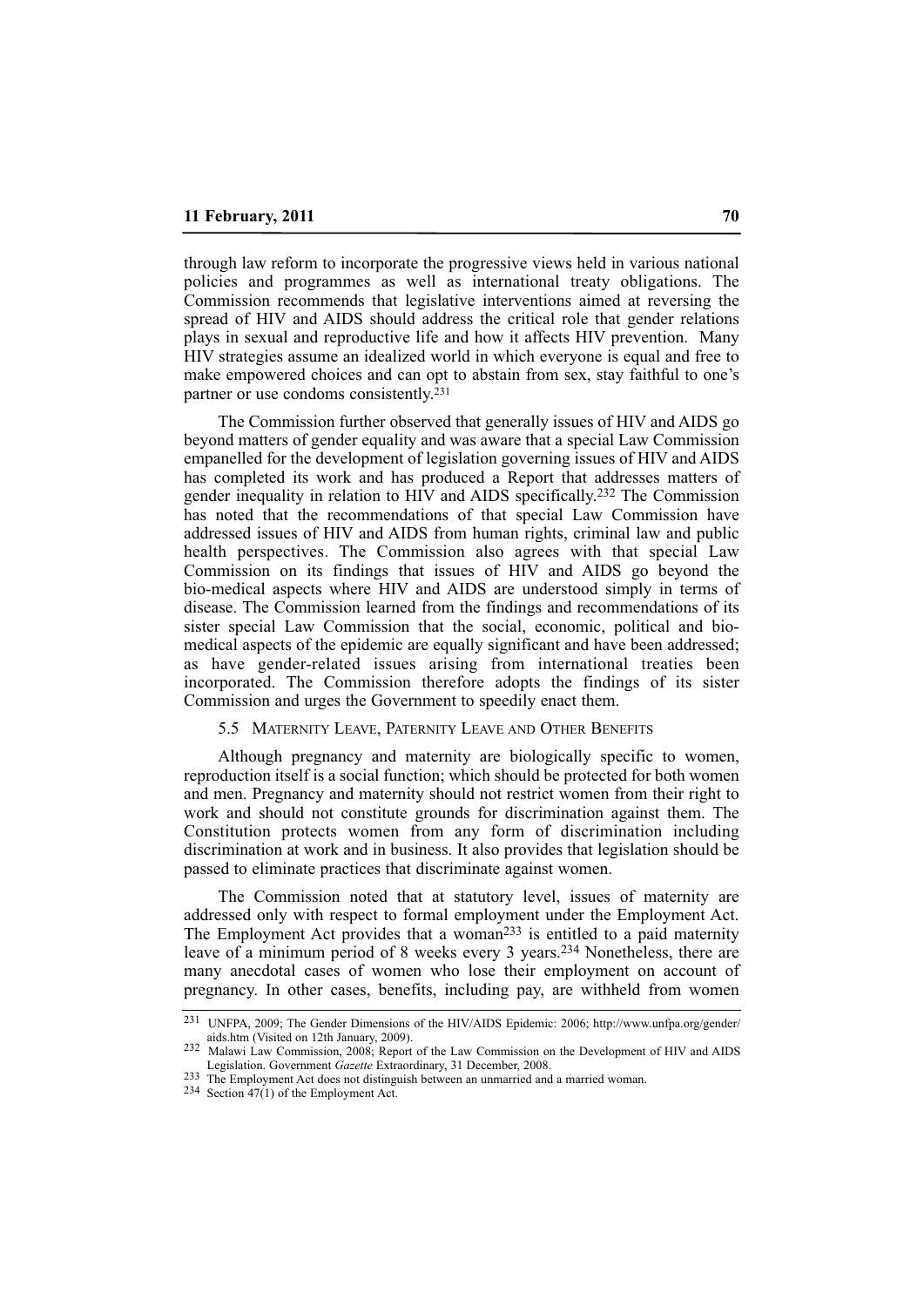during maternity leave if it is granted at all. Cases of employers not allowing women to continue with their professional progression because they were absent from work due to pregnancy have also been cited. Although both the Employment Act and the Constitution prohibit discrimination, employers in the country have been known to discriminate against women who appear pregnant during the interview process. Women have also been asked to take pregnancy tests before they are offered employment.

At policy level, the issue of maternity leave falls within the National Gender Policy which sets out specific gender objectives. One such objective concerns employment. This objective aims at promoting advocacy for the creation of a favourable environment for equal employment opportunities and benefits for women, men, girls and boys. One of the strategies for achieving this objective is the review of conditions of service and labour laws so that they are gender responsive. Maternity and paternity leave fall under conditions of service which may or may not be in favour of women and men.

The Commission observed that Malawi is also obliged under the CEDAW to prevent discrimination against women on the grounds of marital or maternity status and to ensure their effective right to work by prohibiting the imposition of sanctions or dismissal on the grounds of pregnancy or of maternity leave and to prevent discrimination in dismissals purely on the basis of marital status.235 The State is further obliged to introduce maternity leave with pay or with comparable social benefits without loss of employment, seniority or social allowances.<sup>236</sup> The AU Women's Protocol echoes this sentiment by urging State Parties to guarantee adequate and paid pre-natal and post-natal maternity leave in both public and private sectors.237

The Commission deliberated at length as to whether the provisions for maternity leave in the Employment Act are sufficient to protect women from the many injustices that they suffer at the workplace when they fall pregnant. In terms of length of maternity leave, it was originally argued that the minimum leave period is too short considering that it stipulates a three year cycle and does not take into account the recovery needs of the mother and development needs of the child. The Commission however finally decided that in view of the precarious nature of the Malawi economy, it was unrealistic to demand a longer period of paid leave and an extension in this period would be counterproductive for women in the long run. Further, the complexities involved in reaching consensus over the appropriate length of time for maternity leave between employees and employers and their respective interests was also considered. The Commission was satisfied that as a minimum period, 8 weeks is a fair compromise and therefore recommends that the minimum period of 8 weeks should be retained. The Commission noted that most employers voluntarily give at least 12 weeks of maternity leave.

<sup>235</sup> Article 11 (2) (*a*) of CEDAW.

<sup>236</sup> Article 11(2) (*b*) of CEDAW.

<sup>237</sup> Article 13 (i) of the Protocol to the African Charter.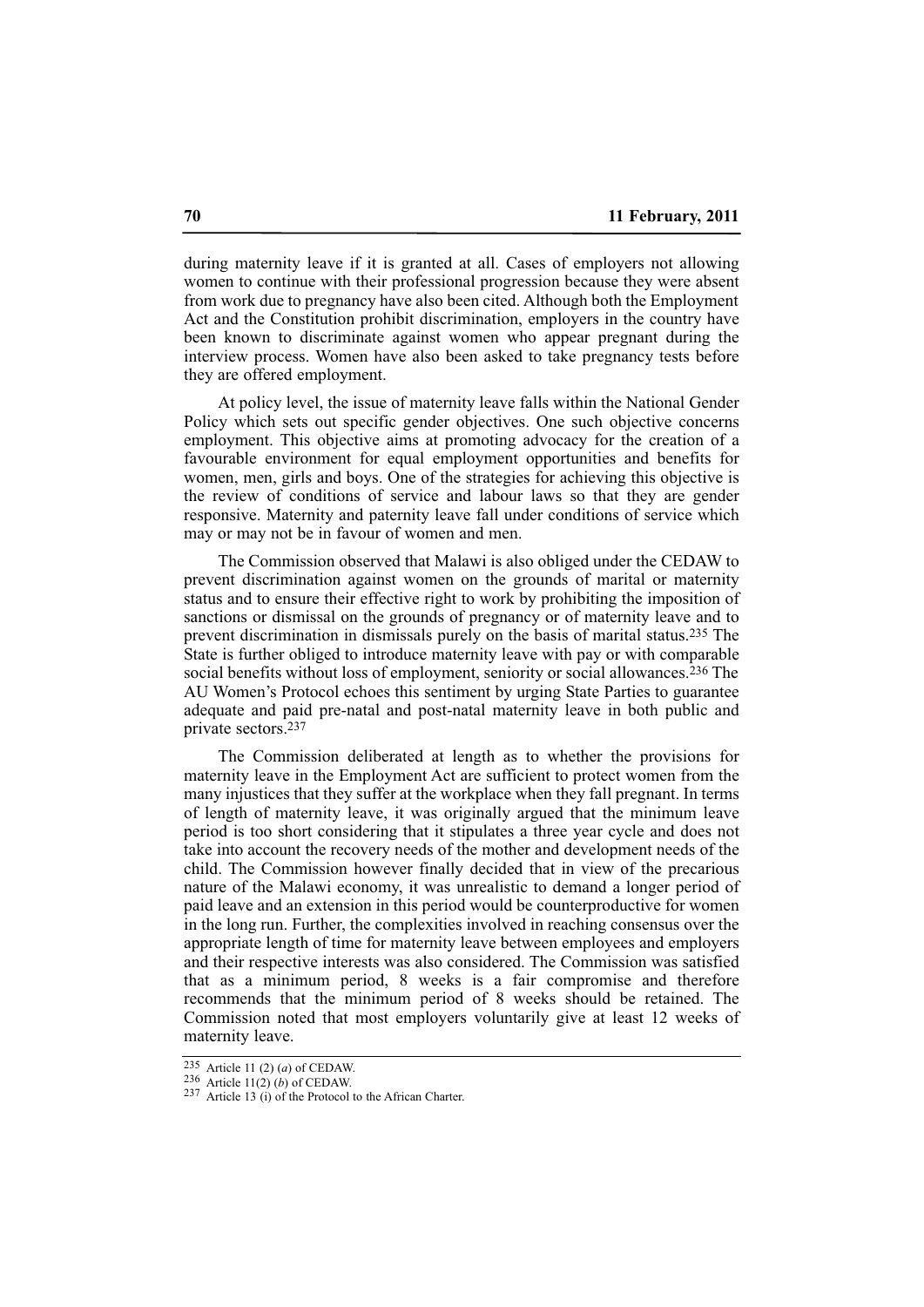Although section 47 (3) of the Employment Act allows for extension of the leave period where it is necessary, the Commission observed that leaving the extension of maternity leave entirely in the hands of the employer might not serve the purpose for which the leave is intended or for which a medical practitioner might have intended the extension. Any illness related to pregnancy should warrant extra leave as well as in the case of multiple births such as twins, or other exceptional deliveries such as caesarean delivery. The Commission thus recommends an amendment to this provision so that the discretion of the employer should be guided by, and depend upon, the recommendations of a certified medical practitioner. The proposed amendment to the Employment Act form part of this Report under the Employment (Amendment) Bill as Appendix V.

The Commission also considered other issues in relation to the working conditions of women during pregnancy which are not included in the Employment Act. Pregnant women who work in certain industries are put at risk when they come into contact with hazardous chemicals, equipment or are exposed to heavy workloads as part of their work. Adequate protection for pregnant women in such circumstances is not provided under the Employment Act. In other instances, women who return to work after maternity leave are unable to continue nursing their children due to the demands of their work. Adequate nursing breaks consistent with child health care needs are not provided for in the Employment Act.

The Commission thus concluded that provisions in the Employment Act on maternity benefits are incomplete. Maternity leave and accruing benefits should be viewed as a package including non-discrimination, job security, cash benefits, health protection measures and nursing breaks. The Commission accordingly recommends additional amendments to the Employment Act to improve the working conditions for pregnant women especially those involved in industries which by their very nature pose a health risk to the pregnant woman and her unborn child. As noted earlier, all proposed amendments to the Employment Act are attached to this Report as Appendix V.

Further, recognising that reproduction is both a masculine and feminine function, the Commission noted that the current provisions relating to pregnancy only recognize the entitlement of mothers to maternity leave. The Commission therefore considered the introduction of paternity leave for fathers. The Commission noted that under the Constitution, both parents have an obligation to raise their children. The AU Women's Protocol obliges State Parties to "recognise that both parents bear the primary responsibility for the upbringing and development of children."238

The Commission also deliberated on this collective responsibility of parents in the upbringing of their children and observed that while maternity leave affords the mother a natural opportunity to create a bond with the newborn child, there is

<sup>238</sup> As above.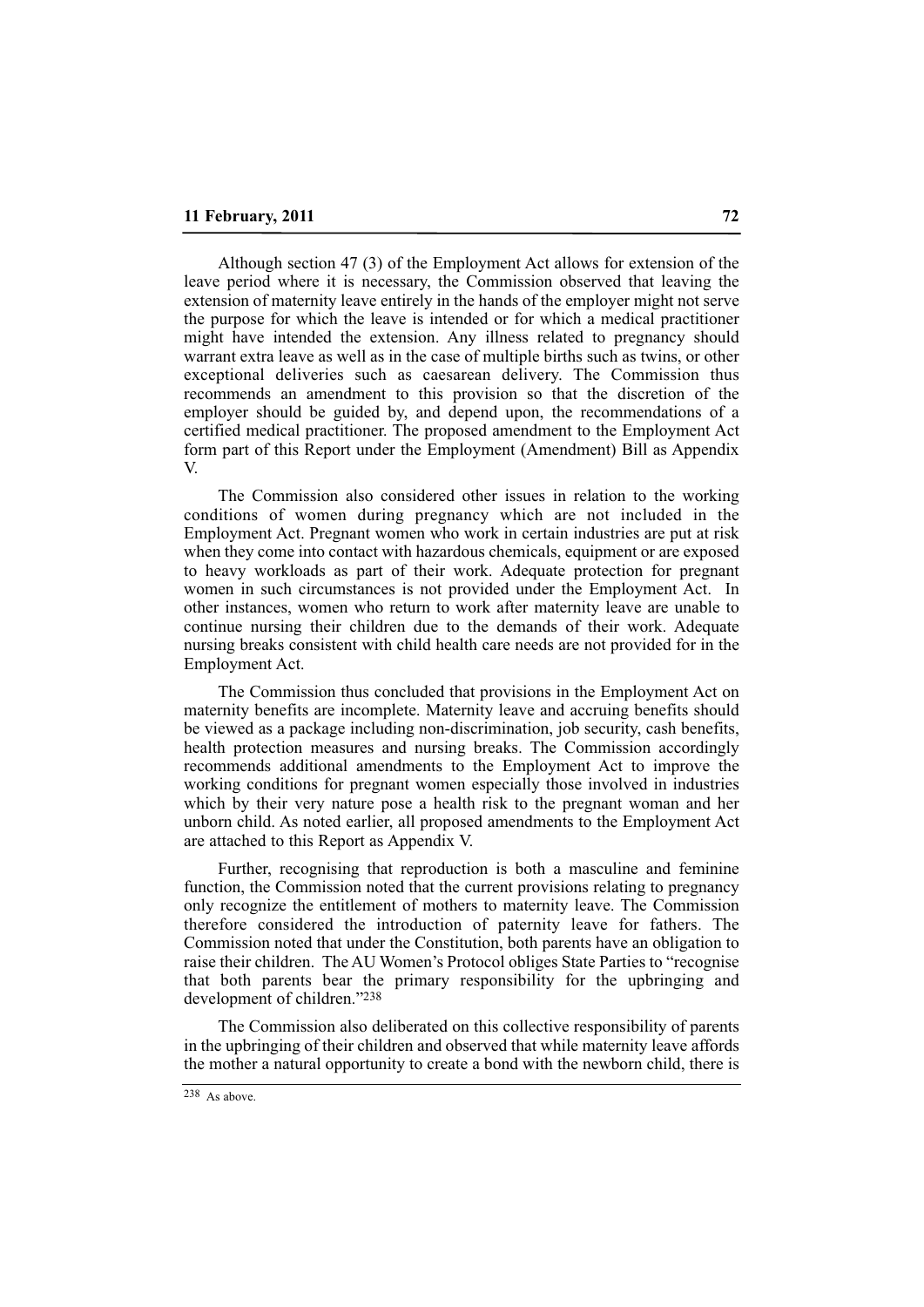no corresponding opportunity for the father, especially in cases where the father is under formal employment. In any event, while maternity leave also affords the mother an opportunity to take care of any pregnancy complications that might arise, her spouse would equally need time to avail himself for the care of the mother or the child. The Commission was also of the view that paternity leave would also provide an opportunity for the father to be present during and immediately after delivery of a child in order to allow for bonding between the child and the father and also to encourage involvement of men in parenting.

Various submissions were received by the Commission at all Consultative Workshops on the issue of paternity leave. Participants were concerned about productivity in cases where a polygamous husband applies for paternity leave in respect of all his wives, thus reducing the amount of time he spends at work. Connected to this issue was the concern that only legally recognized wives and not concubines should entitle a man the right to paternity leave. Other concerns were raised as to whether such leave should be paid, as it would cost employers a lot if all male employees were entitled to paternity leave. Stipulations were also made as to the time period that fathers would be off work. Views varied from 5 days to 2 weeks; with participants being concerned that some fathers would be irresponsible and not spend this time with the newborn child or the mother at all.

The Commission is confident that all the concerns raised can easily be addressed. The Commission has already dealt with the issue of polygamy in its second Report on the Review of Gender-Related Laws<sup>239</sup> by proscribing it. Originally, the Commission proposed that paternity leave should only apply in respect of a man's legally recognized wife. Evidence of the union in the form of a marriage certificate would, in that case, be required for any person wishing to benefit from paternity leave. However, upon deliberation, the Commission considered this position to be discriminatory against children born out of wedlock, who are guaranteed the constitutional right to equality.<sup>240</sup> Instead of tying the grant of paternity leave to marriage formalities, the Commission recommends the incorporation of a requirement that paternity leave shall be for a period of 2 weeks. Like maternity leave, the Commission recommends that paternity leave should only be taken once every 3 years. This will not only enhance workplace productivity but will also ensure that a father is free to take such leave for any child, regardless of the circumstances of birth.

The Commission therefore recommends the introduction of paternity leave by amending the Employment Act in line with the proposals set out above. As noted earlier, the Employment (Amendment) Bill forms part of this Report as Appendix V.

<sup>239</sup> *See* Malawi Law Commission, 2006; above footnote 14, pp 29-32.

<sup>240</sup> Section 23 of the Constitution.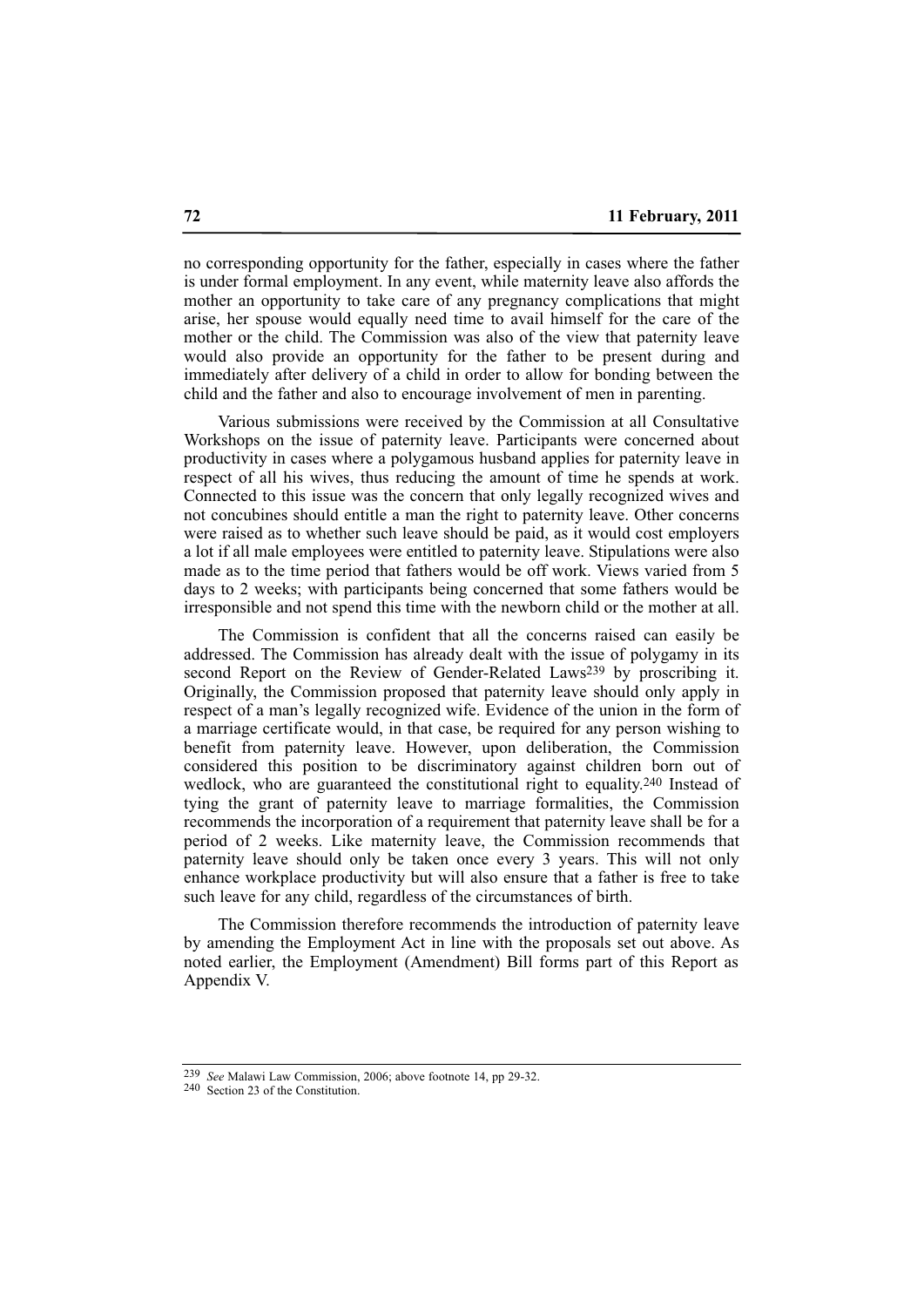## 6.0 EDUCATION AND TRAINING

#### 6.1 INTRODUCTION

Education is a fundamental human right and a pressing development priority. When that right is granted and fully implemented, the society as a whole is more likely to improve in areas such as health, nutrition, general income and living standards and population fertility rates.241 Education is critical to the development of every individual as it is linked to every facet of human welfare. For these reasons, education plays a prominent role in the Millennium Development Goals. Goal 2 of the Millennium Development Goals, "achieve universal primary education", has the following target: "[E]nsure that by 2015, children everywhere, boys and girls alike, will be able to complete a full course of primary schooling." Three indicators were chosen for this target and these are net primary school enrollment ratio; proportion of students starting Grade 1 who reach Grade 5; and the literacy rate of 15 to 24 year-olds. In addition, Goal 3 which strives to achieve gender equality focuses squarely on gender parity in education at all levels with ambitious targets for both 2005 and 2015.242 Education is therefore a crosscutting issue without which none of the rights for women advocated for legislative intervention in this Report will take substantial effect.

6.2 CAPACITY FOR WOMEN

Without an educated critical mass of women, there will be few complainants to take up action when their rights have been violated. It takes an informed or educated woman to realize that certain practices, cultural or social, are harmful. It is only by having a pool of educated and qualified women that women will be more confident to stand for election into political positions. Further, unless there is a pool of educated and qualified women to draw from, there will be no women to draw on for decision-making positions in the public sector. Education is thus a prerequisite for the enjoyment of social, economic and political rights by women thereby enabling them to vote and be voted for.

Further, education ends generational cycles of poverty and disease and provides a foundation for sustainable development. In terms of development for a country that is dependent on agriculture, not only is education positively associated with agricultural productivity, higher incomes, lower fertility rates and improved nutrition and health, it is also very important for attaining these outcomes. Education is also vital for women to engage in viable economic activities including access to higher levels of income and loan facilities. Hence, education has a central role under any poverty reduction strategy.243

<sup>241</sup> *See*, for example, Taking IT Global-Understanding the Issues website, http://issues.tigweb.org/education (Visited 7 January, 2009).

<sup>242</sup> Millennium Project, Commissioned by the UN Secretary General and supported by the UN Development Group, April 18, 2003, "Achieving Universal Primary Education by 2015" Background Paper of the Task Force on Education and Gender Equality, http://www.unmillenniumproject.org/documents/tf03edapr 18.pdf (Visited 12 January, 2009).

<sup>243</sup> Malawi Government, 2002; Malawi Poverty Reduction StrategyPaper . Ministry of Finance available at http://www.finance.malawi.gov.mw/prsp.htm (Visited 12 January, 2009), pp. 48-49.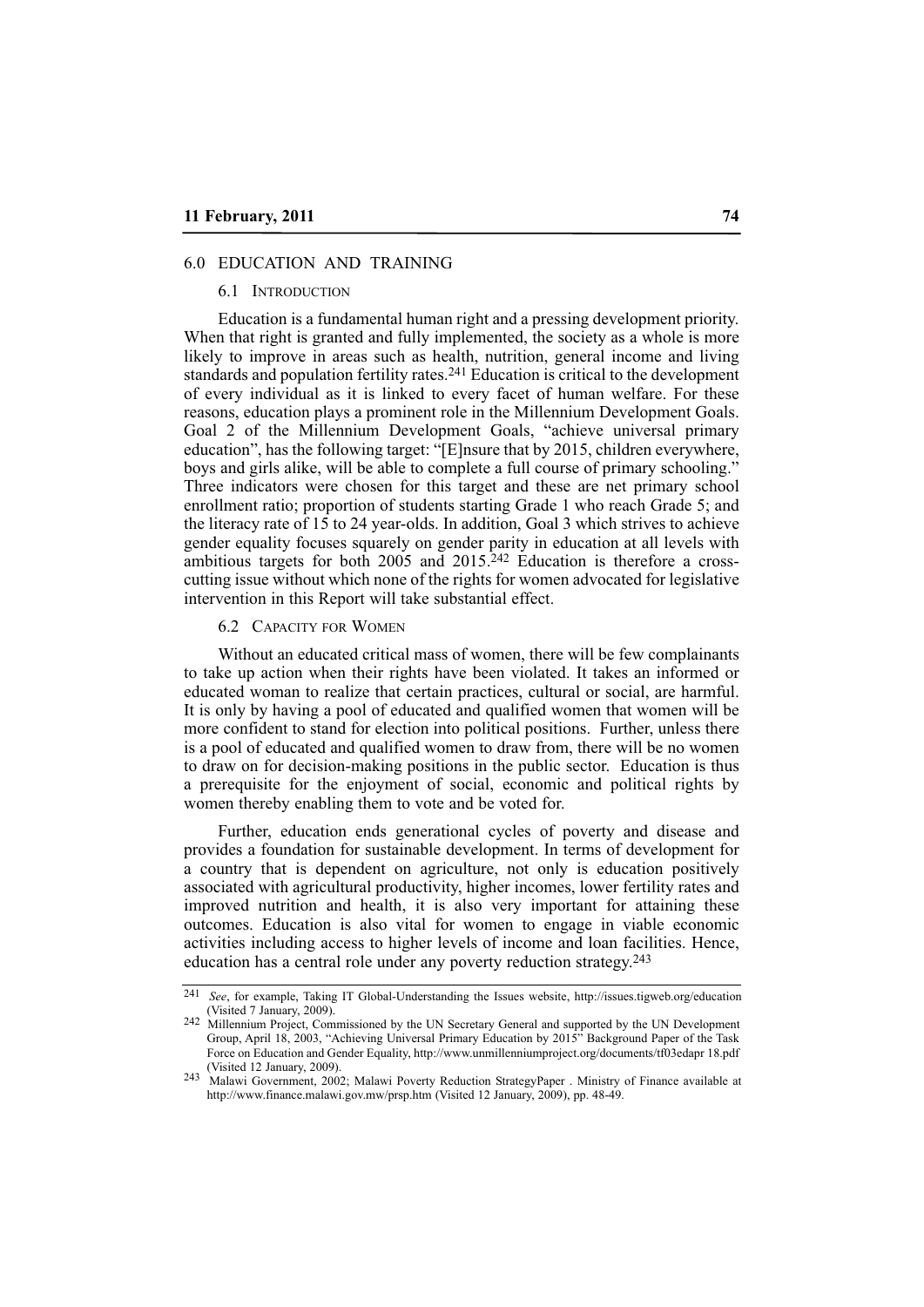There is no doubt that education also leads to greater choices or what has been termed the full realization of human capacity by the human capacity theory.244 In this theory, education is essential for making informed choices; for seeing beyond the immediate horizon and opportunities; and for having a voice in public decision-making. Education is a counterweight to limits on social and economic mobility that are imposed by cultural biases, gender and ethnic discrimination and history.245

It is for the above reasons that more than any other sector-specific Millennium Development Goal, the education goal carries with it a promise of fundamental social transformation. Increasingly recognized as an essential ingredient, or even the main catalyst, for the transition to effective democracy and for sustained economic growth, education has the potential not only to change an individual's life chances, but also to profoundly alter society itself.246

Despite the recognition of the centrality of education to human development and the attainment of women's rights, gender disparity in education persists in enrolment, retention, delivery and attainment.247 Worldwide, 115 million children of primary school age are denied the right to education.248 The loss of potential in this respect has far reaching consequences as\_\_

(*a*) educated women have more economic opportunities and engage more fully in public life;

(*b*) women who are educated tend to have fewer and healthier children and their children are more likely to attend school;

(*c*) education also increases the ability of women and girls to protect themselves against sexually transmitted infections including HIV;249

(*d*) educated girls tend to marry later;

(*e*) they are better paid in the workplace; and

(*f*) they assume a more active role in social, economic and political decision-making throughout their lives<sup>250</sup>.

Consequently, recognizing the importance of pursuing education for all as a key strategy to attaining the Millennium Development Goals, Government has made significant efforts in responding to the challenges facing women and girls in their quest to access education. Such efforts include the Girls' Attainment of Basic Literacy Education- Social Mobilization Campaign (GABLE-SMC), Social Mobilization Campaign on Education Quality (SMC-EQ), the Re-Entry Policy for Girls into Schools and the engendering of school's curriculum.

<sup>&</sup>lt;sup>244</sup> Millennium Project, above footnote 242.

<sup>245</sup> As above.

<sup>246</sup> As above.

<sup>247</sup> *See* the CEDAW Report, as above footnote176, p. 49.

<sup>248</sup> United Nations, 2005; The Millennium Development Goals Report, 2005. New York: United Nations. 249 UNFPA, Gender Equality Factsheet, 2005,

http://www.unfpa.org/swp/2005/presskit/factsheets/facts\_gender.htm#gender\_equality\_education.

<sup>250</sup> CARE website http://www.change.org/care/videos (Visited 7 January, 2009).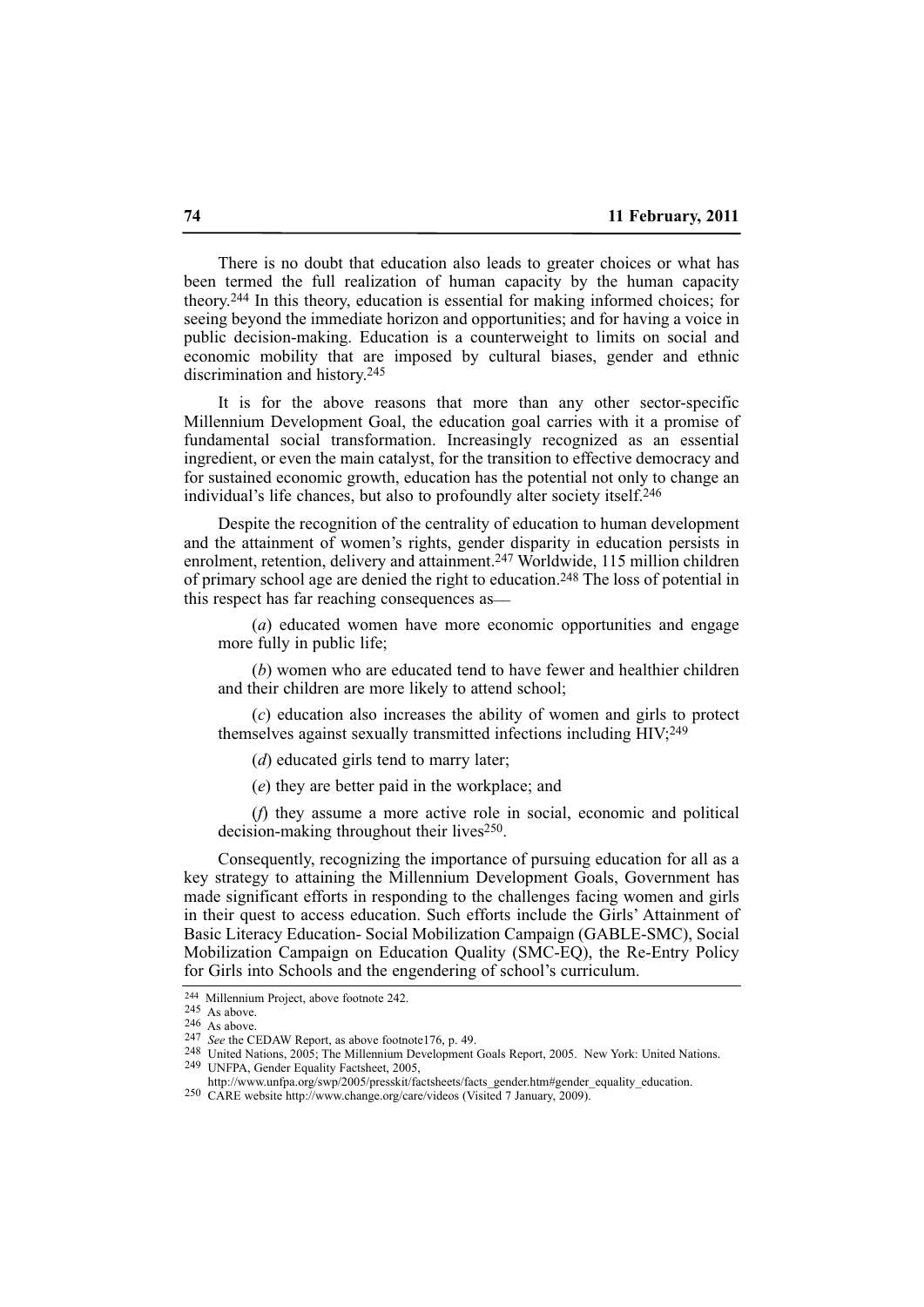Generally, however, education indicators for Malawi are among the lowest in Sub-Saharan Africa. Although the adult literacy rate is currently at 64 percent, the majority of the population has no formal educational qualifications. In 2000, a survey conducted by the National Statistical Office indicated that 88 percent of the population (84 percent males and 92 percent females) had no formal educational qualifications.251 The illiteracy rates for women are particularly high, with the proportion of women who have never attended formal schooling, increasing from 19 percent, in the age group 20 to 24 years, to 70 percent for those aged 65 years and older.252 In comparison, the figures for men are 9 percent and 38 percent respectively.253

While the introduction of free primary education in 1994 increased the gross enrolment rate to 132 percent and the net enrolment rate to 78 percent in 1999,254 the challenges surrounding primary education have resulted in high dropout rates. It is estimated that, currently, only 30 percent of children who start primary school complete primary education.255 The retention rates of children are especially low in poorer households and for the girl child.256 Since 2004, the annual enrolment for primary education has averaged about 32,000 pupils for the years 2004, 2005 and 2006.257 The figures for these years in secondary school enrolment have averaged at 19,000 students.258

The reasons for the low figures as regards the enrolment and retention of the girl child are varied and multifaceted. The Commission is aware that some of the more common reasons include early marriages, sexual harassment and poor ethical values by male teachers, and lack of proper sanitation facilities which forces girls to drop out of school after attaining puberty.

The challenges for girls in accessing education continue throughout life with girl's accounting for only 37 percent of gross enrolment in secondary schools.259 The figures are equally low in higher education where out of the approximately 4000 places available, less than 30 percent are occupied by female students.<sup>260</sup> Enrolment is limited by inadequate school places, boarding facilities, learning and financial resources. Statistics for enrolment into technical, entrepreneurial and vocational training also indicate a low figure for girls.

Current constitutional and statutory provisions on the right to education, together with various education policies and multi-sectoral policies, recognize the need to reform the education system in Malawi. The right to education for all

<sup>251</sup> *See* Semu, Ngwira and Kamchedzera, above footnote 218, p. 49.

 $252$  As above.

<sup>253</sup> As above.

<sup>254</sup> The MPRSP, above footnote 243, p. 49.  $255$  As above.

<sup>256</sup> As above.

<sup>257</sup> Government of Malawi, 2006; EMIS, Ministry of Education.

<sup>258</sup> As above.  $259$  As above.

 $260$  As above.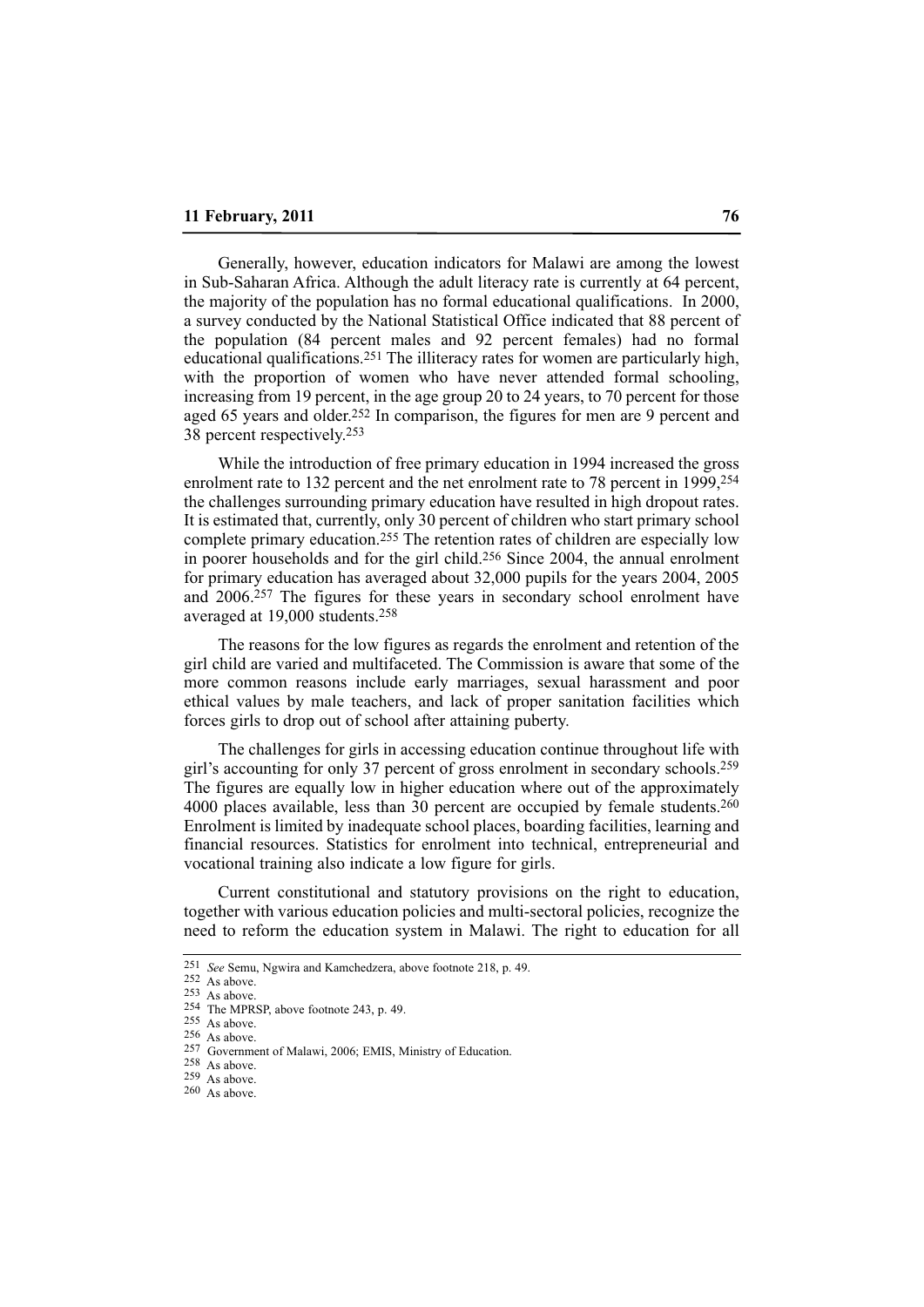persons is recognized under section 25 of the Constitution.261 This right is being implemented under the current National Education Sector Plan (NESP) 2006- 2011, which reflects the Government of Malawi's commitment to both regional and international targets and priorities. It incorporates the existing Education For All (EFA) National Plan of Action, aligned with the Education For All Fast Track Initiative. In addition, the National Gender Policy echoes the sentiments of the Beijing Platform for Action in recognizing education not only as a human right, but also as an essential tool for achieving the goals of equality, development and peace.262 The National Gender Programme which operationalizes the National Gender Policy specifically addresses the issue of education by advocating the increased access to quality education for girls. The Programme aims to pay particular attention to increasing access to all levels of education for girls, improving quality and relevance of curricula to address the special needs of girls and to achieving gender equality in the recruitment of teachers.

In terms of development, the Malawi Growth and Development Strategy also underscores Government's recognition of, and commitment to, education. Education is hailed as the key to attaining prosperity and the catalyst to socio-economic development; industrial growth; and an instrument for empowering the poor, the weak and the voiceless. In recognition of the poor state of education quality in the country, the Malawi Growth Development Strategy resonates with the National Education Sector Plan by touting improvements to quality through construction of suitable school buildings and classrooms, provision of relevant school supplies, training of qualified teachers and upgrading existing ones. The push towards quality reforms also aims at reviewing curricula with the aim of improving the relevance of education to job market needs and also to engender curricula.

The Commission was of the view that in order to see a significant improvement in the quality of education for boys and girls, a lot of effort needs to be invested in realizing the State's obligations under international law and policy. As already noted, the National Education Sector Plan takes into account the Education For All principles which in terms of gender equality, commit States to the elimination of gender disparities in primary and secondary education by 2005 and achieving gender equality in education by 2015, with a focus on ensuring girls' full and equal access to, and achievement in, basic education of good quality. Under Article 10 of the CEDAW, Government is also obliged to take all appropriate measures to eliminate discrimination against women in order to ensure that equal rights with men in the field of education are protected. Further, the Beijing Declaration identified education as a human right and an essential tool for achieving equality, development and peace.263 Lastly, the AU Women's Protocol also addresses the elimination of discrimination as vital in the attainment

<sup>261</sup> Section 13 (*f*) of the Constitution implores the State to provide adequate resources to improve education in Malawi.

<sup>262</sup> *See* the National Gender Policy, 2002.

<sup>263</sup> *See* Article 10 of the CEDAW.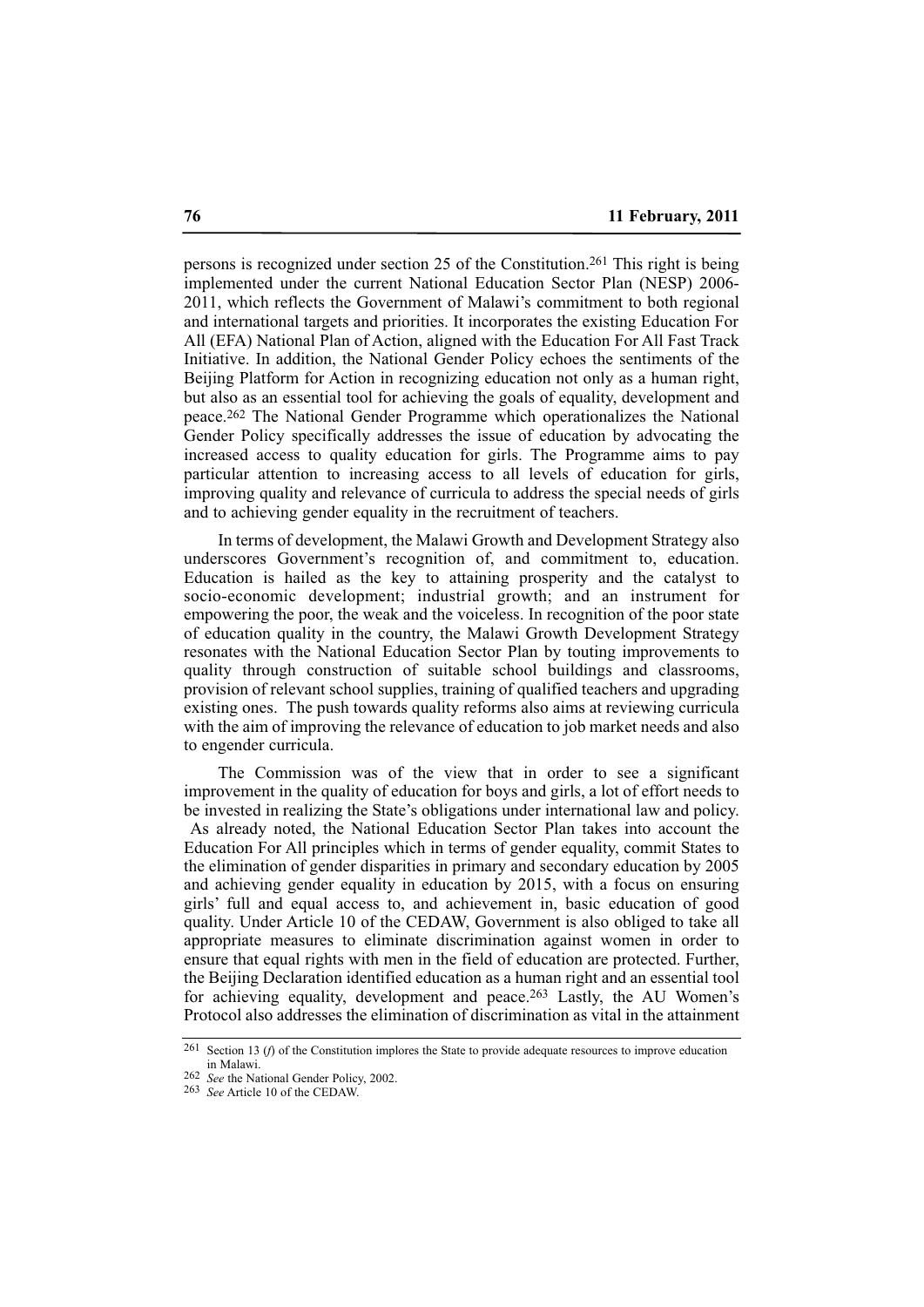of education for women. It specifically calls for the elimination of stereotypes in textbooks and syllabuses that perpetuate discrimination.264 It further advocates for gender sensitization and human rights education at all levels of education and tertiary training.265

In order to complement the efforts and great strides made by Government in improving education, the Commission recommends the adoption of specific provisions in the **Gender Equality Bill** that give legal force to the various existing programmes and policies and that domesticate Malawi's international obligations. The Commission was aware that its sister special Law Commission on the Review of the Education Act undertook a comprehensive review on the Education Act; and that a Report is currently in press. The Commission, nonetheless, took the view that in order to underscore the importance of education as a gender equality issue, specific provisions aimed at ensuring gender equality in education should be incorporated in the **Gender Equality Bill**.

In coming up with specific areas for legislative intervention in the context of gender equality, the Commission examined problems arising out of the current status of education in Malawi and the emphasis on focal areas for action as outlined in the existing policies and strategies outlined earlier. From these, the Commission concluded that the following issues need to be acted upon\_\_

(*a*) General Issues

(i) increased enrolment and retention of girls in primary, secondary and tertiary education;

(ii) increased access to quality education;

(iii) increased access to opportunities and the award of grants, scholarships, bursaries, etc.; and

(iv) increased access to career and vocational guidance.

(*b*) Tertiary education

(i) guaranteed percentage of enrolment for girls; and

(ii) increased access to grants scholarships and bursaries.

(*c*) Technical education and training

(i) guaranteed enrolment of girls;

(ii) increased access to grants, scholarships and bursaries;

(iii) increased opportunities to participate in continuing education programmes; and

(iv) increased number of females in training programmes in traditionally male-dominated programmes.

<sup>264</sup> Article 1 (*a*) and (*b*) of the Protocol to the African Charter.

<sup>265</sup> Article 1(*e*) of the Protocol to the African Charter.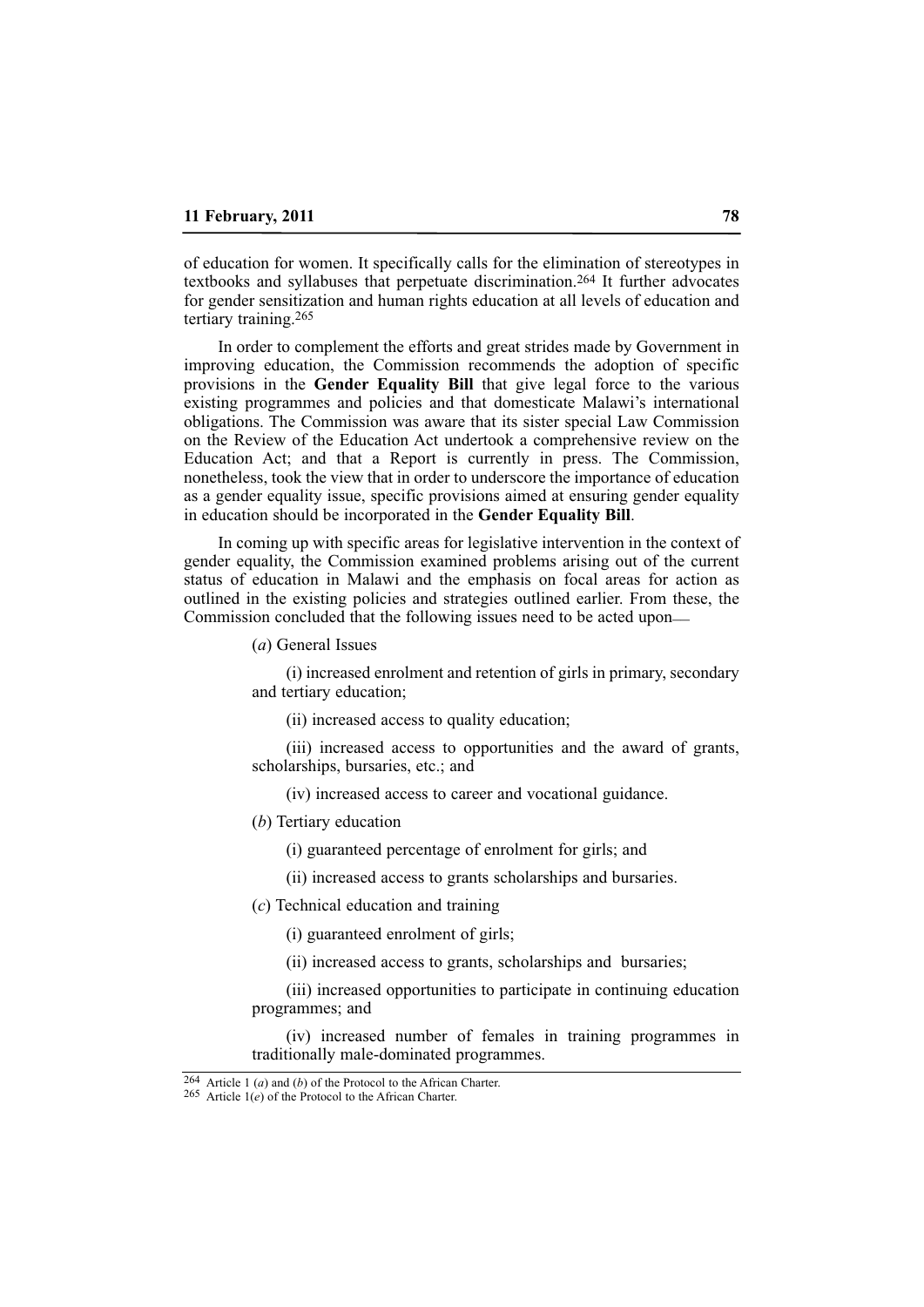(*d*) Curriculum development

(i) development of curricula that eliminates gender stereotypes in textbooks and the syllabus itself;

(ii) inclusion of gender sensitization and human rights education at all levels of curricula;

(iii) inclusion of environmental management subjects at all levels of curricula; and

(iv) inclusion of life skills including sex education.

The issue of curriculum, in particular, was noted as crucial and of paramount importance to any reform in education policy if gender disparities are to be eliminated. The Commission recommends that in addressing the issue of curriculum, the proposed legislation should consider not only eliminating negative stereotypical material, but should also include specific topics aimed at maintaining enrolment rates and equipping the girl child especially and subsequently the young woman with relevant life skills. The Commission noted that the Malawi Institute of Education has the responsibility of developing schools' curricula in the country. In this regard, the Commission proposes minimum statutory requirements to be fulfilled by the Institute in the development of curricula.266

Further, the Commission was of the view that setting up a robust and engendered education system must take into account the plight of rural women by equipping them with the life skills necessary to survive in a sustainable environment. Rural women carry greater responsibility in provision of food (which includes cultivation, processing and food preparation), wood collection, water provision, ensuring the well-being of children, and caring for the elderly and the sick.267 The extent of the responsibilities of women in this regard are further exacerbated by external factors ranging from the state of the environment. For example, extreme drought conditions in the face of widespread deforestation makes tasks such as collecting cooking fuel and water difficult.268 For this reason, the Commission considered it vital that sustainable natural resource management should be taught in schools so that both boys and girls are able to look after their environment with the result that women and girls suffer less from the results of natural resource degradation.

The Commission recommends the following Part on Education and Training\_\_

<sup>266</sup> The Commission justified its approach with reference to the United Kingdom which also proposes minimum statutory requirements for the content of its National Curriculum. See Chapter 32, Part 6 of the Education Act, 2002 (of England and Wales).

<sup>267</sup> Semu, Ngwira and Kamchedzera, above footnote 218, p.7.

<sup>268</sup> Mwale F, 2006; above footnote 98.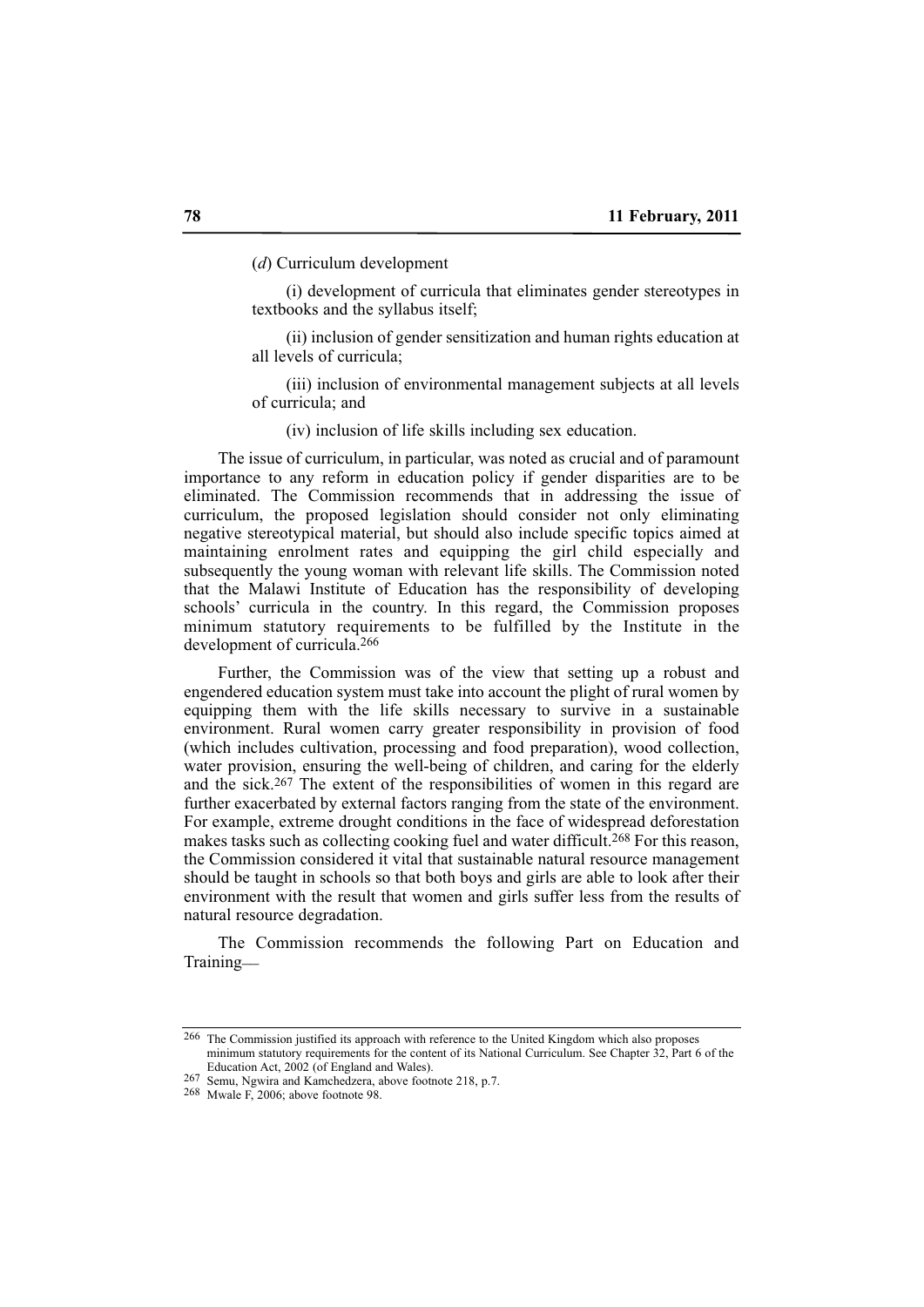# **PART …**

#### **EDUCATION AND TRAINING**

**Equality in access to education and training**

**… \_\_(1) Every person has the right to access education and training including vocational guidance at all levels.**

**(2) Except in the cases of special need, the State shall take active measures to ensure that educational institutions provide equal access to girls and boys and women and men, to\_\_**

**(***a***) the same curricula;**

**(***b***) the same examinations;**

**(***c***) teaching staff with qualifications of the same standard;** 

**(***d***) institutional premises and equipment of the same quality, irrespective of sex of students at the same level; or**

**(***e***) provision of sanitary facilities that take into account the specific needs of the sex of the students.**

**… \_\_(1) Every person has the right to access a scholarship, grant, bursary, benefit or other scholastic endowment without regard to his or her sex.** 

**(2) The State shall take active measures to ensure that every educational institution has guidelines that facilitate compliance with subsection (1).**

**… The State shall take active measures to ensure the enrollment at tertiary education institutions of either sex to a minimum of forty percent and a maximum of sixty percent of students. institutions**

**… Sections …, … and …269 shall not apply to equality in access to education, training, the grant of scholarships and bursaries where the educational institution is a single sex institution which admits students of one sex only. Exception for single sex establish-**

> **… \_\_(1) The State shall take active measures to ensure that the curricula for all primary and secondary schools\_\_**

**(***a***) integrates principles of gender equality within the spiritual, moral, cultural and mental development of students at the school, society and experience of life after completion of school with specific focus on gender equality;**

**Equal access to scholarships, etc.**

**Tertiary education**

**ments**

**General duties in relation to curriculum**

<sup>269</sup> Provisions on Equality in access to education, equal access to scholarships and tertiary education.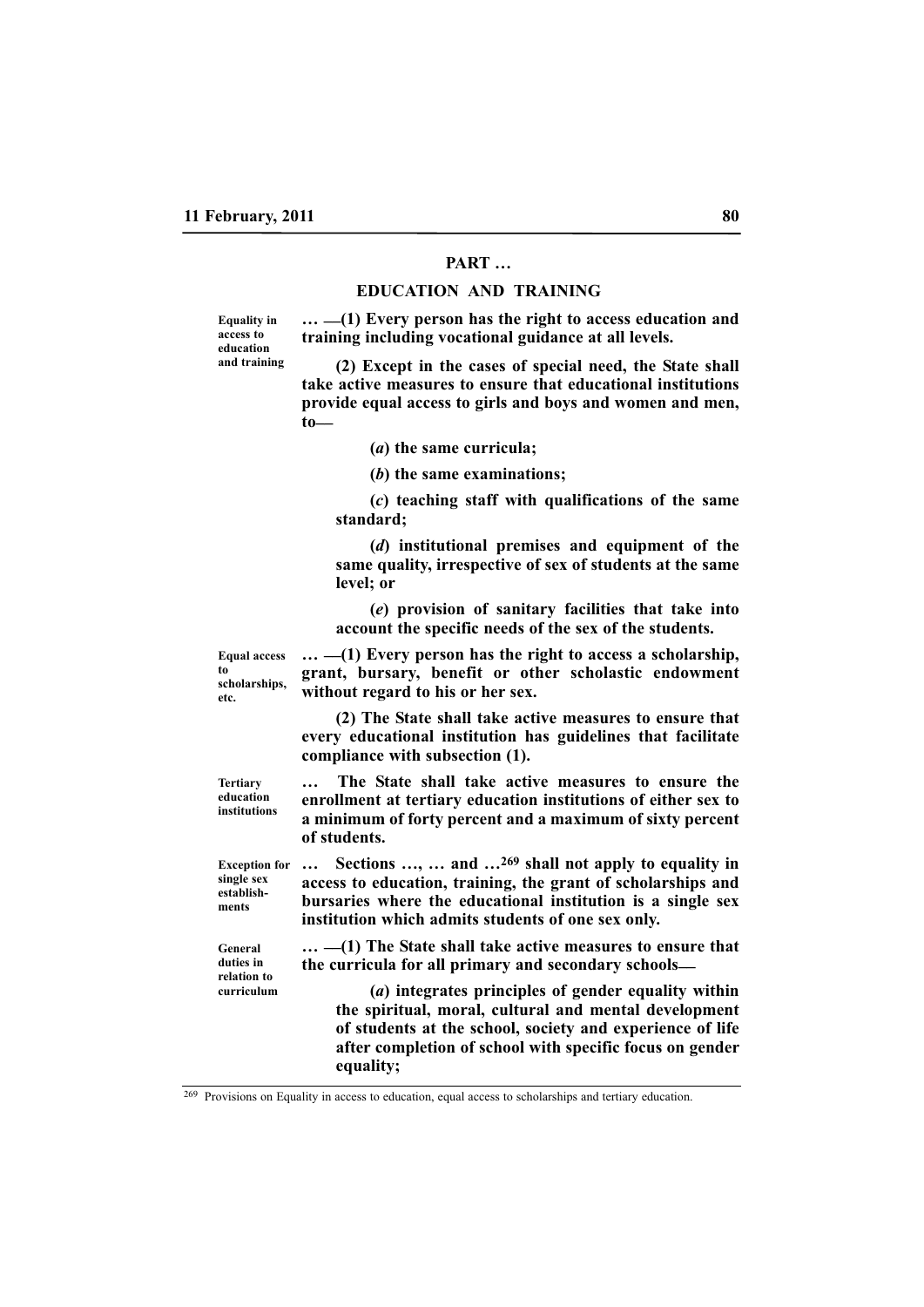**(***b***) integrates gender issues and human rights at all levels;**

**(***c***) addresses the special needs of female students by incorporating life skills, including sex education;** 

**(***d***) addresses issues of environmental care and protection; and**

**(***e***) introduces subjects that enhance the integration of female students in disciplines that are traditionally male-dominated, including sustainable natural resource management.**

The Commission also recommends the following definition in the interpretation provision of the Gender Equality Bill\_\_

## **"educational institution" means a school, college, university or other institution at which education or training is provided;**

## 7.0 DIGNITY

7.1 INTRODUCTION

Article 1 of the Universal Declaration of Human Rights stipulates that "all human beings are born free and equal in dignity and rights." Sixty years after its adoption, the Universal Declaration is largely flouted by discriminatory legislation and practices against women and men. The right to dignity is accepted as "the highest human right" and "the source of rights."270 The right to dignity it has been argued has neither been granted by the State nor created by the person himself or herself but exists

irrespectively of sex, race and nationality, as well as from lifestyle. Every human being has been provided [...] with it [...] Dignity is related to human subsistence […] itself; no one can take this right to dignity away. This right is owned not only by the honest, but also by dictators, children molesters or other asocial individuals […] Even an unborn life in the body of a mother; mortally ill [...] have the matter-of-course dignity.<sup>271</sup>

7.2 DIGNITY OF WOMEN

The Commission observed that despite the constitutional recognition of the right of every person to dignity, it tends to be frequently violated. However, in the case of women, their dignity has received special recognition in some international instruments. The Preamble to the CEDAW states that "the discrimination of women violates the principle of equality of rights and respect for human dignity." Article 3 of the AU Women's Protocol specifically provides that "[e]very woman shall have the right to dignity inherent in a human being and to the recognition and protection of her human and legal rights."

 $271$  As above.

<sup>270</sup> Vaišvila, A, 2008; "Human dignity and the right to dignity in terms of legal personalism" Available at http://www.mruni.lt (Visited 20 January, 2009).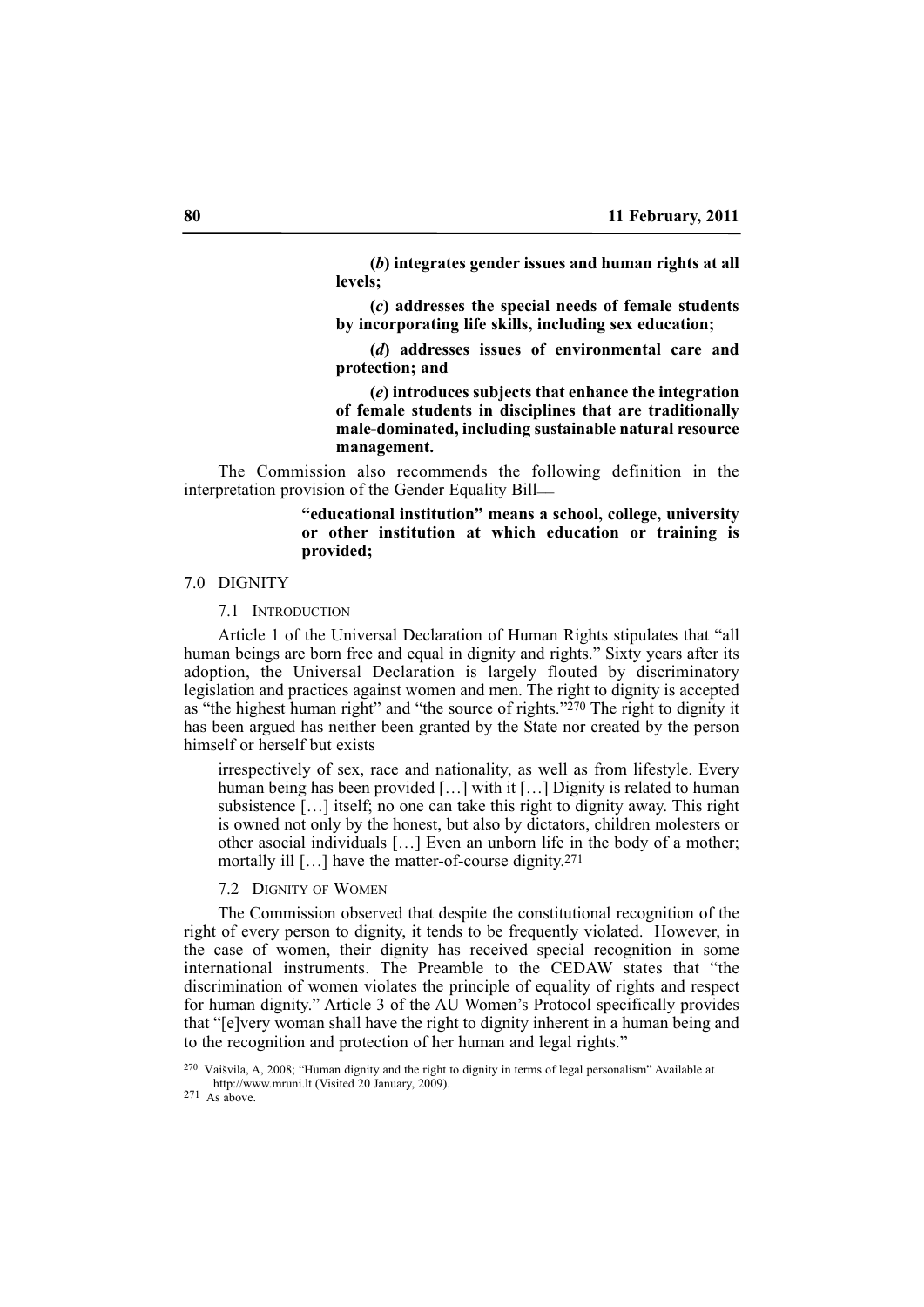The Commission was of the view that many of the discriminatory practices that are perpetuated against women occur because there is limited observance of the right to dignity of women. In relation to the specific cases of sex discrimination, it involves the denigration of women's dignity (and sometimes the dignity of men) and takes various forms. These include sexual harassment, deprivation of property, undignified portrayal of women in the media, and domestic violence. As the issue of dignity is cross-cutting, some aspects have already been tackled elsewhere in this Report with reference to health, education and participation in public life and politics.

#### 7.3 SEXUAL HARASSMENT

The Commission was aware that the dignity of a person can also be violated by unwanted and unwelcome behavior or attention of a sexual nature that interferes with the victim's life. This type of conduct exemplifies sexual harassment. Generally, sexual harassment manifests itself through unwanted or unwelcome sexual advances, forced sexual activity, statements about sexual orientation or sexuality, requests for sexual favors, and other verbal or physical conduct of a sexual nature.

Sexual harassment can still be committed in a situation where those involved are mutually attracted to each other or are friends. The behavior may be direct or implied. In most cases, sexual harassment is a manifestation of an imbalance in power relations and is likely to occur in the workplace as well as in other relationships involving trust such as that of a teacher and a student; a doctor and a patient; a lawyer and a client; an employer and an employee; between or among employees; and in some cases, between an employee and a customer.<sup>272</sup> Consequently, sexual harassment can affect an individual's work or school performance and can create an intimidating, hostile or an offensive environment.

The Commission observed that the issue of sexual harassment falls within the greater realm of sex discrimination. Sex discrimination occurs when a person is treated less fairly than another person because of his or her sex or marital status, or in the case of a woman, also because she is pregnant.273

The concept of sexual harassment as described above is generally considered a western concept in Malawi. Indeed, during the Consultative Workshops the Commission noted that many participants had difficulty in appreciating the concept. While it was accepted that women do suffer vulgar abuse and sometimes unwanted sexual contact, participants were more concerned about women's dress at the workplace. Participants were more inclined to believe that men are usually the victims of what they term as harassment when women dress in a sexually provocative manner such that men are uncomfortable and unable to concentrate on their work. Participants also viewed this as a type of harassment in its widest

<sup>272</sup> *See* Addison, N. and Lawson-Cottenden, T., 1998; Harassment Law and Practice; Bird R (2001) Domestic Violence and Protection from Harassment. London: Jordan.<br><sup>273</sup> Preventing Sexual Harassment in the Workplace, http://www.nolo.com/article.cfm/objectID/7440C7F8-

<sup>0</sup>B89-46E4-A1DE73FE99AA61E0/111/259/283/ART/ (Visited on 12 January, 2009).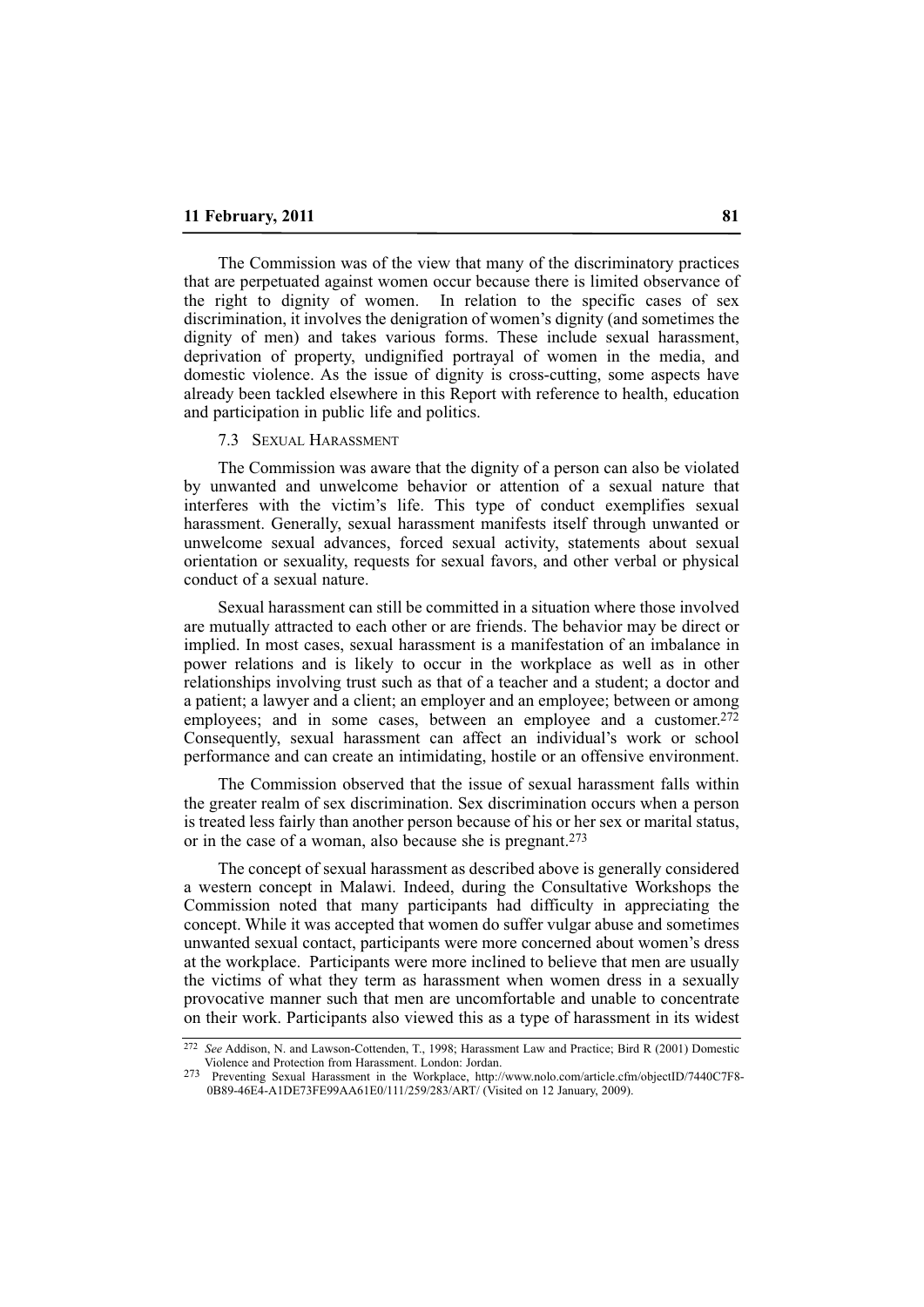sense, not restricting it to the workplace. It was their view that men's rights are violated even as they walk on the street on account of the way women dress.

Whilst women's dress could arguably have a negative effect on men, the Commission stressed that the issue of sexual harassment must be understood as a concept that has developed in international human rights law. It is this legal concept that Malawi is obliged to address through national laws by virtue of its ratification of, and ascension to, international instruments such as the CEDAW. Issues surrounding women's dress fall within the realm of freedom of expression and the debate surrounding this matter is outside the scope of the Commission's mandate.

Sexual harassment has traditionally been associated solely with labourrelated offences and is defined as occurring only in the context of unequal power relations (such as boss and employee). As a result, sexual harassment has often been dealt with under labour codes and only applied to those who experience such behavior in the formal employment sector. Over time, countries have acknowledged the limitations of this approach and have begun to address sexual harassment in a more comprehensive manner and in various areas of the law, such as anti-discrimination law and criminal law. For example, the Anti-Discrimination Act274 of the State of New South Wales (Australia) provides that sexual harassment is against the law when it takes place in employment; educational institutions; receipt of goods or services; renting or attempting to rent accommodation; buying or selling land; and sporting activities. In Turkey, one of the major reforms to the Penal Code in 2004 was the criminalization of sexual harassment. In Kenya, sexual harassment is covered under three statutes: section 23 of the Sexual Offences Act275 (criminalization of harassment by any person in a position of authority or holding public office); section 6 of the Employment Act276 (harassment by employers or co-workers); and section 21 of the Public Officer Ethics Act<sup>277</sup> (harassment within public service and provision of public services). Indeed, in the case of *Vishaka v State of Rajasthan & Ors.*,<sup>278</sup> the Supreme Court of India applied Articles 11, 22, and 23 of the CEDAW, as well as General Recommendation No. 19 of the Committee on the Elimination of Discrimination against Women, and the relevant sections of the Beijing Platform for Action (pertaining to promotion of health and safety in work), in order to create a legally binding definition of sexual harassment, which invokes a broad definition of "workplace".279

Although anecdotal reports received by the Commission at all Consultative Workshops indicate that numerous women in Malawi have experienced some

<sup>274</sup> Act No. 48 of 1977.

<sup>275</sup> Act No. 3 of 2006.

<sup>276</sup> Act No. 11 of 2007.

<sup>277</sup> Act No. 4 of 2003.

<sup>278</sup> AIR 1997 S.C.3011.

<sup>279</sup> United Nations, 2008, Report on the Expert Group Meeting on good practices in legislation. p.30 http://www.un.org/womenwatch/daw/egm/vaw\_legislation\_2008/Report%20EGMGPLVAW%20(final%20 11.11.08).pdf (Visited 20 January, 2009).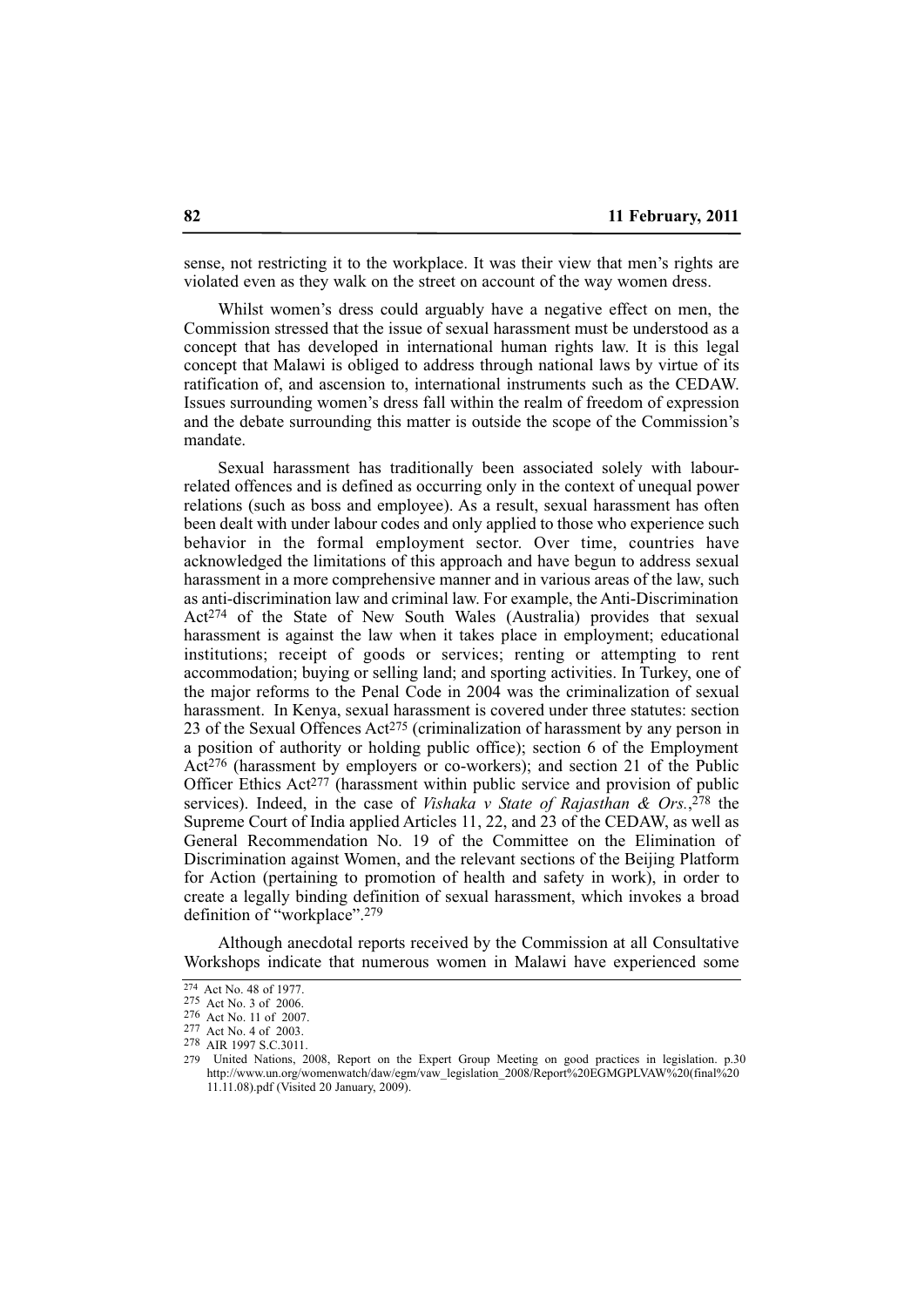form of sexual harassment, the Commission had recourse to only one court case regarding sexual harassment. In *Rose K. Kankosi v The Office of the Ombudsman*,280 the complainant instituted the case based on unfair labour practice amounting to breach of her rights in terms of section 31 of the Constitution, and constructive dismissal in terms of section 60 of the Employment Act. The complainant alleged that she was victimized at her workplace for resisting the sexual advances of the then Ombudsman, Enoch Chibwana. The Court concluded that on the basis of available evidence before it, the conduct of the Ombudsman towards the complainant amounted to unwarranted sexual advances. The Court further concluded that the sexual advances in question constituted sexual harassment.281

It is possible to conclude that women are reluctant to report cases of sexual harassment in Malawi. The Commission noted that the perpetuation of sexual harassment actually thrives on a victim's uncertainty about how to describe what is happening to them. In addition, it is usually the case that the people around the victim may have difficulty understanding and accepting that the harassment is occurring and their reaction may increase the victim's confusion and isolation. Culturally, when a sexual harassment victim speaks out about what they are experiencing, it is the victim who is considered as the cause of the harassment as it is believed in some quarters that a woman must have welcomed or even prompted any sexual advances that she receives. For these reasons and the fear that harassment can incite, most victims never report what they have experienced. Often, they do not even talk about it to family and friends.

Further, the Commission was aware that there are two forms of sexual harassment *Quid Pro Quo* ('This for That') and Hostile Environment. *Quid pro quo* harassment is widely known. An example includes a supervisor who tells a subordinate that he or she must be "sexually cooperative" with the supervisor or he or she will be fired and who then indeed fires the subordinate for being "uncooperative".<sup>282</sup>

Hostile environment harassment can result from the gender-based, unwelcome conduct of supervisors, co-workers, customers, vendors, or anyone else with whom the victimized employee interacts at the workplace. Case law from the United States Supreme Court has isolated behaviours that have contributed to a hostile environment as follows\_\_

- (*a*) unfulfilled threats to impose a sexual *quid pro quo*;
- (*b*) discussing sexual activities;
- (*c*) telling off-colour jokes;283

<sup>280</sup> IRC Matter No. 70 of 2003, Industrial Relations Court, Lilongwe Registry (Unreported).

<sup>281</sup> *See* the ruling of the Chairman of the Industrial Relations Court, MCC Mkandawire (as he then was) at pp. 6-10. 282 Kadue, D., 2000; "Preventing Sexual harassment: A Fact Sheet for Employees" http://www.dotcr.ost.dot.

gov/Documents/complaint/Preventing\_Sexual\_Harassment.htm (Visited 20 January, 2009).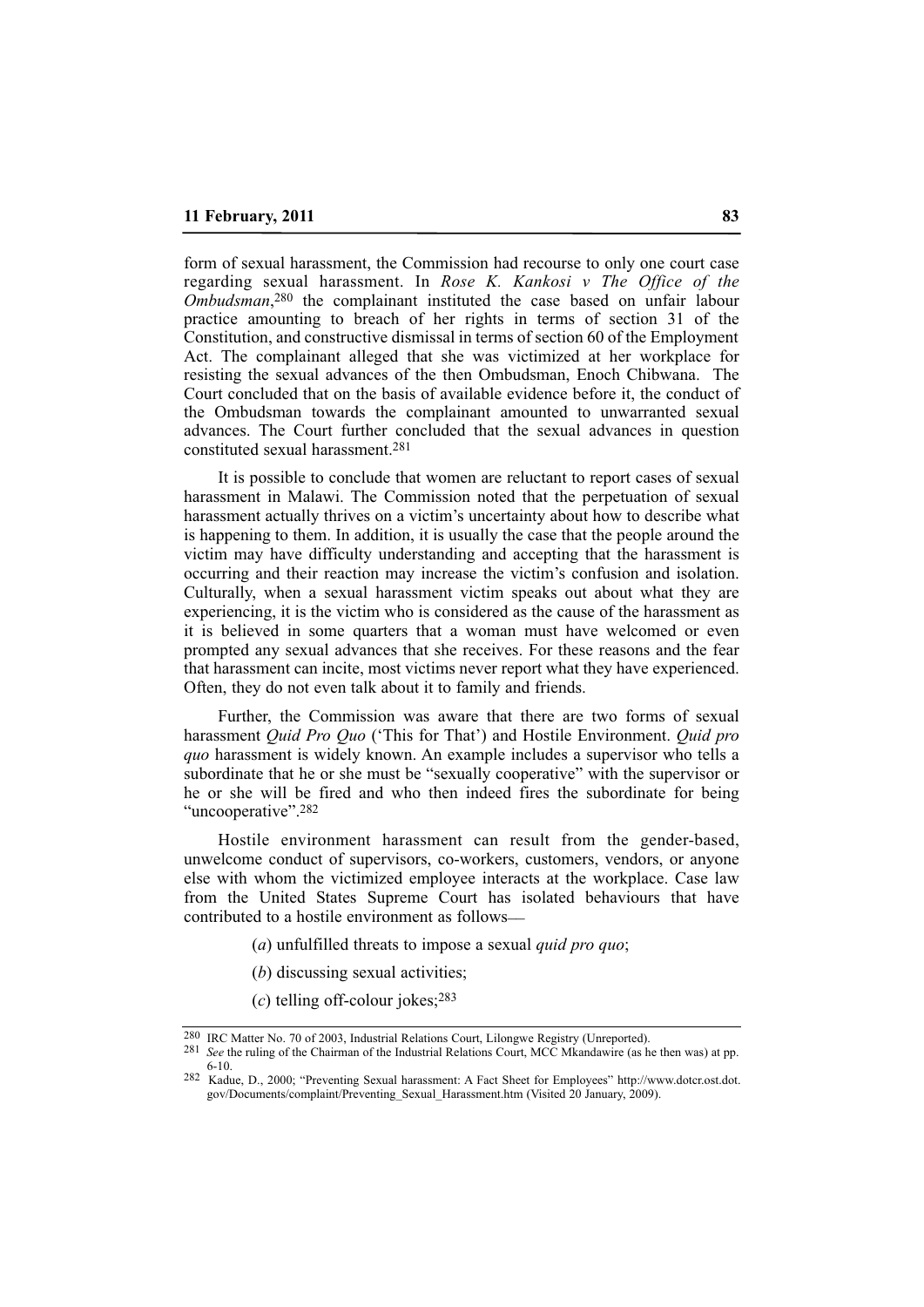(*d*) unnecessary touching;

(*e*) commenting on physical attributes;

(*f*) displaying sexually suggestive pictures;

(*g*) using demeaning or inappropriate terms, such as "babe";

(*h*) using indecent gestures;

(*i*) sabotaging the victim's work;

(*j*) engaging in hostile physical conduct;

(*k*) granting job favours to those who participate in consensual sexual activity; and

(*l*) using crude and offensive language.284

The examples above can create legal liability only if they are based on the affected employee's gender and are severe or pervasive. Nonetheless, even if unwelcome conduct falls short of a legal violation, employers have moral and organizational reasons as well as legal incentives to address and correct that conduct at its earliest stages.

The conduct constituting sexual harassment is not always sexual in nature. In the United States of America, the courts have held that a man's violent physical assault on a woman was sexual harassment because the assault was based on the woman's gender, even though there was nothing sexual about the assault itself. Alternatively, if a male employee sabotaged the work of a female co-worker because she is a woman that would still be considered sexual harassment. Even if the male employee did not engage in typical or common sexual behavior, such as telling off-colour jokes or displaying pornographic photos on the walls, their behavior is sexual harassment because the behavior is based on the woman's gender.285

Just because the unwelcome conduct is aimed at a person on the basis of his or her gender is not always sufficient for a court to return a finding of sexual harassment. The Commission noted that American case law demands that the conduct must meet two additional requirements. Firstly, it must be subjectively abusive to the person(s) affected. Secondly, it must be objectively severe or pervasive enough to create a work environment that a reasonable person would find abusive. To determine whether the behavior is severe or pervasive enough to create a hostile environment, the court considers the frequency and the severity of

284 Kadue, D., 2000; above footnote 282.

285 As above.

<sup>283</sup> The term "off-colour jokes" (also known as dirty jokes) is an Americanism used to describe jokes, prose, poems, black comedy, blue comedy and skits that deal with topics that are considered to be in poor taste or overly vulgar by the prevailing morality of a culture. Most commonly labeled as "off-colour" are acts concerned with sex, a particular ethnic group, or gender. Other off-color topics include violence, particularly domestic abuse; excessive swearing or profanity; "toilet humor"; national superiority or inferiority; dead baby jokes; pedophilic content; and any other topics generally considered impolite or indecent.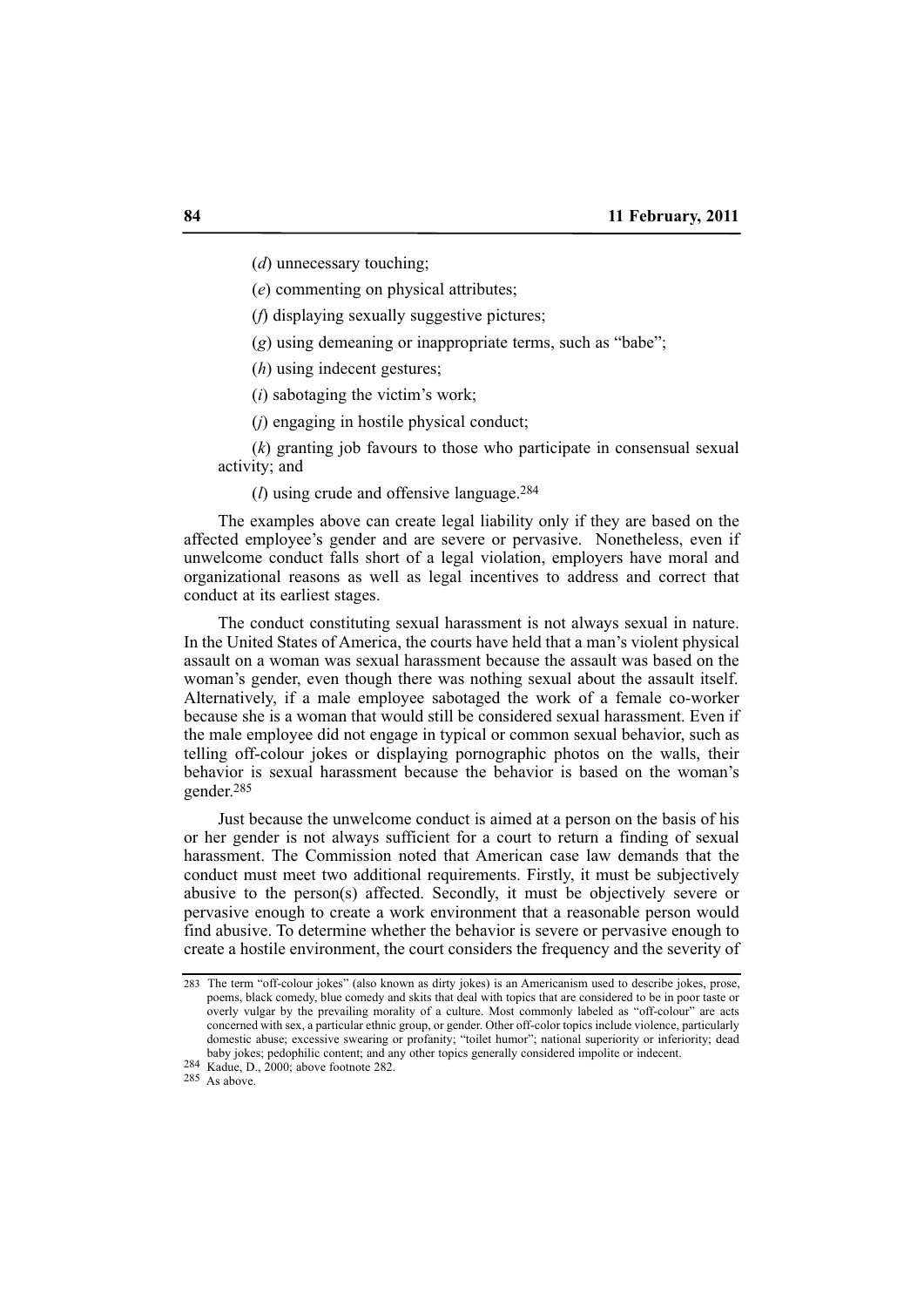the unwelcome discriminatory conduct. The court also considers whether the conduct was physically threatening or humiliating, or a mere offensive utterance, or whether the conduct unreasonably interfered with work performance. In addition, the court considers the effect on the employee's psychological well-being and whether the harasser was a superior in the organization.<sup>286</sup>

Each factor is relevant and the factors gain strength cumulatively. No single factor is required to establish that there is a hostile environment. Relatively trivial, isolated incidents generally do not create a hostile environment. In the American case of *Weiss v. Coca Cola Bottling Co. of Chicago*,287 the court found no legal violation where a woman's supervisor, over the course of a few months, had asked her out on dates; called her a "dumb blonde"; placed his hand on her shoulder; placed "I love you" signs in her work area and attempted to kiss her. A hostile environment constituting sexual harassment also was not found where women were asked for a couple of dates by co-workers; subjected to three offensive incidents over 18 months; or subjected to only occasional teasing or isolated crude jokes or sexual remarks.288 Sexual harassment was found, on the other hand, where women were touched in a sexually offensive manner while in confined workspace; subjected to a long pattern of ridicule and abuse on the basis of gender; or forced to endure repeated unwelcome sexual advances.289

The examples cited above serve to illustrate how severe discriminatory conduct must be to be legally actionable. In view of the uncertainty in determining whether harassment has in fact occurred, jurisdictions that have outlawed sexual harassment also generally have in place legislative or policy guidelines. These guidelines oblige employers to address incidents of unwelcome gender-based conduct long before they approach the level of severity or pervasiveness that would create a hostile environment resulting in a potential cause of action at law.290

The Commission also established that in a number of jurisdictions, sexual harassment is dealt with under a separate statute.<sup>291</sup> The statutes on sexual harassment define the scope of acts that would constitute sexual harassment, very often in similar terms to those developed by the courts in the United States and lay out a complaint procedure for victims.292 In the case of employers, there is a duty placed on them to investigate and take action against employees who commit acts of sexual harassment. The relevant law also provides for strategies for prevention of incidents of sexual harassment and provide for training for employees, supervisors and managers. In the event of an incidence of sexual

 $286$  As above.

<sup>287</sup> 990F.2d333, or 1993 US App 7th 182.

<sup>288</sup> As above.

<sup>289</sup> As above.

 $^{290}$  Kadue, D., 2000; above footnote 282.

<sup>291</sup> *See* for example the Anti-Sexual Harassment Act of the Philippines, the Protection Against Sexual Harassment Act of Belize, the Protection from Harassment Act of the England and Wales, and the Civil Rights Act of the United States of America, to mention a few.

<sup>292</sup> *See*, for example, the Sexual Discrimination Act (of Australia).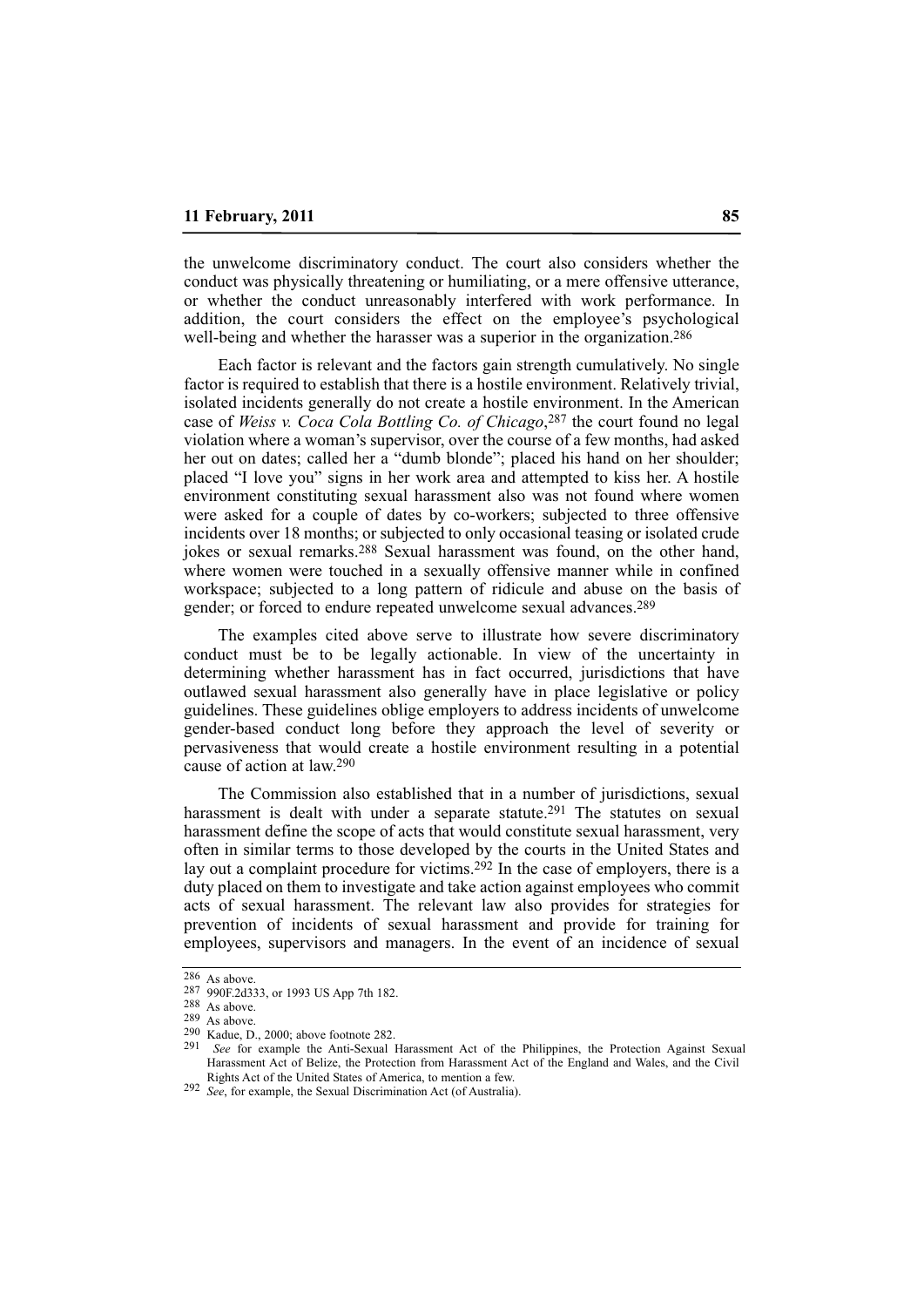harassment, the law outlines punitive measures including disciplinary action against the perpetrators.293

The Commission also noted that sexual discrimination takes place in educational establishments in Malawi.294 Sexual harassment is common at every stage of education. Verbal and physical harassment begins in primary school and generally 4 out of 5 children experience some form of sexual harassment or bullying. As many as 8 out of 10 will experience this at some point in their school lives and roughly 25 percent will experience this often. Boys are more likely to physically harass and bully others, or to be physically bullied themselves. Girls are more likely to use and experience, verbal and psychological harassment and bullying. Six out of ten students will experience some form of physical sexual harassment.295 In addition, at tertiary level, sexual harassment by teachers and lecturers also occurs and this can have serious, sometimes devastating, consequences for the victim.

Sexual harassment in an educational establishment can have the most serious consequences of all because education is one of the few arenas where victims have absolutely no power and no advocates. Similar to sexual harassment in the workplace, most students who experience sexual harassment do not report what is happening. The causes of sexual harassment and exploitation by teachers and lecturers can be complex. Relationships between students and teachers are often quite intimate and intense, particularly in higher education where so many students work closely with their lecturers. Students share common passions and interests with their teachers and are dependent on their teachers' approval for academic success, opportunities and career success. Teachers often relish the admiration they receive from their students and they can grow accustomed to the power they have in the relationship. Such closeness can blur the professional boundaries and lead people, teacher and student alike, to step over the line.

The dynamics of sexual harassment in an educational institution often involve an aggressor who holds a position of power over the victim and this is especially intense in a student-teacher relationship. Relying on the teacher as a model of right and wrong, a student may doubt his or her own reaction to the situation. Like peer harassment, most complaints about teachers' behavior tend to centre around what is felt to be inappropriate talk in a class or discussion, such as using sexist or sexual references to make a point. However, some teachers will ask for sexual favours in exchange for grades or academic opportunities, or will downgrade a student who is not "attentive enough" to the teacher. Both are examples of *Quid pro quo* harassment.

<sup>293</sup> In the United States of America, the Equal Employment Opportunities Commission is the federal agency that enforces sexual harassment laws.

<sup>294</sup> *See* Mbilizi, A M, 2001; "Gender Equality in Malawian Tertiary Education and Employment: Unequal Opportunities and Violence against Women". A presentation at a SADC workshop on institutional transformation for Southern African tertiary institutions: Johannesburg: 16-18 July, 2001 (unpublished).

<sup>295</sup> Sexual Harassment Support Website, "Sexual harassment in Education" http://www. sexualharassmentsupport.org/SHEd.html (Visited 20 January, 2009).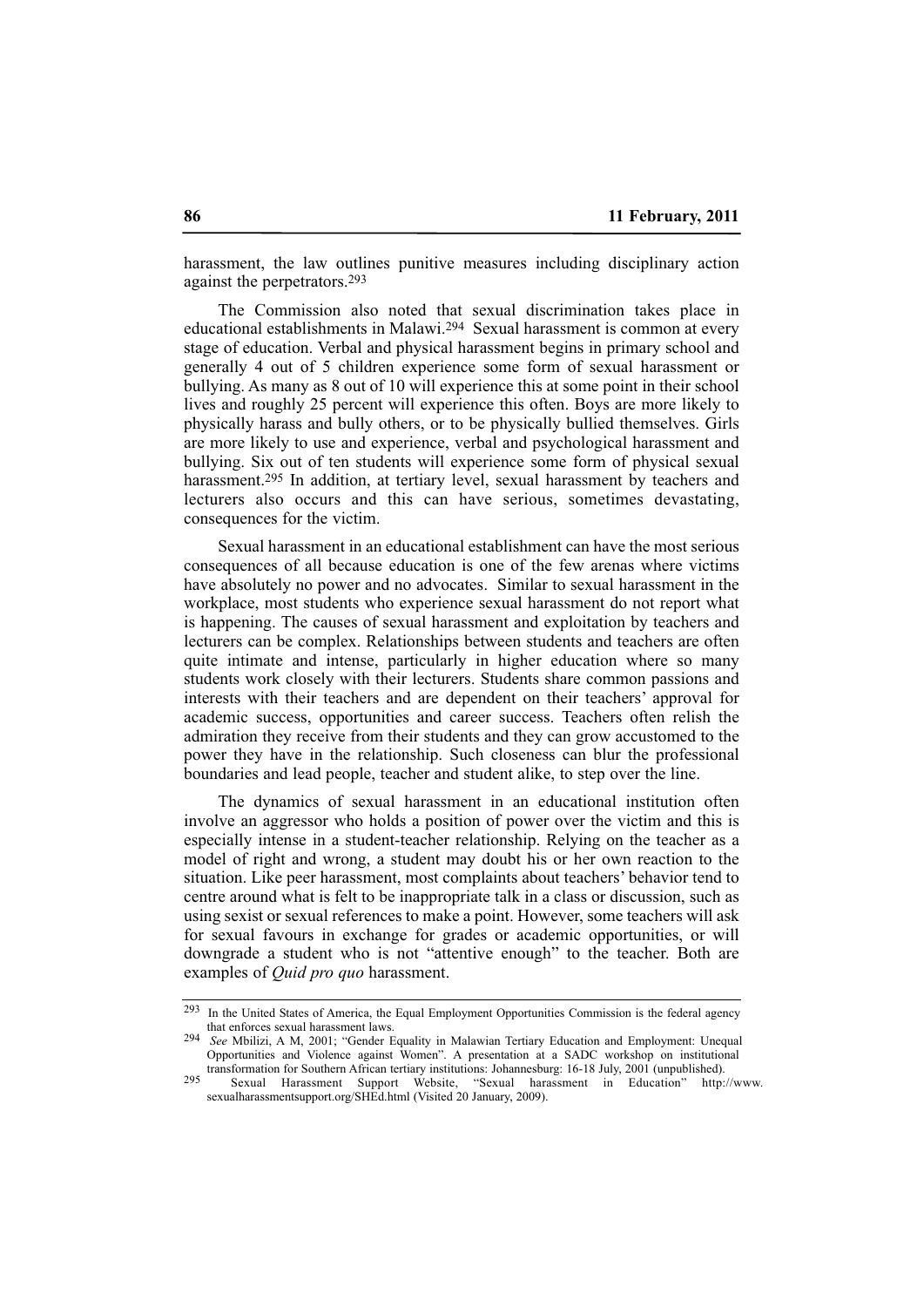Others have used the presence of an academic advisory session, or one-onone instruction, to take advantage of a student behind closed doors. Indeed, a teacher may use the guise of professional concern or interest to mask that they are actually stalking a student and planning a seduction.

The effects of sexual harassment on the victim can be devastating. The Commission observed that it is difficult enough to retain girls in school without having them drop out or having increased absenteeism to avoid harassment. In some cases, victims have to drop courses, or change academic plans and academic transcripts may be weakened because of decreased school performance or because of illness from the stress.

The above discussion on sexual harassment is consistent with anecdotal reports of the experiences of many women and girls in Malawi.296 In order to avoid girls from suffering in their education and the rights of women and men being violated at the workplace, the Commission recommends the incorporation of provisions prohibiting sexual harassment in the **Gender Equality Bill**. The current lack of legislative provisions on sexual harassment in Malawi attracted censure by the CEDAW Committee at the presentation of Malawi's combined periodic CEDAW report at the 35th Session in May, 2006.297 The Commission recommends the adoption of provisions to address the issue of sexual harassment. Further, as Malawi has also failed to define "discrimination" and to adequately articulate it under statutory law as required by the CEDAW Committee, the Commission recommends that the definition under the CEDAW should be reflected in the recommended provisions.

The Commission recommends the following provisions on the prohibition of discrimination and sexual harassment in the **Gender Equality Bill**\_\_

**... \_\_(1) A person discriminates against another person if\_\_ Sex discrimination**

**(***a***) on the grounds of sex, he or she treats the other person less favourably than he or she would treat a person of his or her opposite sex; or**

**(***b***) he or she applies to the other person an exclusion, distinction or restriction which applies or** would apply equally to both sexes but—

**(i) which is such that the proportion of one sex who can comply with it is considerably smaller than the proportion of the opposite sex who cannot comply with it;**

**(ii) which he or she cannot show to be justifiable irrespective of the sex of the person to whom it is applied; and**

<sup>296</sup> Anecdotes were narrated by participants at the National and Regional Consultative Workshops.

<sup>297</sup> On 19 May, 2006, the CEDAW Committee considered the combined second, third, fourth and fifth periodic report of Malawi (CEDAW/C/MW1/2-5). The Committees list of issues and questions is contained in CEDAW/C/MWI/Q/5 and Malawi's responses are contained in the CEDAW/C/MWI/Q/5/Add.1.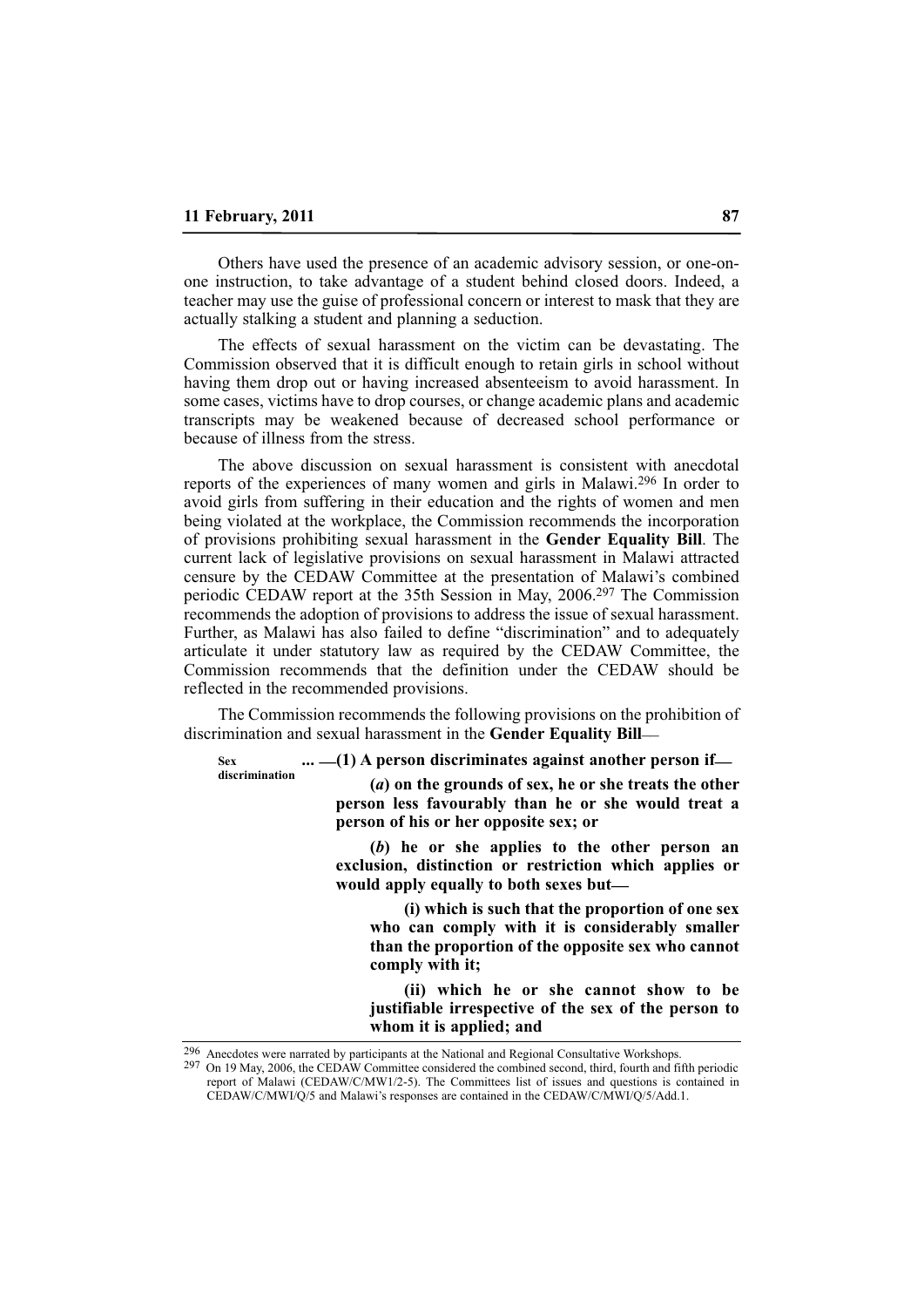**(iii) which is to the detriment of the other person because he or she cannot comply with it,**

**with the effect or purpose of impairing or nullifying the recognition, enjoyment or exercise of the rights and fundamental freedoms of that person.298**

**(2) A person who discriminates against another person commits an offence and shall be liable to a fine of K1,000,000 and to imprisonment for five years.**

**… \_\_(1) A person commits an act of sexual harassment if he or she engages in any form of unwanted verbal or physical conduct of a sexual nature in circumstances in which a reasonable person, having regard to all the circumstances, would have anticipated that the other person would be offended, humiliated or intimidated.**

**(2) A person who sexually harasses another in terms of subsection (1) commits an offence and shall be liable to a fine of K1,000,000 and to imprisonment for five years.**

**Workplace policy for sexual harassment**

**Sexual harassment**

> **… \_\_(1) The State shall take active measures to ensure that employers have developed and are implementing appropriate policy and procedures aimed at eliminating sexual harassment in the workplace which shall\_\_**

**(***a***) entitle all persons who have been subjected to sexual harassment in the workplace to raise a grievance about its occurrence and be guaranteed that appropriate disciplinary action will be taken against perpetrators;**

**(***b***) entitle a non-employee who has been subjected to sexual harassment to lodge a grievance with the employer of the perpetrator where the conduct giving rise to the complaint has taken place at the work place or in the course of the perpetrator's employment;**

**(***c***) entitle all employees, job applicants and other persons who have dealings with the workplace to be treated with dignity;**

**(***d***) oblige the person in charge of the work place to\_\_**

**(i) implement the policy and procedures and impose disciplinary action against employees who do not comply;**

<sup>298</sup> The Commission adapted the definition of discrimination in the CEDAW to capture discrimination of both men and women and not just women as is the case in the CEDAW.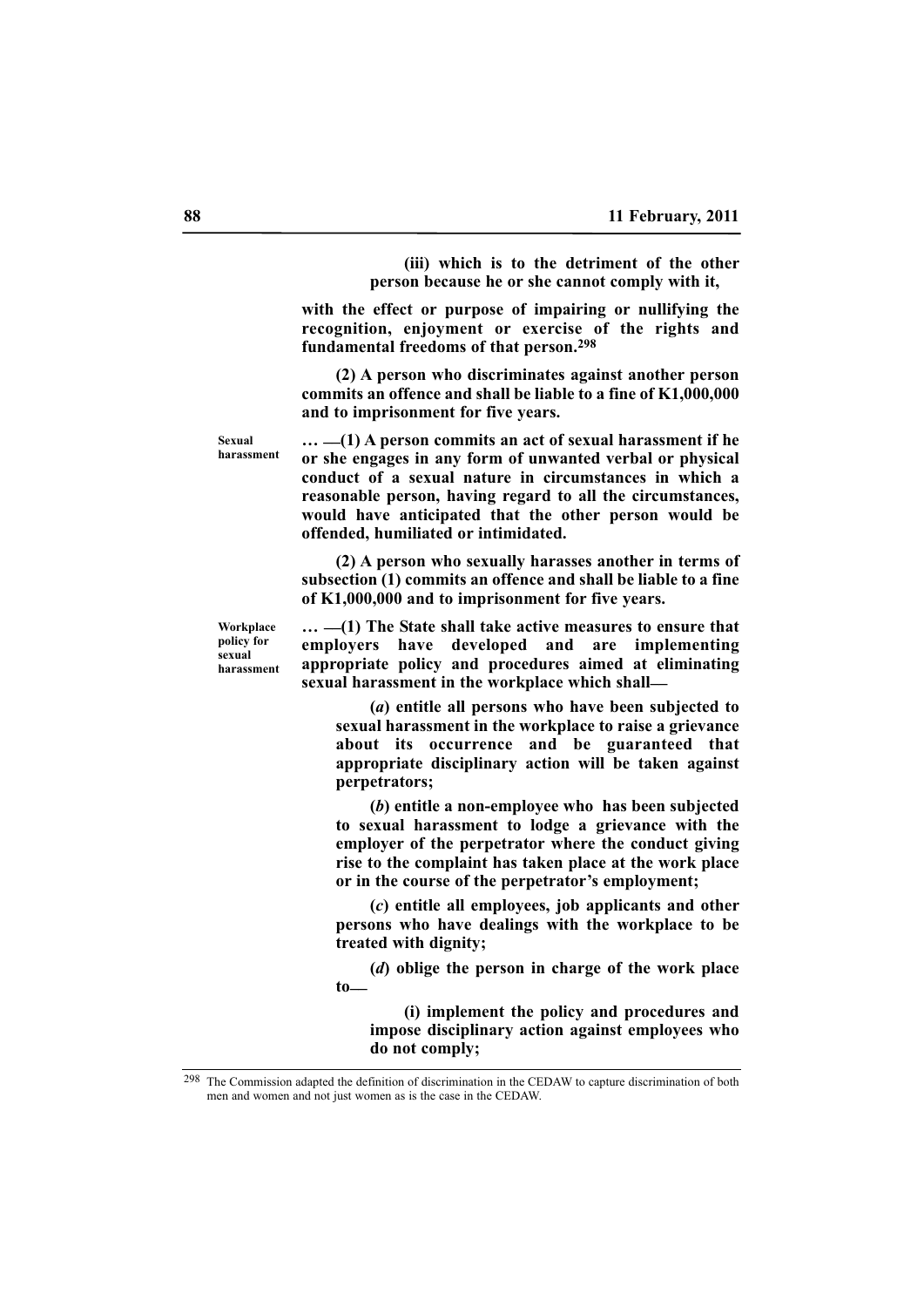**(ii) deal seriously, expeditiously, sensitively and confidentially with all allegations of sexual harassment;**

**(iii) protect employees against victimization, retaliation for lodging grievances and from false accusations;** 

**(iv) explain the procedure which shall be followed by persons who are victims of sexual harassment;** 

**(v) communicate the sexual harassment policy and grievance procedures effectively to all employees; and**

**(vi) designate a person outside of line management whom a person who has been subjected to sexual harassment may approach for confidential advice and counselling.**

**(2) Any person who has been subjected to sexual harassment need not have exhausted internal sexual harassment procedures before prosecution of the offence can be commenced or civil proceedings can be instituted.**

#### 7.4 RIGHT TO PROPERTY299

The legal meaning of 'property' does not refer to a 'thing' but to the relation among persons on the basis of a 'thing'. The 'thing' has been dephysicalized and the focus is no longer on the dominion of persons over 'things' but the dominion of the interpersonal relation or relationship.300 In this dephysicalized mould of 'property', Kevin Gray has conceived of 'property' as 'thin air' and has defined 'property' as a 'power relationship constituted by legally sanctioned control over access to benefits of excludable resources'.301 The relation can be strictly legal or social.<sup>302</sup> The relation is what, at law, constitutes the 'right' or 'interest' in 'property'.303 Hence, in property discourse, the primary reference is to a 'right' to 'property'; the secondary reference being to a 'right' *to* 'property' *in* land.304

<sup>299</sup> For the constitutional basis of the right to property in Malawi, see sections 28, 44 and 208 of the Constitution. See also Silungwe, CM, 2009; "'The Rhetoric and Practice in Land Reform in Malawi: A Contextualised Governmentality Analysis", Malawi Law Journal, Volume 3, Issue 1, 26-54, 47-50.

<sup>300</sup> Vandevelde, K, 1980; "The New Property of the Nineteenth Century: The Development of the Modern Concept of Property" 29 Buffalo Law Review 325. *See* also Reich, C, 1964; "The New Property" 73 Yale Law Journal 773.

<sup>301</sup> Gray, K, 1991; "Property in Thin Air" 50(2) Cambridge Law Journal 252, 295.

<sup>302</sup> Munzer, S, 2001; "Property as Social Relations" in SR Munzer (ed.) *New Essays in the Legal and Political Theory of Property*. Cambridge: Cambridge University Press, 36-75, 37.

<sup>303</sup> Penner, JE, 1997; *The Idea of Property in Law*. Oxford: Oxford University Press, 49-51.

<sup>304</sup> Honore, T, 2006; "Property and Ownership: Marginal Comments" in T Endicott *et al., Properties of Law: Essays in Honour of Jim Harris*. Oxford: Oxford University Press, 129-136, 131.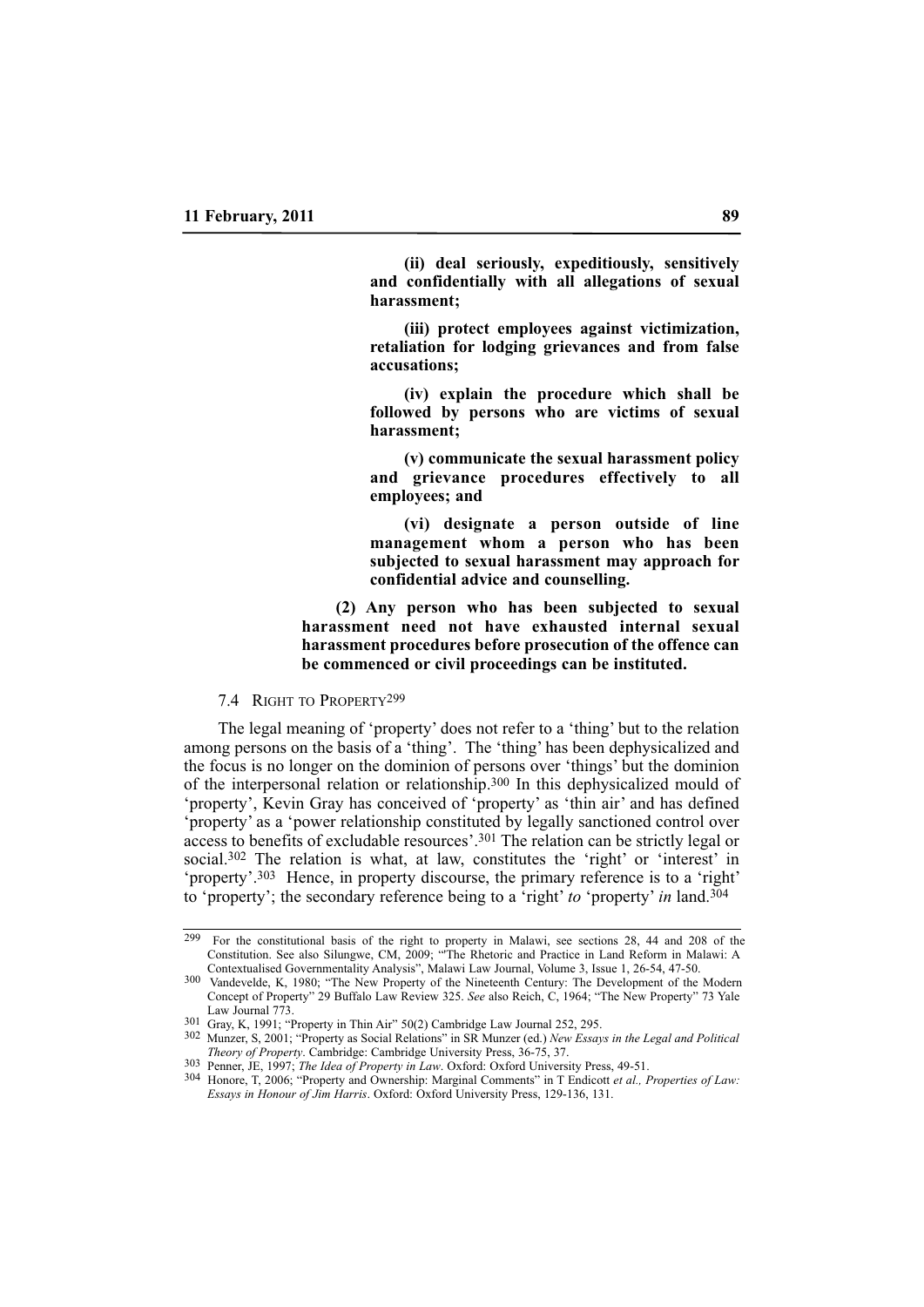The Commission noted that due to the socio-economic situation in Malawi that perpetuates gender inequality, women own very little, if any, property. Indeed, having noted the nuanced conception of the right to property, in Malawi, what is critical for the discussion here is the ownership of real property such as land, or personal property such as household utensils and livestock. Further, women often lack the educational qualifications and paid wage status to enter the job market and their subordinate status to men sometimes prevents them from exercising rights of ownership even when they accumulate property. In the absence of property, women are left subservient to men and totally dependent on them in a manner that robs them of their dignity.

The Commission observed that under the Constitution, women are entitled to acquire and dispose of property alone or in association with others. The right under the Constitution extends to the protection of property acquired through inheritance. Women who are prevented from inheriting property left by a deceased spouse have been subjected to grave indignity in trying to find a way for them and their children to survive. The Commission recalled its earlier work in addressing a gap in the law with respect to property acquired through inheritance during the Review of the Wills and Inheritance Act.<sup>305</sup> In January, 2004, the Commission published its report which, among other things, enhances the rights of women and men to dispose of property including the right to acquire property upon the death of a spouse.

The Commission further recalled and affirms its earlier recommendations in the Report on the review of Laws on Marriage and Divorce.306 These are comprehensive recommendations on the rights of women with respect to property on entry into, during the subsistence of, and on dissolution of marriage.

The Commission also considered another submission in relation to women and property made during the Second National Constitutional Review Workshop307 which was found to be unsuitable for constitutional reform and was accordingly referred to this Commission**.** The submission relates to the fact that under the Constitution, upon the dissolution of marriage, women are entitled to a fair disposition of property that is held jointly with a husband.308 The Commission reiterated its earlier findings and recommendations as regards this provision, which it made during the review of the Laws on Marriage and Divorce.<sup>309</sup> The Commission recalled that the recommendations contained in its Review of the Laws on Marriage and Divorce advocate as fair, a system of distribution based upon such factors as the welfare needs of children, earning capacity and other obligations of both spouses after divorce as determined by a court. The Commission found this recommendation adequate to protect the dignity of women. The Commission recommends that Government must expedite the

<sup>305</sup> Malawi Law Commission, 2004; above footnote 6.

<sup>306</sup> Malawi Law Commission, 2006; above footnote 14.

<sup>307</sup> Second National Constitutional Conference conducted from 17 to 19 April, 2007 at Capital Hotel.

<sup>308</sup> Section 24 (b) (ii) of the Constitution.

<sup>309</sup> Malawi Law Commission, 2006; above footnote 14.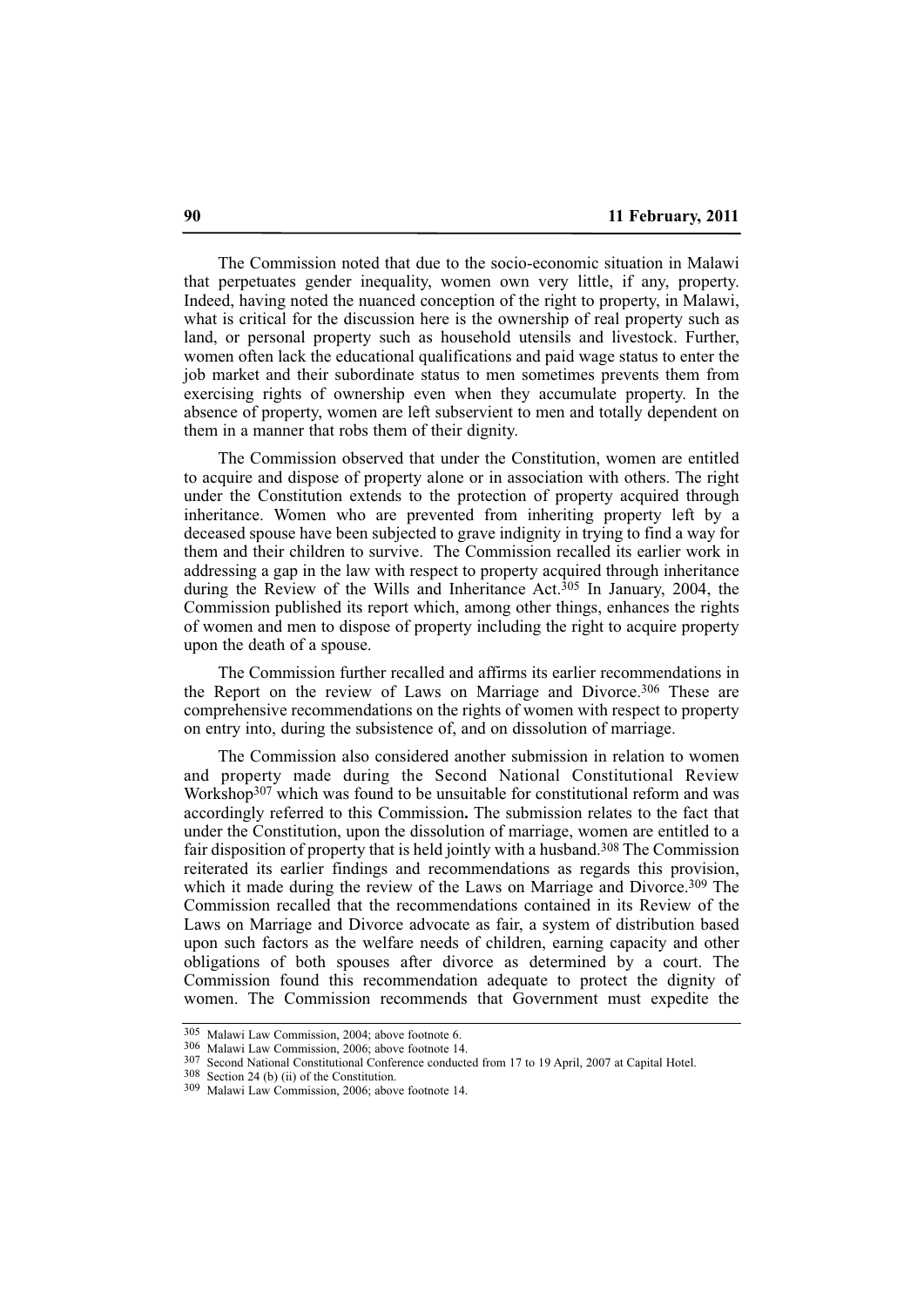enactment on the recommendations relating to the Wills and Inheritance Act, 310 and the laws on marriage and divorce in order to ensure the protection of the right to dignity of women through the protection of their right to property acquired through inheritance.

## 7.5 CENSORSHIP AND CLASSIFICATION OF ENTERTAINMENT

The Commission was concerned with the portrayal of women in the print, visual and audio media. The Commission was aware of certain songs aired on the radio and television that are degrading to women and denigrating of their right to dignity. The Commission bemoaned this practice which exposes young children to unsuitable messages about the female sex so that they grow up perpetuating learned gender-based prejudice. The Commission was also aware that as regards radio and television broadcasts; the Communications Act<sup>311</sup> has a strict broadcasting policy<sup>312</sup> and a Code of Conduct for Broadcasting Services<sup>313</sup> that have to be complied with. Whilst respecting the right to freedom of information, the Code of Conduct for Broadcasting Services highlights the general obligation of broadcasters not to broadcast any material that is indecent, obscene or offensive to public morals (including abusive or insulting language).<sup>314</sup> Hence, the Commission recommends that the Malawi Communications Regulatory Authority (MACRA) should enforce the regulations of that Code to ensure that messages relating to women, men and children are not violating their dignity.

The Commission noted that as regards the print media, there is no legal regulatory framework governing newspapers' or periodicals' codes of ethics. Newspapers have been known to serialize cartoons that depict women in the least modest of dress and portray them as immoral objects for sexual pleasure. In light of HIV and AIDS, and with regard to the country's heightened gender sensitivities, the Commission believes that these are not messages Malawian children or any part of the population should be exposed to. The provisions of the Censorship and Control of Entertainments Act315 are largely outdated and the review of this Act by a sister special Law Commission in 2001316 is yet to be enacted into law. The Commission strongly urges Government to look into the enactment of the recommendations of that special Law Commission.

The Commission had occasion to consult journalists from various newspaper houses during the National Consultative Workshop and the three Regional Consultative Workshops. Representatives from the print media were uncomfortable with proposals for regulation as they were of the view that the right to freedom of speech should not be curtailed. The representatives preferred self-regulation which is already being done through the recently revived Media Council of Malawi.

<sup>310</sup> Malawi Law Commission; 2004 above footnote 6.

<sup>311</sup> Communications Act, No. 41 of 1998.

<sup>312</sup> Section 45 of the Act.

<sup>313</sup> Third Schedule.

<sup>314</sup> As above, rule 2.

<sup>315</sup> Cap. 21:01 of the Laws of Malawi.

<sup>316</sup> Law Commission, *Report of the Law Commission on the Review of the Censorship Act*, Malawi Government *Gazette* Extraordinary.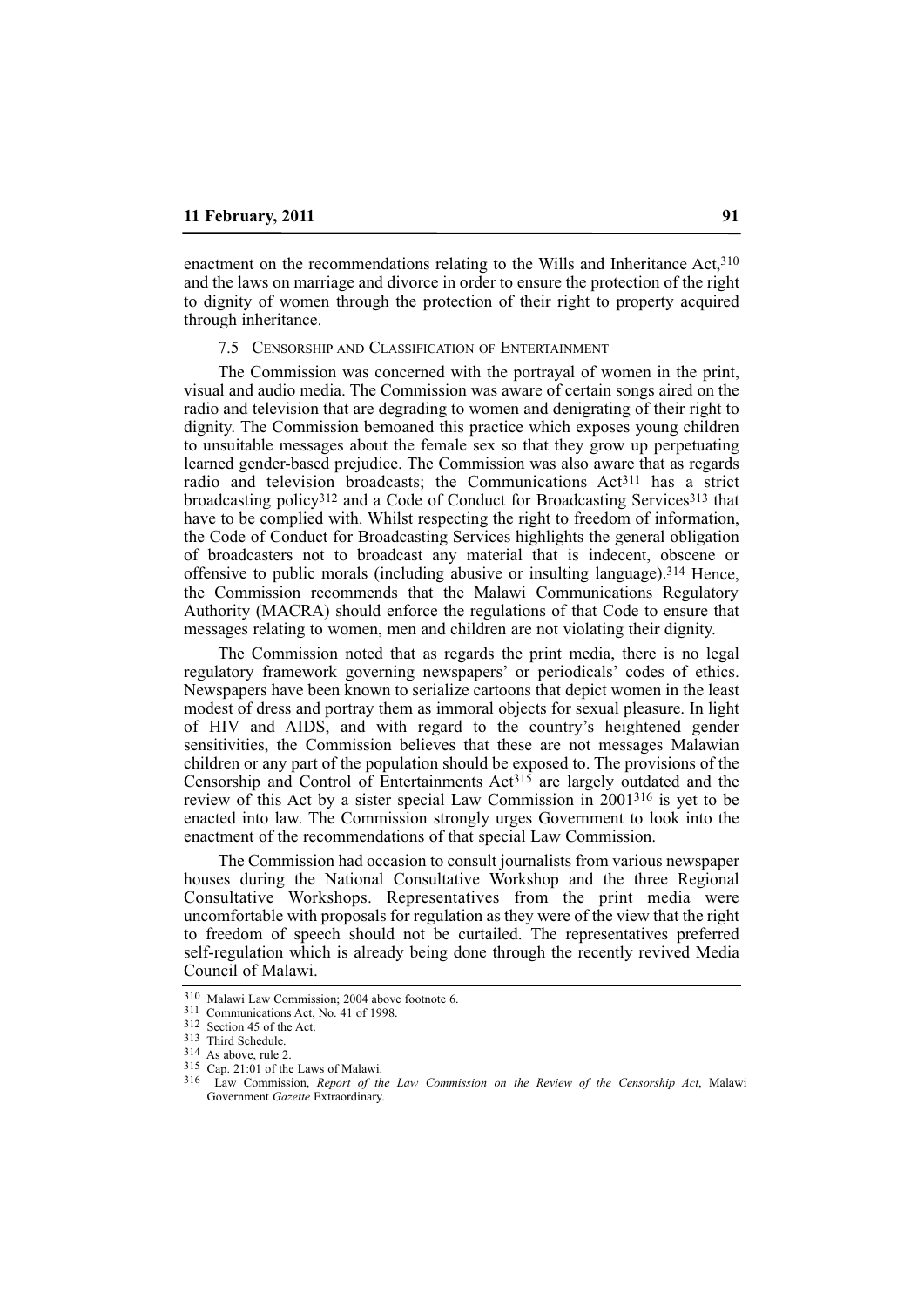The representatives from the print media accepted that to some extent certain cartoons such as *Taxina*,317 *Zabweka318* and *Alisha319* appear to be degrading to women, but they are actually intended to be satirical works of art, aimed at poking fun at men. Defence of freedom of speech at the expense of offence has gained acceptance in the international legal fraternity regardless of the level of offence caused by such satirical works. The representatives cited the position of the European Court of Human Rights which has held several times that freedom of expression is the foundation of a democratic society. In case of conflicts between the right to freedom of expression and protection of other human rights, freedom of expression of the press in particular carries greater weight if the matter concerns a subject of general interest.320

The case of the notorious Mohammed cartoons in 2005321 which sparked controversy in the Muslim world was cited as an example of the triumph of press freedom over religious rights. Despite the public outcry against these cartoons, the Director of Public Prosecutions in Denmark refused to prosecute. The refusal has shown that the right by the general public not to be offended is far outweighed by a magazine or newspaper's right to provoke.322

The Commission however takes the view that the right of freedom of the press can only be defended when the offending material carries great weight in that it concerns a subject of general interest. As has been stated\_\_

[...] free speech has a purpose beyond itself, namely to benefit the wellbeing of society […] Like free speech, public satire is not an end in itself but serves a 'higher' end, namely the well-being of society. While satire is a valuable means of social critique, like all areas of human activity it too must be subject to ethics - when satire actually undermines the well-being of society, satire itself needs to be critiqued.<sup>323</sup>

<sup>317</sup> Cartoon series previously appearing in the *Malawi News* Newspaper.

<sup>318</sup> Cartoon series previously appearing in the *Nation* Newspaper.

<sup>319</sup> Cartoon series currently appearing in the *Nation* Newspaper.

<sup>320</sup> http://www.rigsadvokaten.dk/media/bilag/afgorelse\_engelsk.pdf-ateMaxMoseleylase (Visited on 16 January, 2009).

<sup>&</sup>lt;sup>321</sup> In January 2006; a wave of protests spread through Muslim countries all over the world, some of them violent. The riots and the controversy are a reaction to a handful of political cartoons depicting the prophet Mohammed. Originally published in September 2005 by the Danish newspaper Jyllands-Posten, the cartoons were commissioned by editor Flemming Rose, who invited 25 newspaper cartoonists to draw the prophet Mohammed as "they saw him," and then printed the submissions of the 12 cartoonists who responded in the 30 September, 2005 edition of the paper. *See* www.silha.umn.edu/Winter%202006% 20Bulletin/Cartoon%2 0Riots0405.pdf (Visited 16 January, 2009).

<sup>&</sup>lt;sup>322</sup> Official Report of the Danish Government to the UN Special Rapporteurs (Response by the Danish Government to letter of 24 November, 2005 from UN Special Rapporteur on freedom of religion or belief, Ms. Asma Jahangir and UN Special Rapporteur on contemporary forms of racism, racial discrimination, xenophobia and related intolerance, Mr. Doudou Diéne, regarding cartoons representing the Prophet Mohammed published in a newspaper) at http://www.um.dk/NR/rdonlyres/00D9E6F7-32DC-4C5A-8E24- F0C96E813C06/0/060123final.pdf (Visited 16 January, 2009)

<sup>323</sup> Barrigar C, 17 May, 2006; "The Danish Cartoons and Freedom of Speech" article appearing on the Institute for Global Engagement website: available at http://www.globalengage.org/issues/articles.html?start=40 (Visited 19 December, 2008).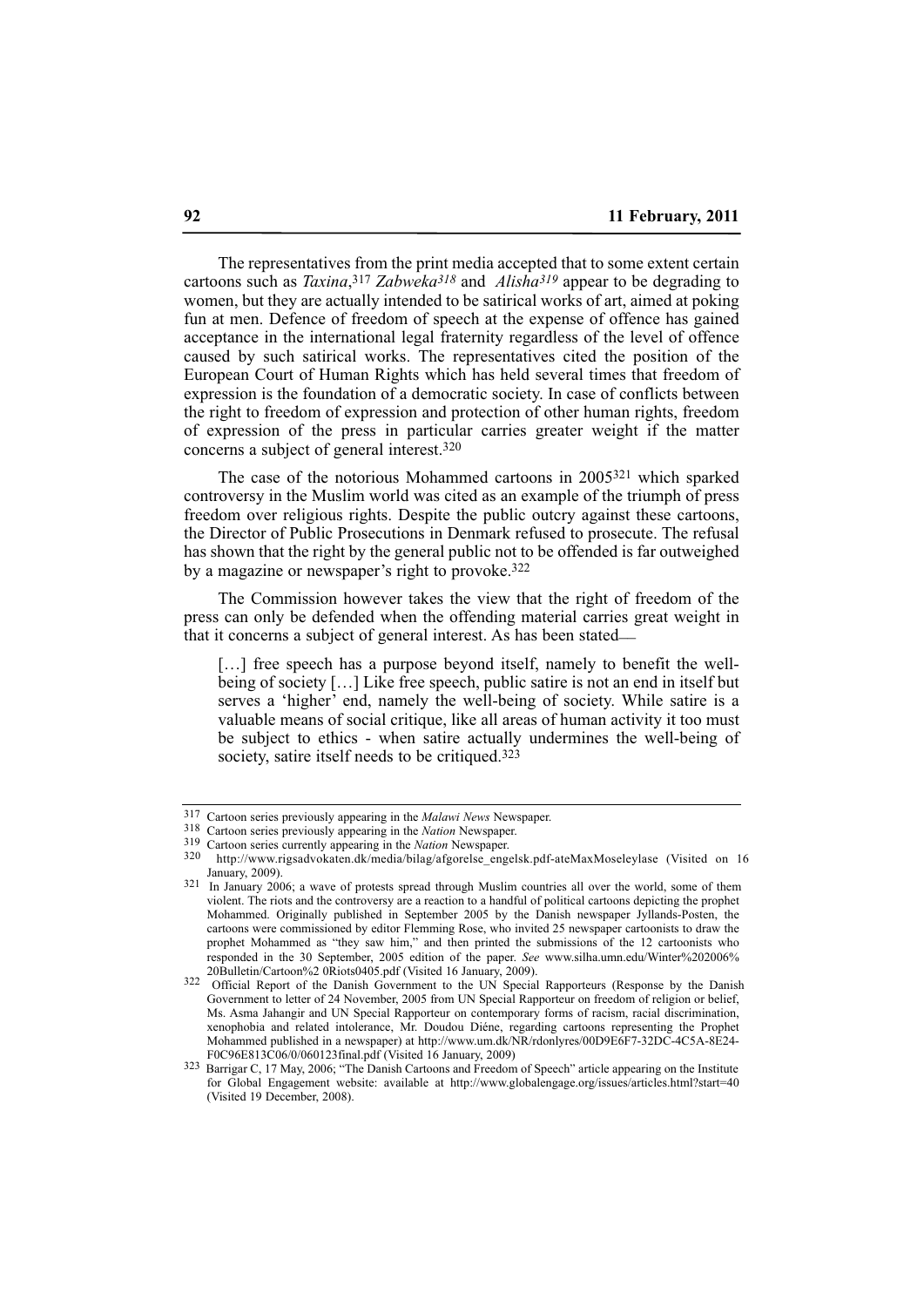Whilst the cartoons *Taxina, Zabweka* and *Alisha* may have satirical content, it was the Commission's opinion that their benefit to the well-being of society is debatable. Arguably such cartoons may have a counter effect of exposing young, susceptible minds to the wrong message on issues surrounding gender equality and dignity. The Commission however conceded that this is a subjective, value-laden issue that would require extensive analysis on the issue of freedom of speech, which was beyond the Commission's mandate.

Therefore, the Commission resolved to leave the issue of the dignified portrayal of women to the self-regulation of the print media by the ethical standards set out by the Media Council of Malawi. The Commission however recommends that Government should take action to ensure that the portrayal of women in the media is not degrading.

The Commission also received submissions during its consultations that women are equally degraded by their portrayal in cyberspace. The Internet has become a gateway to instantaneous sharing of information that violates the dignity of both men and women; although, in the Commission's view, there tends to be more degrading material on women. The Commission takes cognizance of the fact that MACRA is a more competent body to regulate issues relating to cyberspace. The Commission strongly recommends that MACRA, which is responsible for drafting policy and legislation in this area, should consider the dignity of women in their portrayal over the Internet so as to prevent proliferation of material that offends the dignity of either sex.

The Commission also recommends that MACRA should put initiatives in place that would enforce the portrayal of persons in the media in a manner that respects and upholds their dignity.

#### 7.6 DOMESTIC VIOLENCE

Domestic violence undermines the dignity of men and women. The Commission noted that the Prevention of Domestic Violence Act324 has attempted to reduce, through the law, the incidences of violence against women in the domestic setting. The Commission observed however that the definition of "domestic violence" under this law is limited since it is confined to a criminal offence arising out of various abuses listed under the Act. The Commission observed that in the event that conduct does not amount to a criminal offence, no matter how abusive it might be, it does not fall within the definition of domestic violence under the Act. The Commission further noted that the Prevention of Domestic Violence Act presupposes the existence of certain relationships between various parties in the domestic setting before the violence is considered domestic and therefore criminal in nature.

Briefly, domestic violence is defined as "any *criminal offence*325 arising out of physical, sexual, emotional or psychological, social, economic, or financial

<sup>324</sup> Act No. 2 of 2006.

<sup>325</sup> Emphasis added.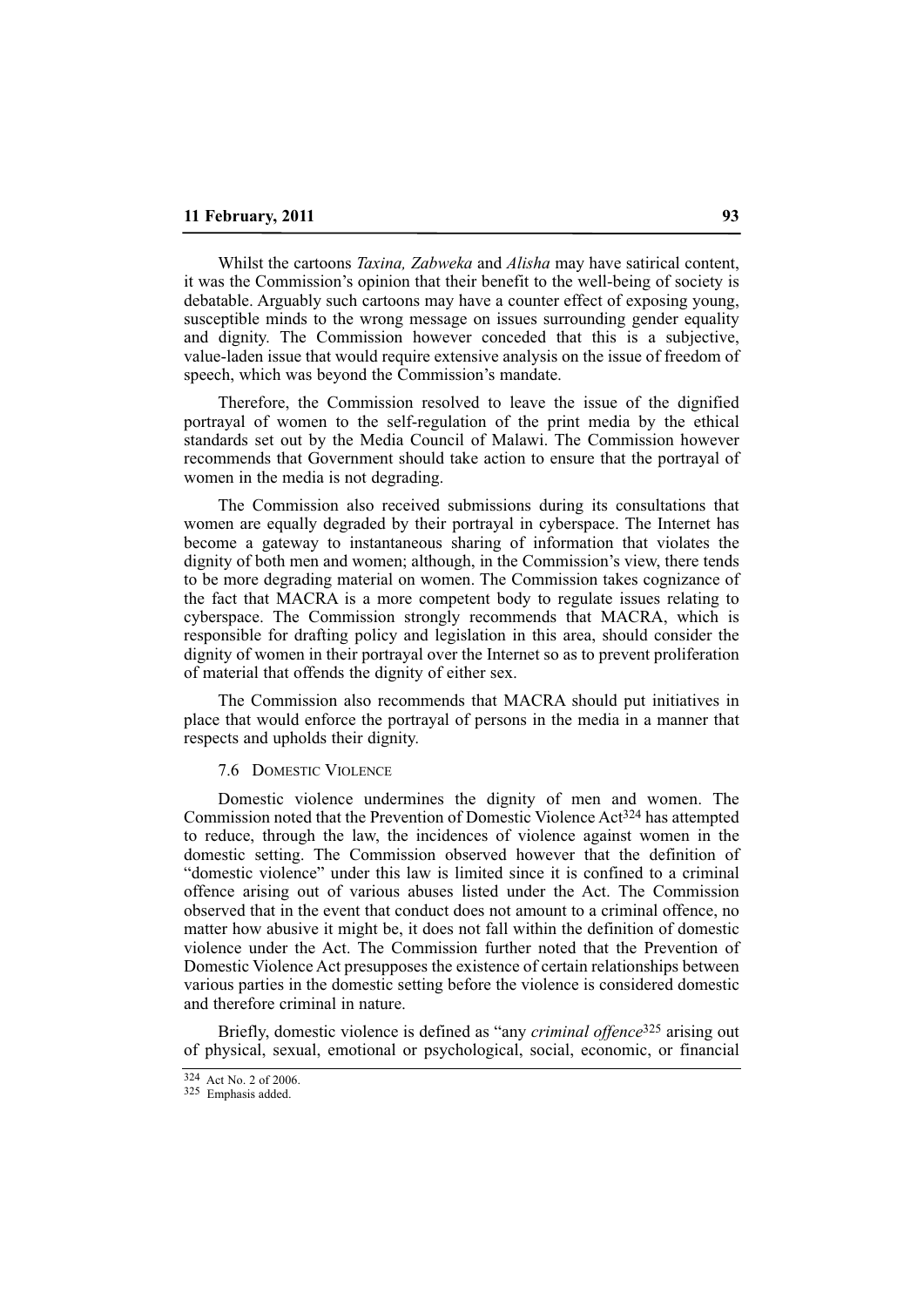abuse committed by a person against another person within a domestic relationship."326 In other words, unless the act of domestic violence arising out of economic abuse, for example, is a criminal offence, it does not qualify as domestic violence under the Act. This poses a problem especially where the act of domestic violence arises out of emotional or psychological, social, economic or financial abuse. To illustrate; a wife may be abused emotionally by the act of constantly being ignored by a husband. Whilst the act of ignoring may give rise to emotional or psychological abuse, it is not a criminal act and such woman cannot seek redress under the Act no matter how serious the consequences of such psychological or emotional abuse she suffers from are. The Commission was aware that a special Law Commission has been empanelled to review the Prevention of Domestic Violence Act and has commenced its work. The Commission recommends that this special Law Commission should revisit the definition of "domestic violence" in order to include conduct that does not necessarily constitute a criminal offence.

#### 8.0 POVERTY ERADICATION AND ECONOMIC EMPOWERMENT

#### 8.1 INTRODUCTION

Poverty in Malawi is widespread, severe and has a distinct gender dimension. Gender inequalities restrict economic growth, exacerbate poverty and deny full access to human rights. Gender differentiations in roles, priorities and access to assets and resources required for development in Malawi are well documented. Poverty has not changed significantly for the past seven years. Female-headed households are worse off and income inequality persists in Malawi.327 Key causes of poverty have been identified as limited access to land, low education, poor health, limited off-farm employment and lack of access to credit (including agricultural credit). Evidence of the severity of poverty is manifested through various negative socio-economic indicators. According to the 2004-2005 Integrated Household Survey, the current status of poverty shows that 52.4 per cent of the population lives below the poverty line.<sup>328</sup>

## 8.2 IMPACT ON WOMEN

The poverty situation has been aggravated by a harsh macro-economic environment which has led to a weak industrial base. From 1975-1995, manufacturing, concentrated in a limited number of areas, has merely maintained a fairly steady 13 percent share of GDP.329 Investment in Malawi's industrial development is strongly hampered, on the one hand, by the high interest rates imposed by the commercial banks on loans (approximately 27 percent) and, on the other hand, the artificially maintained exchange rate of the Malawi Kwacha.330

<sup>326</sup> Section 3 of the Act.

<sup>327</sup> Government of Malawi, 2006; Malawi Growth and Development Strategy, 2006-2011.

<sup>328</sup> As above.

<sup>329</sup> As above.

<sup>330</sup> National Gender Programme, December, 2004 to December, 2009.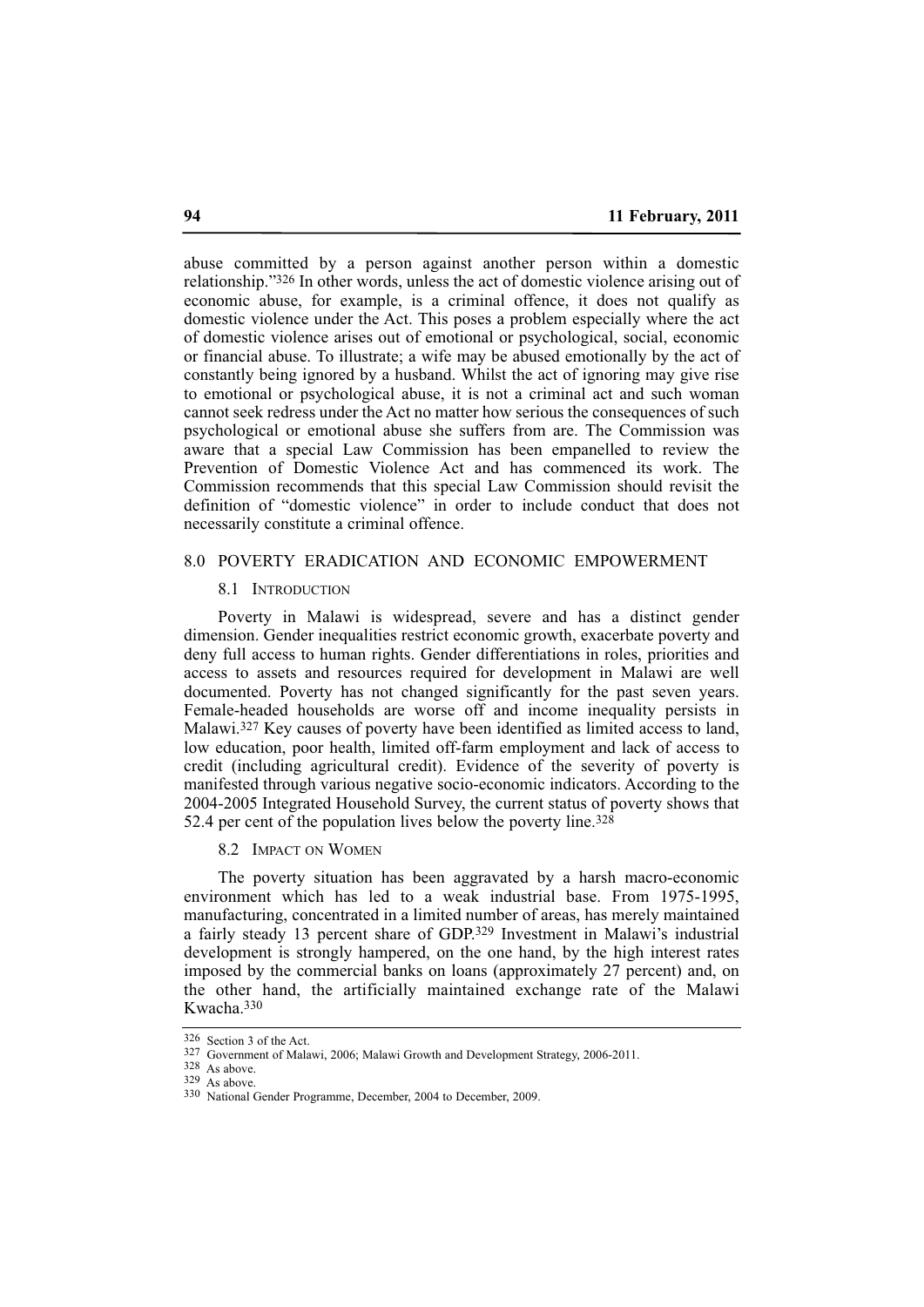The Commission also noted that women are disproportionately affected by constraints to agricultural production, such as lack of access to land, capital, labour and markets. Most women access credit from micro-finance institutions, which charge very high interest rates and require weekly repayments. As a result, women have difficulties gaining economic returns from agricultural and non-agricultural business. Credit restrictions for women, including loan size, mean that they are not able to engage in more productive medium-to-large-scale income generating projects. In the agricultural sector it has been difficult for women to access seasonal agricultural credit, since the demise of the Smallholder Agricultural Credit Administration (SACA) in the early 1990s.

The informal sector is increasingly becoming an important source of livelihood for many Malawian women. Business in the informal sector is vibrant and growing rapidly as the majority of poor women start micro and small businesses for survival. However, women still face constraints including inefficient marketing and storage. Observations have been made that the retrenchment of workers from the recently privatized companies has also resulted in some displacement of women in the informal sector and markets, as more and more of the retrenched men joined the informal sector and took up businesses and trades that were predominantly done by women.

Female entrepreneurs also lack the skills in business identification, planning, management and expansion that are necessary for developing product markets and improving the quality of their products so that they can access international markets. While women engage in businesses, it has also been noted that due to cultural factors, most business decisions are made by their husbands or other male relatives. This sometimes erodes women's control over their businesses.

Although Government's policy to relocate vendors into designated markets within cities and towns has brought order and better sanitation, it has had some adverse effects on women traders and vendors. Countrywide, anecdotal reports indicate that due to limited space in the markets, more female petty traders have been pushed far from the proximity to customers and this has severely affected the returns women are making from their businesses.

Further, the Commission noted that the HIV and AIDS pandemic has also brought very negative impacts on people's livelihoods. The pandemic has affected women in multiple ways, as individuals, mothers, partners and care givers. The impact of the pandemic is making more women poorer due to a number of reasons, some of which are\_\_

(*a*) the process of nursing sick people (and people are usually sick for prolonged periods of time) involves investing their little wealth in treatment and therefore households are left without security;

(*b*) women often have less labour to engage in production, because they are now pre-occupied with provision of care for the sick and looking after orphans(with a single growing season in Malawi, families lose out food for the whole year);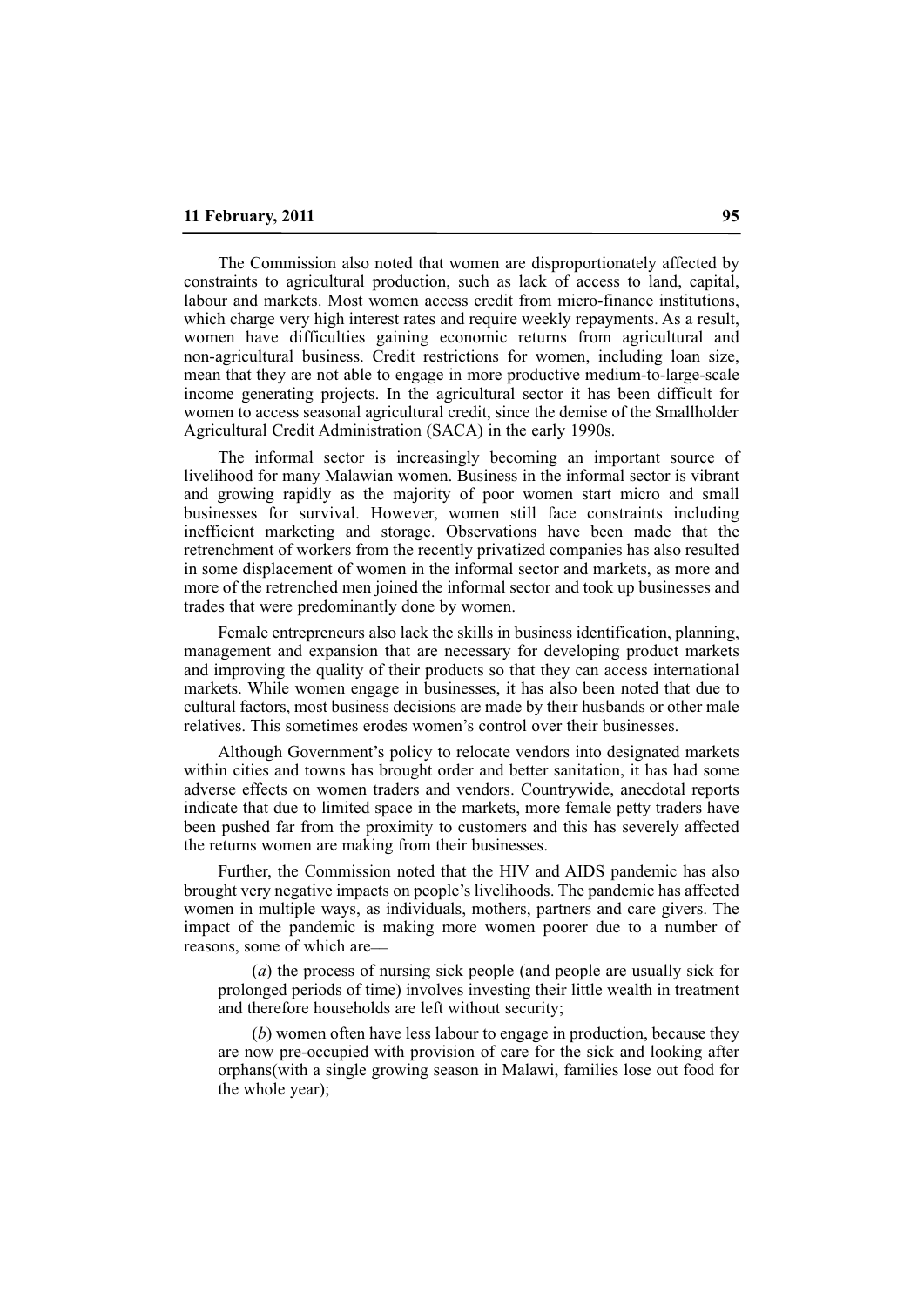(*c*) children who have no parental care or are involved in nursing sick people drop out of school;331

(*d*) with more deaths as a result of HIV-related illness, more women are likely to lose their partners and in cultures in which property grabbing is a practice, there is likelihood that more women and their families will lose their property and assets, thereby being rendered poor; and

(*e*) women and orphans have resorted to socially destructive ways of earning a living, such as commercial sex work, thereby increasing their risk to sexually transmitted infections;

These issues reflect a vicious cycle, which needs to be broken if the poor, particularly women, are going to prosper economically.

To counter the harsh realities for women on the ground, Government has made some important policy commitments to eradicating poverty. Poverty eradication and economic empowerment are crucial elements of the right to development as provided under section 30 of the Constitution which states that "women, children and the disabled shall be given special consideration in the application of [the] right."332 The various policies and programmes aimed at poverty reduction and the economic empowerment of women are discussed below.

Government launched the Malawi Growth and Development Strategy as the overarching strategy for Malawi for the years 2006 to 2011. The overriding philosophy of the Malawi Growth and Development Strategy is poverty reduction through sustainable economic growth and infrastructure development. The Strategy identifies six key priority areas<sup>333</sup> which define the direction the country intends to take over the five year period to achieve economic growth and wealth creation.334 Gender is a sub-theme under the Strategy and the goal is to mainstream gender equality in the national development process to enhance equal participation of both sexes for sustainable development. In effect, the Strategy recognizes women as equal partners to men in development whose participation must be enhanced through special measures.

Various institutions ranging from non-governmental organizations, statutory corporations, development partners, and the private sector have over the years played a crucial role in enhancing economic empowerment of women. The National Association of Business Women (NABW), Foundation for International Community Assistance (FINCA) Malawi, PRIDE Malawi, Opportunity International Bank of Malawi (OIBM), Concern Universal Micro finance

<sup>&</sup>lt;sup>331</sup> Evidence shows that the female children are taking on care activities at household level more than their male counterparts. They lose the opportunity to develop their capacity to earn a decent living in the future and thereby perpetuating the generations of women that are uneducated and therefore likely to be in poverty

 $\frac{332}{333}$  Section 30 (1) of the Constitution.

These are Agriculture and food security, irrigation and water development, transport infrastructure development, energy generation and supply, integrated rural development, prevention and management of nutrition disorders, HIV and AIDS.

<sup>334</sup> Government of Malawi, above footnote 322, p.xii.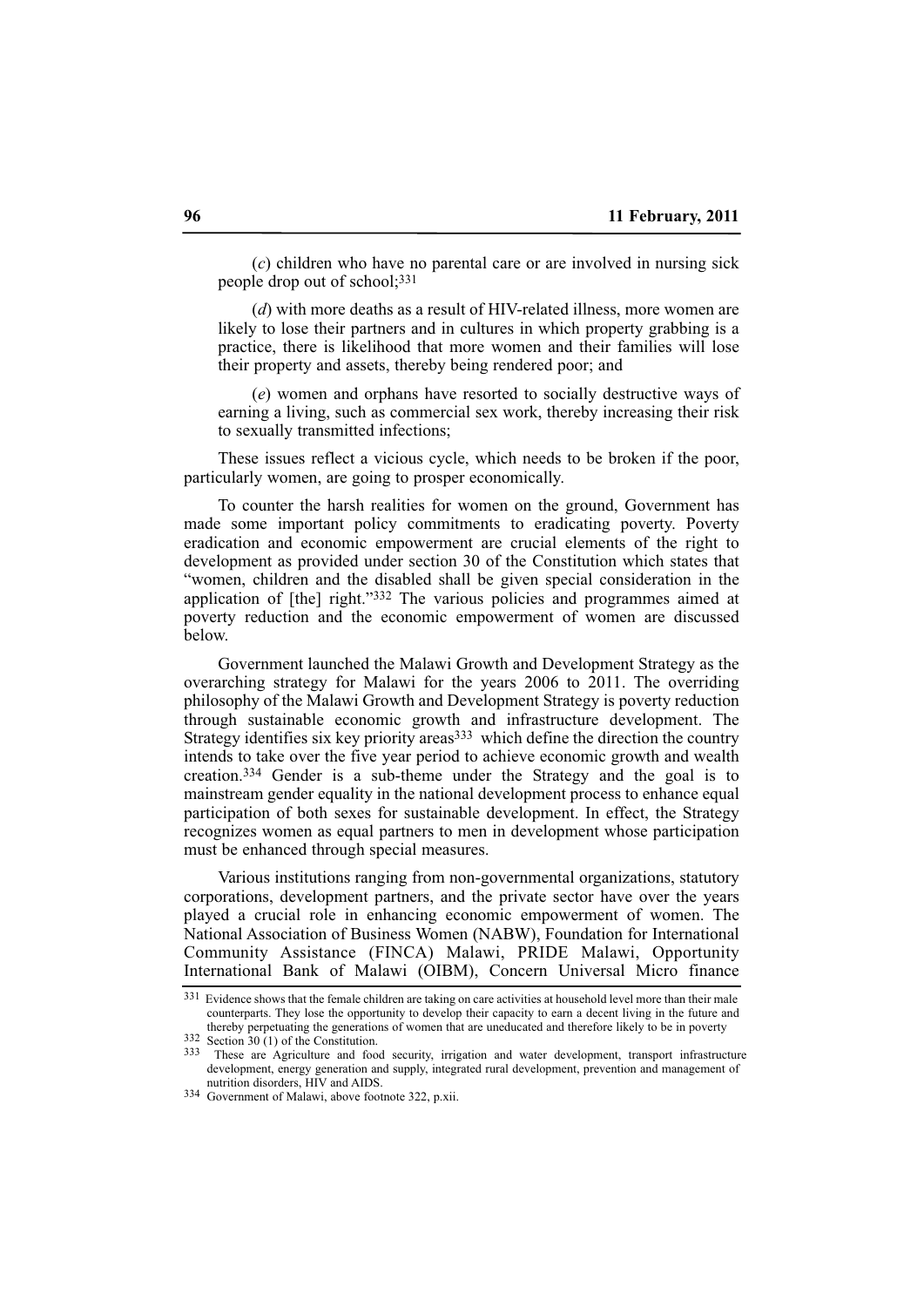Operations (CUMO), Ecumenical Church Loan Fund (ECLOF), Development of Malawian Enterprises Trust (DEMAT), Small Enterprise Development Organization of Malawi (SEDOM) and Malawi Rural Development Fund (MARDEF), to name a few, have been providing credit facilities to women. While most of these organizations charge interest at commercial base lending rate like the commercial banks,335 they are preferred by the women because of the soft condition of not requiring heavy collateral as may be required by commercial banks. The Commission however noted that the high interest rates are not in fact a deterrent to women who ultimately end up working to pay off loans and interest rates whilst realizing very little in profit. Sometimes these women end up in more serious problems as family property is repossessed when they cannot pay back the loan.

The Commission concluded that despite various strategies and policies, very little has changed in terms of the economic empowerment of women. The Commission was consequently of the view that unless the position and roles of women in the context of development are taken into account, no development programmes aimed at actualizing eradication of poverty, or at economic empowerment of women, will have their intended effect.<sup>336</sup>

The Commission also reviewed Malawi's international obligations in relation to poverty eradication and the economic empowerment of women. The instruments reviewed recognize the disproportionate representation of women caught up in poverty. Women make up the majority of the world's poor. The eight Millennium Development Goals highlight the need to reduce gender disparities in all sectors and recognize the importance of addressing gender inequality in reducing global poverty.

In addition, the Beijing Platform for Action identifies poverty eradication and economic empowerment of women, as one of the critical areas of concern. The AU Women's Protocol highlights the importance of economic empowerment of women in Article 13 on Economic and Social Welfare Rights and obliges State parties to "adopt and enforce legislative and other measures to guarantee women equal opportunities in work and career advancement and other economic opportunities." In Article 19, which guarantees the right to sustainable development, women's economic empowerment is prioritized and State Parties are obliged to, among other requirements\_\_

(*a*) promote women's access to and control over productive resources such as land and guarantee their right to property;

(*b*) promote women's access to credit, training, skills development and extension services at rural and urban levels in order to provide women with a higher quality of life and reduce the level of poverty among women; and

<sup>335</sup> With exception of MARDEF whose interest is at 15%.

<sup>336</sup> Mvula M E G, 2004; *Unequal Gender Relations in the Distribution of Marital Assets at the End of Family Unions and the Potential of the Constructive Trust in Malawi*, LL.B. (Hons) Dissertation: University of Malawi, pp. 13-14.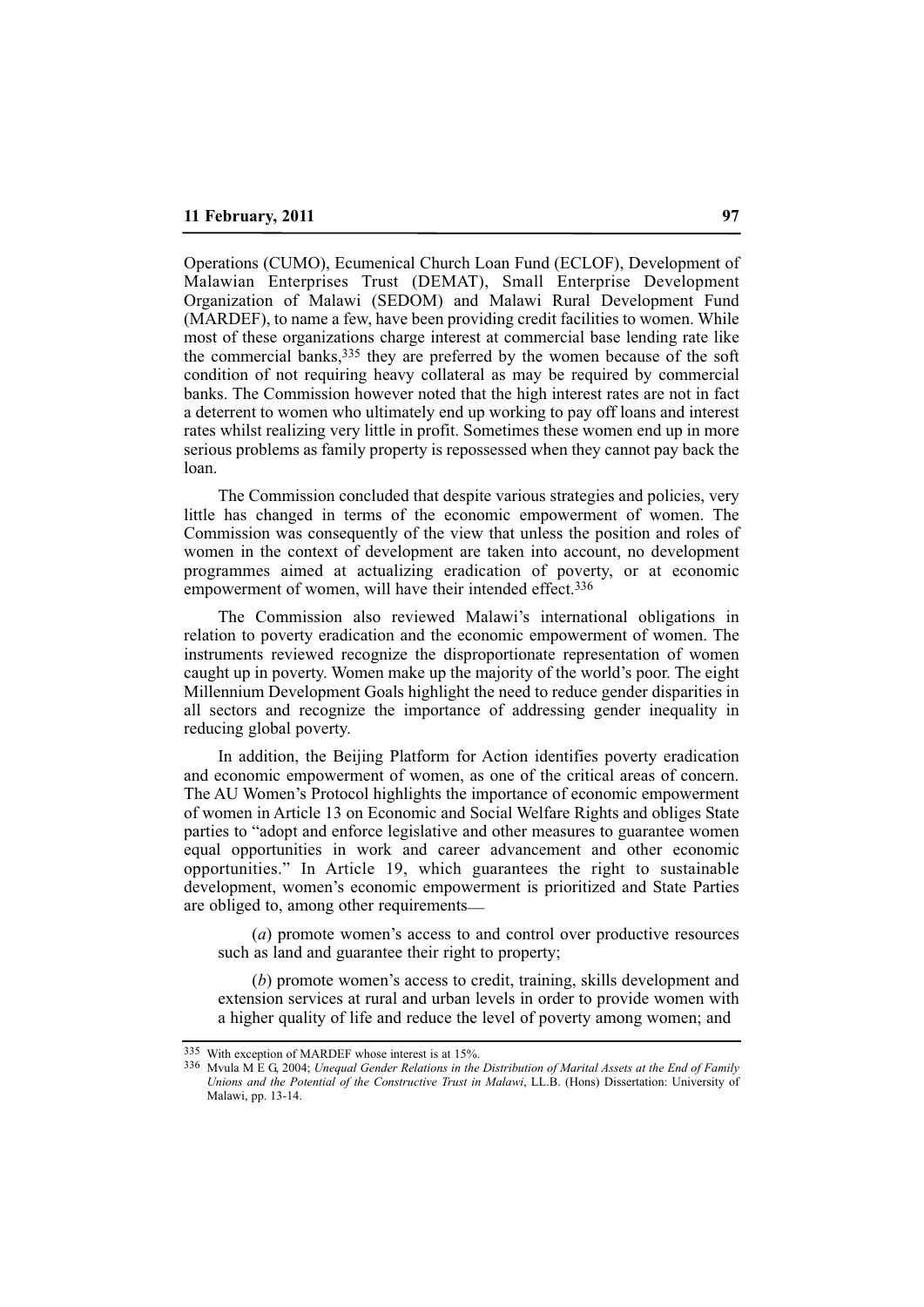(*c*) ensure that the negative effects of globalization and any adverse effects of the implementation of trade and economic policies and programmes are reduced to the minimum for women.

Further, the Commission was of the view that despite the various national programmes and policies which aim, in part, at domesticating the obligations set out in these international policy instruments, the situation of women still remains unchanged. The Commission concluded that additional measures need to be taken in order to ensure that the goal to achieve the economic empowerment of women is not lost in rhetoric. The Commission was however convinced that economic empowerment and poverty eradication of women cannot be achieved by legislative provisions. A conducive economic environment needs to be created by Government incrementally with the support of the private sector.

The crux of the matter, according to the Commission, is one of renewed commitment and re-prioritization so that gender equality is effectively mainstreamed and mindsets towards women's participation are changed. With Government's role in civic education under the **Gender Equality Bill**, and in partnership with the private sector, much can be achieved. The private sector needs to be committed to social responsibility so that much is given back to the communities from which private sector institutions get their income. Government needs to strengthen its commitment by investing in current strategies and the Commission has below highlighted the areas in which it recommends Government to take specific action to improve the economic situation of women in the country:

## (*a*) *Strengthening entrepreneurial skills among women entrepreneurs*

The Commission noted that the National Gender Policy proposes that a baseline assessment is carried out to assess the current status and capacity building needs of female entrepreneurs. The Commission was not aware of any action being carried out in this area and accordingly recommends that this baseline assessment be carried out by the Ministry of Gender, Children and Community Development and that it should be followed up by a capacity building programme addressing the needs identified in the study. The Commission also recommends that this Ministry should reactivate leadership and decision making training programmes for women.

## (*b*) *Improving access to credit for women entrepreneurs*

Entrepreneurs, or individuals starting up new ventures, are crucial to productivity and growth in all countries. Women entrepreneurs often have less experience than men dealing with complicated procedures, including financial arrangements and little information about sources of help. Women are also disadvantaged in accessing financial information and resources because they are less likely to be able to afford these services and are not linked to mainstream business networks.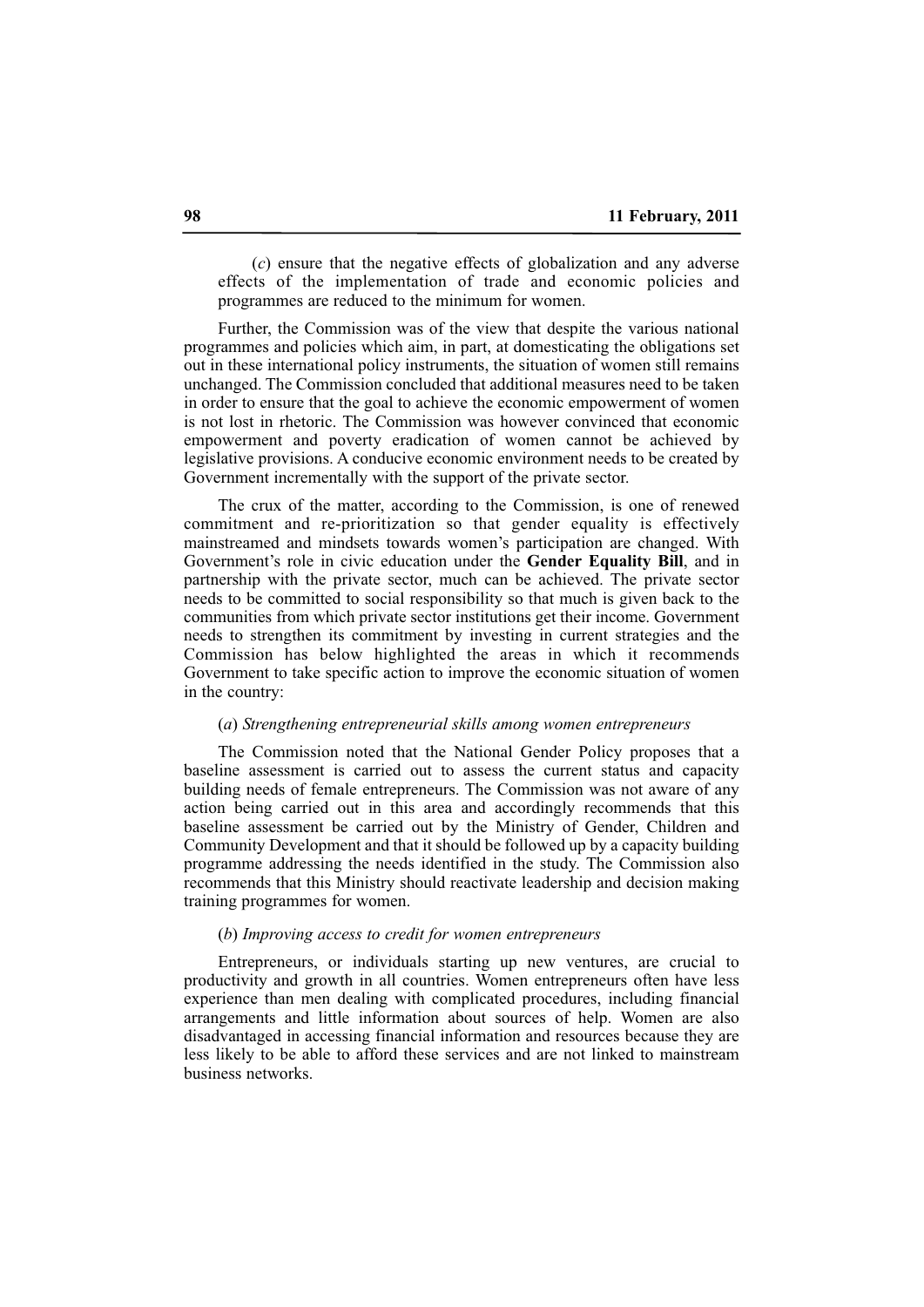Women also have more problems obtaining business credit despite evidence337 that women demonstrate higher loan repayment rates than men. Banks and financial institutions traditionally have little experience in lending to women and may have a bias against them as poor credit risks. This bias is entrenched due to the disadvantaged position of women and the lack of enforcement of their legal rights; as banks require that borrowers be wage earners or property owners who can provide acceptable collateral.

In some cases, anecdotal reports indicate that some banks still discriminate against women by denying them loans because of factors not related to their ability to repay the loans, but rather on gender considerations. In the past, women were routinely denied loans as banks demanded the husband's guarantee as one of the conditions for granting a loan to a married woman. Banks are now obliged to comply with the constitutional guarantee to gender equality<sup>338</sup> and also to recognize that women are equally free to enter into contracts for loans, irrespective of spousal consent. The Constitution provides that women have a right to full and equal protection by the law and have a right not to be discriminated against on the basis of their gender or marital status which includes the right to be accorded the same rights as men in civil law including the capacity to enter into contracts.339

It is the Commission's view that the problem facing women and credit needs to be approached in three ways. Firstly, by creating linkages and providing information and sources of help. Secondly, by ensuring that women are accorded access to credit facilities on an equal footing with men. Thirdly, by addressing the issue of bureaucracy in accessing bank loans by setting up more channels for microfinance and micro-credit especially for rural women.

As regards the first approach, the issue of linkages for women needs to be addressed at governmental level. The Commission recommends that linkages need to be made through district level extension staff in the Ministry of Gender, Children and Community Development as well as in the Ministry of Agriculture, between women's groups that have been trained in credit-related skills and appropriate lending institutions. The Commission recommends that the Ministry of Gender, Children and Community Development should facilitate these linkages. These linkages can also assist women by partnering them with non-governmental organizations that have links with mainstream business entities.

The Commission also recommends that Government should align its continuing civic education activities with the provisions in the **Gender Equality Bill**<sup>340</sup> to disseminate all necessary information. For example, the Commission

<sup>337</sup> *See* Grameen Foundation, Fighting Poverty with Microfinance, www.grameenfoundation.org/ (Visited 20 January, 2009). Muhammed Yunus, founder of the Grameen Bank in Bangladesh loans money for self-employment to over 4 million women in Bangladesh, and has reported that the loan repayment rate for women is much higher than that of men. This model has been reproduced in many other development countries with similar results.

<sup>338</sup> Section 20 of the Constitution.

<sup>339</sup> Section 24 (*a*) (i) of the Constitution.

<sup>340</sup> *See* Chapter IX of this Report for the civic education provisions that are being proposed.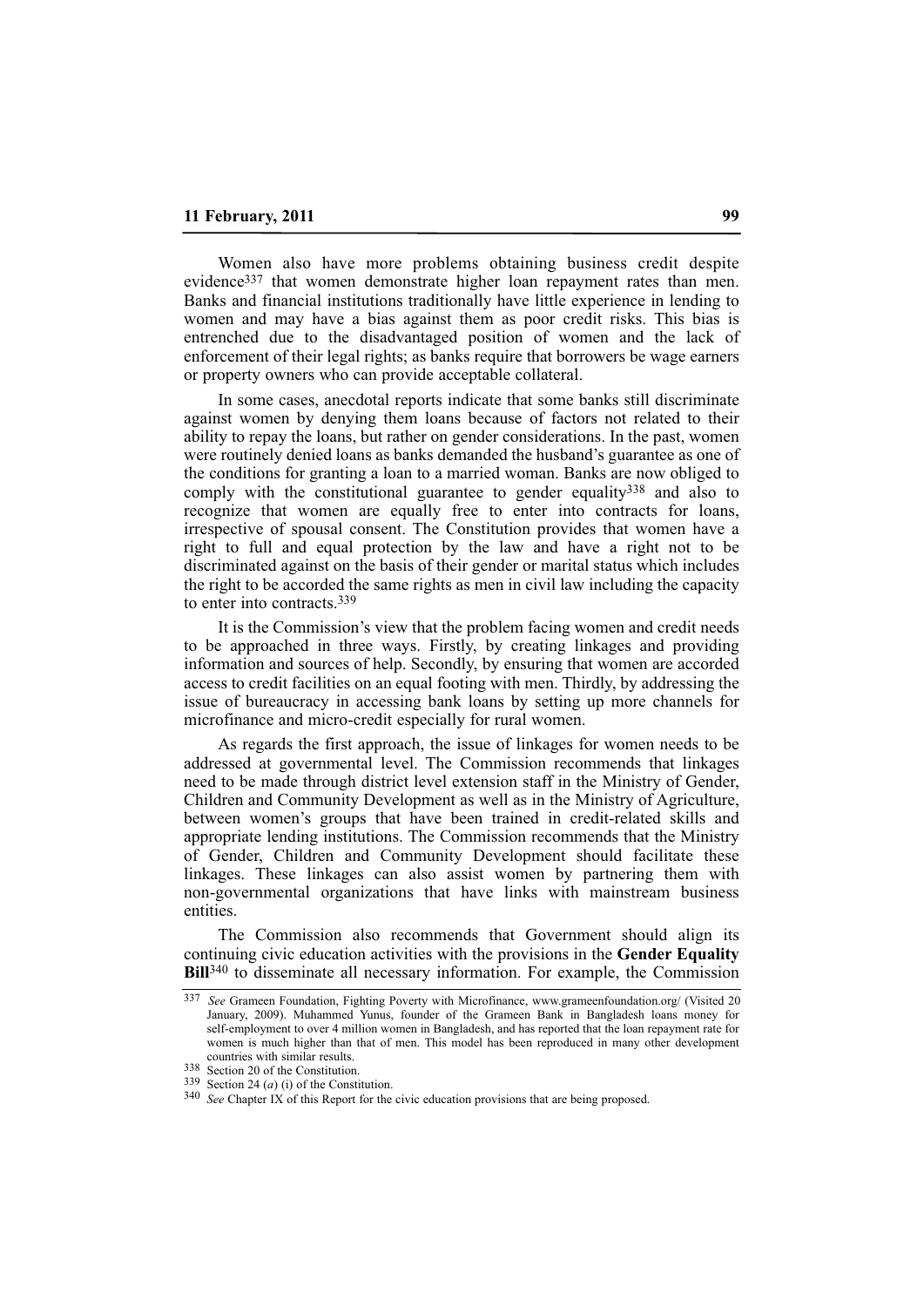recommends that Government should regulate the industry to ensure that credit provisions are accompanied by supportive advisory and networking services to provide women with basic marketing information and advice. These include advisory bureaus established at chambers of commerce and industry associations and points of entry where women can access information and communication materials and services provided by various public agencies. For urban women, business incubators, often established at universities or business schools, are of particular value to women entrepreneurs in providing infrastructure, links to investors and market opportunities as well as personalized assistance and training.

For women in general, networking programmes have been effective in increasing both the number and success rates of women starting their own businesses. Programmes engaging experienced female business owners in providing advice to potential women entrepreneurs help build such networks. Women entrepreneur associations formed as part of a Government and nongovernmental organizations partnership can be a conduit for dissemination of business information and provide support services for new female-owned start-ups. Initiatives to foster women entrepreneurs should also be part of local development strategies and enterprise creation policies.<sup>341</sup>

Regarding the second approach, the Commission also recommends that Government through the Reserve Bank and the Ministry of Finance, should engage with financial institutions on their lending policy so that elements that are discriminatory, both explicitly and implicitly are removed. It is implicitly discriminatory to women for banks to require collateral in the form of land or other property when it is known that women lack access to such property. Whilst it is accepted that banks are profit-making institutions which cannot lend out money without security, Government can still engage them for a compromise where the borrower has neither land nor evidence of regular stable employment or employer guarantees.

Finally as regards the third approach, bureaucracy is a major problem in Malawi. In the case of women, especially rural women whose literacy levels are very low, the whole idea of accessing credit approaches impossibility. Banks tend to exclude the poor by requiring a minimum deposit.342 The steps and procedures that are required before credit is accessed are neither pro-poor nor woman-friendly. In many cases, married women end up enlisting the help of their spouses who are better equipped to handle the procedures. Poor, single women are therefore at a great disadvantage. The Commission recommends that Government should engage the banks on these issues so as to come up with a policy that both the banks and Government are in agreement on pro-poor and gender sensitive lending policies.

In addition, the Commission recommends that Government should create a conducive economic environment for the establishment of commercial banks at

<sup>341</sup> OECD, 2008; Maximising The Economic, Social And Environmental Role Of Women.

<sup>342</sup> United Nations, International Year of Microcredit 2005; "Malawi Country Profile" http://www.yearof microcredit.org/docs/countryprofiles/Malawi.doc (Visited on 20 January, 2009).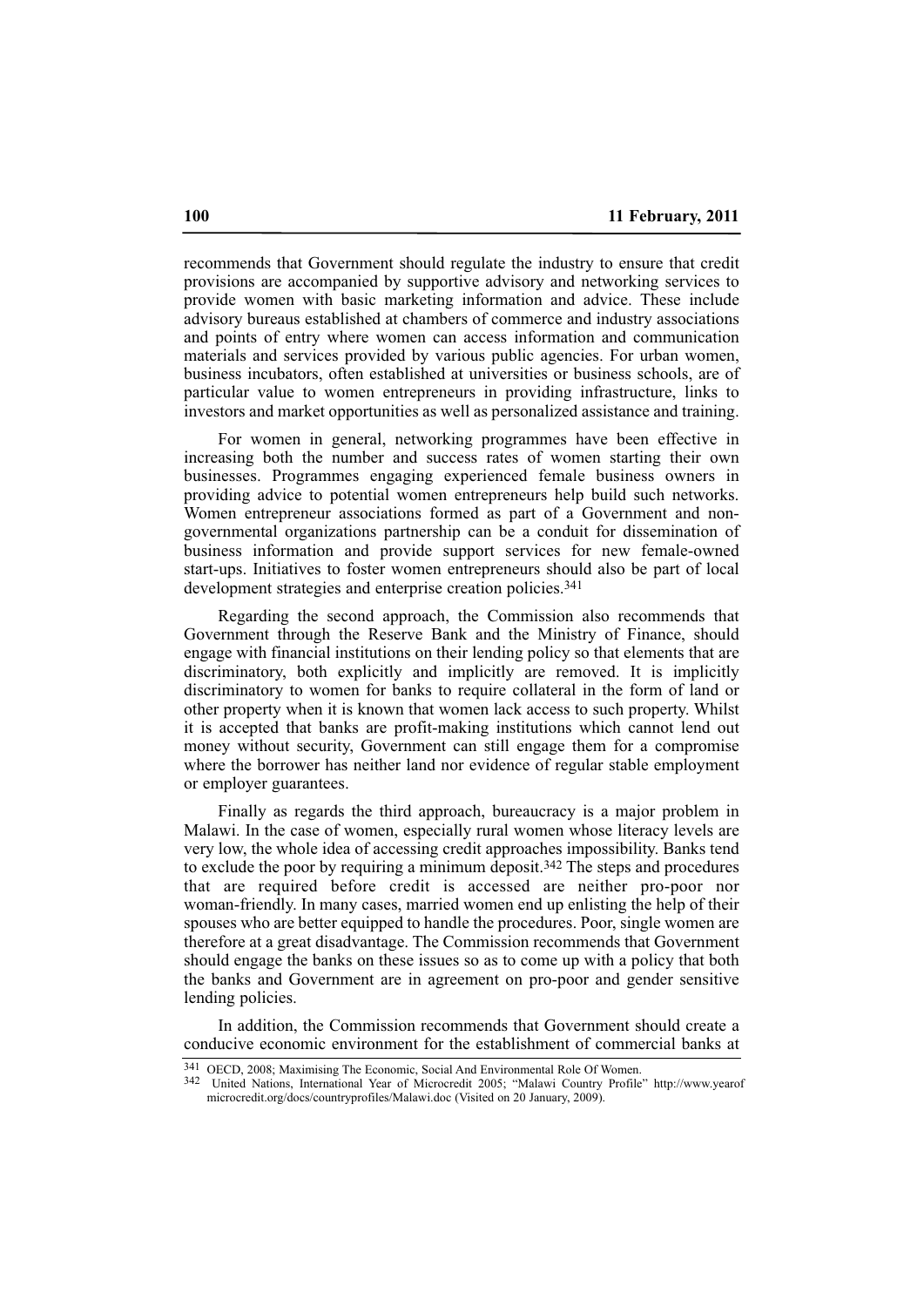district level and rural growth centers as well as major trading centers which will improve women's access to financial services. Interest rates and appropriate loan sizes can then be set at levels that are accessible to female borrowers. The Commission also recommends that Government should encourage and strengthen the establishment of village based savings clubs, women groups, associations, banks and cooperatives which will act as channels through which women's access to credit can be improved.

The Commission recommends that Government should encourage more usage and establishment of microfinance institutions (MFIs). Microfinance is now a proven strategy for reaching poor women.343 Hence, the Commission recommends that Government specifically looks into, and scales up, microfinance schemes in the country. The Microcredit Summit Campaign reports that 14.2 million of the world's poorest women now have access to financial services; accounting for nearly 74 percent of the 19.3 million poorest served by microfinance.344 The Commission was aware that public and private financial institutions as well as non-governmental organizations are involved in microfinance in Malawi.

According to the Consultative Group to Assist the Poor (CGAP), there are eleven commercial financial institutions in Malawi, although the total number of clients for these banks is unavailable.345 Of the eleven banks, two are directly involved in microfinance, although in a limited role, according to a Ministry of Agriculture, Irrigation and Food Security report. This report states that commercial banks had 29,000 clients participating in microfinance initiatives. The CGAP counts more than seven microfinance institutions in the country while the Ministry of Agriculture, Irrigation and Food Security notes that there are four Development Financial Institutions (DFIs), two Savings Institutions and a few non-governmental organizations (no precise number but three are mentioned explicitly). The CGAP also notes that there are at least 170,000 clients, mostly belonging to the Malawi Rural Finance Company. These microfinance institutions offer credit extension services, identification of workshop space, seasonal and small business loans and other credit or loans.<sup>346</sup>

For countries that have registered high levels of women's economic empowerment, every microfinance institution serving those countries has stories of women who are not only empowered economically as a result of access to financial services, but who are also socially empowered in other areas. Simply getting cash into the hands of women (by way of working capital) can lead to increased self-esteem, control and social empowerment. Helping women achieve greater economic independence and security, gives them the chance to contribute financially to their households and communities.347

346 As above.

<sup>343</sup> Cheston S and Kuhn L, Empowering Women Through Microfinance http://www.microcreditsummit.org/ papers/+5cheston\_kuhn.pdf (Visited 9 January, 2009).

 $344 \nA's above.$ 

<sup>345</sup> United Nations, International Year of Microcredit 2005; above footnote 342.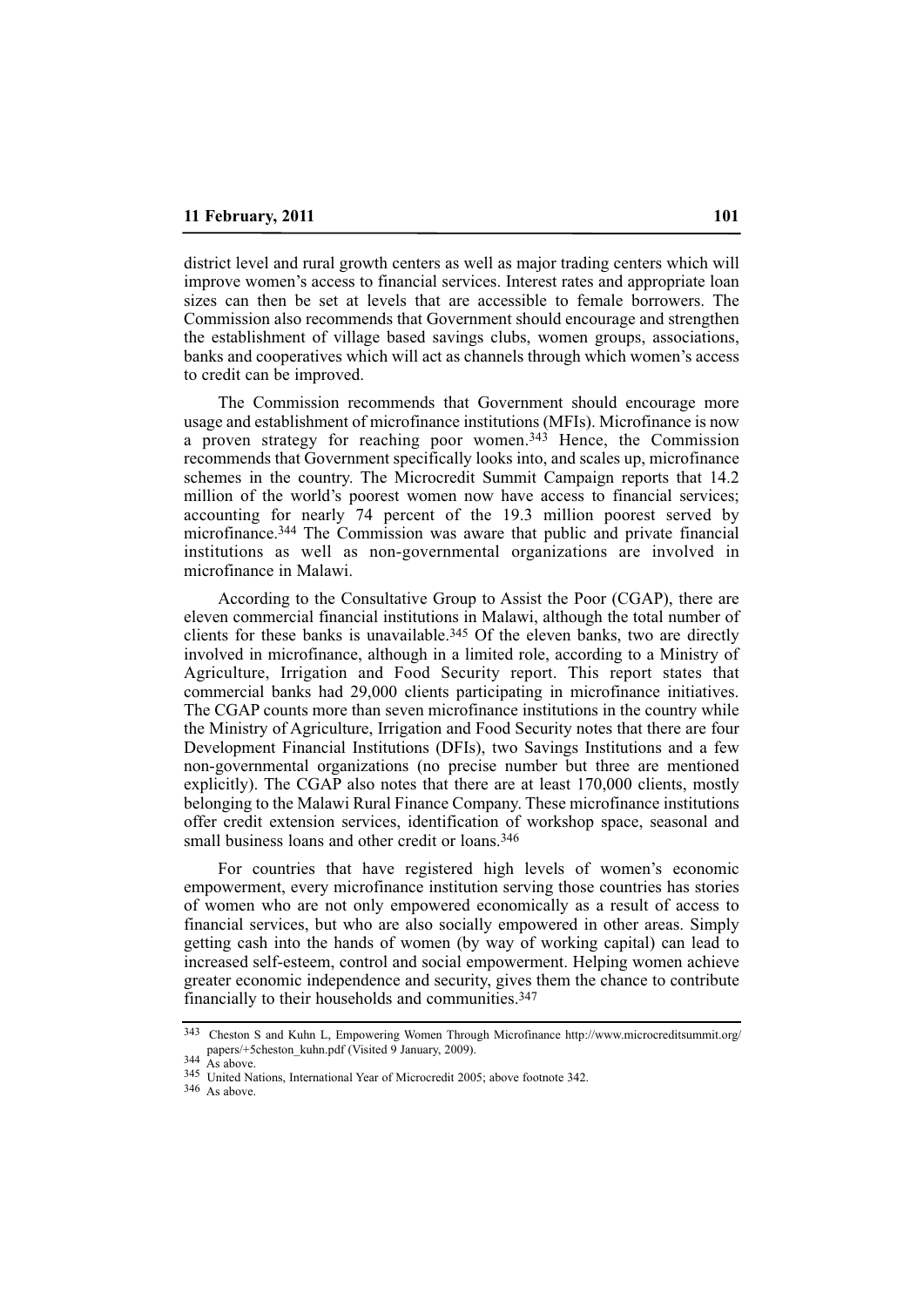From its research on the impact of microfinance on the greater social empowerment that resulted from having economically empowered women, the Commission found increased self-confidence and increased self-esteem, women's increased participation in decision-making, increase in their decision making role in the areas of family planning, children's marriage, buying and selling property and sending their daughters to school. Further, the combination of education and microcredit put women in a stronger position to ensure more equal access for female children to food, schooling and medical care, increased ability to make purchasing choices, manage household funds and manage enterprise funds. The Commission also found improved status and gender relations in the home with reduced family quarrels over money, increased respect from and better relationships with extended family and in-laws and reduced incidence of violence among women who were members of credit organizations than among the general population.348

Nonetheless, the Commission also observed that there are some problems noted in the operations of microfinance institutions, namely that is usually the practice to allocate larger individual loans to men and smaller group loans are left to women. It is sometimes also the case that microfinance institutions lack women in governance, management and operations; meaning that women's voices and perspectives are not always incorporated into the design and implementation of products and services.349 Another downfall of microfinance institutions is to simply accept as a given fact that cash-in-hand for women will always result in the financial and social empowerment. This is not the case and it is important for Government to note when restructuring microfinance schemes that economic empowerment and the resulting social change is about choice and power. Just because a woman has been given cash in hand does not automatically result in a transformation of her life. Indeed, the Commission received many anecdotal reports about women who take out loan after loan with absolutely no impact on their lives. It must be realized that the ability of a woman to transform her life through access to financial services depends on many factors - some of them linked to her individual situation and abilities and others dependent upon her environment and the status of women as a group. Microfinance programs can only have the intended impact on the empowerment process if their products and services take these circumstances into account.<sup>350</sup>

It is also not clear from the operations of existing microfinance institutions how far they seek to empower women socially as an implicit or explicit goal. Where banks were involved in agricultural microfinance initiatives (which are now diminishing because of the lack of profitability of such lending) some limited information is available. These agricultural microfinance initiatives included group lending under a United Nations Capital Development Fund (UNCDF) sponsored program that also provided credit training and supervision, with a high

<sup>347</sup> Cheston, S. and Kuhn. L., 2002; above footnote 343.

 $348$  As above.

<sup>349</sup> As above.

<sup>350</sup> As above.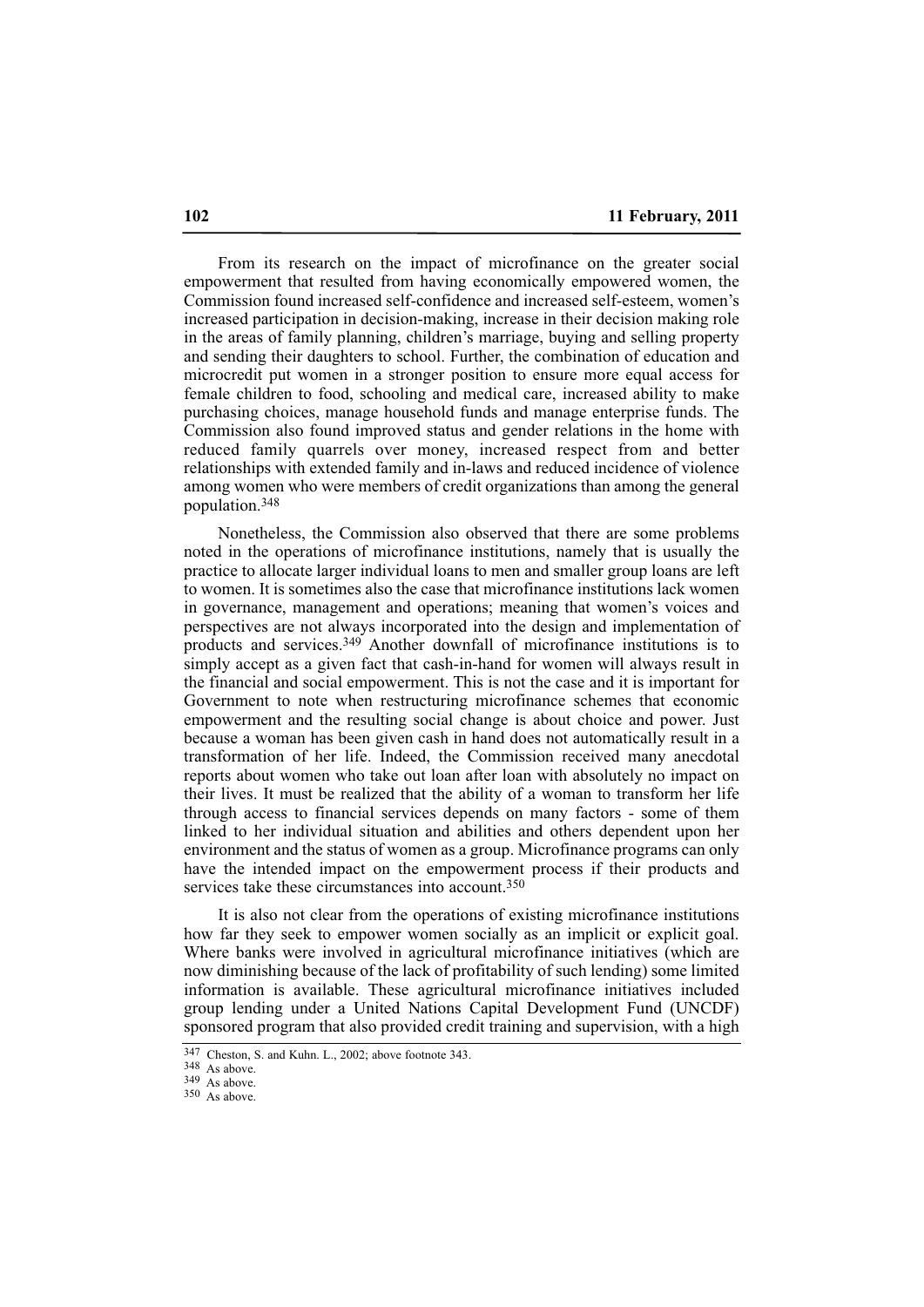recovery rate of 98 percent.351 The training provided under this programme appears to have been restricted to credit training without other aspects of social empowerment. While there is evidence of a high rate of recovery for the loan, there is no information as to whether the loans actually translated into economic empowerment and wider social empowerment for the beneficiaries. Further, it is not clear whether the beneficiaries were women.

It is generally the *ethos* of microfinance institutions that they cannot afford to focus on social empowerment because it is incompatible with financial sustainability or because it detracts from the core business of providing financial services. The reality is that there are trade-offs when providing a range of services. Research conducted by the Commission also shows ample evidence of efficient, sustainable microfinance institutions from other jurisdictions whose programs are intentionally socially empowering. In some cases, it is through a commitment to excellent customer service, including people at all levels of the organization treating clients with respect. In other cases, "soft" services such as health education, literacy training or business training can be packaged with financial services in a way that creates "economies of scope" and powerful synergies and can even help reduce client exit and arrears.352 Internationally, there are several institutions that are both focused on social empowerment and are financially self-sufficient. One such example is the Working Women's Forum (WWF) in India, which organizes women to achieve better wages and working conditions in addition to providing microfinance.353

The Commission recommends that microfinance schemes should be restructured to address the issue of women's empowerment holistically so that women can better absorb the financial product and services offered. The Commission recommends that leadership training, personal development and business training should also be integrated into the loan programmes.

The Commission also recommends that Government should use existing frameworks such as the microfinance network in Malawi, namely, the Malawi Microfinance Network (MMN) in facilitating a review of current microfinance institutions operations and procedures so that all pertinent concerns relating to women are addressed.

#### (*c*) *Access to appropriate technology by women entrepreneurs improved*

The Commission noted that a network of technological centers needs to be developed through which women's access may be enhanced. The Commission recommends that Government should identify appropriate technology products from all information technology institutions and disseminate them in a way that increases opportunities for women to adopt them. The Commission further

353 As above.

<sup>351</sup> United Nations, International Year of Microcredit 2005, above footnote 342.

<sup>352</sup> *See* Dunford, C, "Building Better Lives: Sustainable Integration of Microfinance with Education in Child Survival, Reproductive Health and HIV/AIDS Prevention for the Poorest Entrepreneurs", commissioned by the Microcredit Summit Campaign; cited in Cheston, S. and Kuhn, L., 2002; above footnote 343.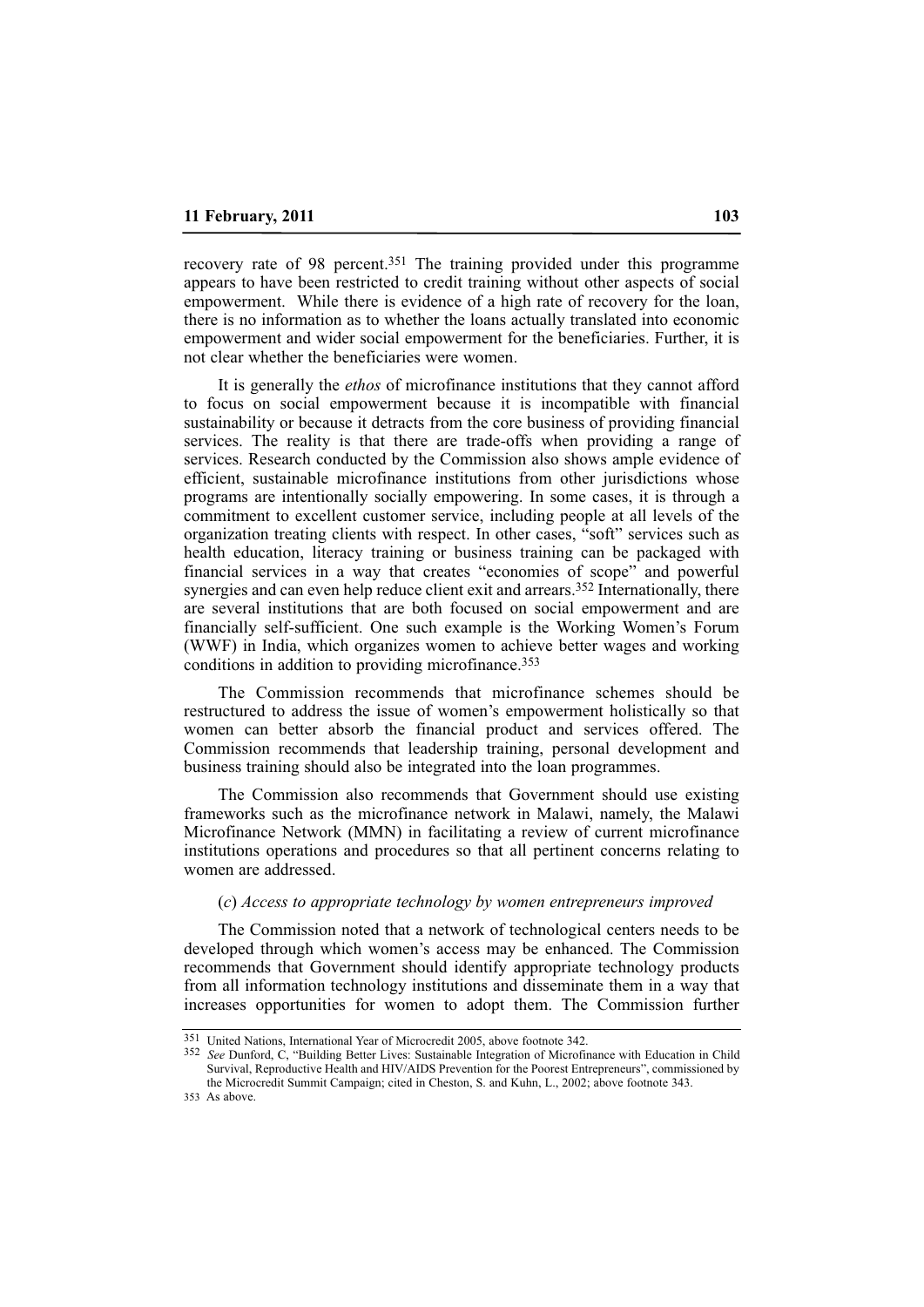recommends that Government should strengthen research in appropriate technology and disseminate the findings.

## (*d*) *Access to local and international markets developed and improved*

The Commission recommends that comprehensive programmes should be developed by the Malawi Confederation of Chambers of Commerce and Industry and other relevant institutions to enable women to participate in trade fairs. Links can be made between Small and Medium Enterprises and multinational companies. The Commission also recommends that Government should facilitate the equitable setting of quality control standards for products by women, in liaison with the Malawi Bureau of Standards. Government should also be required to identify marketing outlets for products from small scale entrepreneurs, especially those from rural areas. The Commission further recommends that Government should facilitate an efficient and effective Market Information System (MIS) in order to create a better marketing network that links women entrepreneurs to markets. The Commission also recommends that extension workers and other key service providers should be trained in providing market oriented information to clients. Formal and informal networks can be promoted between traders in consequence.

## (*e*) *A Policy environment to support and sustain growth of micro, small and medium enterprises (MSME)*

The Commission recommends that the Ministry of Gender, Children and Community Development should work with the Ministry of Economic Planning and Development to ensure that the implementation of the Malawi Growth Development Strategy addresses the needs of women relating to micro, small and medium enterprises. The Commission also recommends that the Ministry of Trade and Private Sector Development should finalize the Micro, Small and Medium Enterprises Policy and ensure that it has taken into consideration issues, which affect women entrepreneurs.

#### 9.0 INCIDENTAL PROVISIONS

The Commission further considered the incorporation of a number of incidental provisions in the **Gender Equality Bill** which are necessary to ease its implementation.

The Commission took into account the suggestion by stakeholders at all consultative workshops that Government is to continue civic education initiatives aimed at facilitation of gender equality in all spheres of life, but more specifically in traditional structures. The Commission finds this suggestion crucial to developing a culture in which gender equality is promoted as well as a mindset that values women and considers them to be equal participants with men in all spheres of life.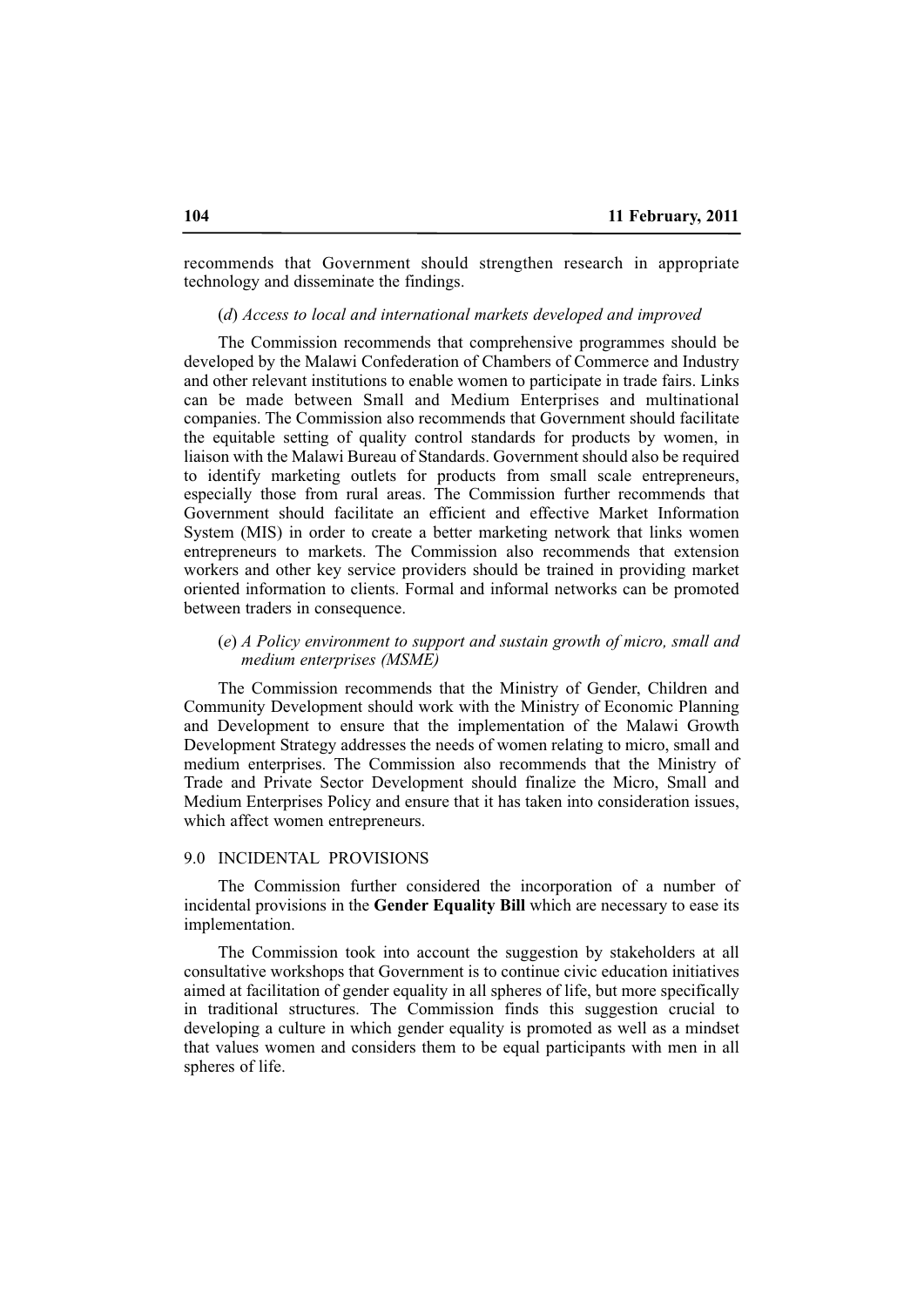The Commission appreciated that law alone cannot guarantee gender equality. Hence, social and cultural norms that support gender-based power imbalances must be seriously reconsidered, particularly when they become relevant to public life. This should be in recognition of the fact that a mere withdrawal of formal obstacles that hinder inclusion of women in public life is not sufficient to eliminate discrimination. Thus, education, training and consciousness-raising as well as the elimination of stereotypes and paradigms play an important role in these processes.

The Commission is confident that its recommendations for legal provisions on civic education will eventually also address another concern voiced by participants at all consultation workshops. Participants were concerned that whilst many efforts are being made to ensure women equal status with men, experience has shown that in some cases, women are unwilling to promote each other and in fact tend to pull each other down. The Commission acknowledges this as an important concern which can only be addressed if women are socialized to value each other's contributions and to promote each other. By focusing on civic education initiatives aimed at increasing women's confidence, the Commission is positive that over time, these attitudes which usually stem from low self esteem and lack of confidence will fade away.

The Commission recommends that the Ministry of Gender, Children and Community Development should devote some of its civic education initiatives to mobilizing the general public to take up action against the barriers that prevent the achievement of gender equality in public life and politics within the next twenty years. Without time bound goals, Government, political parties, lobbyists and women's groups cannot be held accountable.354

The Commission therefore recommends the following provision to place responsibility on the Minister of Gender, Children and Community Development to ensure that programmes aimed at educating the public are developed and implemented. The recommended provision shall build on a similar provision under section 84C of the Wills and Inheritance  $Act^{355}$  to read as follows—

**… \_\_(1) The Minister shall design and implement programmes for the public awareness of this Act and, for that purpose, the Minister shall specifically\_\_ Civic awareness**

> **(***a***) develop programmes aimed at promoting gender equality in all spheres of life;**

> **(***b***) develop programmes that create awareness of fundamental human rights, equality and mutual understanding and respect;**

<sup>354</sup> United Nations Development Programme, 2002; Report on Women's Political Participation and Good Governance: 21st Century Challenges. New York: United Nations: http://www.citeulike.org/article/3426 (Visited 12 January, 2009).

<sup>355</sup> Cap 10:02 of the Laws of Malawi.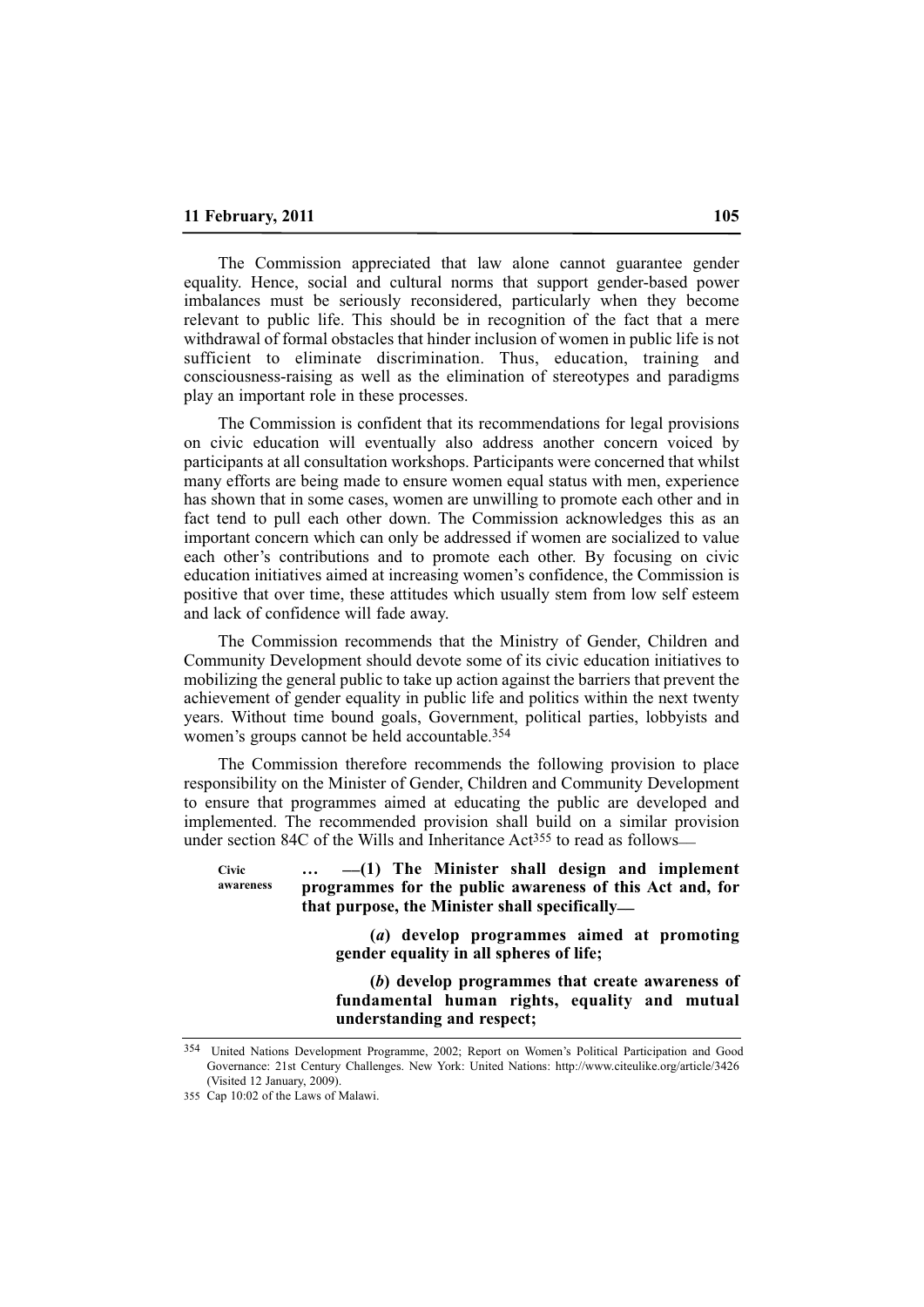**(***c***) develop programmes that create awareness of sexual harassment and provide assistance and social support for victims of sexual harassment; and**

**(***d***) enlist the services of traditional leadership and non-governmental organizations in disseminating information and in the conduct of any other activities connected with such programmes.**

**(2) The Minister shall appoint, in the public service, officers required to carry out activities for the implementation of the programmes under sub-section (1).**

The Commission further considered that the power to make regulations guiding the practice and procedure of issues arising from the proposed Act in relation to court procedures should be vested in the Chief Justice. The Commission recommends the following provision\_\_

**… \_\_(1) The Chief Justice may make rules for the purpose of regulating the practice and procedure of the court in proceedings under this Act. Powers of the Chief Justice**

> **(2) The Chief Justice may prescribe the forms to be used and the fees to be paid by a person applying for an order under this Act.**

The Commission then considered the powers of the Minister in giving effect to the provisions of the **Gender Equality Bill** and recommends the following provision\_\_

**Regulations** 

**... \_\_(1) The Minister may, by a notice published in the** *Gazette***, make regulations for the effective carrying out of the provisions of this Act.**

**(2) Without prejudice to the generality of subsection (1), the regulations may provide for\_\_**

**(***a***) the approval of services or programmes undertaken for the purpose of this Act;**

**(***b***) the certification of persons or organizations that may provide services under this Act;**

**(***c***) the qualifications and experience for persons who may provide services under this Act; or**

**(***d***) the collection of data in incidences and causes of discrimination on account of gender and sexual harassment for purposes of policy reform and programming, and any other matter prescribed under this Act.**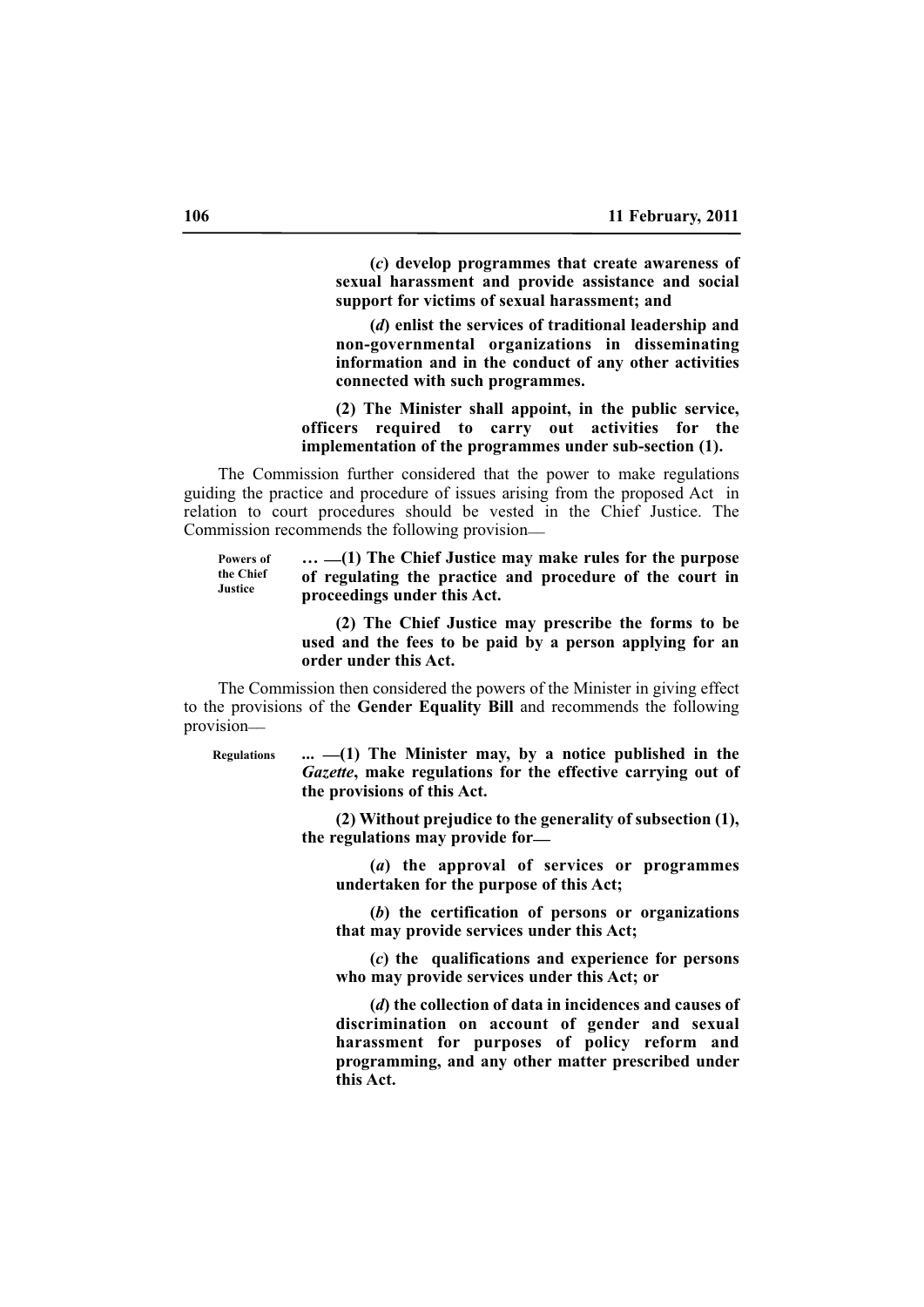# **APPENDIX I GENDER EQUALITY BILL, 20…**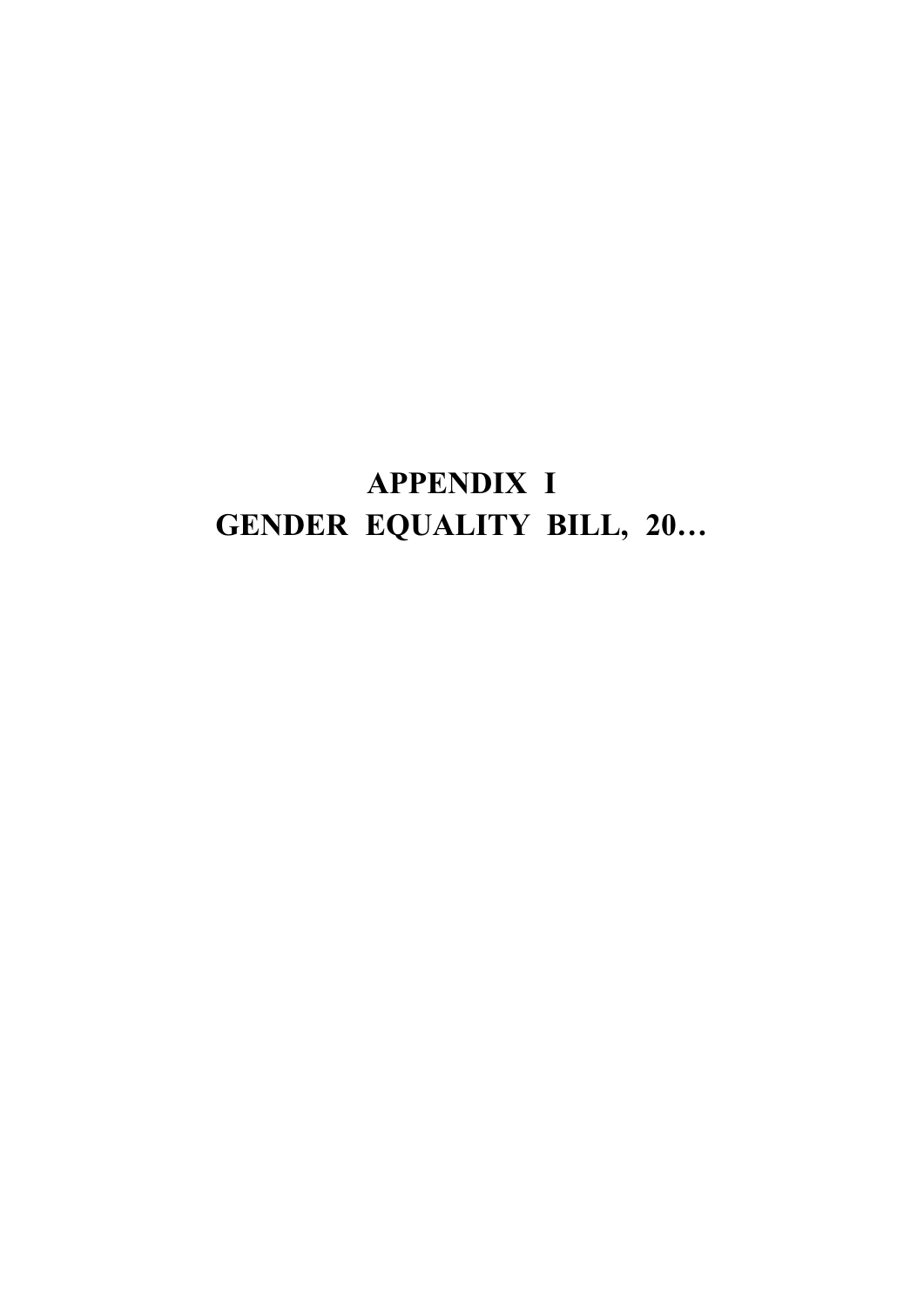# GENDER EQUALITY BILL, 20…

# ARRANGEMENT OF SECTIONS

#### **SECTION**

## PART **I\_PRELIMINARY**

- 1. Short title<br>2. Scope of a
- 2. Scope of application<br>3. Interpretation
- **Interpretation**

# PART II-SEX DISCRIMINATION

- 4. Sex discrimination<br>5. Prohibition of harm
- 5. Prohibition of harmful practices
- 6. Sexual harassment
- 7. Workplace policy for sexual harassment

# PART III-ENFORCEMENT

- 8. Enforcement by the Human Rights Commission<br>9 Powers of the Human Rights Commission in
- Powers of the Human Rights Commission in relation to Gender Equality
- 10. Duties of the Human Rights Commission in relation to gender equality

# PART IV-EMPLOYMENT IN THE PUBLIC SERVICE

- 11. Quotas in public appointment or employment
- 12. Compliance order<br>13. Transparency in pu
- Transparency in public appointments

#### PART V-EDUCATION AND TRAINING

- 14. Equality in access to education and training<br>15. Equal access to scholarships, etc.
- Equal access to scholarships, etc.
- 16. Tertiary education institutions
- 17. Exception for single sex establishments
- 18. General duties in relation to curriculum

#### PART VI-SEXUAL AND REPRODUCTIVE HEALTH RIGHTS

- 19. Right to sexual and reproductive health 20. Health service providers
- Health service providers

# PART VII—CIVIC AWARENESS

21. Civic awareness

#### PART VIII\_MISCELLANEOUS

- 22. Powers of the Chief Justice
- 23. Regulations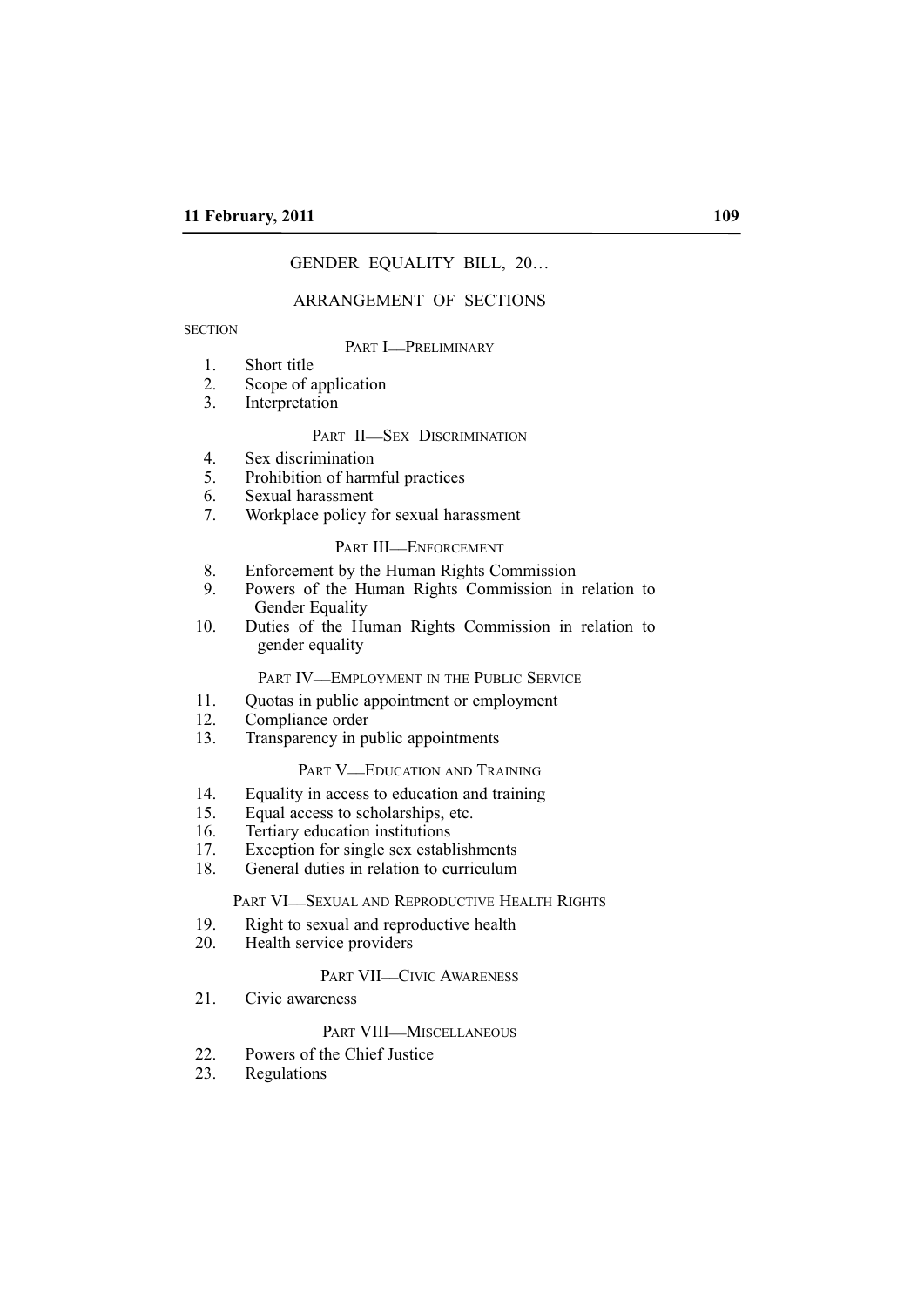# **A B I L L**

## *entitled*

**An Act to promote gender equality, equal integration, influence, empowerment, dignity and opportunities, for men and women in all functions of society; to prohibit and provide redress for sex discrimination, harmful practices and sexual harassment; to provide for public awareness on promotion of gender equality; and to provide for connected matters.**

ENACTED by the Parliament of Malawi as follows\_\_

#### PART **I\_PRELIMINARY**

**1.** This Act may be cited as the Gender Equality Act, 20…

Short title

Scope of application

**2.** (1) Except where it is otherwise expressly provided for by any written law, this Act applies to all persons and to all matters.

(2) This Act binds the State.

**3.** In this Act, unless the context otherwise requires— Interpretation

> "appointing or recruiting authority" means a public office in whose power the decision to appoint or recruit any person lies;

> "educational institution" means a school, college, university or other institution at which education or training is provided;

> "harmful practice" means a social, cultural, or religious practice which, on account of sex, gender or marital status, does or is likely  $t_0$

(*a*) undermine the dignity, health or liberty of any person; or

(*b*) result in physical, sexual, emotional, or psychological harm to any person;

Cap. 1:03

"public institution" means an institution that is part of the public service within the meaning of "public service" under the Public Service Act.

#### PART II-SEX DISCRIMINATION

Sex discrimination **4.**  $\qquad$  (1) A person discriminates against another person if

(*a*) on the grounds of sex, he or she treats the other person less favourably than he or she would treat a person of his or her opposite sex; or

(*b*) he or she applies to the other person an exclusion, distinction or restriction which applies or would apply equally to both sexes  $but$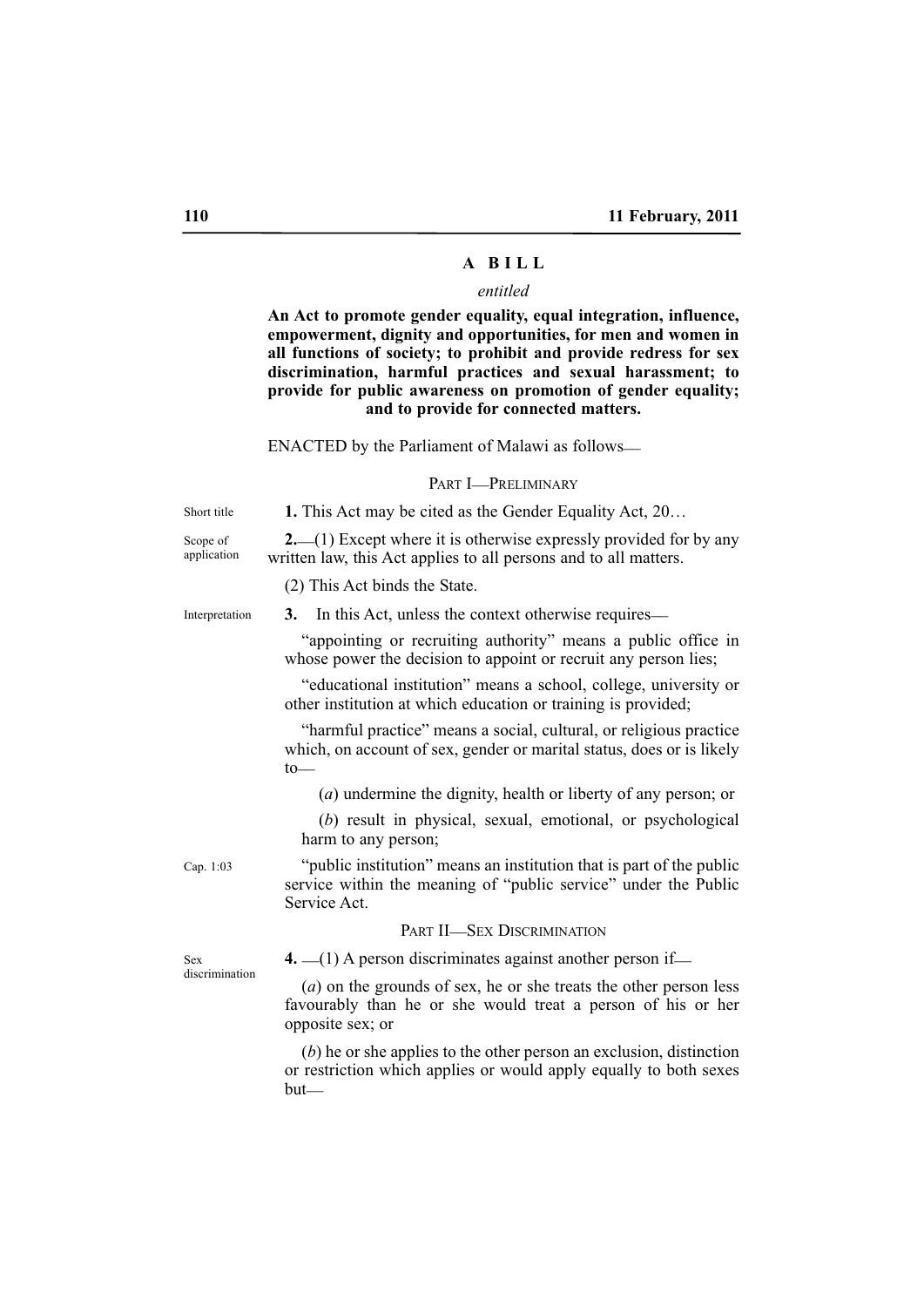(i) which is such that the proportion of one sex who can comply with it is considerably smaller than the proportion of the opposite sex who can comply with it;

(ii) which he or she cannot show to be justifiable irrespective of the sex of the person to whom it is applied; and

(iii) which is to the detriment of the other person because he or she cannot comply with it, with the effect or purpose of impairing or nullifying the recognition, enjoyment or exercise of the rights and fundamental freedoms of that person.

(2) A person who discriminates against another person commits an offence and shall be liable to a fine of K1,000,000 and to imprisonment for five years.

**5.** (1) A person shall not

(*a*) commit;

(*b*) engage in;

(*c*) subject another person to; or

(*d*) encourage the commission of,

any harmful cultural practice.

(2) Any person who contravenes this section commits an offence and shall be liable to a fine of K1,000,000 and to imprisonment for five years.

**6.**  $\equiv$  (1) A person commits an act of sexual harassment if he or she Sexual engages in any form of unwanted verbal or physical conduct of a sexual nature in circumstances in which a reasonable person, having regard to all the circumstances, would have anticipated that the other person would be offended, humiliated or intimidated.

(2) A person who sexually harasses another in terms of subsection (1) commits an offence and shall be liable to a fine of K1,000,000 and to imprisonment for five years.

7. (1) The State shall take active measures to ensure that Workplace employers have developed and are implementing appropriate policy and procedures aimed at eliminating sexual harassment in the sexual workplace which shall\_\_

(*a*) entitle all persons who have been subjected to sexual harassment in the workplace to raise a grievance about its occurrence and be guaranteed that appropriate disciplinary action will be taken against perpetrators;

(*b*) entitle a non-employee who has been subjected to sexual harassment to lodge a grievance with the employer of the

Prohibition of harmful practices

harassment

policy for<br>sexual harassment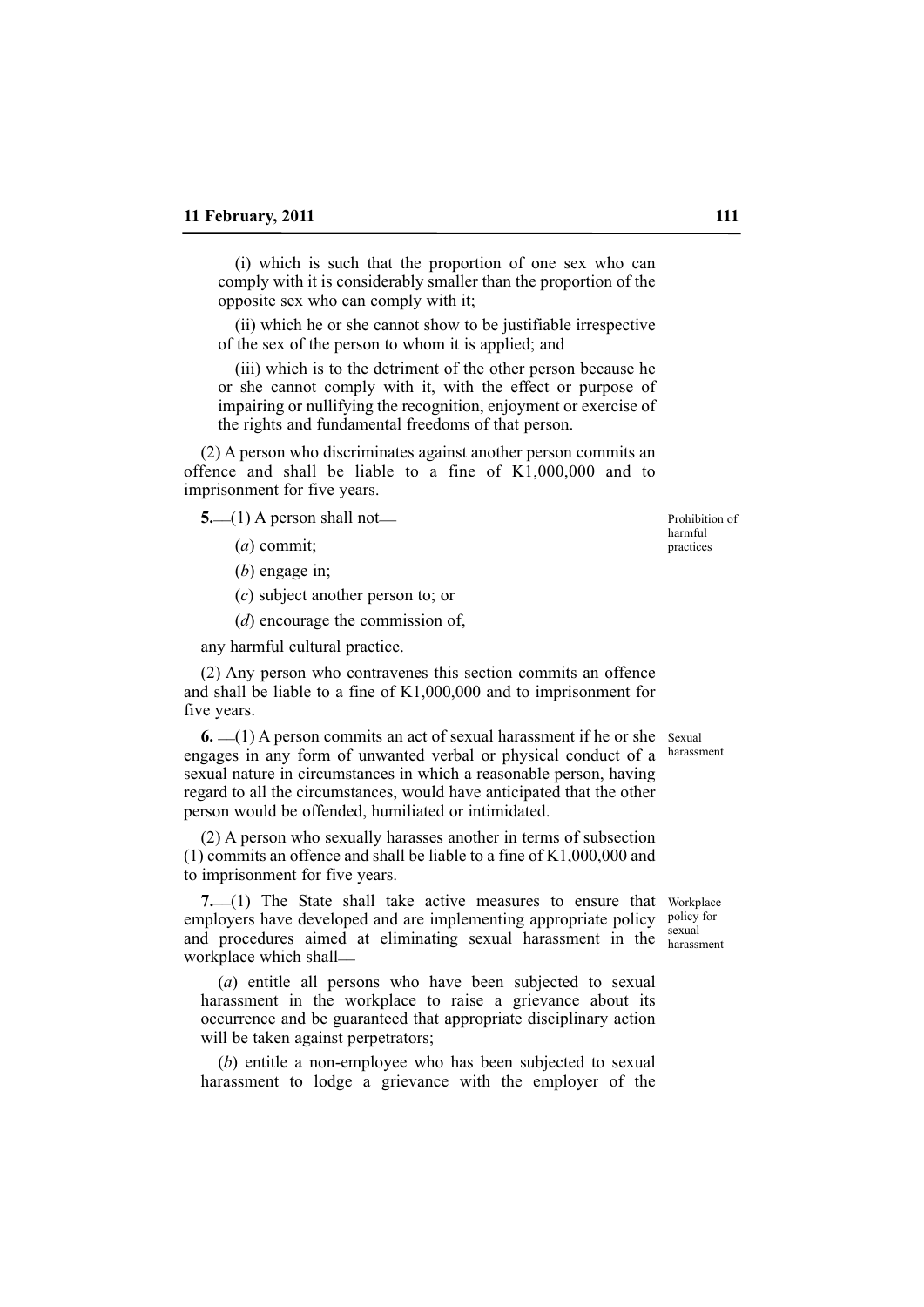perpetrator where the conduct giving rise to the complaint has taken place at the work place or in the course of the perpetrator's employment;

(*c*) entitle all employees, job applicants and other persons who have dealings with the workplace to be treated with dignity; and

(*d*) oblige the person in charge of the work place to

(i) implement the policy and procedures and impose disciplinary action against employees who do not comply;

(ii) deal seriously, expeditiously, sensitively and confidentially with all allegations of sexual harassment;

(iii) protect employees against victimization, retaliation for lodging grievances and from false accusations;

(iv) explain the procedure which shall be followed by persons who are victims of sexual harassment;

(v) communicate the sexual harassment policy and grievance procedures effectively to all employees; and

(vi) designate a person outside of line management whom a person who has been subjected to sexual harassment may approach for confidential advice and counselling.

(2) Any person who has been subjected to sexual harassment need not have exhausted internal sexual harassment procedures before prosecution of the offence can be commenced or civil proceedings can be instituted.

#### PART III\_ENFORCEMENT

**8.** The Human Rights Commission, hereinafter called the "Commission", shall be responsible for the enforcement of the provisions of this Act.

**9.**\_\_(1) In addition to the powers conferred upon the Commission by the Constitution, the Human Rights Commission Act or any other written law, the Commission, shall protect and promote gender equality.

(2) The Commission shall perform the following functions in the exercise of its powers in relation to this Act\_\_

(*a*) monitor and evaluate the policies and practices of —

(i) State organs, State agencies and public bodies; and

(ii) the private sector,

in order to promote gender equality and make any recommendations that the Commission deems necessary;

Enforcement by the Human Rights Commission

Powers and functions of the Commission in relation to gender equality

Cap 3:08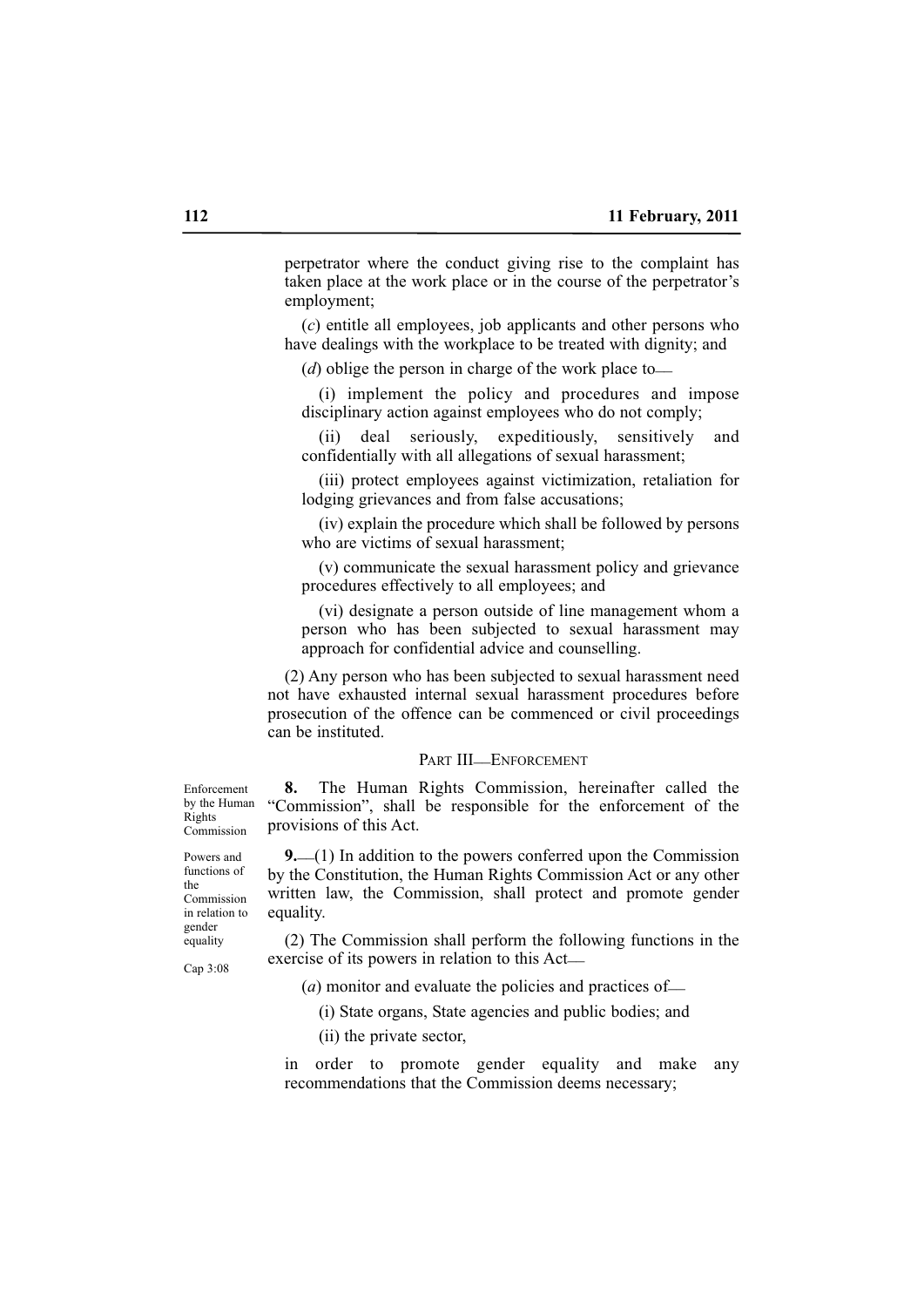(*b*) carry out investigations and conduct searches in relation to any gender issues on receipt of a complaint or on its own accord;

(*c*) consider, deliberate on and make recommendations to the Minister on any gender issues;

(*d*) provide information to any party in a gender dispute on rights, remedies or obligations;

(*e*) promote and facilitate access to remedies for any dispute concerning gender issues;

(*f*) promote ratification by Malawi of any international gender instruments; and

(*g*) perform any other function as is necessary for the implementation of this Act.

10. The Commission may perform the following duties in the Duties of the exercise of its powers in relation to this Act\_\_

(*a*) collaborate with the Minister, in establishing mechanisms  $\frac{\text{gender}}{\text{current}}$ aimed at progressively realizing gender equality;

(*b*) develop working relationships with international partners, civil society organizations and non-governmental organizations devoted to protecting and promoting gender issues; and

(*c*) do or perform any other duties as are necessary for the implementation of this Act.

#### PART IV-EMPLOYMENT IN THE PUBLIC SERVICE

11. (1) Notwithstanding anything contained in the Public Service Quotas in Act and subject to subsection (2), an appointing or recruiting authority in the public service shall appoint no less than forty percent  $\frac{q_1}{q_1}$ and no more than sixty percent of either sex in any department in the employment public service.

(2) Subsection (1) shall not apply where\_\_

(*a*) a member of either sex applying for the post, does not hold the minimum relevant educational qualifications or experience for the post;

(*b*) a member of either sex offered the post has not accepted the offer; or

(*c*) a member of either sex with the relevant educational qualifications or experience required for the post was not available or could not be identified for the post.

public appointment

Cap. 1:03

Commission in relation to equality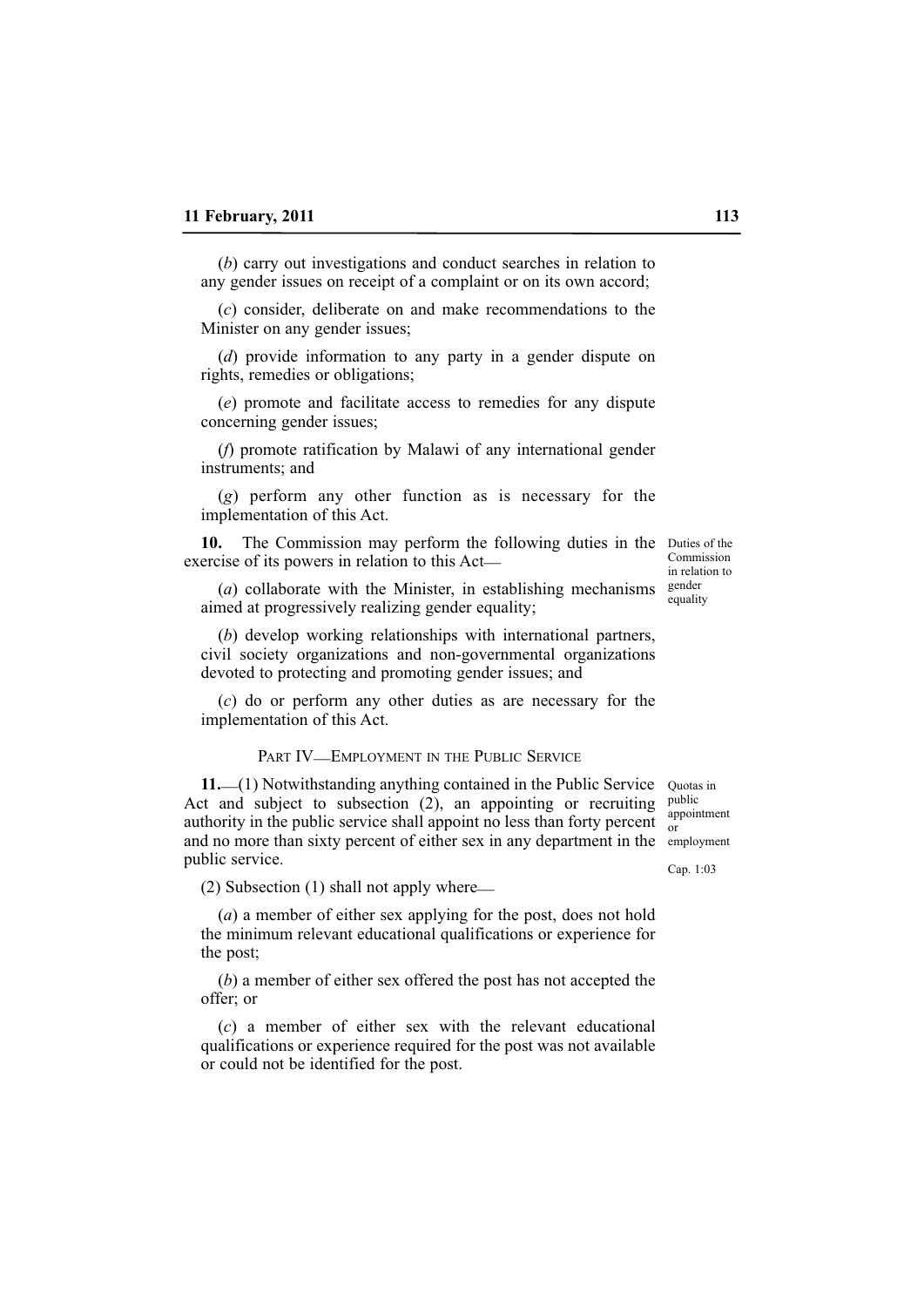**12.**\_\_(1) Where an appointing or recruiting authority does not comply with section 11, the court shall, on application by the aggrieved person, make an order against the appointing or recruiting authority to ensure compliance. Compliance

> (2) A compliance order issued by the court under subsection (1) shall be implemented by the appointing or recruiting authority against whom the order is made within such period as specified in the order.

> (3) Where an appointing or recruiting authority fails to implement the terms of a compliance order, the authority commits an offence and shall be liable to a fine of K10,000 for every day the compliance order remains unimplemented.

Transparency in public appointments

**13.**\_\_(1) A person who is interviewed for employment by a public institution, shall be entitled, upon request\_\_

(*a*) to be furnished with reasons, in writing, why that person was not appointed; or

(*b*) subject to subsection (2), to view records of the appointment process.

(2) Records that do not directly affect the applicant or cannot be disclosed in the public interest shall be exempted from disclosure.

(3) Where a public institution\_\_

(*a*) requires further information in order to locate the records requested; and

(*b*) has informed the applicant of that requirement,

it shall comply with subsection (1) only when it is supplied with that further information.

(4) For purposes of this section, "record" means information held at the time when the request is received.

#### PART V—EDUCATION AND TRAINING

Equality in access to education and training

14.<sup>1</sup> Every person has the right to access education and training including vocational guidance at all levels.

(2) Except in the cases of special need, the State shall take active measures to ensure that educational institutions provide equal access to girls and boys and women and men, to—

- (*a*) the same curricula;
- (*b*) the same examinations;

(*c*) teaching staff with qualifications of the same standard;

order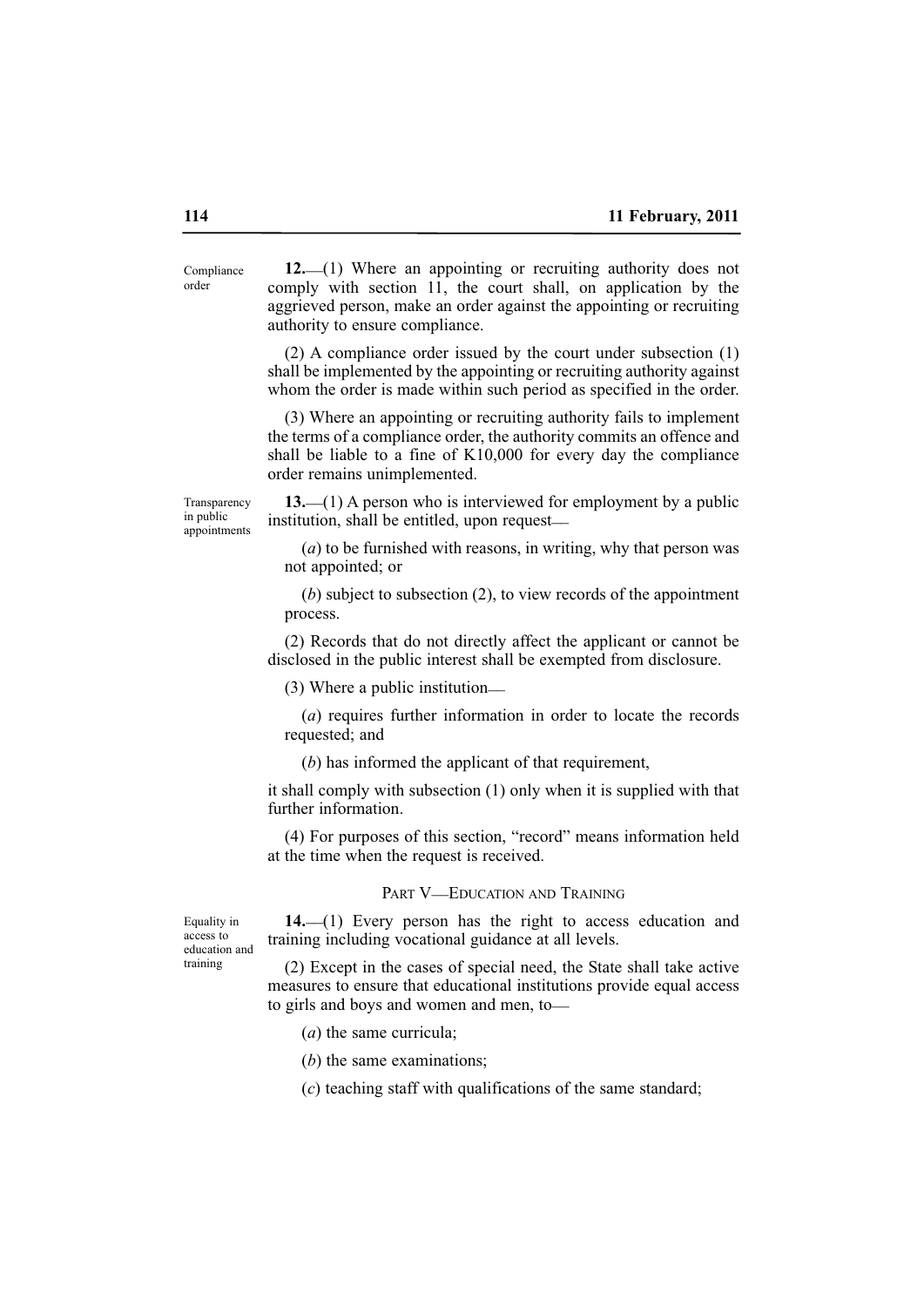(*d*) institutional premises and equipment of the same quality, irrespective of sex of students at the same level; or

(*e*) provision of sanitary facilities that take into account the specific needs of the sex of the students.

**15.** \_\_(1) Every person has the right to access a scholarship, grant, bursary, benefit or other scholastic endowment without regard to his or her sex.

(2) The State shall take active measures to ensure that every educational institution has guidelines that facilitate compliance with subsection  $(1)$ .

**16.** The State shall take active measures to ensure the enrollment Tertiary at tertiary education institutions of either sex to a minimum of forty percent and a maximum of sixty percent of students.

**17.** Sections 15, 16 and 17 shall not apply to equality in access to education, training, the grant of scholarships and bursaries where the educational institution is a single sex institution which admits students of one sex only.

18.  $-(1)$  The State shall take active measures to ensure that the General curricula for all primary and secondary schools\_\_

(*a*) integrates principles of gender equality within the spiritual, moral, cultural and mental development of students at the school, society and experience of life after completion of school with specifications on gender equality;

(*b*) integrates gender issues and human rights at all levels;

(*c*) addresses the special needs of female students by incorporating life skills, including sex education;

(*d*) addresses issues of environmental care and protection; and

(*e*) introduces subjects that enhance the integration of female students in disciplines that are traditionally male-dominated, including sustainable natural resource management.

PART VI\_SEXUAL AND REPRODUCTIVE HEALTH RIGHTS

**19.** Every person has a right to adequate sexual and reproductive Right to health which includes the right to-

(*a*) access sexual and reproductive health care services;

(*b*) access family planning services;

(*c*) be protected from sexually transmitted infection;

(*d*) self-protection from sexually transmitted infection;

sexual and reproductive health

Equal access to scholarships, etc.

education institutions

Exception for single sex establishments

duties in relation to curriculum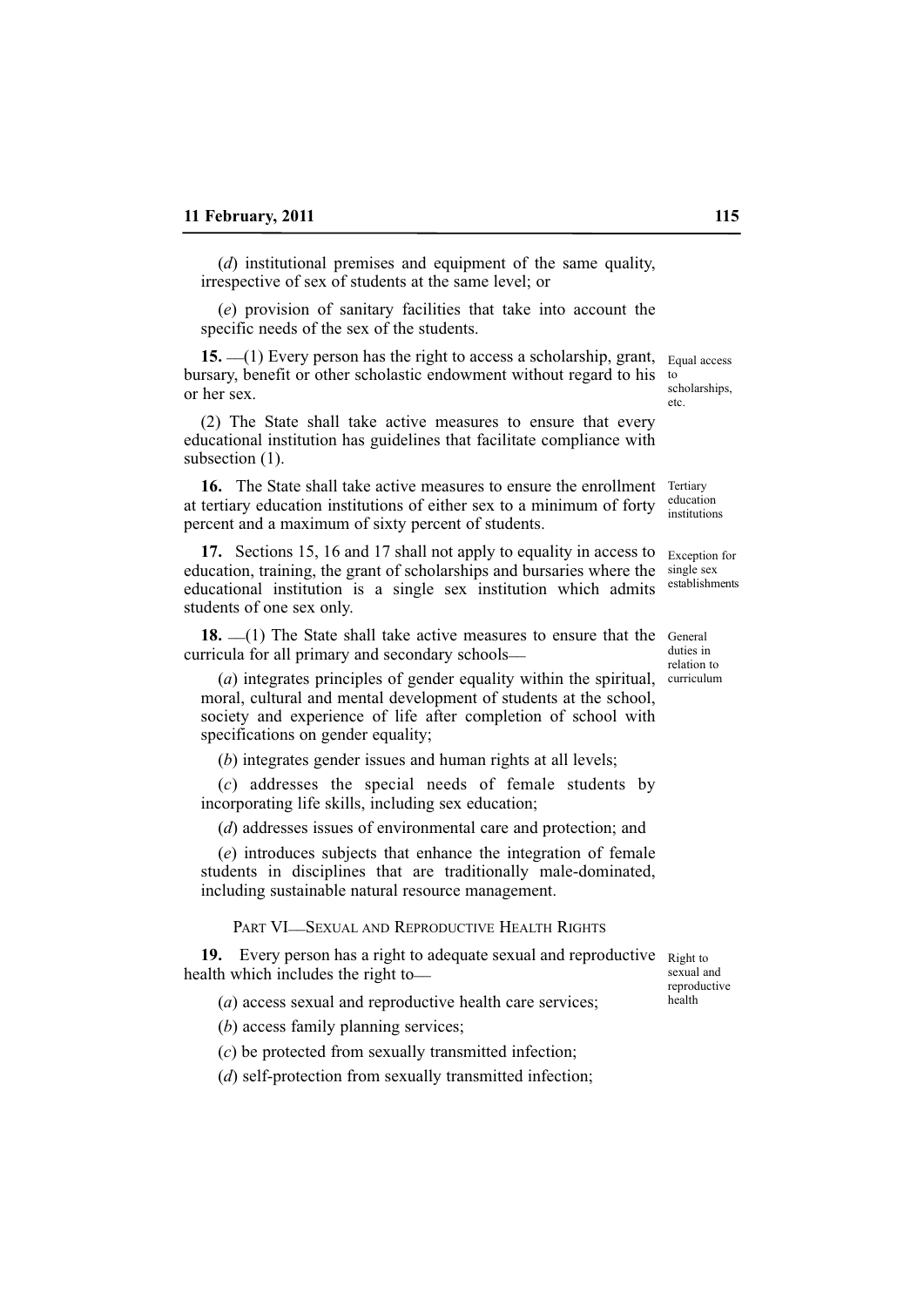(*e*) choose whether or not to have a child;

(*f*) choose the number of children and when to bear those children;

(*g*) control fertility; and

(*h*) choose an appropriate method of contraception.

Duties of Health Officers in respect to sexual and reproductive health Cap. 34:01

**20.**\_\_(1) In addition to the duties imposed or powers conferred on health officers by the Public Health Act or any other relevant law, every health officer shall\_\_

(*a*) respect the sexual and reproductive health rights of every person without discrimination;

(*b*) respect the dignity and integrity of every person accessing those services;

(*c*) provide family planning services to any person irrespective of marital status or whether that person is accompanied by a spouse;

(*d*) impart all information necessary for a person to make a decision regarding whether or not to undergo any procedure or to accept any service affecting his or her sexual and reproductive health;

(*e*) record the manner in which the information imparted to the person seeking reproductive health care services was given and whether it was understood; and

(*f*) obtain the written consent of a person being offered sexual and reproductive health services or family planning services before performing any procedure or offering any service.

(2) Any person who contravenes this section commits an offence and shall be liable to a fine of K500,000 and to imprisonment for three years.

#### PART VII-CIVIC AWARENESS

Civic awareness

21.  $\equiv$ (1) The Minister shall design and implement programmes for the public awareness of this Act and, for that purpose, the Minister shall specifically\_\_

(*a*) develop programmes aimed at promoting gender equality in all spheres of life;

(*b*) develop programmes that create awareness of fundamental human rights, equality and mutual understanding and respect;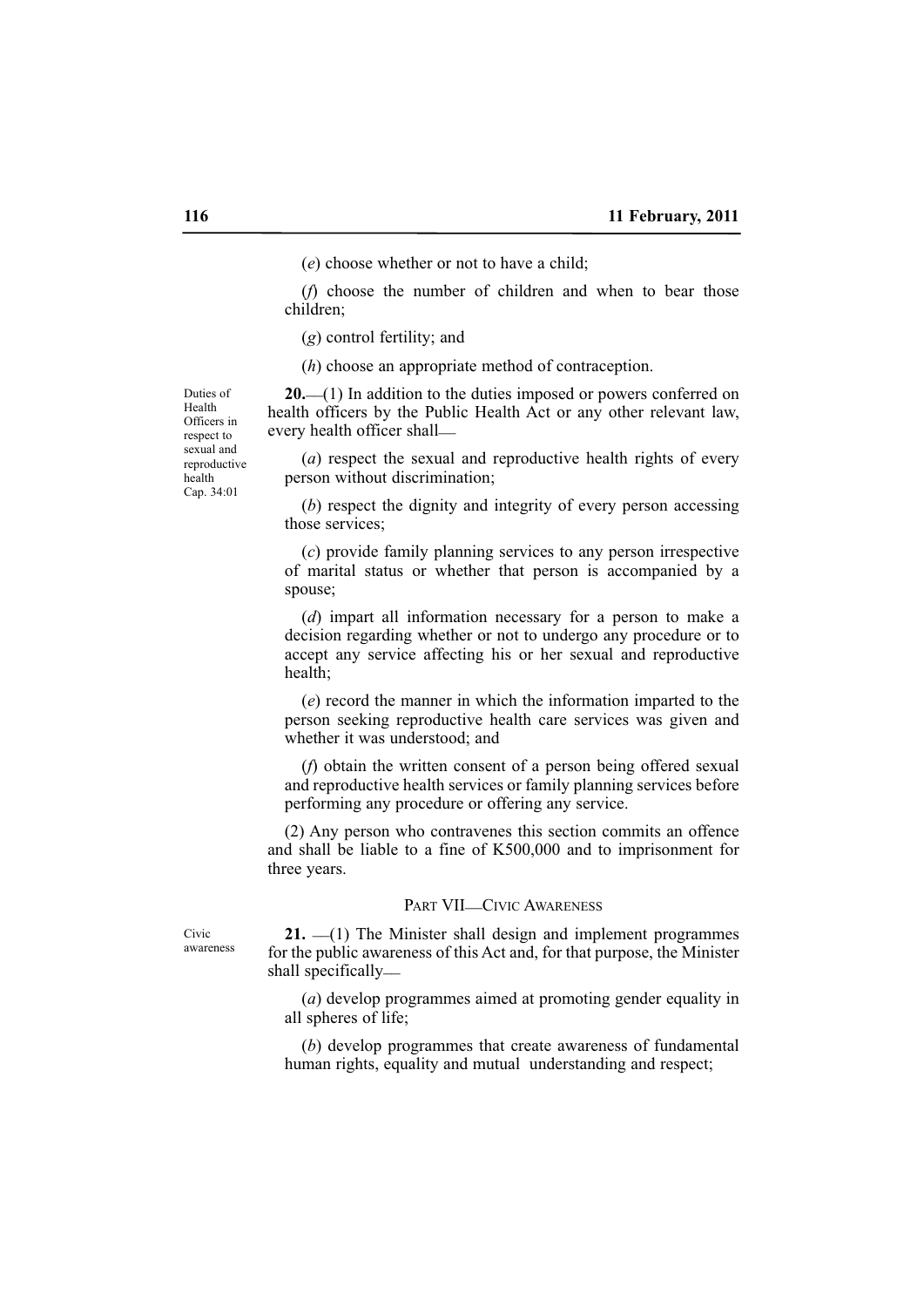(*c*) develop programmes that create awareness of sexual harassment and provide assistance and social support for victims of sexual harassment; and

(*d*) enlist the services of traditional leadership and nongovernmental organizations in disseminating information and in the conduct of any other activities connected with such programmes.

(2) The Minister shall appoint, in the public service, officers required to carry out activities for the implementation of the programmes under subsection (1).

#### PART VIII\_MISCELLANEOUS

**22.** (1) The Chief Justice may make rules for the purpose of Powers of the regulating the practice and procedure of the court in proceedings Chief Justice under this Act.

(2) The Chief Justice may prescribe the forms to be used and the fees to be paid by a person applying for an order under this Act.

**23.** (1) The Minister may, by a notice published in the *Gazette*, Regulations make regulations for the effective carrying out of the provisions of this Act.

(2) Without prejudice to the generality of subsection (1), the regulations may provide for

(*a*) the approval of services or programmes undertaken for the purpose of this Act;

(*b*) the certification of persons or organizations that may provide services under this Act;

(*c*) the prescribing of qualifications and experience for persons who may provide services under this Act; or

(*d*) the collection of data in incidences and causes of discrimination on account of gender and sexual harassment for purposes of policy reform and programming, and any other matter prescribed under this Act.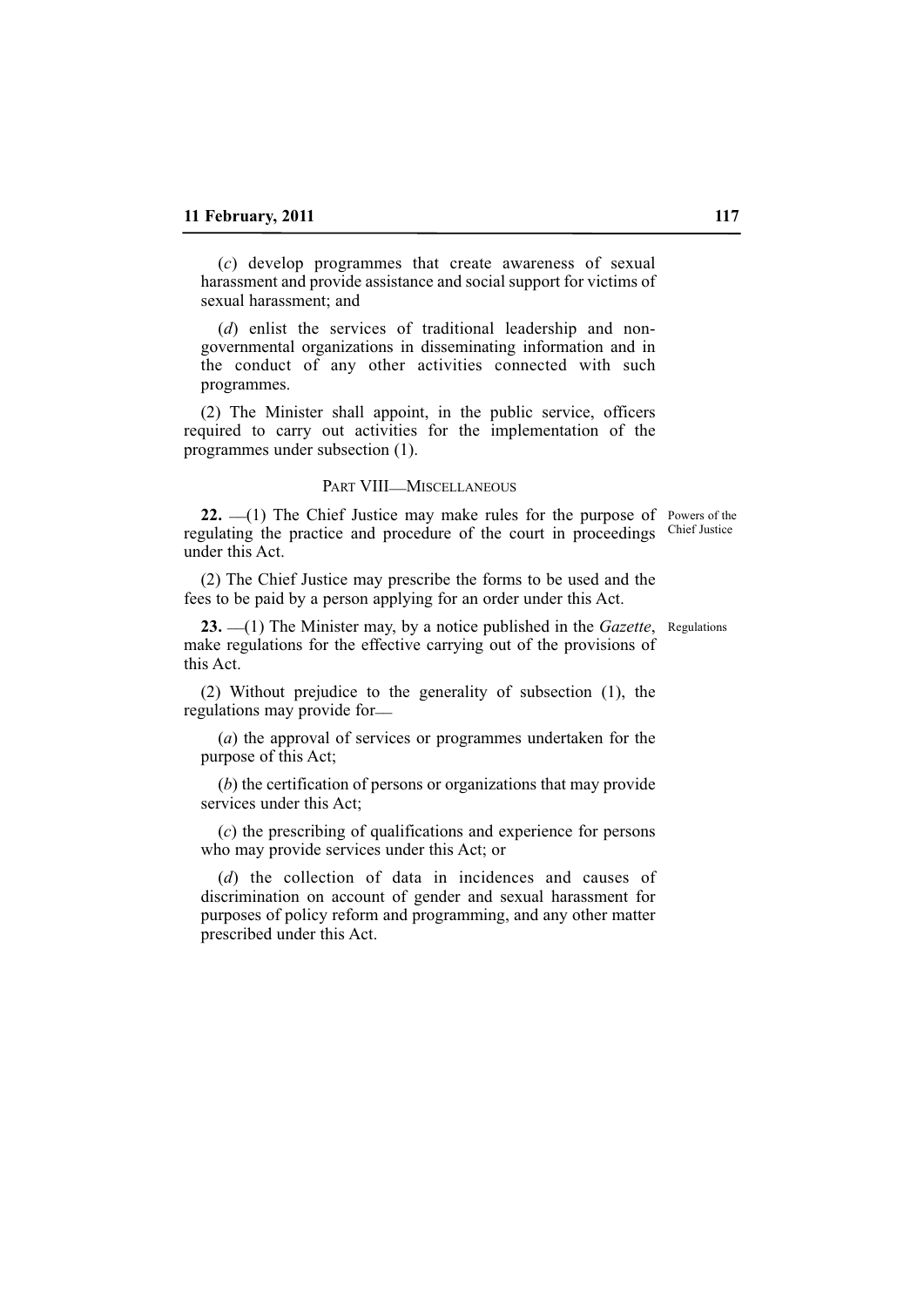# **APPENDIX II** PARLIAMENTARY AND PRESIDENTIAL ELECTIONS (AMENDMENT) BILL, 20...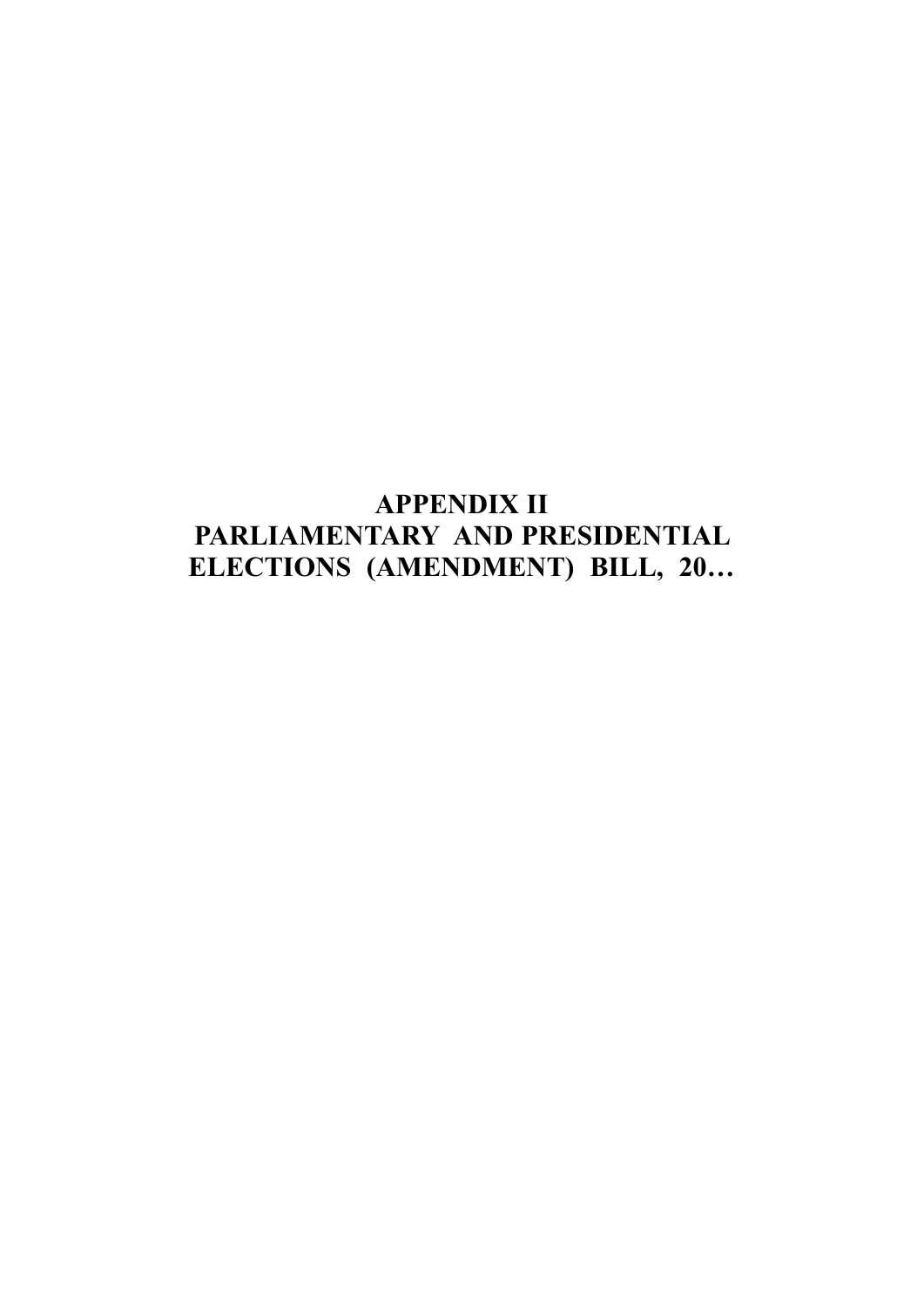## PARLIAMENTARY AND PRESIDENTIAL ELECTIONS (AMENDMENT) BILL, 20…

# ARRANGEMENT OF SECTIONS

**SECTION** 

1. Short title

2. Insertion of new sections 37A and 37B in the Parliamentary and Presidential Elections Act

# **A B I L L**

*entitled*

#### **An Act to amend the Parliamentary and Presidential Elections Act**

ENACTED by the Parliament of Malawi as follows\_\_

1. This Act shall be cited as the Parliamentary and Presidential Short title Elections (Amendment) Act, 20…

2. The Parliamentary and Presidential Elections Act (hereinafter Insertion of referred to as the "principal Act") is amended by inserting therein  $\frac{new}{27}$  sections after section 37 the following new sections as sections 37A and 37B\_\_

**37A.** (1) A person shall not be prevented from Presidential participating in an election on grounds of his or her Elections Act 37A and 37B in the Parliamentary and

sex or marital status. new section 37A in the Parliamentary and Presidential Elections Act

Insertion of

(2) Every person has the right to vote and to be voted for irrespective of his or her sex or marital status.

(3) The Electoral Commission shall ensure the representation of either sex to a minimum of forty per cent and a maximum of sixty per cent of the candidates nominated in all electoral lists in an election; including those persons contesting in the elections as independent candidates.

Cap. 2:07

(4) Every political party duly registered under the Political Parties (Registration and Regulation) Act participating in an election shall ensure equal rights and opportunities of men and women by ensuring a gender composition in the executive machinery of their party members of either sex of a minimum of forty percent and a maximum of sixty per centum.

Cap. 2:07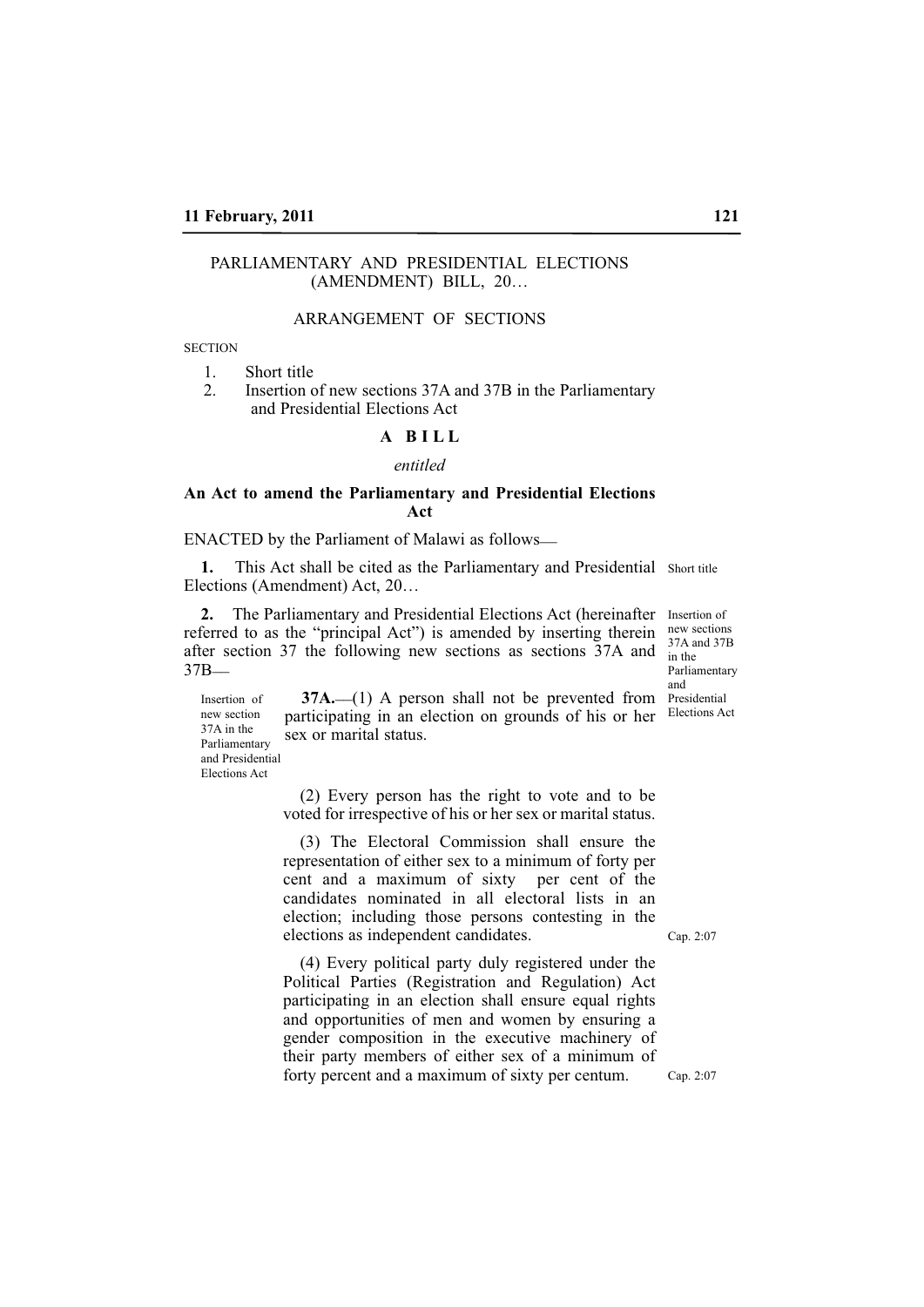(5) Every political party duly registered under the Political Parties (Registration and Regulation) Act and participating in an election shall guarantee and maintain candidate lists in which there is a minimum of forty percent and a maximum of sixty percent representation of either sex.

(6) Any person that contravenes this section commits an offence and shall be liable to a fine of K5,000, 000.

**37B.** A political party that does not comply with section 37A shall not participate in an election under this Act.". Insertion of new section 37B in the Parliamentary and Presidential

Elections Act

#### OBJECTS AND REASONS

The object of this Bill is to give effect to the recommendation made by the Law Commission in the Report on the Development of the Gender Equality Act which makes provision for the introduction of quotas in the electoral law.

# ATTORNEY GENERAL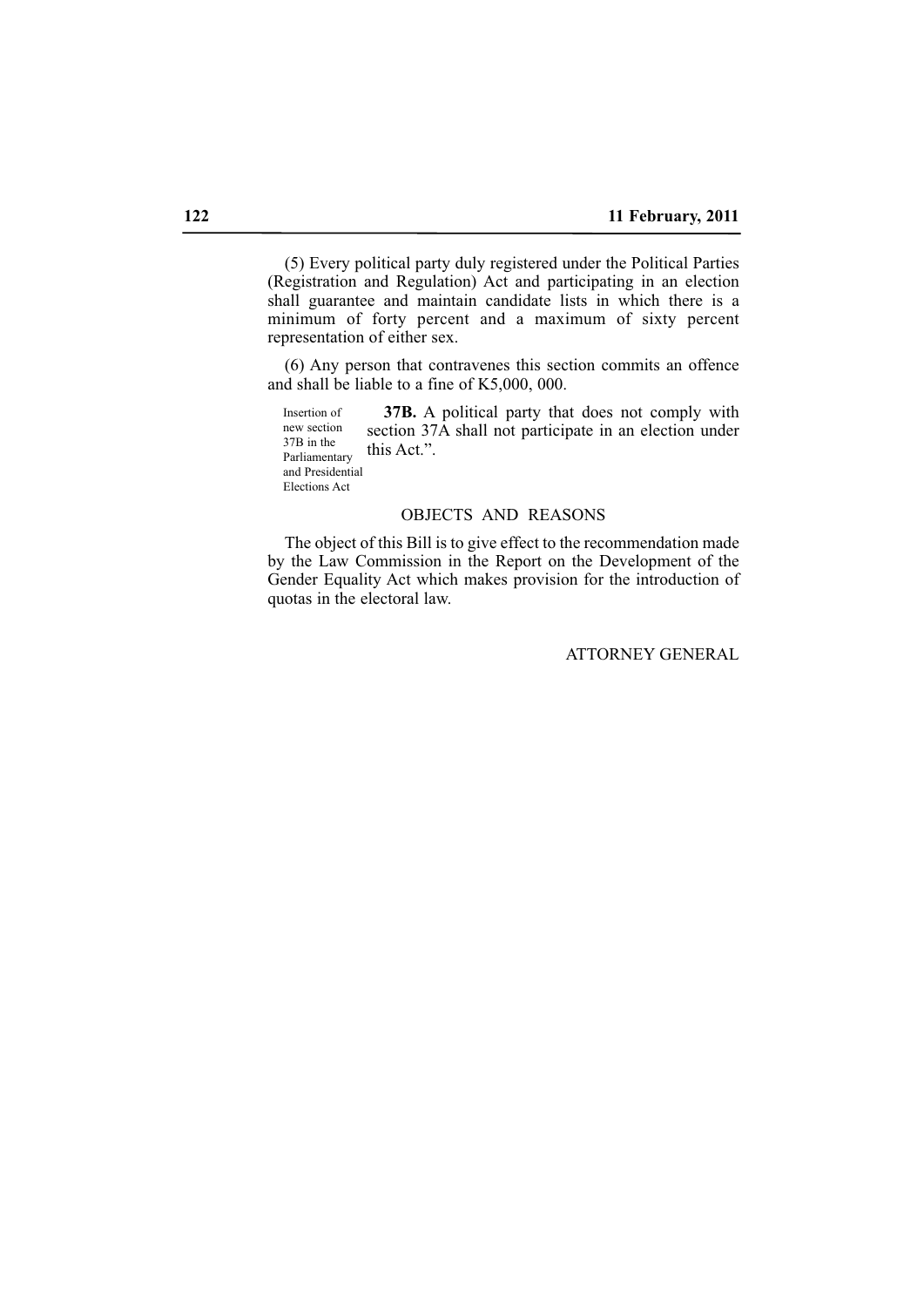# **APPENDIX III LOCAL GOVERNMENT ELECTIONS** (AMENDMENT) BILL, 20...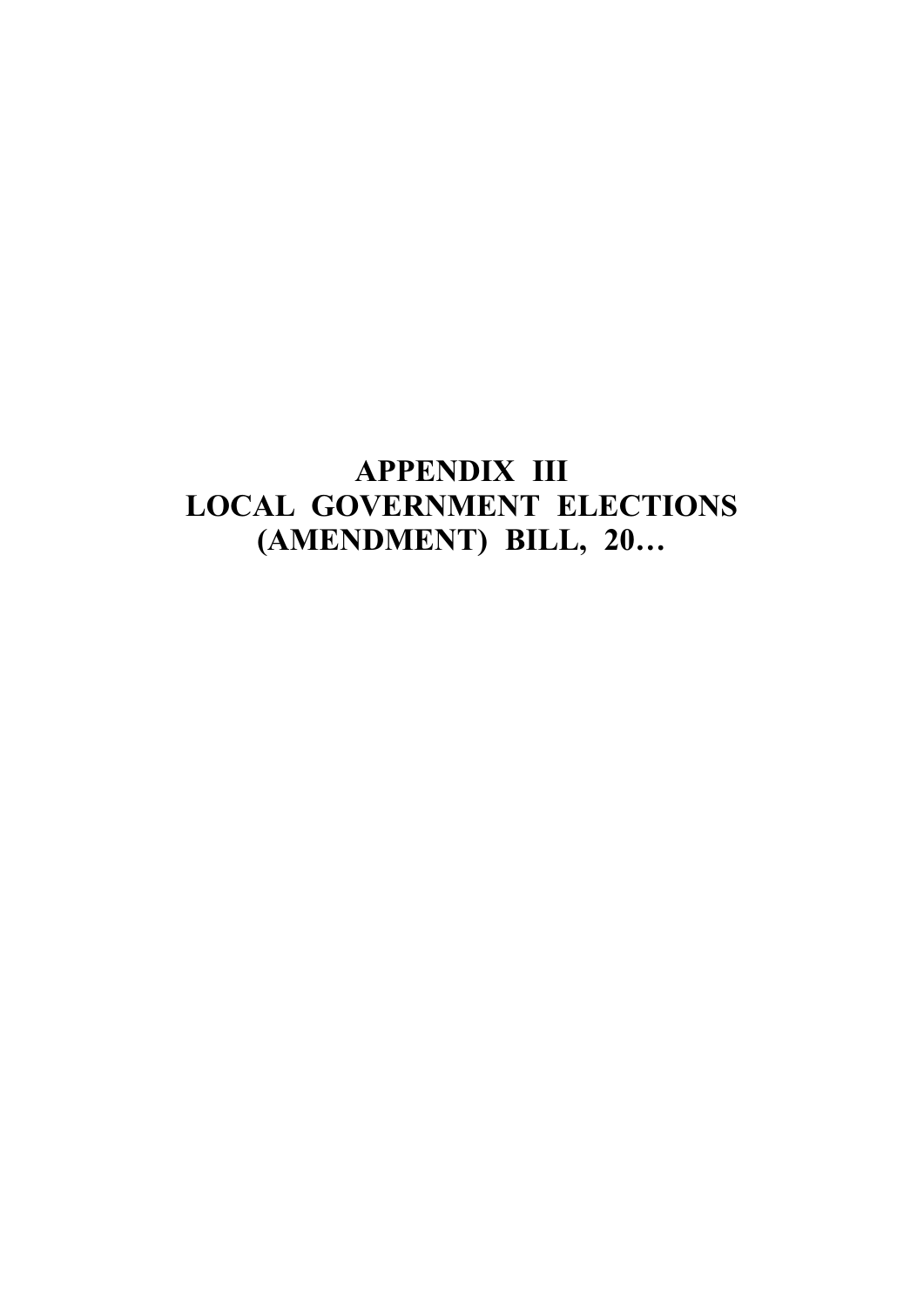## LOCAL GOVERNMENT ELECTIONS (AMENDMENT) BILL, 20…

# ARRANGEMENT OF SECTIONS

**SECTION** 

1. Short title

2. Insertion of new sections 29A and 29B in the Local Government Elections Act

#### **A B I L L**

*entitled*

#### **An Act to amend the Local Government Elections Act**

ENACTED by the Parliament of Malawi as follows\_\_

1. This Act shall be cited as the Local Government Elections Short title (Amendment) Act, 20…

2. The Local Government Elections Act is amended by inserting Insertion of therein after section 29 the following new sections as sections 29A and 29B\_\_

section 29A in the new Local

"Insertion of **29A.** (1) A person shall not be prevented from **Elections** Act "Insertion of **29A.** (1) A person shall not be prevented from **Elections** Act participating in an election on grounds of his or her sex or marital status. section 29A in the new Local Government Elections Act

(2) Every person has the right to vote and to be voted for irrespective of his or her sex or marital status.

(3) The Electoral Commission shall ensure the representation of either sex to a minimum of forty percent and a maximum of sixty percent of the candidates nominated in all electoral lists in an election; including those persons contesting in the elections as independent candidates.

(4) Every political party duly registered under the Political Parties (Registration and Regulation) Act participating in an election shall ensure equal rights and opportunities of men and women by ensuring a gender composition in the in the executive machinery of their party of either sex of a minimum of forty percent and a maximum of sixty percent.

(5) Every political party duly registered under the Political Parties (Registration and Regulation) Act and participating in an election shall guarantee and maintain candidate lists in which there is a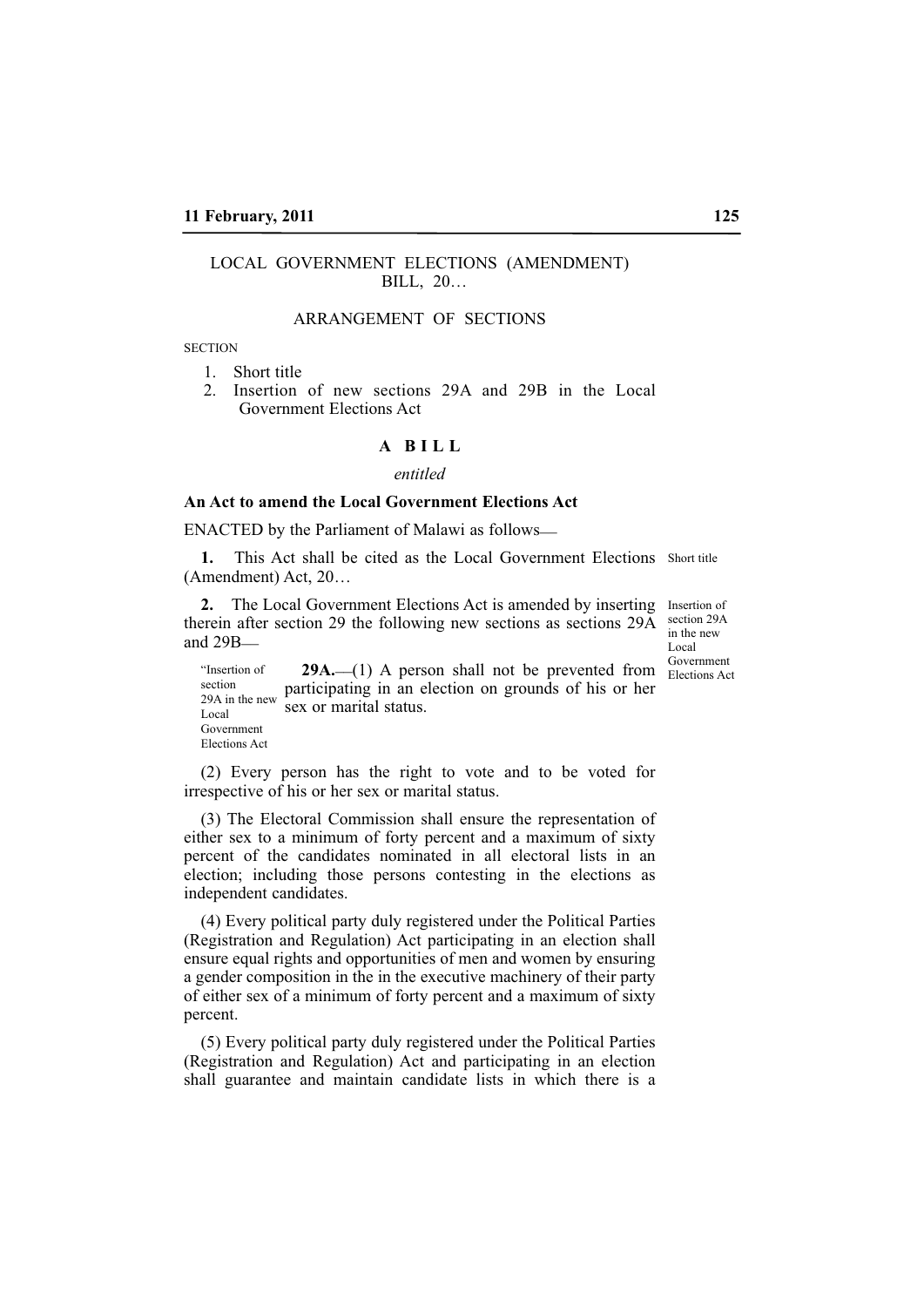minimum of forty percent and a maximum of sixty percent representation of either sex.

(6) Any person that contravenes this section commits an offence and shall be liable to a fine of K5, 000, 000.

**29 B**. A political party that does not comply with section 29A in section 29A shall not be allowed to participate in an election.". Insertion of the new Local Government Elections Act

# OBJECTS AND REASONS

The object of this Bill is to give effect to the recommendation made by the Law Commission in the Report on the development of the Gender Equality Act which makes provision for the introduction of quotas in the electoral law.

# ATTORNEY GENERAL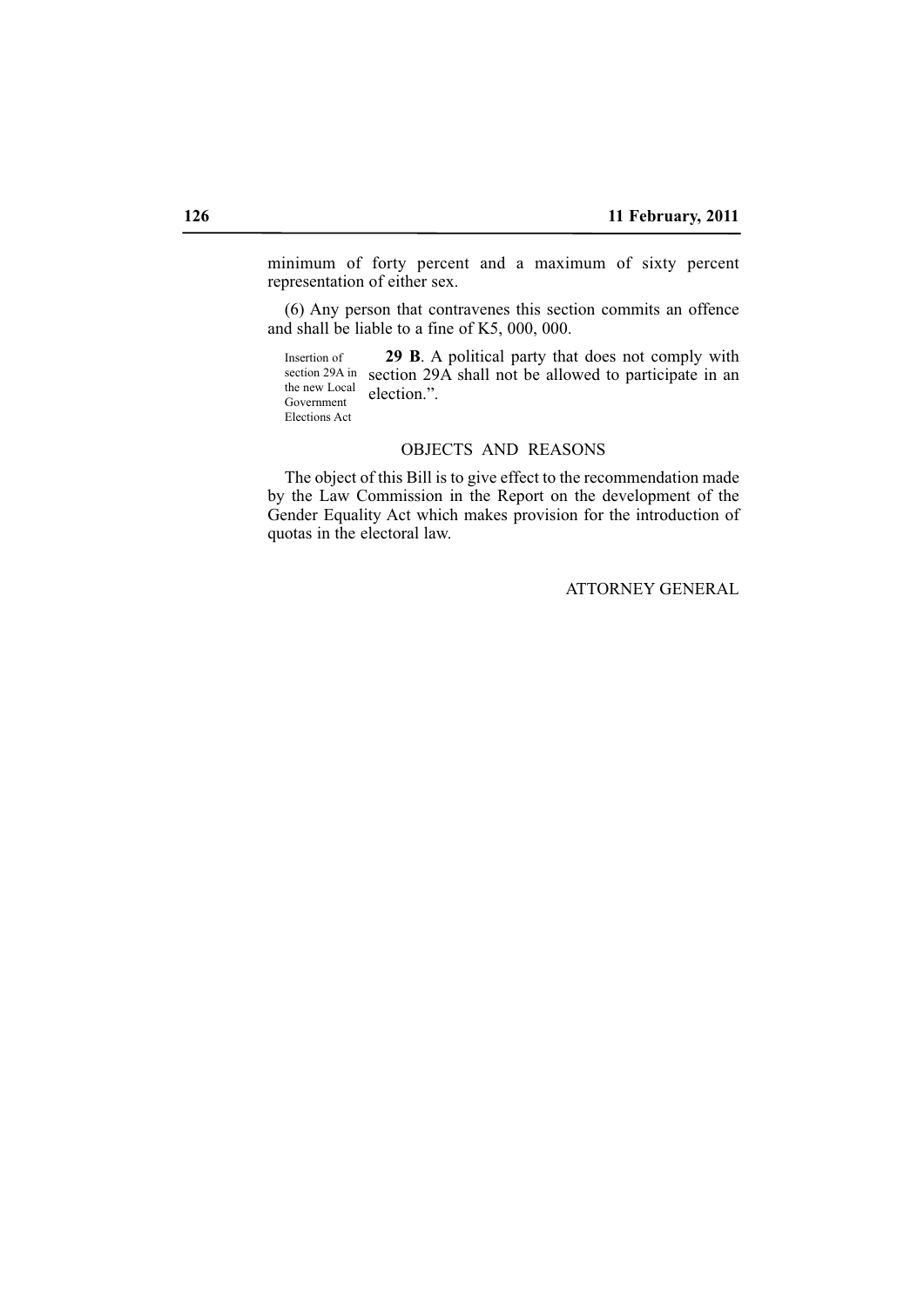# **APPENDIX IV** EMPLOYMENT (AMENDMENT) BILL,  $20...$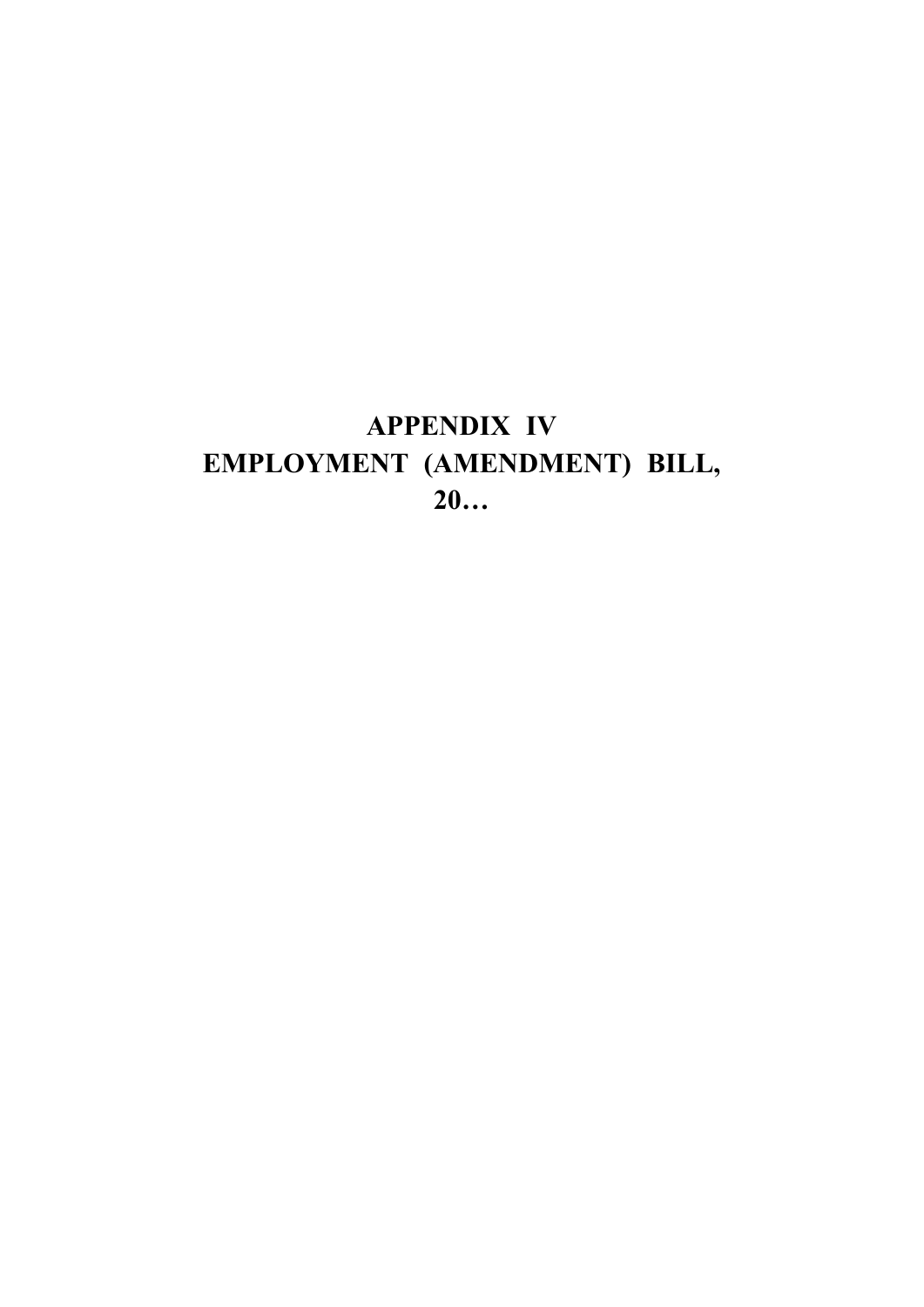EMPLOYMENT (AMENDMENT) BILL, 20…

#### ARRANGEMENT OF SECTIONS

**SECTION** 

- 1. Short title<br>2 Amendme
- Amendment of section 3
- 3. Insertion of a new section 46A
- 4. Amendment of section 47  $(3)$ <br>5 Insertion of a new section 47
- 5. Insertion of a new section 47 A

#### **A BILL**

#### *entitled*

#### **An Act to amend the Employment Act**

ENACTED by the Parliament of Malawi as follows\_\_

1. This Act may be cited as the Employment (Amendment) Act, Short title 20…

**2.** The Employment Act (hereinafter referred to as the "principal Amendment Act") is amended in section 3 the definition of "industrial of section 3 undertaking" and inserting the following new definition—

of the principal Act

""industrial undertaking" includes—

(*a*) mines, quarries and other works for the extraction of minerals from the earth;

(*b*) industries in which articles are manufactured, altered, cleaned, repaired, ornamented, finished, adapted for sale, broken up or demolished, or in which materials are transformed; including shipbuilding and the generation, transformation and transmission of electricity or motive power of any kind;

(*c*) construction, reconstruction, maintenance, repair, alteration, or demolition of any building, railway, tramway, harbour, dock, pier, canal, inland waterway, road, tunnel, bridge, viaduct, sewer, drain, well, telegraphic or telephonic installation, electrical undertaking, gas work, water work, or other work of construction, as well as the preparation for or laying the foundation of any such work or structure;

(*d*) transport of passengers or goods by road, rail, sea, or inland waterway, including the handling of goods at docks, quays, wharves and warehouses;".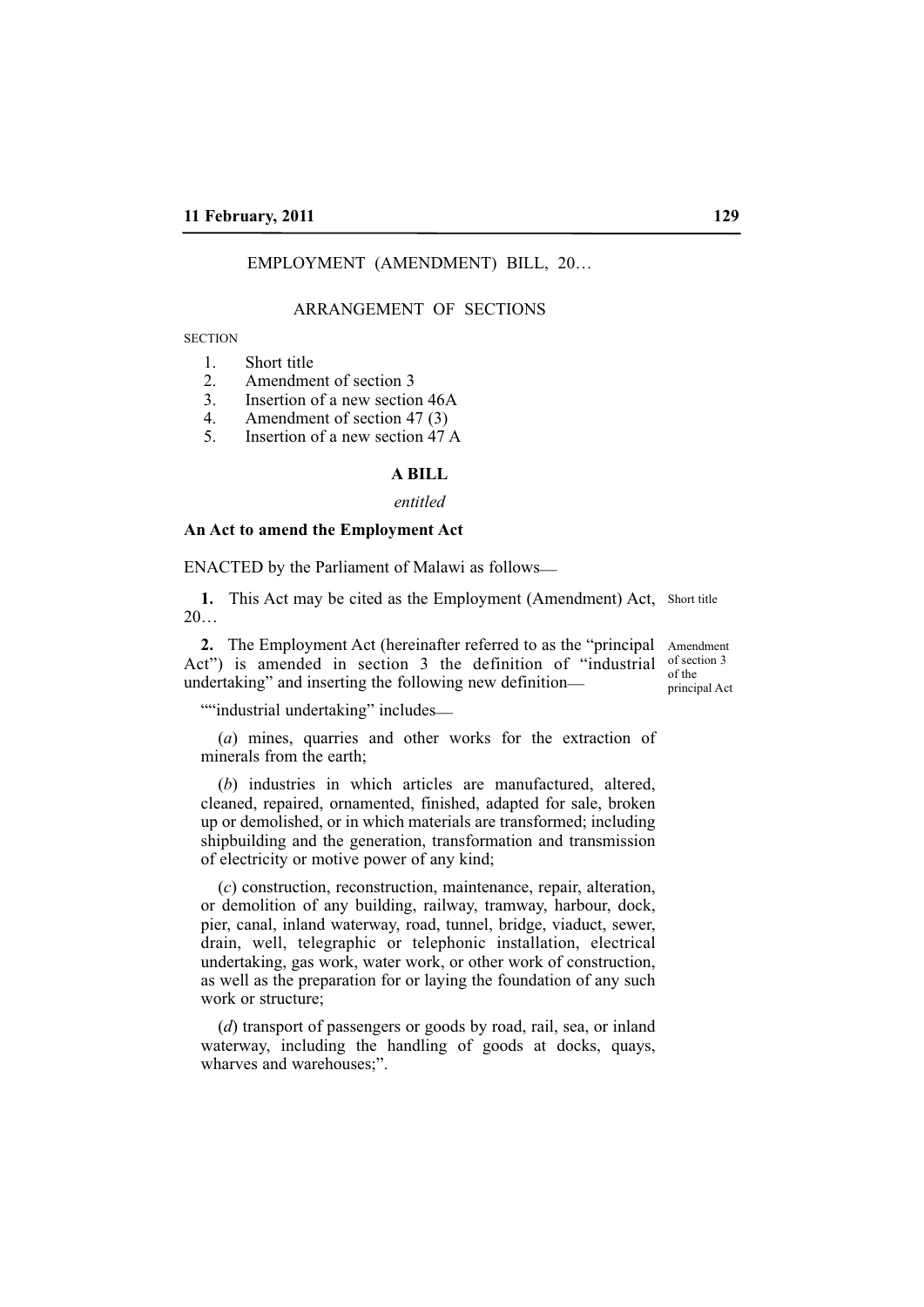**3.** The principal Act is amended by inserting therein after section 46 the following new section as section 46A\_\_

**46A.** A pregnant woman, on recommendation by a registered medical practitioner, shall\_\_ "Working conditions for pregnant women

(*a*) if engaged in any industrial undertaking, be accommodated to perform lighter and non-hazardous work, especially where hazardous chemicals are used or heavy weights are lifted by workers manually;

(*b*) be permitted to work either flexible or shorter working hours without reduction in pay or benefits;

(*c*) if she is nursing her child, be allowed half an hour twice a day during her working hours for this purpose; or

(*d*) if she is involved in work shifts, be allowed to change shifts.".

Amendment of section 47 (3)

**4.** The principal Act is amended by deleting the word "employer" in section 47 (3) and substituting therefor with the words "medical practitioner".

**5.** The principal Act is amended by inserting therein after section 47 the following new section as section 47A\_\_

"Paternity leave  $47A$ .  $-(1)$  A male employee shall be entitled, within every three years, to at least two weeks' paternity leave on full pay.

(2) During the period when an employee is on paternity leave, his normal benefits and entitlements, including his contractual rights and accumulation of seniority, shall continue uninterrupted and his period of employment shall not be considered to have been interrupted, reduced or broken.".

#### OBJECTS AND REASONS

The object of this Bill is to give effect to the recommendation made by the Law Commission in the Report on the development of the Gender Equality Act which makes provision for improved working conditions for pregnant women and for paternity leave in formal employment.

ATTORNEY GENERAL

Insertion of a new section 47A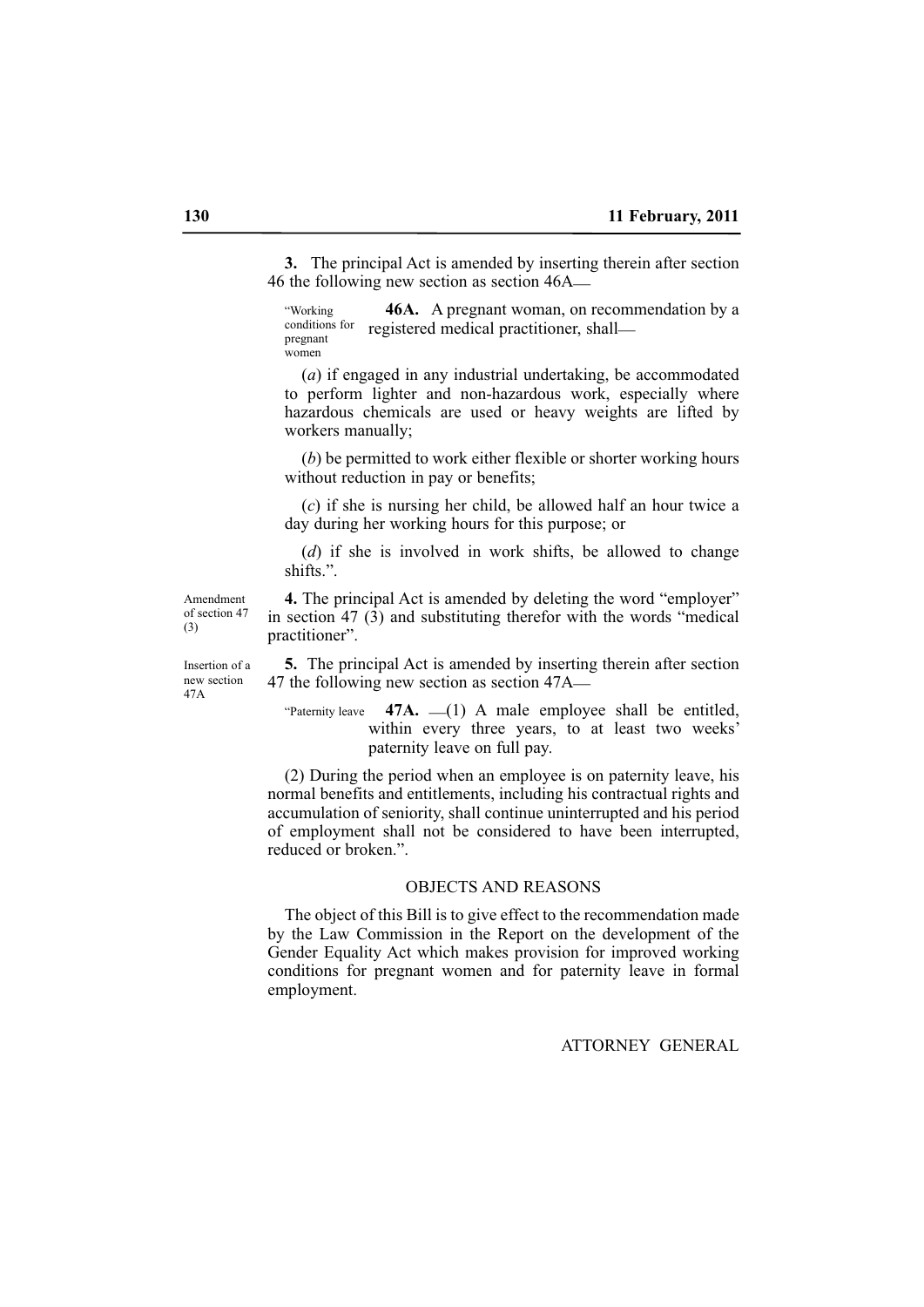# **APPENDIX V** PUBLIC SERVICE (AMENDMENT)<br>BILL, 20...